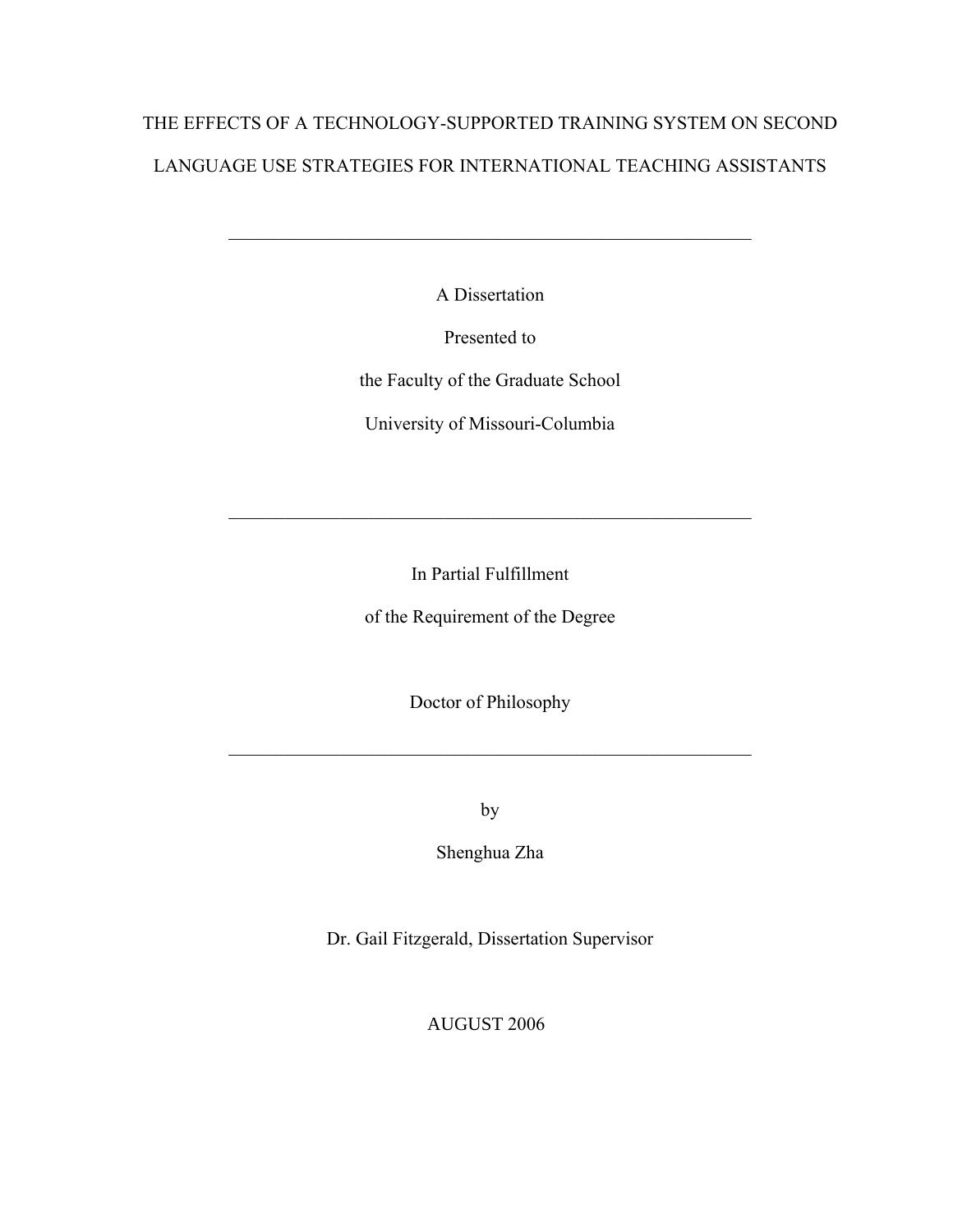The undersigned, appointed by the Dean of the Graduate School, have examined the dissertation entitled

THE EFFECTS OF A TECHNOLOGY-SUPPORTED TRAINING SYSTEM ON SECOND LANGUAGE USE STRATEGIES FOR INTERNATIONAL **TEACHING ASSISTANTS** 

Presented by Shenghua Zha

A candidate for the degree of Doctor of Philosophy

and hereby certify that in their opinion it is worthy of acceptance.

Gail Fitzgerald, Ph.D.

Denice Adkins, Ph.D.

 $\mathscr{U}(\mathscr{A})$ Julie Caplow, Ph.D.

Sanda Erdelez, Ph.D.

Alesson Margaret Gunderson, Ph.D.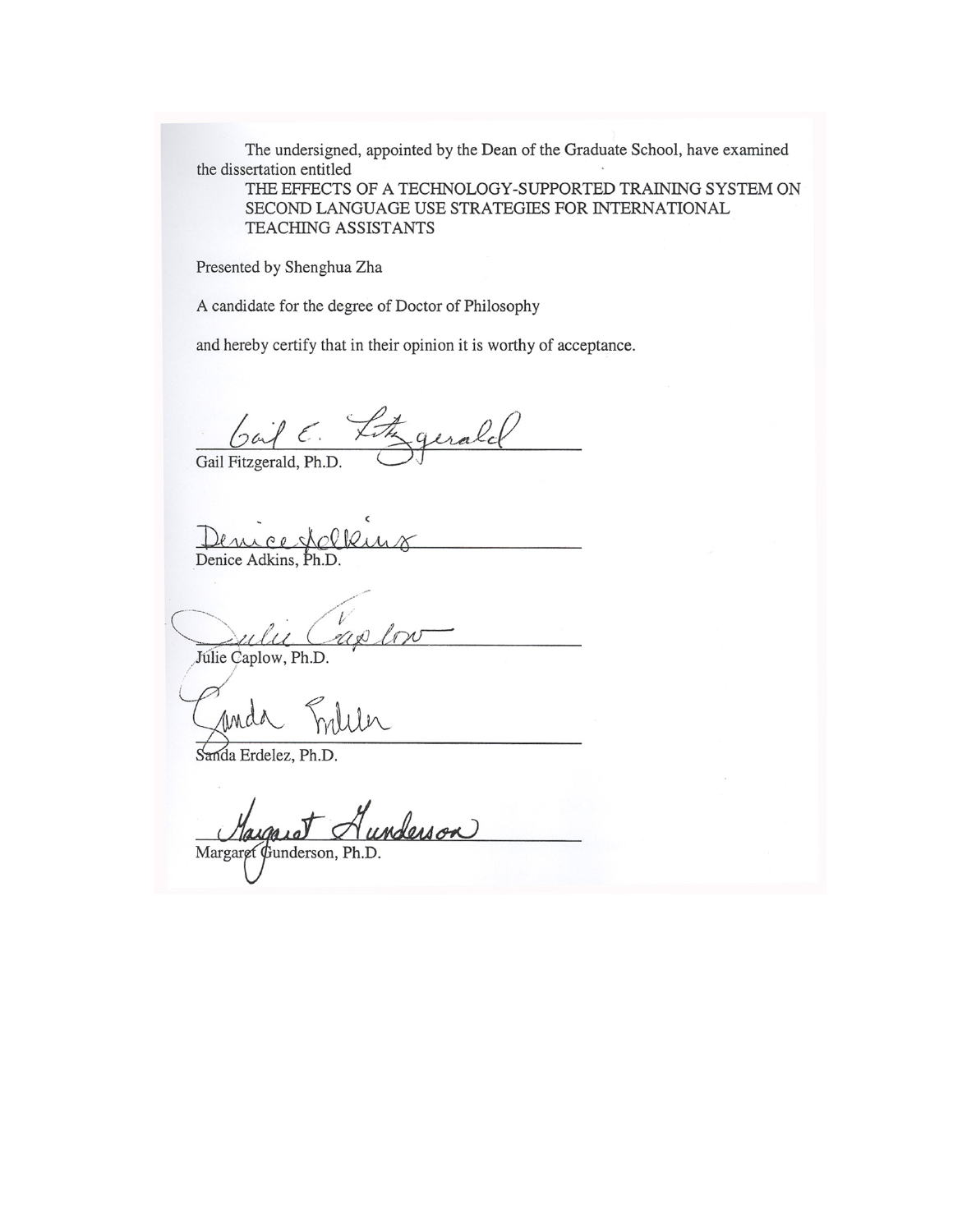#### ACKNOWLEDGEMENTS

I would like to express my sincere gratitude to my advisor, Dr. Gail Fitzgerald for her guidance, patience, and support in my doctoral study at MU. Her technical and editorial advice, as well as innumerable insights on academic research, is essential in the completion of this dissertation.

I am grateful to Dr. Benoit and participation of international teaching assistants, who made this study possible. Special thanks are given to Monica McCrory, the course instructor, who allowed me to conduct the study in her classes, supported my study and provided suggestions as an expert in ITA training program.

I would like to thank Dr. Adkins, Dr. Caplow and Dr. Erdelez for providing valuable comments and inspirations in my doctoral study. My thanks also go to Dr. Gunderson for giving me an opportunity to work with professional instructional designers at  $ET@MO$  in the summer of 2003 and offering constructive suggestions in my doctoral research.

Thanks to Judy, Gary and other faculty and colleagues in the Reflector and the School of Information Science and Learning Technologies at MU for their understanding and support in my doctoral study.

I also wish to acknowledge my appreciation to Dr. Whittaker and staff in the Social Science Statistics Center, University of Missouri-Columbia for their statistical support in my dissertation research.

Last, but not the least, I would like to give thanks to my dearest parents. It is their life-long love and support that give me so much drive and ability to handle challenges in my life.

ii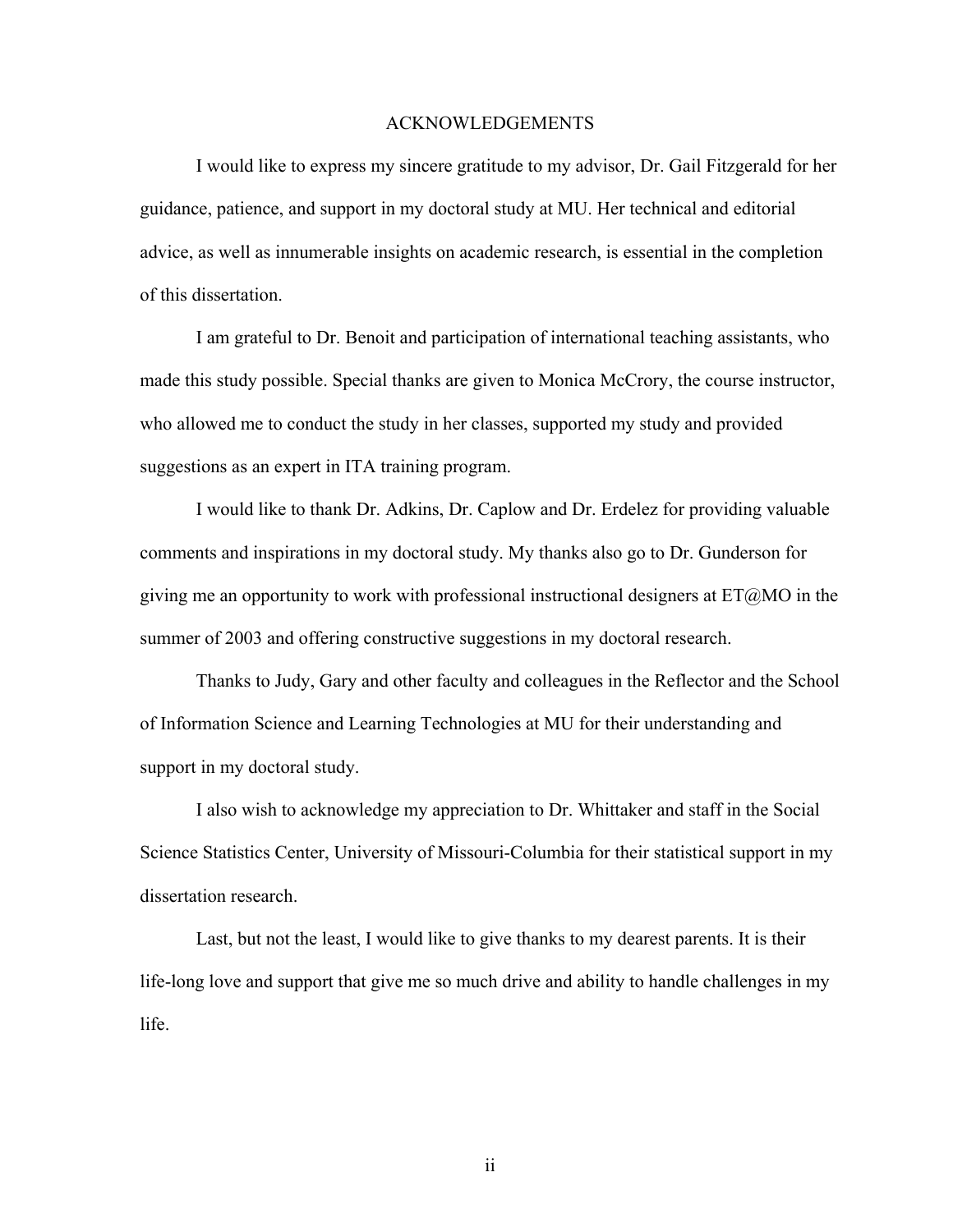# THE EFFECTS OF A TECHNOLOGY-SUPPORTED TRAINING SYSTEM ON SECOND LANGUAGE USE STRATEGIES FOR INTERNATIONAL TEACHING ASSISTANTS Shenghua Zha

Dr. Gail Fitzgerald, Dissertation Supervisor

#### ABSTRACT

As previous studies suggested that ITA training should focus on communicative competence and the management of a repertoire of language strategies could result in the improvement of communicative competence, effective instructional methods are needed to empower international teaching assistants (ITAs) with language use strategies in order to improve their communicative competence when taking on teaching roles. Strategy-based instruction has been identified in some studies that could improve students' usage of language learning and use strategies. In addition, as possible solutions to the shortage of training experts and time in current ITA training programs in American colleges, online peer discussion and case-based learning have been found in a number of studies that can improve students' learning autonomy, allow them to learn to solve teaching problems and apply those solutions in real settings. However, the effectiveness of these instructional methods in ITA training program has not yet been identified in empirical studies.

The purpose of this quasi-experimental study is to investigate the effectiveness of online strategy-based instruction facilitated through case-based peer discussion. This study also seeks to find out whether ITAs' backgrounds would affect their changes of self-reported and observed usage of language use strategies. Quantitative data are collected via a demographic survey, and two sets of pre- and post-tests in ITAs' microteaching presentations. The two sets of pre- and post-tests focus on ITAs' presentation and active

iii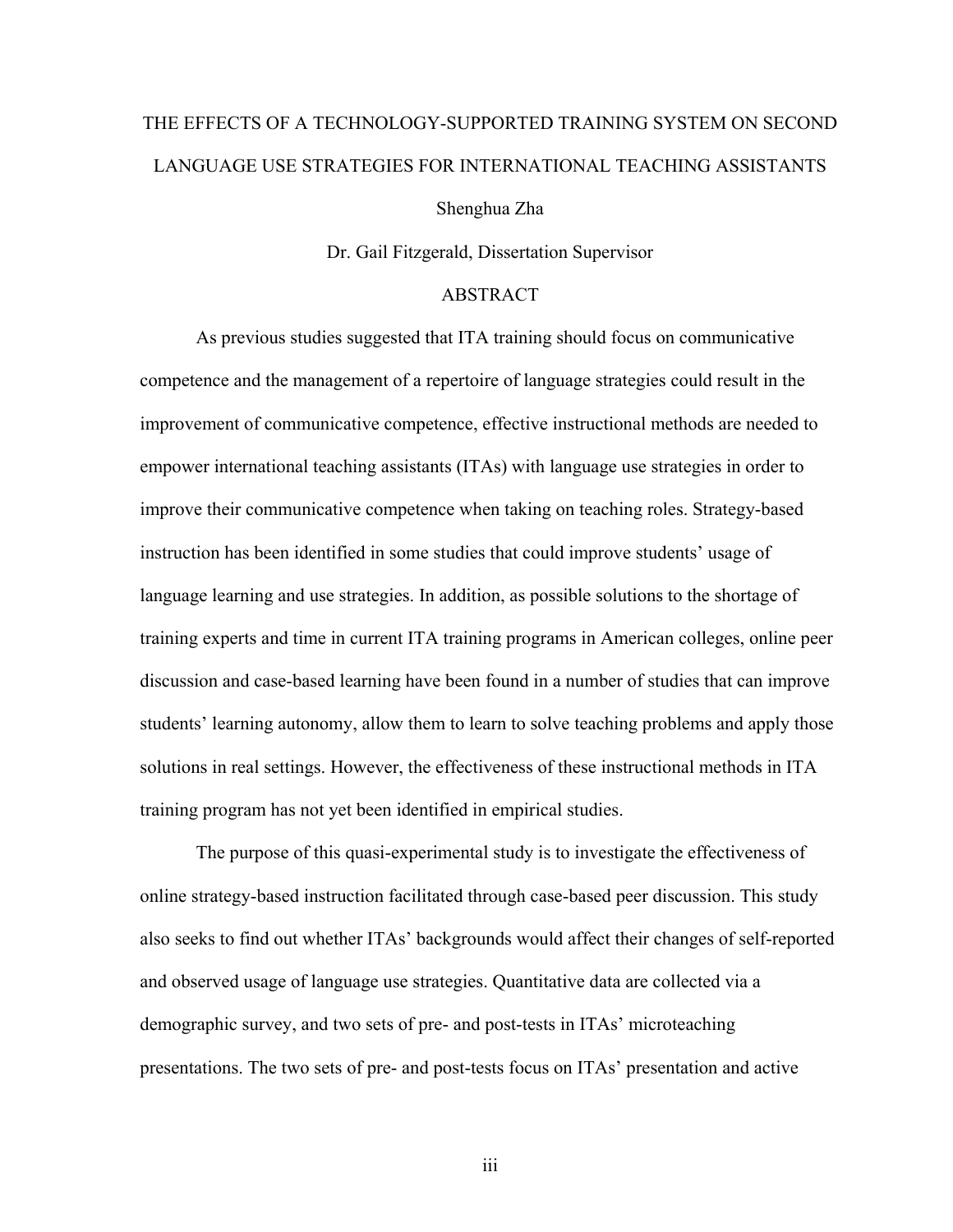listening strategies respectively. Qualitative data are collected through online interviews for ITAs' reflections of their online learning experience.

Results of this study reveal that online strategy-based instruction facilitated through case-based peer interaction is at least as effective as face-to-face strategy-based instruction facilitated through case-based peer interaction in learning and using language use strategies. Analyses of relationship between ITAs' demographics and changes of their self-reported and observed usage of language use strategies show that ITAs' study experience in U.S. colleges had significant influence on their changes of observed usage of active listening strategies. Themes extracted from the online interviews suggest that strategy-based instruction in this informal online peer-supported case-based learning environment help ITAs to acquire language use strategies and develop abilities to solve teaching problems.

This study also provides recommendations for instructors in ITA training programs and implications for future researchers who are interested in technology-supported ITA training.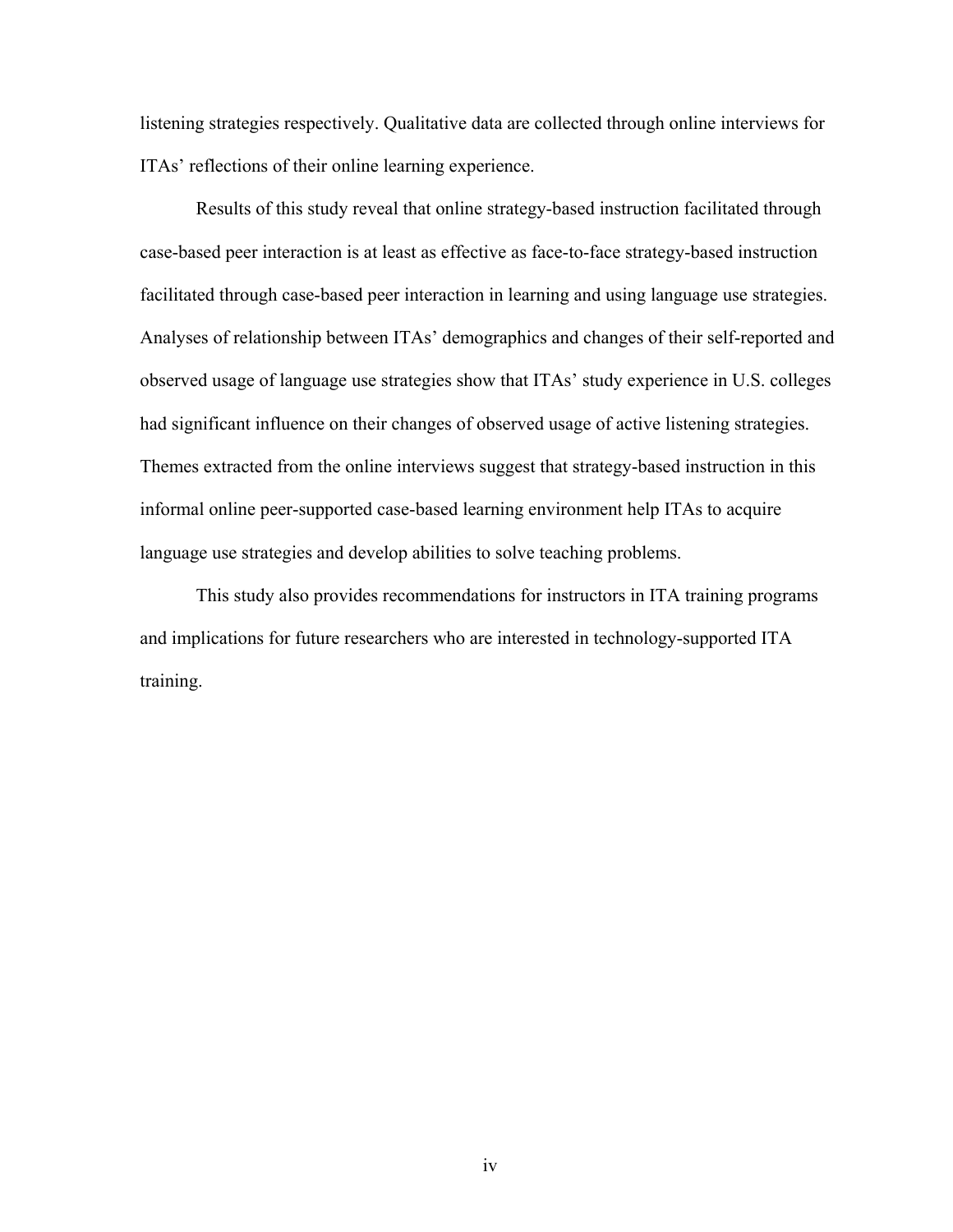| Chapters                          |
|-----------------------------------|
| $1_{-}$                           |
| Overview                          |
| Statement of the Problem          |
| Purpose of the Study              |
| <b>Research Questions</b>         |
| <b>Importance of Results</b>      |
| <b>Chapter Summary</b>            |
| Definitions                       |
| 2 <sub>1</sub>                    |
| Overview                          |
| <b>ITA Training Program</b>       |
| Language Strategies               |
| <b>Strategy-based Instruction</b> |
| Case-based Learning               |
| <b>Online Peer Support System</b> |
| <b>Chapter Summary</b>            |

### TABLE OF CONTENTS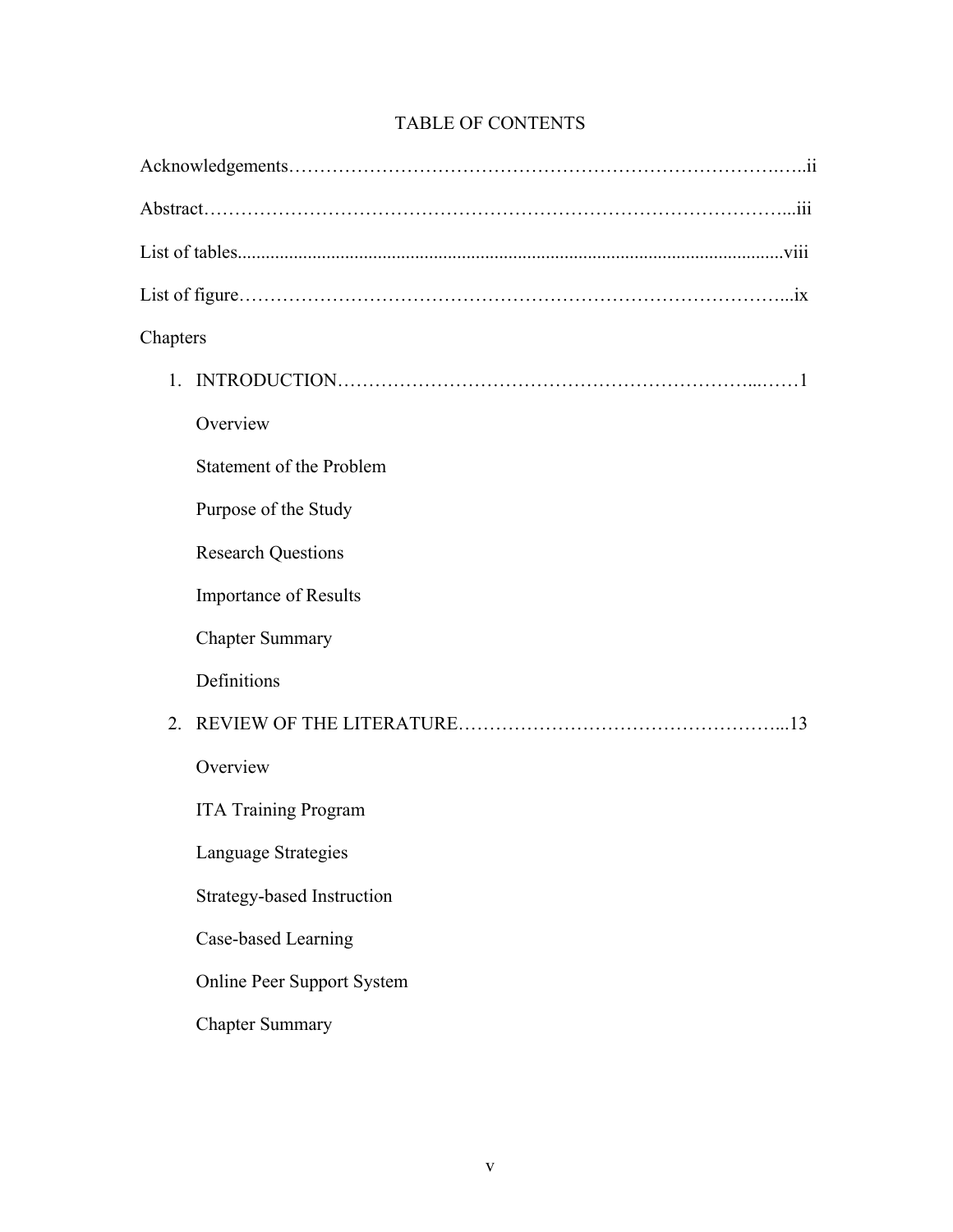|                 |                                              | .34 |
|-----------------|----------------------------------------------|-----|
|                 | Overview                                     |     |
|                 | <b>Research Questions</b>                    |     |
|                 | Participants                                 |     |
|                 | Interventions                                |     |
|                 | <b>Instrumentation and Data Collection</b>   |     |
|                 | Data Analysis                                |     |
|                 | <b>Research Quality</b>                      |     |
|                 | Protection of Human Subjects                 |     |
|                 | <b>Chapter Summary</b>                       |     |
| 4.              |                                              | .56 |
|                 | Overview                                     |     |
|                 | Demographic Data Screening                   |     |
|                 | <b>Research Question Results</b>             |     |
|                 | <b>Chapter Summary</b>                       |     |
| 5.              |                                              | .81 |
|                 | Overview                                     |     |
|                 | Discussion                                   |     |
|                 | Limitations of the Study                     |     |
|                 | Recommendations for Further Study            |     |
|                 | Implications for Instructors and Researchers |     |
|                 | Conclusion                                   |     |
| <b>APPENDIX</b> |                                              |     |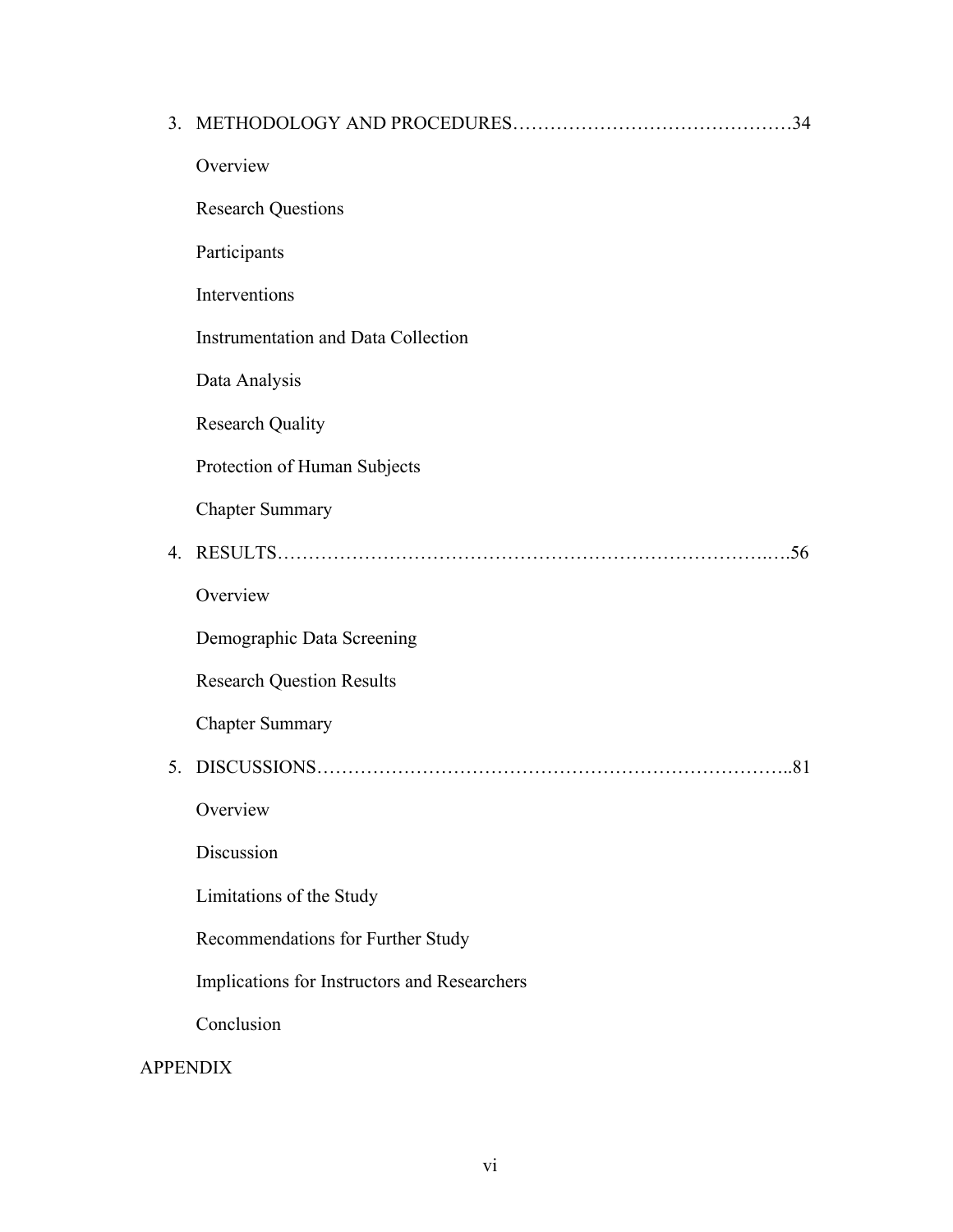| D. EVALUATION SHEET FOR ITAS' OBSERVED USE OF LANGUAGE       |  |
|--------------------------------------------------------------|--|
|                                                              |  |
|                                                              |  |
| F. SAMPLE OF THE ONLINE LEARNING ENVIRONMENT INSTRUCTION.118 |  |
|                                                              |  |
|                                                              |  |
| I. INFORMATION AND CONSENT FORM FOR INSTRUCTORS AND          |  |
| SUPERVISORS IN THE INTERNATIONAL TEACHING ASSISTANT (ITA)    |  |
|                                                              |  |
| J. INFORMATION AND CONSENT FORM FOR STUDENTS IN THE ONLINE   |  |
| LEARNING ACTIVITIES IN THE INTERNATIONAL TEACHING ASSISTANT  |  |
|                                                              |  |
| K. INFORMATION AND CONSENT FORM FOR STUDENTS IN THE FACE-TO- |  |
| FACE LEARNING ACTIVITIES IN THE INTERNATIONAL TEACHING       |  |
|                                                              |  |
| L. INFORMATION AND CONSENT FORM FOR AMERICAN UNDERGRADUATE   |  |
| STUDENTS IN THE INTERNATIONAL TEACHING ASSISTANT (ITA)       |  |
|                                                              |  |
|                                                              |  |
|                                                              |  |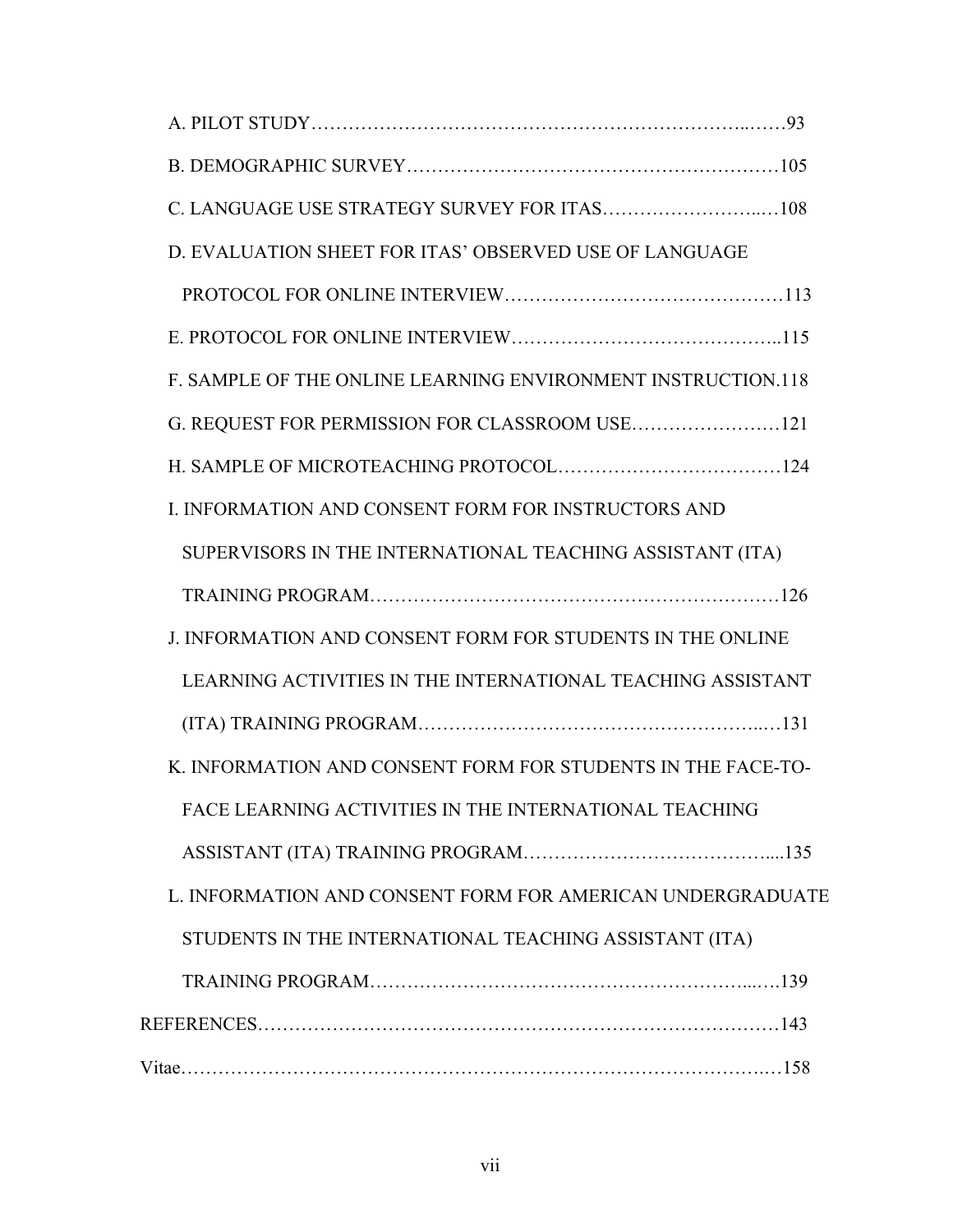### LIST OF TABLES

| Tables                                                                                 |
|----------------------------------------------------------------------------------------|
|                                                                                        |
| 2. Comparison between Cohen and Chi's Questionnaire and the Language Use               |
|                                                                                        |
| 3. Relationship of ITAs' Observed Use of Language (Appendix D) and Observable          |
|                                                                                        |
|                                                                                        |
|                                                                                        |
| 6. Means of ITAs' Self-reported Usage of Language Use Strategies in Pre- and           |
|                                                                                        |
|                                                                                        |
| 8. Results of Kruskal-Wallis Test on the Influence of ITAs' Demographics on            |
|                                                                                        |
| 9. Results of Kruskal-Wallis Test on the Influence of ITAs' Prior Internet and Online  |
| Course Experience on Changes of Their Self-reported Language Use Strategies72          |
| 10. Results of Kruskal-Wallis Test on the Influence of ITAs' Demographics on           |
|                                                                                        |
| 11. Results of Kruskal-Wallis Test on the Influence of ITAs' Prior Internet and Online |
| Course Experiences on Changes of Their Observed Language Use Strategies76              |
| 12. ITAs' Improvement Rate on Their Usage of Self-reported and Observed                |
|                                                                                        |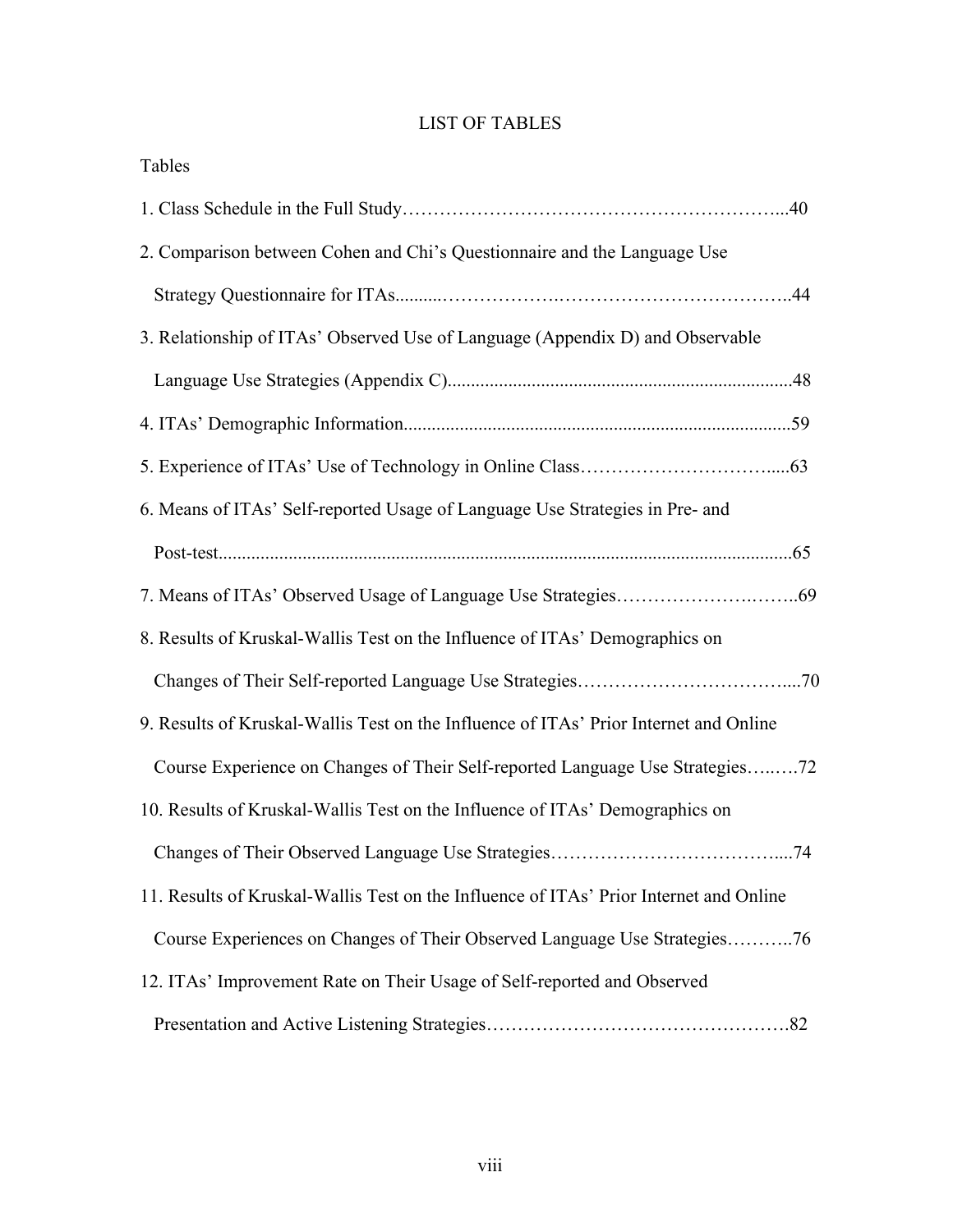## LIST OF FIGURES

## Figures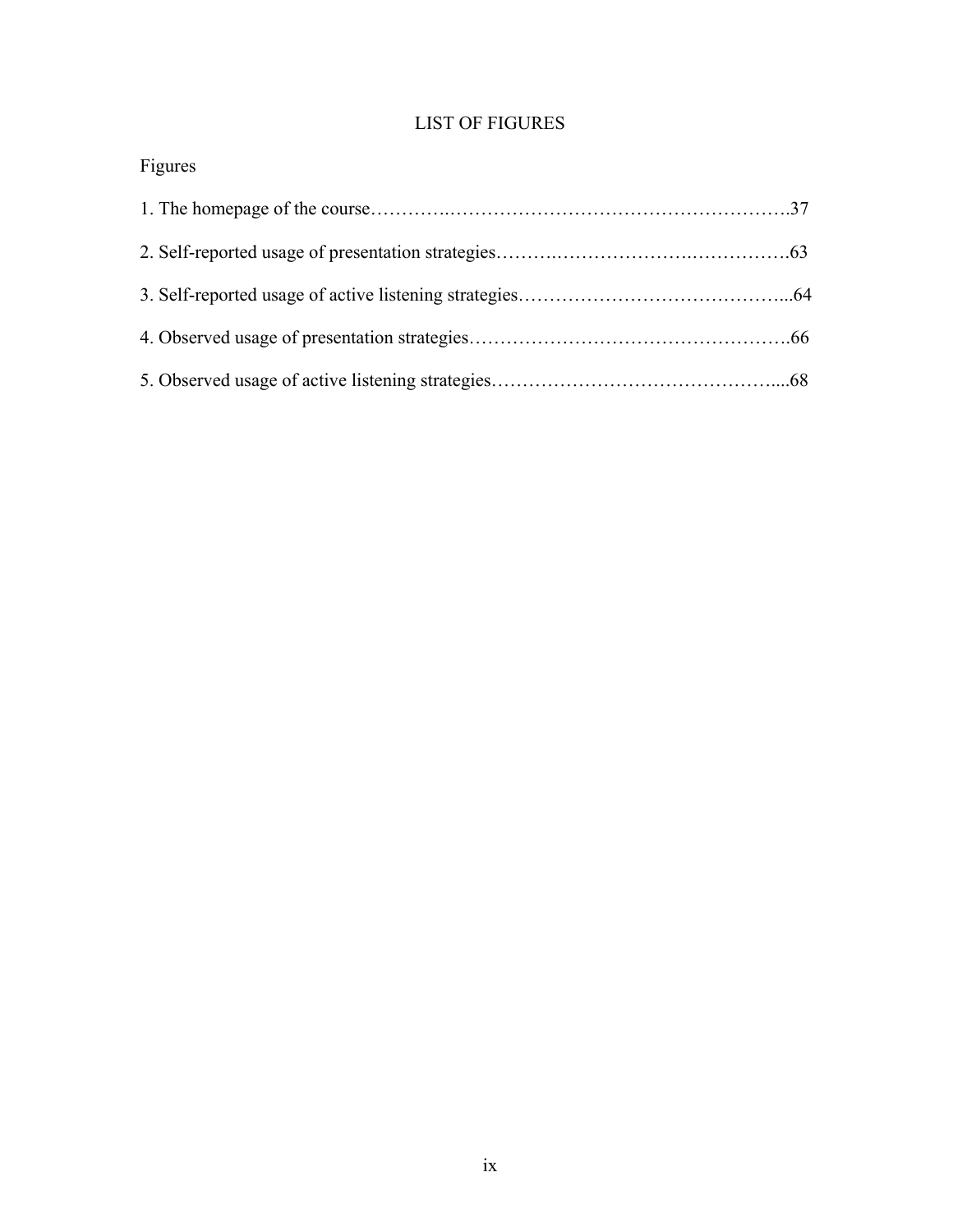# **The Effects of a Technology-supported Training System on Second Language Use Strategies for International Teaching Assistants**

#### **CHAPTER 1**

#### **INTRODUCTION**

#### **Overview**

With the globalization of U.S. higher education, the number of international graduate students had increased during the past twenty years (De Berly, 1995; Hoekje & Williams, 1992; Rounds, 1987; Rubin, 1993; Smith & Simpson, 1993; Yule & Hoffman, 1990). In the university where this study is conducted, the number of international students enrolled in the graduate program increased from 762 in 1989 to 1077 in 2004 (Office of the University Registrar, 2005). Many of these international graduate students work as instructors, tutors, lab supervisors and course graders to help meet the great demand of instructors in undergraduate classes and to present undergraduates "an international view and interpretation for their discipline" (Smith, 1993, p.150), while at the same time using the financial support afforded by teaching assistantships to enroll in advanced graduate programs.

However, self-perceptions of international teaching assistants (ITAs) reveal that it is a difficult process for them to step into classrooms as instructors (De Berly, 1995). "They come to the classroom with a sense of being 'the other', neither teacher nor student, expert or neophyte, professional or peer" (De Berly, 1995, p.2). Besides being new to the U.S. educational system and culture, language is the main reason for this role ambiguity (Hoekje & Williams, 1992). The role of being an instructor and a second-language speaker at the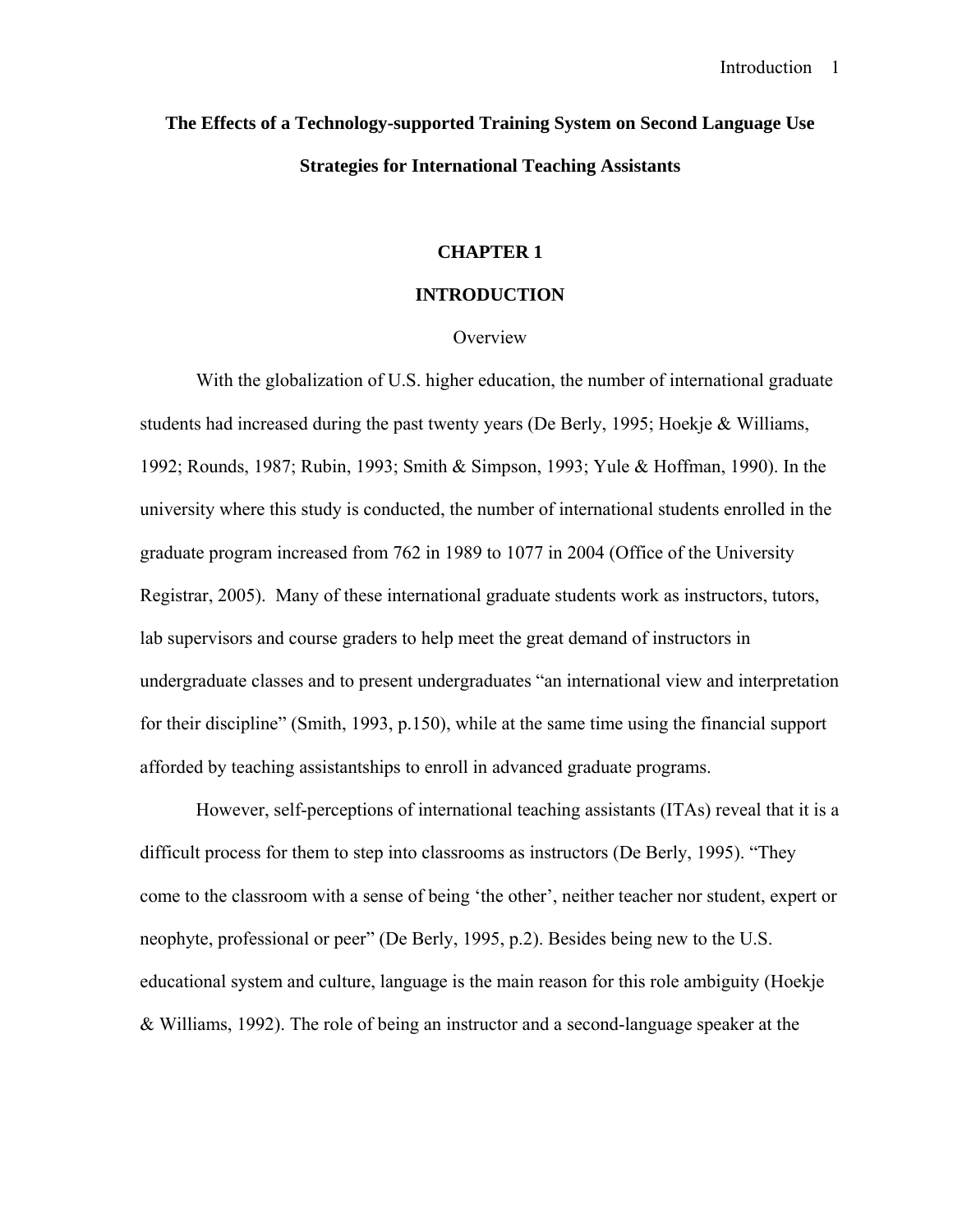same time means that ITAs need to have high proficiency in the use of English for general purposes as well as for pedagogical purposes in their subject areas.

The communication problem between ITAs and their students has been addressed as a significant issue with the increasing number of ITAs in universities. Complaints are often received from students in ITAs' classes that they have difficulty in communicating with ITAs and understanding their lectures, primarily due to language difficulties (Rounds, 1987; Smith, 1993). However, ITAs who use typical patterns of interactions in class, such as active seeking for students' feedback, are less likely to cause resentment from undergraduates (Hoekje & Williams, 1992). According to students' feedback, they feel more comfortable in classrooms where ITAs use typical patterns of interaction than in classrooms where ITAs have better pronunciations but do not promote interactions in class.

#### *Strategy-based Instruction*

Universities and the general public have been aware of the importance of ITA training. The Speaking Proficiency English Assessment Kit (SPEAK) test and other screening tests have been mandated in many states for use with international students. Some universities offer preparation courses for ITAs. A typical preparation course usually lasts one to two hours per week in one semester, and includes exercises on language skills, discussion of cultural difference and teaching styles, and videotape assessment of their performance (Yule & Hoffman, 1990). Some seminars are orientated toward the undergraduate-students' culture and include workshops with undergraduate student mentors (Tang & Sandell, 2000). Nevertheless, the shortage of ITA training experts to conduct ITA training, and time for training continue to be problems in ITA courses or workshops (Gorsuch, Stevens & Brouillette, 2003; Hoekje & Williams, 1992). There needs be a way to empower ITAs with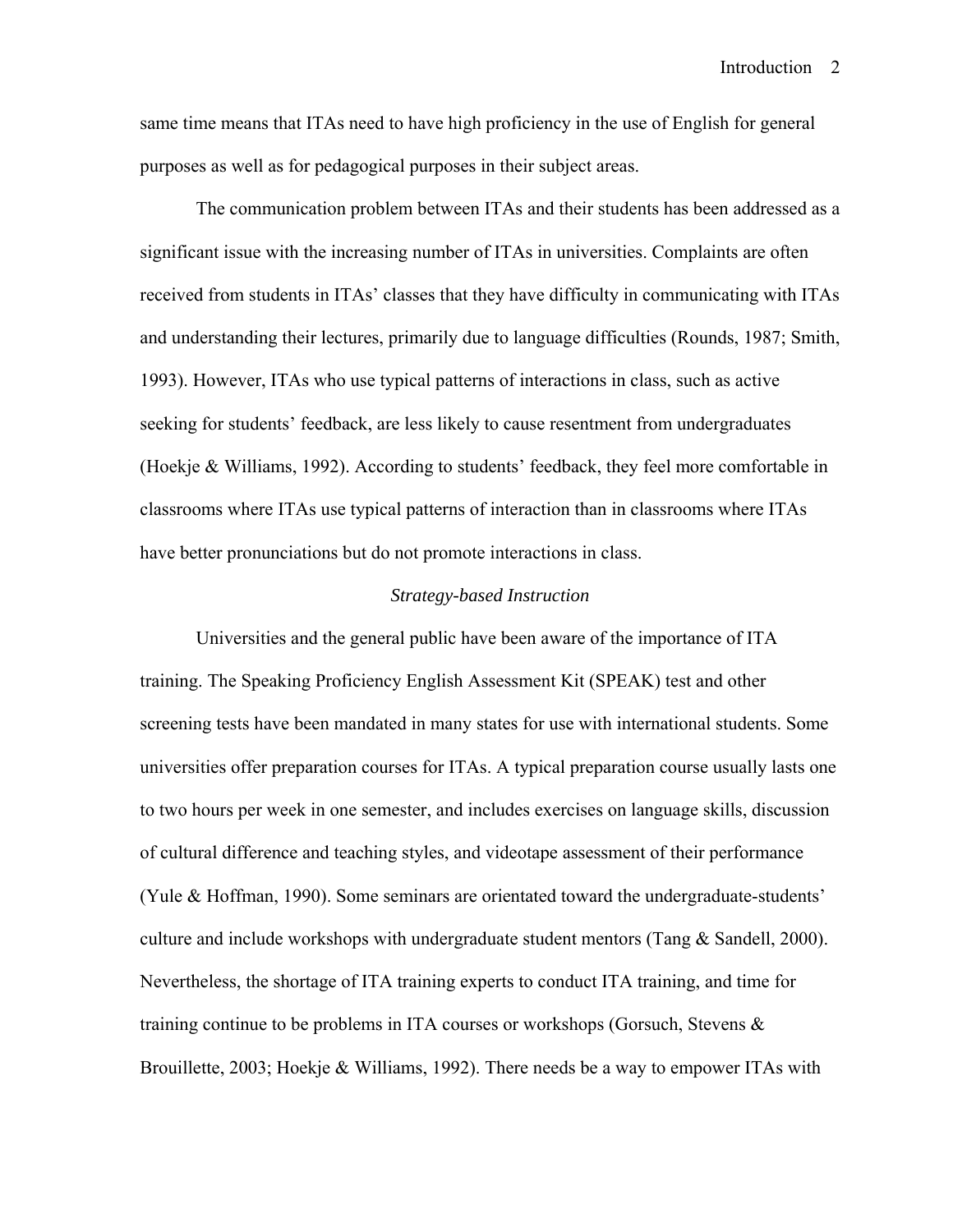language strategies that they can employ to improve their classroom communication effectiveness when taking on teaching roles.

Language strategies refer to processes "which are consciously selected by learners and which may result in action taken to enhance the learning or use" of a language, through "the storage, retention, recall, and application of information about that language" (Cohen, 1998, p.4). Language strategies encompass language learning strategies and language use strategies. Language learning strategies are utilized to help learners improve their knowledge of a target language, while language use strategies are employed by learners to improve their appropriate use of a target language. For example, if a person categorizes a group of similar words for easier learning, he/she is using language learning strategies. When a person rephrases a sentence which was unclear to audience to convey his/her thought, he/she is using language use strategies. Cohen (1998) divided language use strategies into four subsets: retrieval strategies, rehearsal strategies, cover strategies and communication strategies. Retrieval strategies are the ones that people use to call up information from storage. Rehearsal strategies refer to those strategies for rehearsing target language structures. Learners use cover strategies to "create the impression they have control over materials when they don't" (Cohen, 1998, p.6). Communication strategies are the strategies that learners use to express information to receivers.

Most language strategy studies are focused on language learning strategies. Studies show that students' language proficiency is closely related to their use of language learning strategies (Chang, 1991; Oxford, 1996; Park, 1994; Phillips, 1991; Rossi-Le, 1989; Watanabe, 1990). Students with high language proficiency use more strategies than students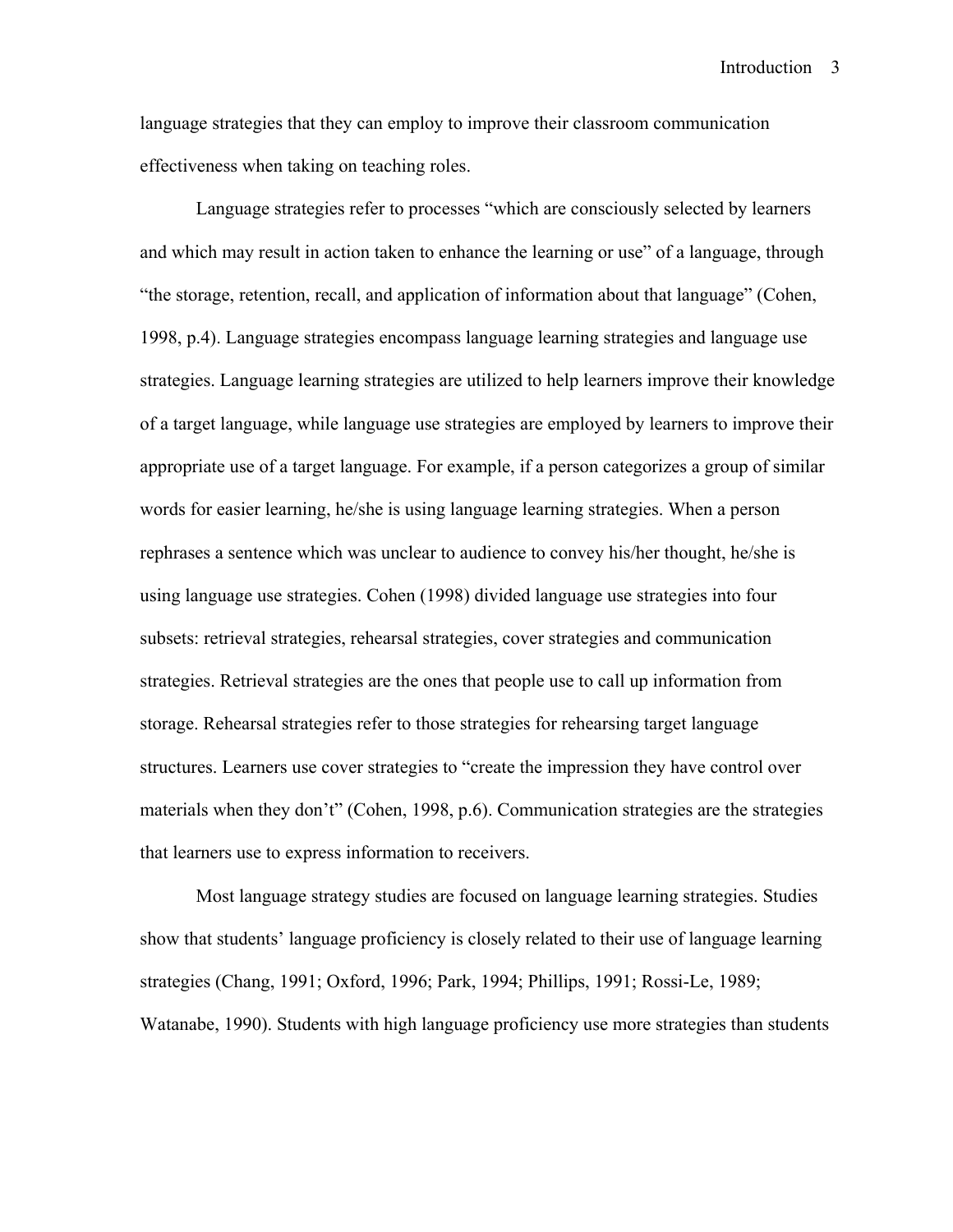with low language proficiency. For instance, students with proficient English use planning and evaluating strategies more often than students with less proficient English.

Studies in language use strategies have predominantly focused on in learners' use of communication strategies. Smith (2003) has found that the types of tasks affect learners' use of communication strategies. Concerning the effectiveness of communication strategies, Littlemore's (2003) study suggested that strategies that require shared context and content are communicatively more effective than those that do not require shared contexts and content because they leave less room for imagination. The most successful strategy in his study was the one used by learners to describe the features of an item. The least successful strategy in his study was the use of word avoidance.

Strategy-based instruction focuses on having students learn to use a group of potentially useful language learning/use strategies in language tasks (Weaver & Cohen, 1998). Paige, Cohen and Shively (2004) used strategy-based instruction to reinforce students' use of language learning strategies. Students' feedback was highly positive toward the strategy-based instruction. Students thought that it helped improve their language skills. In their journals, students wrote that the strategies "encouraged them to be language detectives, and seek out native speakers who could serve as resources" (p.11).

#### *ITA Training Requirements*

Graduate students with high Test of English as a Foreign Language (TOEFL) scores and Graduate Record Exam (GRE) scores are typically given priority in being selected as teaching assistants. However, Yule and Hoffman's study (1990) showed that it could not be assumed that students with high TOEFL and GRE scores would have the capability to present instructional materials in spoken English. While school faculty, parents and students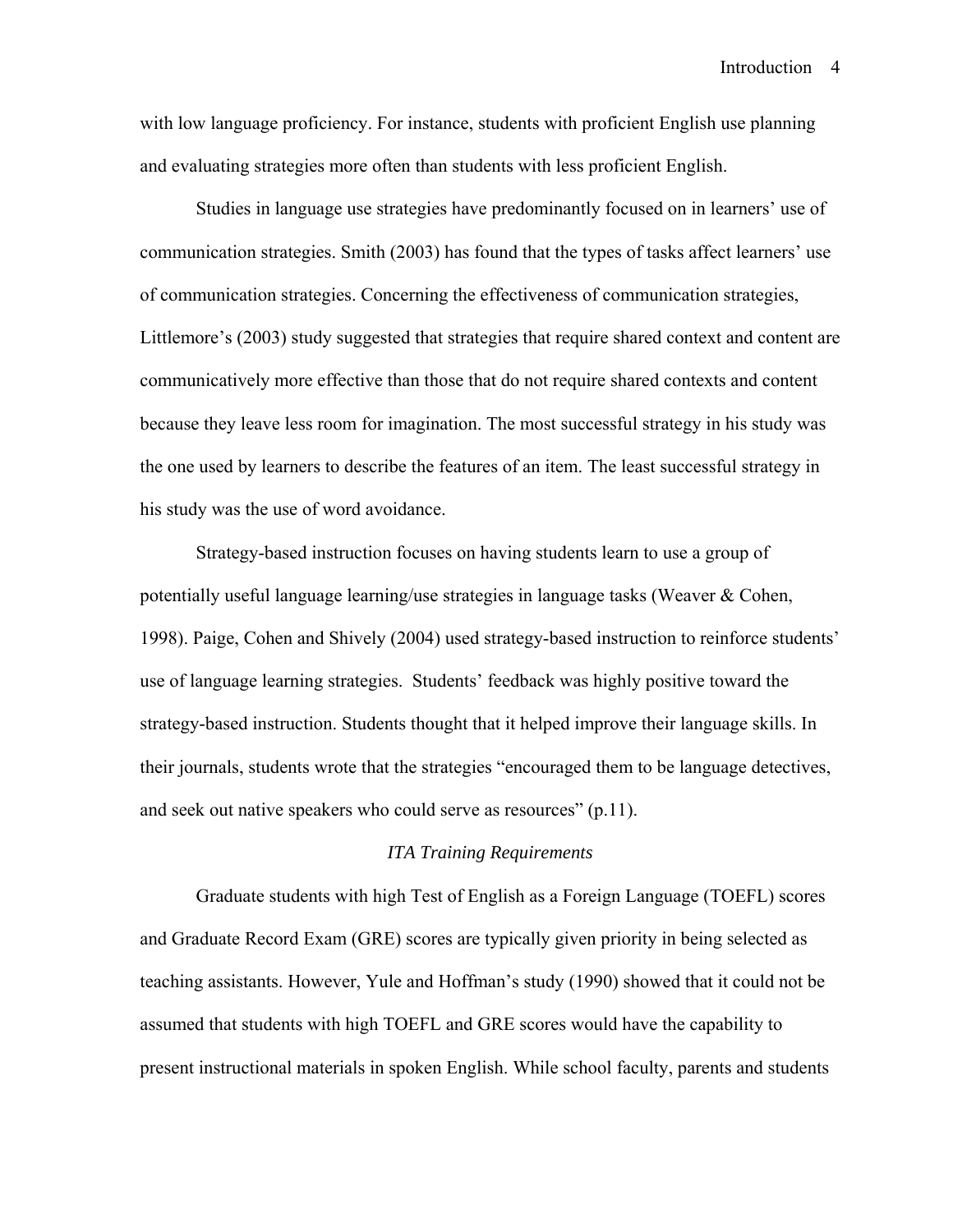in the U.S. required ITAs to communicate with students in a proficient way, ITAs' training and assessment became essential before teaching duties could be assigned to prospective international teaching assistants. Universities could no longer rely on exam scores to guarantee language proficiency.

Because the time for ITA training programs is very short and "the improvement of grammatical accuracy can be a time-consuming, long-term process" (p.248), Hoekje and Williams (1992) proposed that effective training should take consideration of "language appropriateness and context" instead of the accuracy of pronunciation and grammar (p.246). They proposed that this approach would take a shorter time for ITAs to improve their language use. Furthermore, ITAs with proficient language use, such as being skillful in the use of language to present materials, could surpass barriers caused by pronunciation or grammatical problems (Hoekje  $\&$  Williams, 1992). Results from other studies (Rounds, 1987; Rubin, 1993; Yule & Hoffman, 1990) also supported the recommendation that ITAs' language training should focus on the improvement of communication skills. A case study on an ITA's experience revealed that the ITA's use of communication strategies, for example, the rephrasing of students' statement and comments, benefited both the ITA and his students (Smith, 1993). Results of an ITA study in a mathematics classroom suggested that language use strategies, like "using questions in a timely fashion" and "using persuasive techniques", would help ITAs' development of communication with students in the classroom (Rounds, 1987, p.666).

Popular topics in ITA's language training are usually focused on pronunciation and fluency (Hoekje & Williams, 1992; Guthrie, 2000). A common problem of this kind of curriculum is that it does not give adequate attention to context and role. ITAs who learned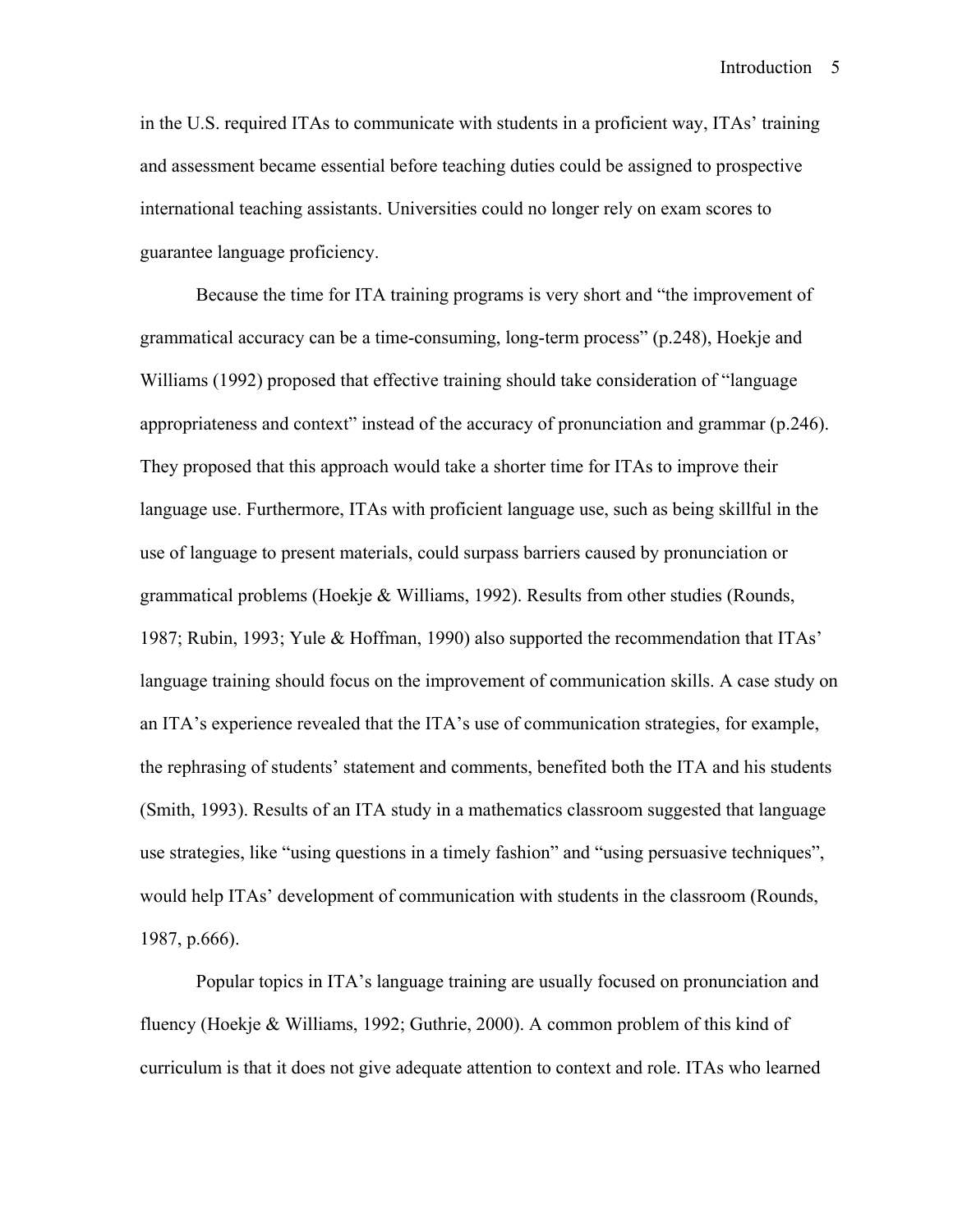skills to improve lecturing in class would not find that skill as helpful in lab consulting, which requires more interaction skills than lecturing skills. Also, ITAs' submissive role when participating in face-to-face training classes may affect their ability to perform in authoritative roles as teaching assistants. Their roles when taking training classes are usually different than what a student does in classes—listening to instructors' lecture, taking notes, asking/answering instructors'/peers' questions and completing assignments. These passive roles as students may have a negative effect on ITAs' authority or confidence in teaching (Hoekje & Williams, 1992).

#### *Case-based Learning*

Other teaching methods, like case-based learning, may allow students to assume a more active role. Case-based learning has been widely implemented in teacher education as well as other disciplines (Bramorski, 2002; Flynn & Klein, 2001; Semrau & Fitzgerald, 1995; Stepich, Ertmer & Lane, 2001; Weiss & Levison, 2000). In a typical case-based learning class, students are presented stories or narratives that have supposedly occurred in real life. Students discuss and debate on issues raised in the cases by analyzing the resources and contexts provided in the cases before they solve problems and make conclusions. Case-based learning aims to engage students in authentic learning experiences similar to real world use where their knowledge and skills can be used in practice (Semrau & Fitzgerald, 1995). Most ITAs do not have teaching experiences in U.S. colleges before they take ITA training. By using case-based learning in ITA training, novice ITAs can have opportunities to "confront their conceptions and identify what they still need to learn" (Kolodner & Guzdial, 2000, p. 220). Case-based learning can also encourage them to "think about the kinds of difficulties they have faced in solving a problem or developing a skill", "the kinds of solutions they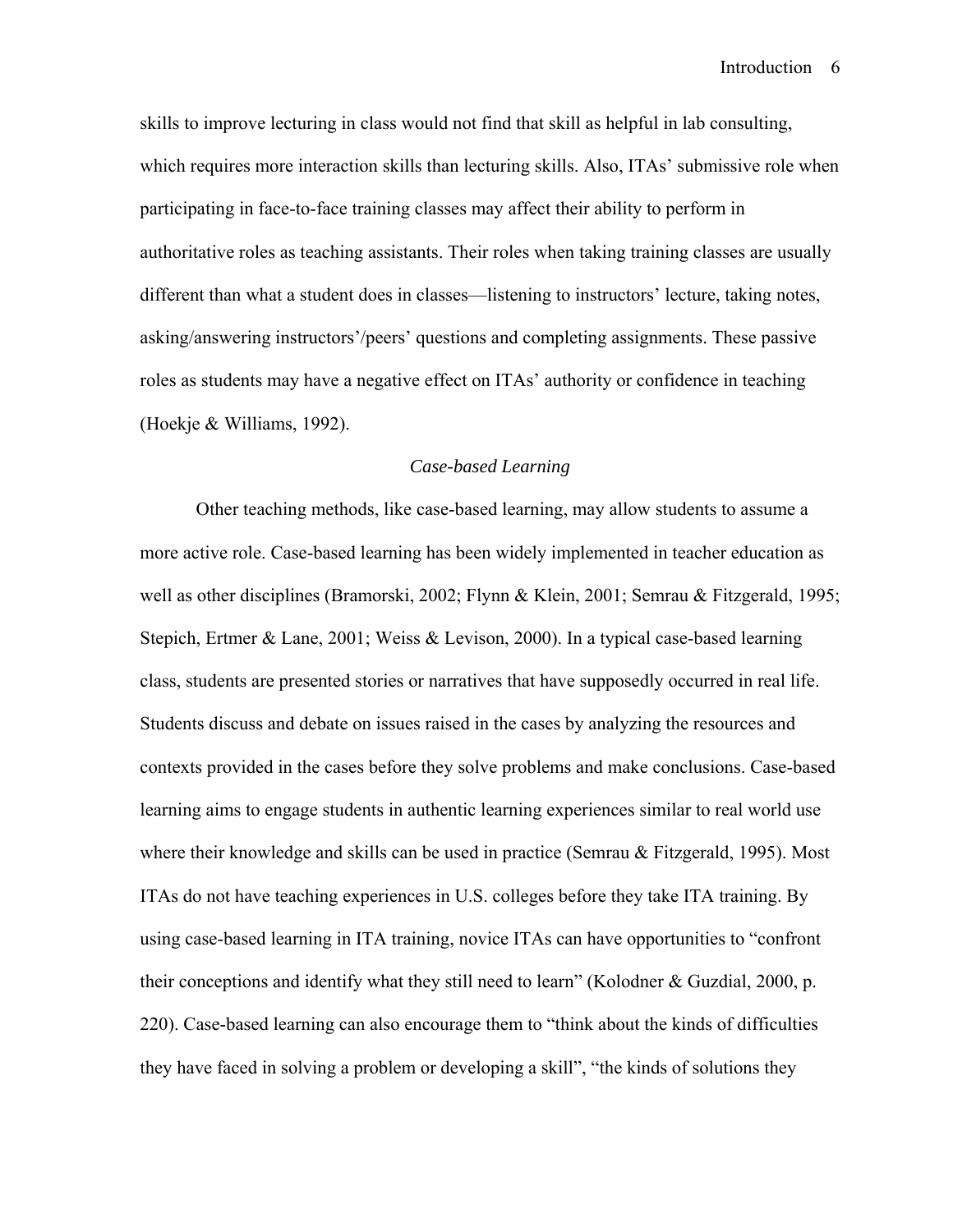confronted," and "how future situations might be used again, focusing particularly on how the lessons learned from experiences might be utilized in new ways" (Kolodner & Guzdial, 2000, p. 221). In an ITA training program, case-based learning can be hypothesized to help ITAs interpret others' teaching experiences from multiple perspectives, to learn to solve problems, to learn from others' solutions, and to apply them in their future teaching.

#### *Online Peer Support System*

A strong support system may also help international students overcome their problems caused by language and cultural background (Stoynoff, 1997). Studies on international students' use of social support find that peers and families are their main sources for social support (Ghaith, 2002; Heggins & Jackson, 2003; Stoynoff, 1997; Ying, 2003). Peer-supported group work has been studied and utilized in various disciplinary areas. Researchers propose that it can increase students' learning autonomy, promote "a sense of ownership of and commitment to their work" and develop "deep cognitive processing of the material they work with" (Leki, 2001, p.40). However, research has found that peersupported group work involving a combination of native-speaking students and non-nativespeaking students did not work well due to non-native-speaking students' language limitations and their culturally-different attitudes toward collaboration (Leki, 2001; Parks & Raymond, 2004).

#### Statement of the Problem

Although a number of studies have been conducted to document ITAs' success and difficulties of language use in teaching situations (Hoekje and Williams, 2002; Rounds, 1987; Rubin, 1993; Smith, 1993; Smith & Simpson, 1993; Yule & Hoffman, 1990), few of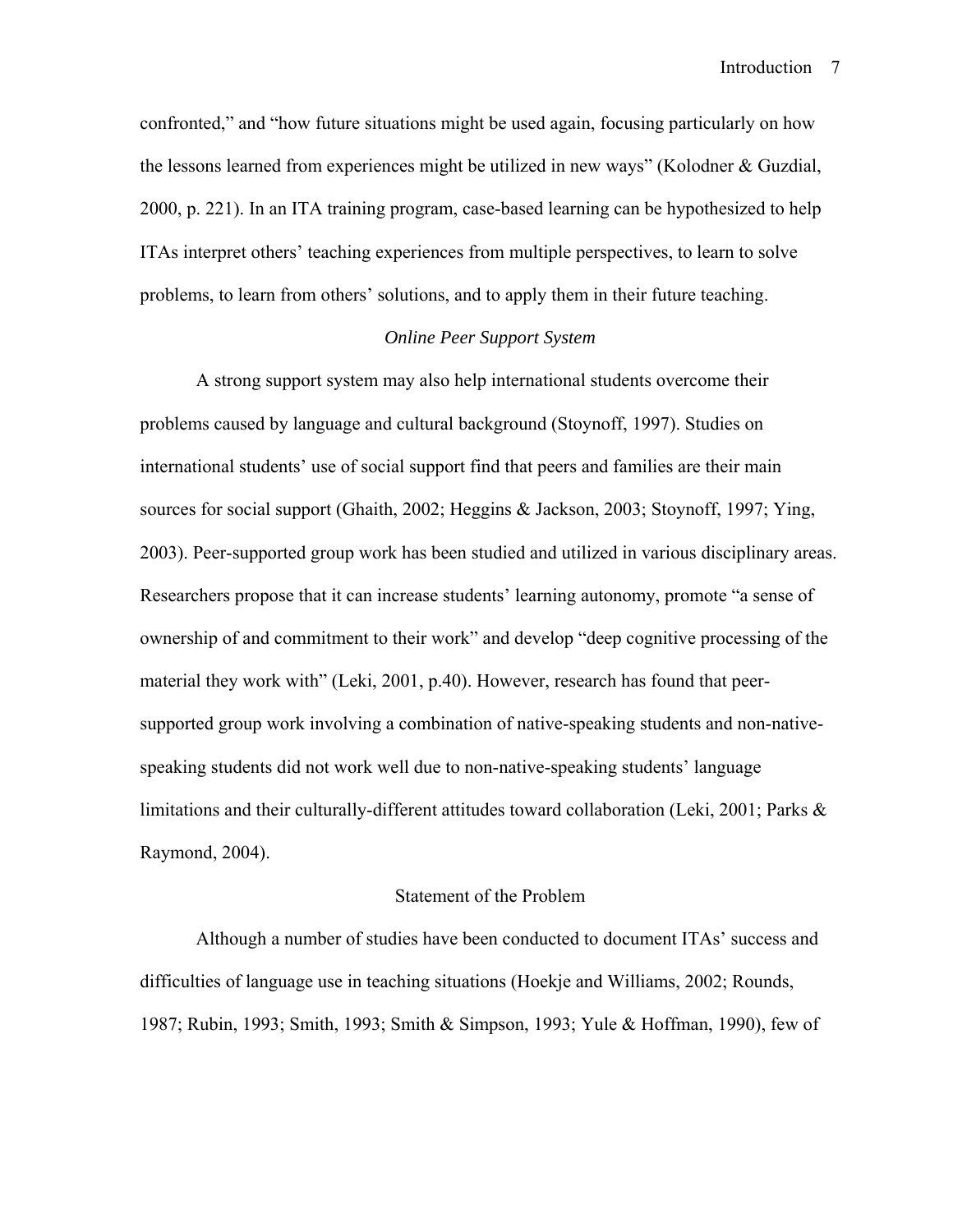these studies focused on interventions that would reinforce ITAs' use of language use strategies in building language proficiency in teaching situations.

One challenge to improve ITAs' language is the lack of support from their peer groups (Smith, 1993). ITAs are usually friends with those who have the same ethnic background and speak the same language. Their communication in native languages reduces their practice in the use of English. In addition, ITA training time provided by universities is short, and leaves little chance for ITAs to communicate and build social networks with other ITAs. Therefore, a broad social mix of ITAs may help them to use English to discuss and solve teaching problems outside ITA training class and increase their practice of English.

On many campuses, graduate students taking ITA training programs do not receive credit towards their degree requirements for ITA training, which discourages students' application of their training outside their classrooms (Rubin, 1993). ITA training programs in U.S. universities are either an intensive program for several weeks, or a semester-long course that takes one or two hours every week (Gorsuch, Stevens & Brouillette, 2003). At the Midwestern university where this study is conducted, the ITA training program usually requires two hours per week for 15 weeks, which is a short time for ITAs to improve their language and teaching skills. With class size restricted to a maximum of twelve students per class, this puts a heavy load on ITA trainers to meet current needs. One possible solution to these problems is to use an online support system to provide ITAs flexible time to exchange solutions and opinions with other ITAs and to encourage their practice of language outside classrooms. An online support system where ITAs can have "shared authority" and "more opportunities to talk and question" would allow them to get additional practice and might ease ITA trainers' burden at the same time (Yildiz & Bichelmeyer, 2003, p.176).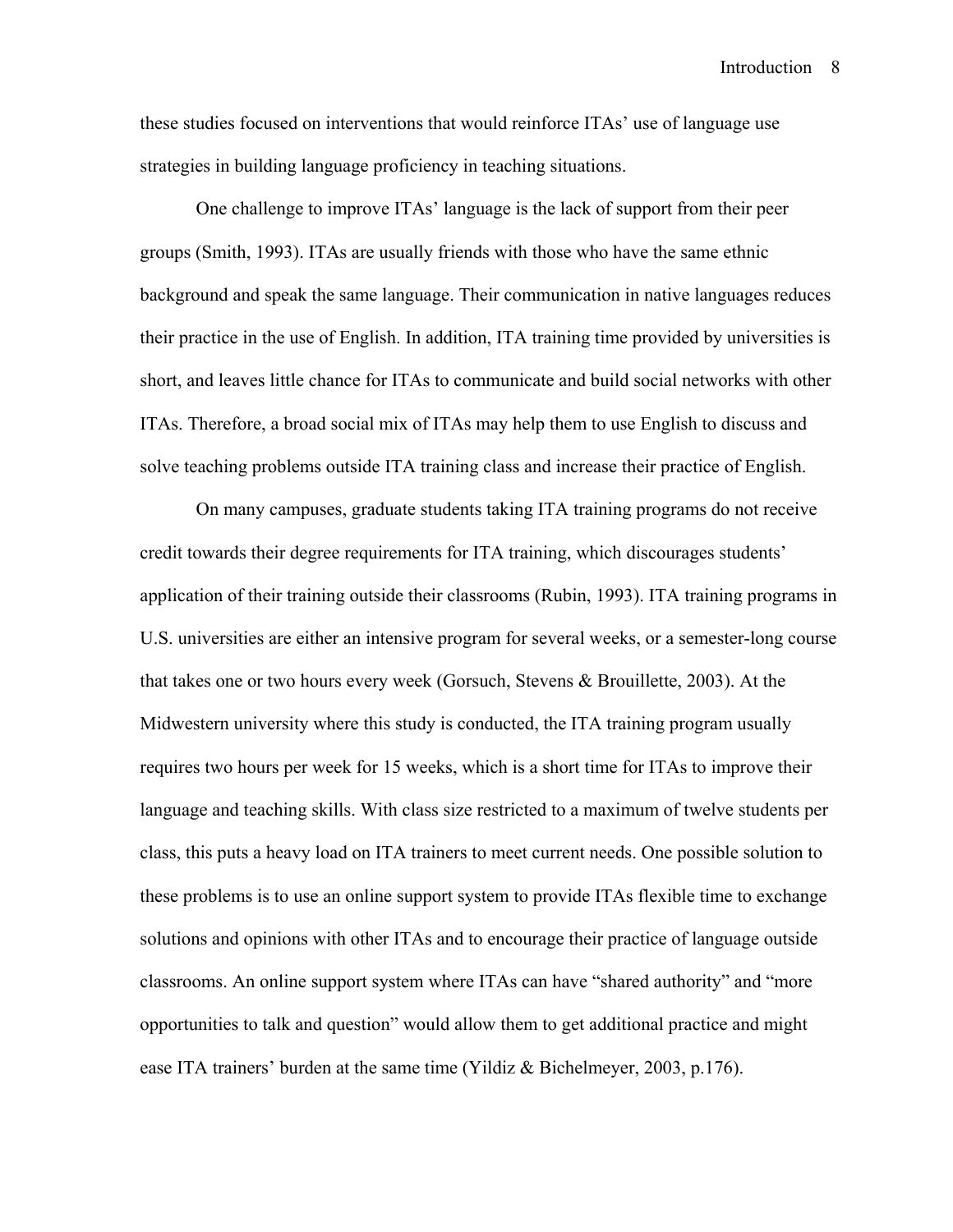Case-based learning appears to hold potential to help novice ITAs learn from others' real teaching experiences and learn to solve similar problems in their future teaching situations. Unlike its popular use in teacher education, no studies have been found to date that examined the effectiveness of case-based learning in ITA training programs.

As most ITAs are inexperienced in teaching, case-based learning could present detailed episodes of real life experiences and provide ITAs opportunities to discuss and solve real teaching problems. The use of case-based learning in an online support system is an unknown approach in ITA training, with no studies found to describe or evaluate its effectiveness. Many questions need to be addressed before an ITA training program utilizing a case-based, online support system focusing on learning strategies could be proposed. How should cases be presented in an online support system? What activities would help to engage prospective ITAs active participation in case discussions? What kind of instructions could be implemented to foster students' development of the usage of language use strategies in the role of teaching assistants?

#### Purpose of the Study

The primary purpose of this study is to examine the effectiveness of an ITA training program utilizing online, strategy-based instruction facilitated through case-based learning and online peer-supported discussion. The effectiveness of the language training program is measured by changes in ITAs' self-reported and observed usage of language use strategies in their microteaching presentations. The study also seeks to clarify whether outcomes are related to the interventions or to participants' background differences of the participants.

#### Research Questions

The following questions are examined in this study.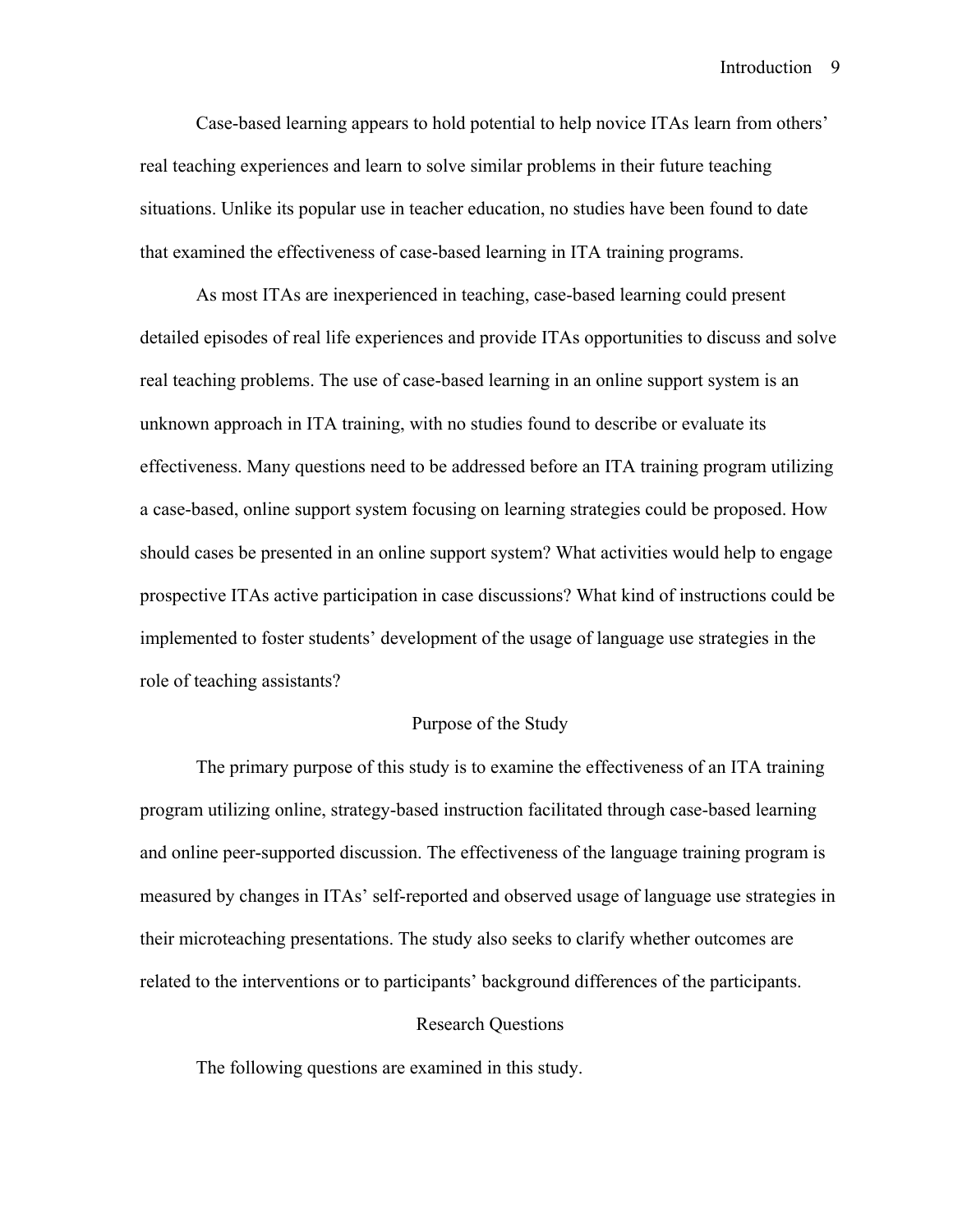- 1. What is the effect of online strategy-based instruction using peer-supported casebased learning on ITAs' self-reported usage of language use strategies, compared to face-to-face instructions?
- 2. What is the effect of online strategy-based instruction using peer-supported casebased learning on ITAs' observed usage of language use strategies, compared to face-to-face instructions?
- 3. What is the relationship between ITAs' demographics and changes in their selfreported usage of language use strategies?
- 4. What is the relationship between ITAs' demographics and changes in their observed usage of language use strategies?
- 5. What are ITAs' perceptions of online strategy-based instruction using peersupported case-based learning?

#### Importance of Results

Researchers (Bauer, 1996; Hoekje & Williams, 1992; Rounds, 1987; Rubin, 1993; Shannon, Twale, & Moore, 1998; Yildiz & Bichelmeyer, 2003; Yule & Hoffman, 1990) agree that empirical studies are needed to identify possible solutions to offer ITAs experiences in the role of authority when teaching, to enrich TAs' knowledge of pedagogical skills, and to focus on the improvement of communicative competence in ITA training. Therefore, this study aims to clarify the effectiveness of online strategy-based instruction facilitated through case-based peer-supported learning. Provided that results of this study support the feasibility of the instructional activities, they will be used in future international teaching assistant training program at the university where this study is conducted and disseminated through professional journals.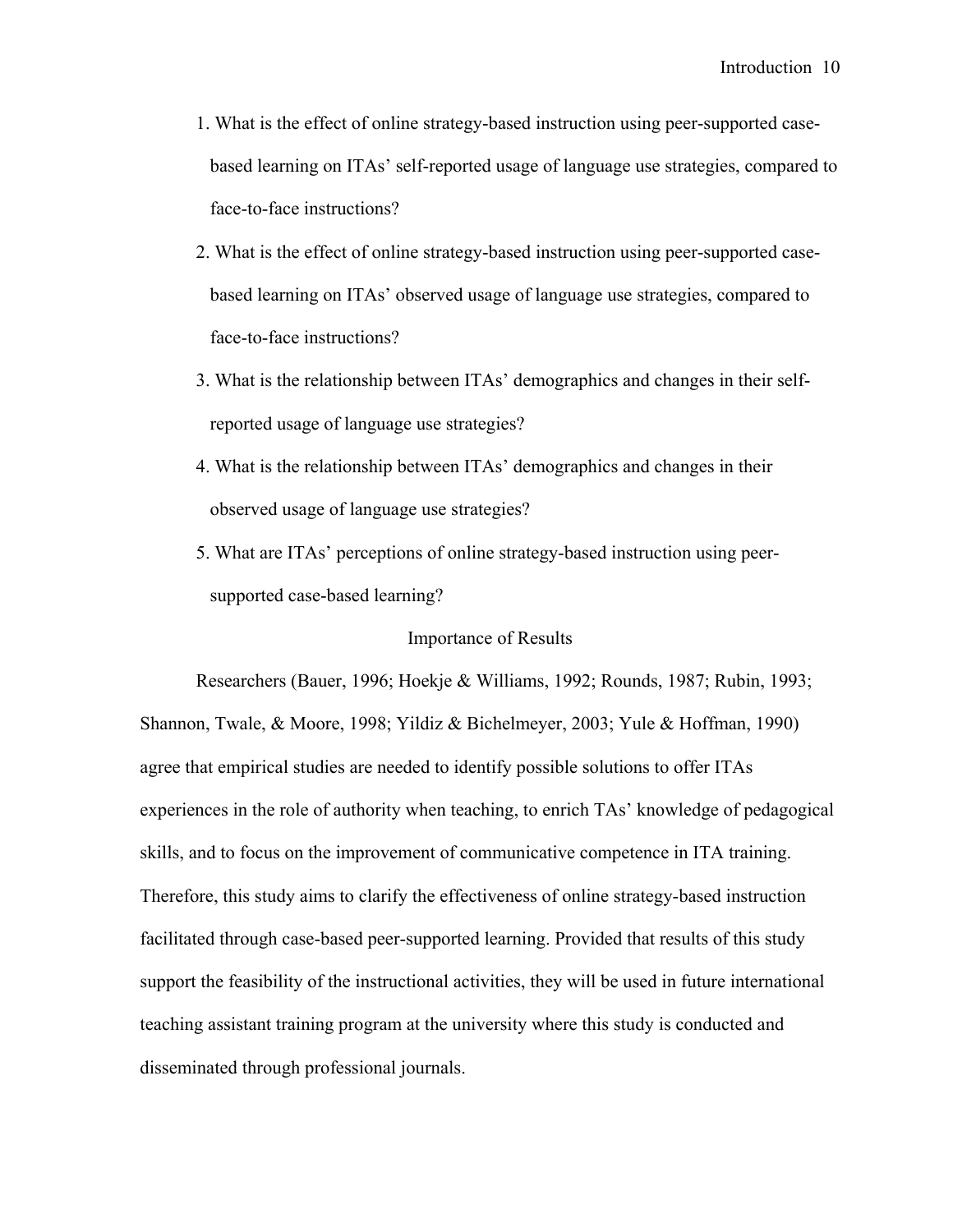#### Chapter Summary

Chapter 1 provides an overview of information about ITAs' training, explains the importance of teaching prospective ITAs language use strategies and the potential importance for using case-based learning approaches in ITA training, and addresses the potential for online peer support for prospective ITAs. The purpose of the study—the examination of the effect of online strategy-based instruction utilizing case-based learning approaches on prospective ITAs' use of language use strategies and observed language use is explained and proposed in the five specific research questions.

Chapter 2 reviews the literature regarding conceptual and theoretical framework and its development in ITA training. Current trends in English as a Second Language (ESL) education and teacher education are also described, including strategy-based instruction, case-based study, and peer-supported learning. After reviewing developments and problems in ITA training and ESL education, this chapter proposes a solution that employs strategybased instruction facilitated through online peer-supported case-based learning to improve ITAs' usage of language use strategies in teaching situations.

Chapter 3 describes the research methods, instruments, participants and interventions used to examine the effectiveness of strategy-based instruction facilitated through online peer-supported case-based learning on improving ITAs' usage of language use strategies in teaching situations. It includes the description of participants' background information, validation of instruments, instructional activities, and measurement of learning outcomes. Data analysis techniques are also discussed in this chapter.

Chapter 4 provides the findings to address the five research questions based on data analysis. Results of pre- and post-tests are reported to investigate prospective ITAs' change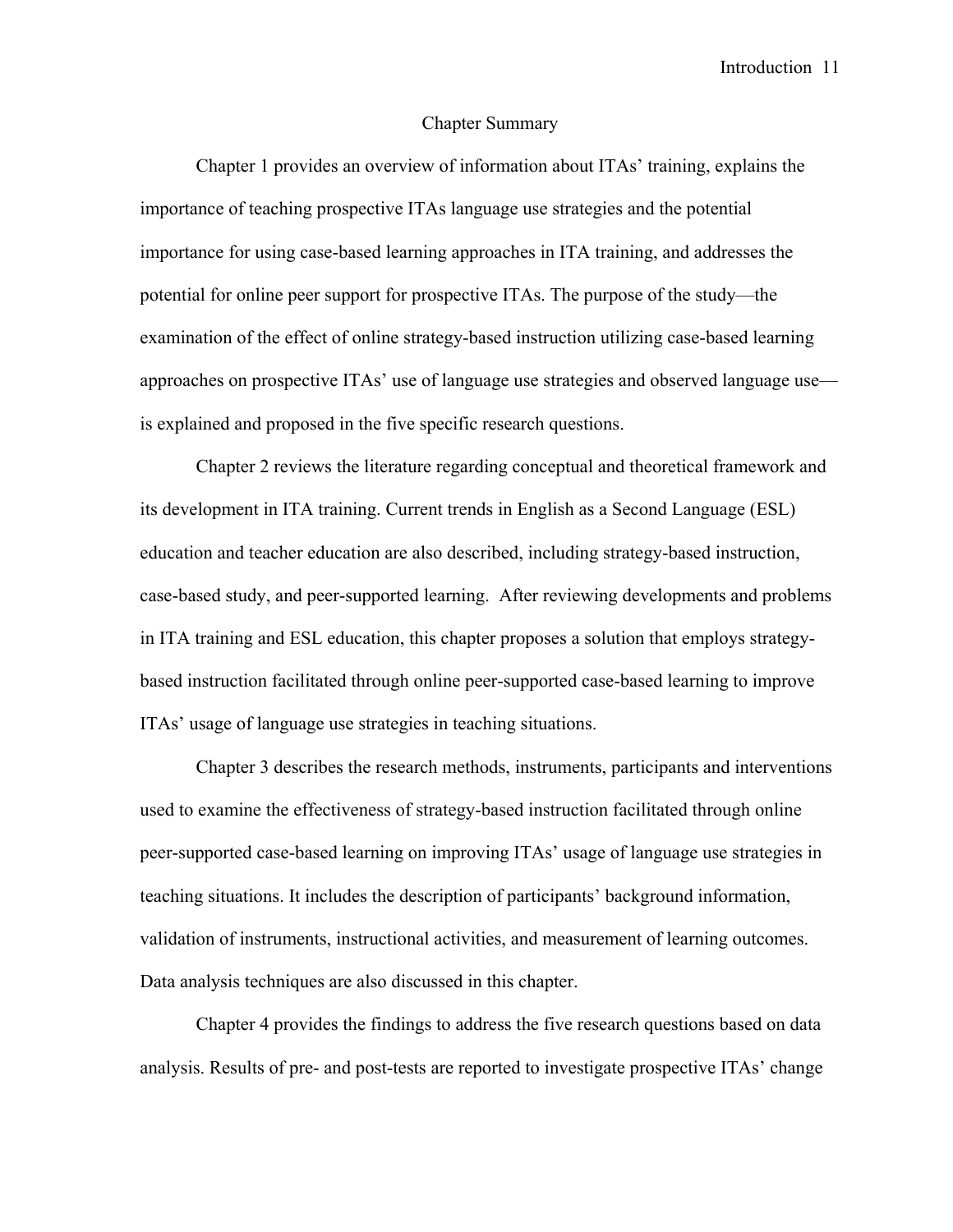in the usage of language use strategies. The relationship between prospective ITAs' background information and pre-to-post gains in the usage of language use strategies is also examined. Themes are identified from transcripts of online interviews for ITAs' reflections of their learning experiences and suggestions of instructional improvement.

Chapter 5 provides the conclusions of the study. Limitations of the study are reported. Implications are proposed for further studies. Recommendations for future ITA training instructions are proposed based on literature review and findings of this study.

#### Definitions

Language Strategies— Language strategies are processes or actions consciously selected by users for the purpose of learning or using a language (Cohen, 1998). They include language learning strategies and language use strategies.

Language Learning Strategies— Language learning strategies are processes taken by language learners to improve their learning of a language. They involve strategies "for the material that needs to be learned, distinguishing it from other material if need be, grouping it for easier learning, having repeated contact with the material, and formally committing the material to memory when it does not seem to be acquired naturally" (Cohen, 1998, p.5).

Language Use Strategies— Language use strategies were firstly distinguished from language learning strategies by Cohen in late 1990's. People employ language use strategies for the purpose of conveying their thoughts and making audience understand their speaking and writing. For example, at the beginning of a class, an ITA would use greetings they learned from other situations to warm up the classroom atmosphere, or start discussions by talking about previously-learned information.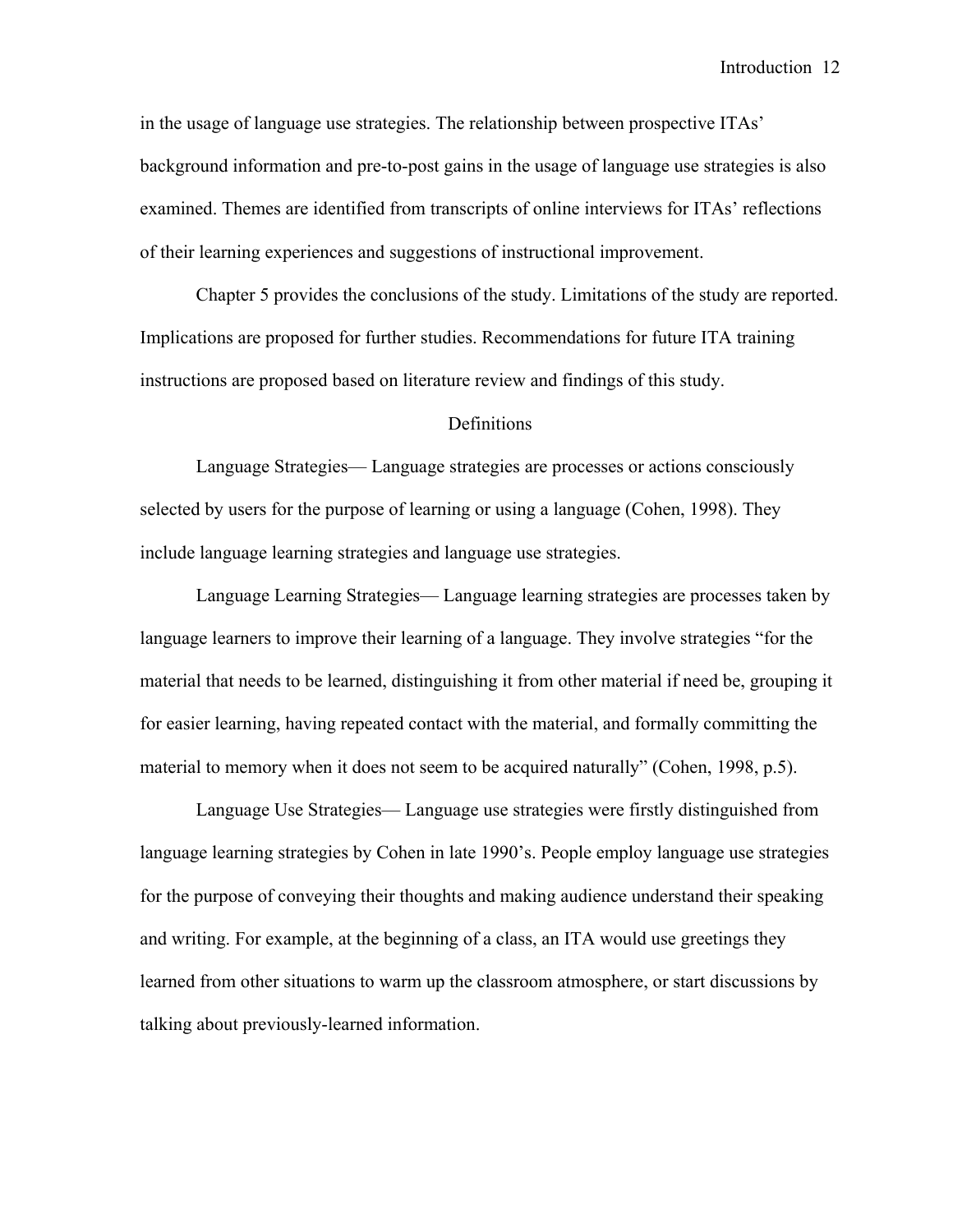#### **CHAPTER II**

#### **REVIEW OF LITERATURE**

#### **Overview**

The purpose of this study is to examine the effectiveness of an ITA training program utilizing online, strategy-based instruction facilitated through case-based learning and peersupported discussion. This chapter identifies development and prior research that has been done in ITA training. It includes research in cultural training, pedagogical training, and the training of communicative competence. The shortage of time and intensive training is addressed as major problems as well as facts in current ITA training programs. Teaching language use strategies are then introduced as a solution to the two problems. Further, other factors such as online peer support and case-based learning are discussed and proposed to facilitate ITAs' learning of language use strategies.

#### ITA Training Program

Based on the general public's assumption that ITAs' low level of second language pronunciation and fluency are the biggest obstacles for ITAs teaching classes (Hoekje  $\&$ Williams, 1992; Yule & Hoffman, 1990), the Speaking Proficiency English Assessment Kit (SPEAK) test and other screening tests have been mandated in many states as criteria for certifying international graduate students to teach. The SPEAK test developed by the Educational Testing Service evaluates non-native English persons' speaking proficiency in four categories—overall comprehensibility, pronunciation, grammar, and fluency (Clark & Swinton, 1979). However, Hoekje and Williams (1992) point out that ITAs' language fluency, in terms of pronunciation, grammaticality and lexis, will not always reach native speakers' level. In Bailey's typology of ITAs (1984), she suggests that ITAs using a variety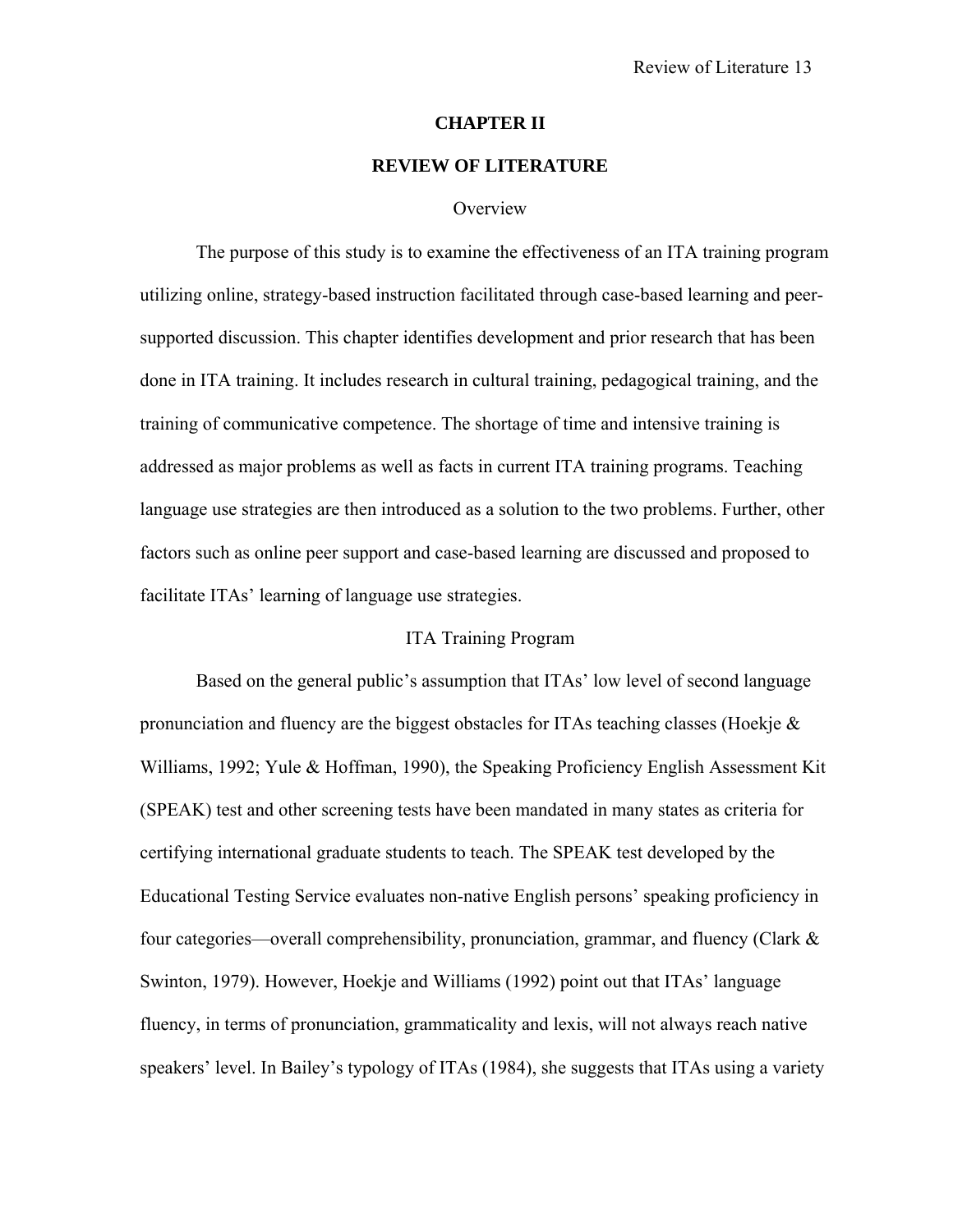of interaction skills and humors overcame language barriers while those with better language fluency but poor interaction skills did not. These empirical studies suggest that the improvement of language fluency is not an effective solution to ITA teaching problems. Improvement of ITAs' communicative competence, in other words, the improvement of ITAs' knowledge and ability required for communication in teaching situations (Canale, 1983), could be an effective solution to ITA teaching problems. Although there are no unified standards in ITA training programs, researchers, instructors and faculty seem to agree that improvement of ITAs' communicative competence requires combined training from three perspectives—culture, pedagogy and language (Bailey, 1984; Hoekje & Williams, 1992; Rounds, 1987; Rubin, 1993; Tang & Sandell, 2000).

#### *Cultural Training*

Culture is closely related to users' communicative competence in many researchers' definition (Bachman, 1990; Canale, 1983; Gorsuch, 2003; Hoekje & Williams, 1992). Within the context of ITA training, culture is commonly defined in terms of ITAs' ability to produce appropriate language in the role of teacher in US college classrooms and their awareness of American cultural expectations when using English. Cultural difference is a critical issue that could result in ITAs' failure to interact successfully with their undergraduate students (Tang & Sandell, 2000). For example, in East-Asian culture, instructors are in a higher position than students. As a result, students should keep silent in class to show their respect to instructors and to let instructors concentrate their minds on their own lecture. But in U.S. classrooms, students are encouraged to speak out and interact with instructors in class. Thus, it might occur in some occasions that ITAs from East-Asian countries neglect classroom interactions and get negative feedback from their American undergraduate students. Therefore, in an ITA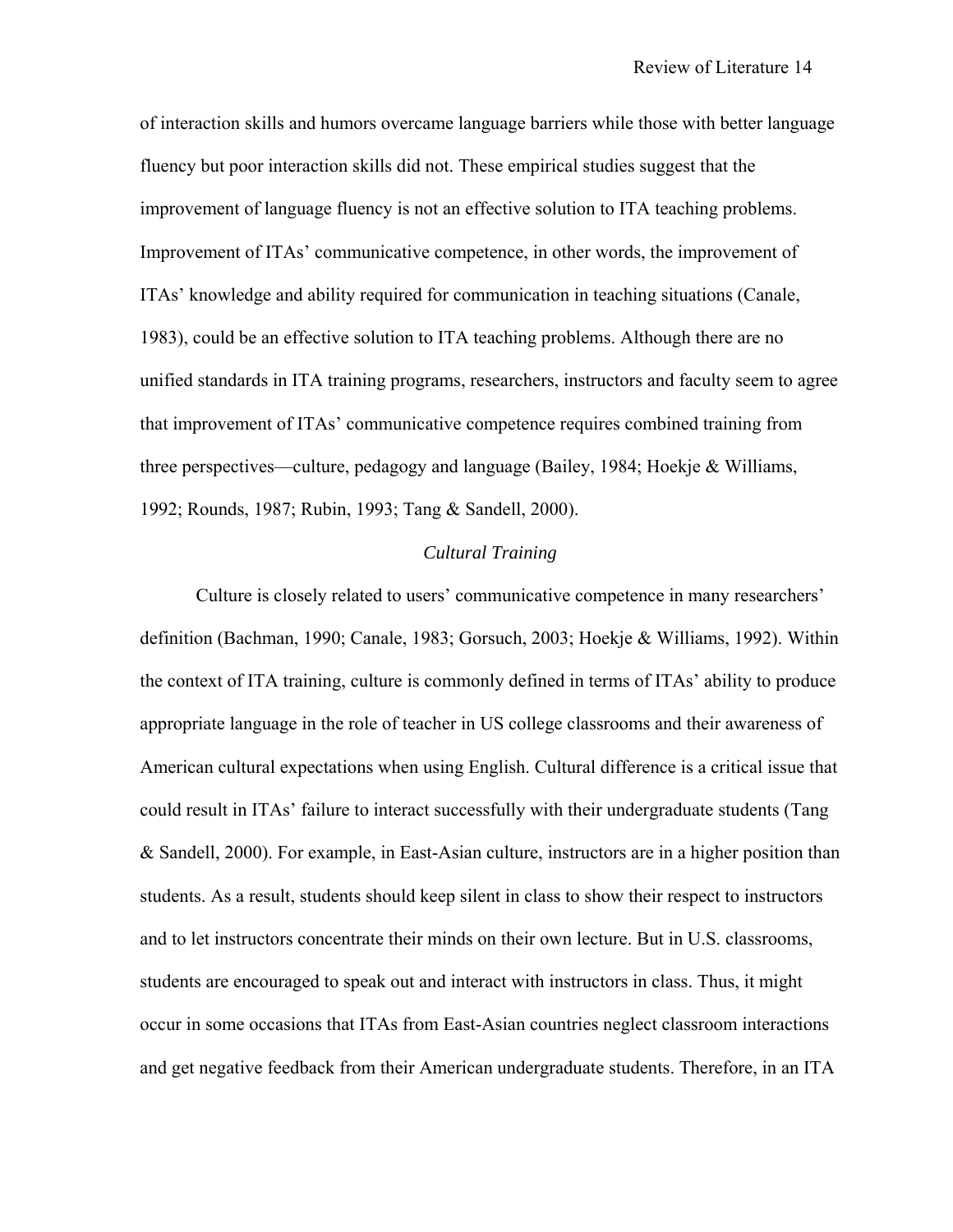training program, cultural learning should include instruction in appropriate nonverbal/verbal communications in the role of a teacher, how to utilize different teaching styles according to the nature of courses, and assistance in interpreting ITAs' own culture and self-evaluation of cultural-based problems (Gorsuch, 2003).

Assuming that attitudes result in behaviors, Gorsuch (2003) utilized questionnaires to examine ITAs' attitudes toward classroom interactions, teachers and students' roles, and significant mores in U.S. educational culture. The analysis of the data showed that ITAs with learning experiences in the U.S. had acculturated to educational culture in U.S. universities since they became students. Gender differences existed among ITAs on the issues of authority and communication. Female ITAs preferred a more supportive role with students, such as communicating learning expectations, while male ITAs were more likely to use authority roles in classrooms without providing support to students. Gorsuch (2003) also suggested that ITAs should be exposed to diverse teaching styles in trainings since courses in different disciplines require different teaching strategies and practices.

 Hoekje and Williams (1992) suggested that ITAs without teaching experiences before coming to the U.S. should receive instruction about the role of informality and authority in U.S. classrooms. ITAs with previous teaching experiences in other countries should also receive instruction about role relationships between teachers and undergraduate students. However, classroom settings in ITA training make ITAs feel they are still students—listening to lectures, memorizing knowledge, and proposing questions to instructors. It is difficult to help improve ITAs communication ability in the role of authority when taught in such settings. A learning environment is needed that can give ITAs autonomy and control over the class, and allow them to use different communication styles.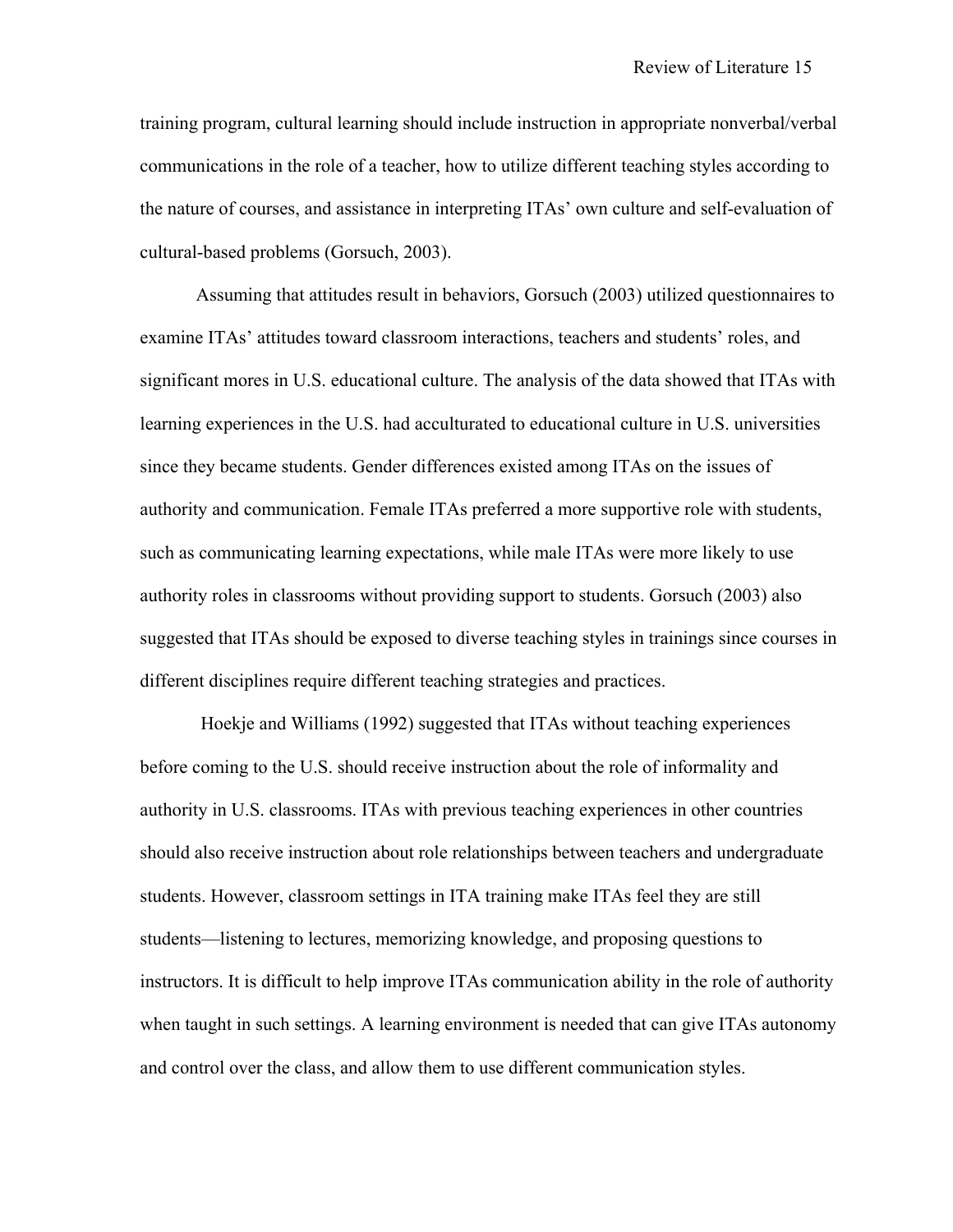#### *Pedagogical Training*

 Shannon, Twale and Moore (1998) investigated the impact of teaching assistants' (TAs) teaching and learning experiences on their teaching effectiveness. They found that TAs with training on pedagogical methods were rated by undergraduate students higher than those without such training. On the other hand, there was no significant difference on teaching effectiveness ratings between TAs with prior teaching experiences and TAs without such experiences. Therefore, Shannon, Twale and Moore (1998) suggested that ITA training programs should have a specific plan designed to enrich TAs' knowledge of pedagogical skills. Bauer (1996) summarized five areas that should be identified in ITAs' pedagogical training. They include ITAs' roles, their familiarity with U.S. educational setting, interactive teaching styles, ITAs' perceptions of undergraduate students' behavior and feedback, and appropriate use of language in classroom lecture and communication.

#### *Communicative Competence in ITA Training*

 Studies suggest that ITA training should cover the improvement of communicative competence (Hoekje & Williams, 1992; Rounds, 1987; Rubin, 1993; Yule & Hoffman, 1990). The concept of communicative competence was introduced by Hymes in the mid-60s. It refers to second language users' knowledge and ability required for communication (Canale, 1983). Canale and Swain (1980) identified four components of communicative competence. They are grammatical competence, discourse competence, sociolinguistic competence, and strategic competence.

Language users' grammatical competence concerns their ability to recognize, construct and apply grammatical structures of a language in communication (Canale, 1983). Most ITA training programs put an emphasis on the improvement of ITAs' grammatical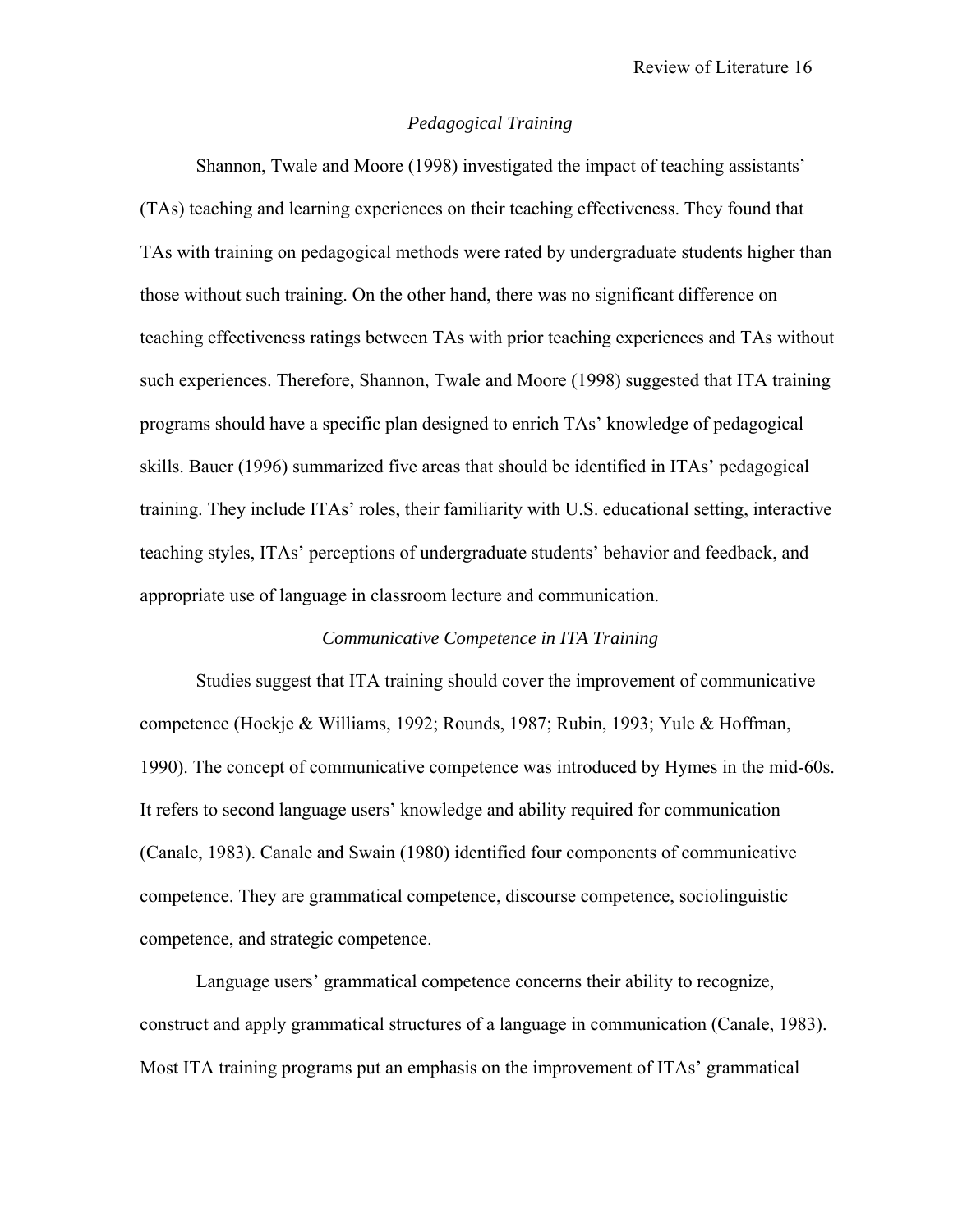competence, which is actually difficult to address due to ITAs' different language levels and the limited time of training. Therefore, Hoekje and Williams (1992) suggested that it would be practical to teach ITAs second language strategies to compensate for their grammatical problems.

Discourse competence involves language users' mastery of understanding and ability to produce spoken/written text in different genres, and being able to combine texts in a way that hearers/readers can understand (Canale, 1983). Cohesion and coherence are two important elements in discourse competence. Evidence has shown that ITAs often overuse and over-generalize connectors like *and* and *so*. That could cause confusions for undergraduate students in understanding ITAs' lecture (Hoekje & Williams, 1992). Discourse competence involves not only linguistic correctness but also the ways ITAs organize and present materials. Rounds (1987), based on her analysis of a mathematics classroom discourse, suggested that communicatively-competent teaching in mathematics classrooms should include explicit elaboration of mathematical symbols. However, this issue is hard to detect and address in ITA training classes, as trainers are usually ESL professionals but not experts in other disciplines. As a result, it is suggested that undergraduate students and ITAs with teaching experiences in U.S. classrooms should participate in training programs together to improve their discourse competence (Damron, 2003; Pae, 2001; Tang & Sandell, 2000). Undergraduate students can serve as mentors, helping ITAs detect the differences in classroom discourse and adjust their use of language.

In Canale's model, sociolinguistic competence refers to the ability to understand and produce language appropriately in different socio-cultural contexts (Canale, 1983). It is mostly related to culture issues in ITA training (Gorsuch, 2003). However, Hoekje and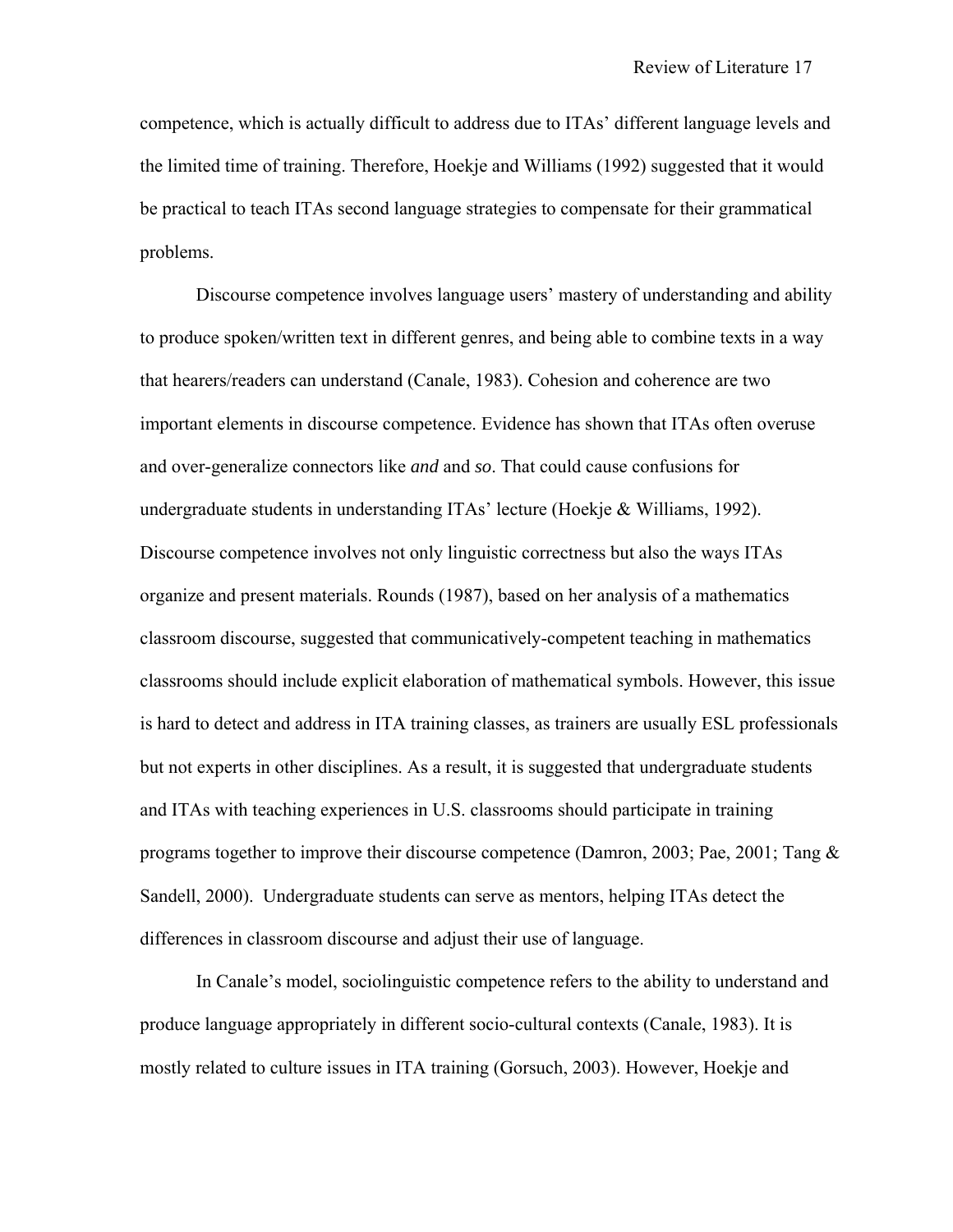Williams (1992) point out that sociolinguistic competence also includes users' knowledge of discourse rules. In ITA training, it is concerned with ITAs' ability to use language according to "the norms of interaction and interpretation of the classroom" (Hoekje & Williams, 1992, p.250). The subject-matter experts who attended a simulated chemistry class found that ITAs would have communication problems if they did not understand the way American undergraduates expected chemistry problems to be written (Selinker & Douglas, 1989).

Strategic competence refers to language users' mastery of using verbal/non-verbal communication strategies to improve the effectiveness of communication, or to compensate for communication breakdowns (Canale, 1983). It is hard for ITAs to use language like native speakers. But they can use compensatory strategies to bridge communication gaps and to succeed in their teaching. William's (1995) study found that ITAs who use compensatory strategies, like elaboration, get higher comprehensibility ratings by undergraduate students. Some non-verbal strategies, like illustrations or handouts, are also found very helpful to overcome communication barriers between non-native speakers and native speakers (Faerch & Kasper, 1983). Although these strategies may not improve linguistic competence, they can help ITAs improve teaching effectiveness.

While Canale's interpretation of strategic competence concentrates on compensatory strategies, Bachman and Palmer (1996) broadened the concept to "a set of metacognitive components, or strategies, which can be thought of as higher order executive processes that provide a cognitive management function in language use" (p.70). Therefore, strategic competence includes not just strategies employed when language ability is deficient, but strategies employed in setting goals, planning, and assessing a language task as well. In ITA teaching settings, they may be strategies used to decide whether to answer students'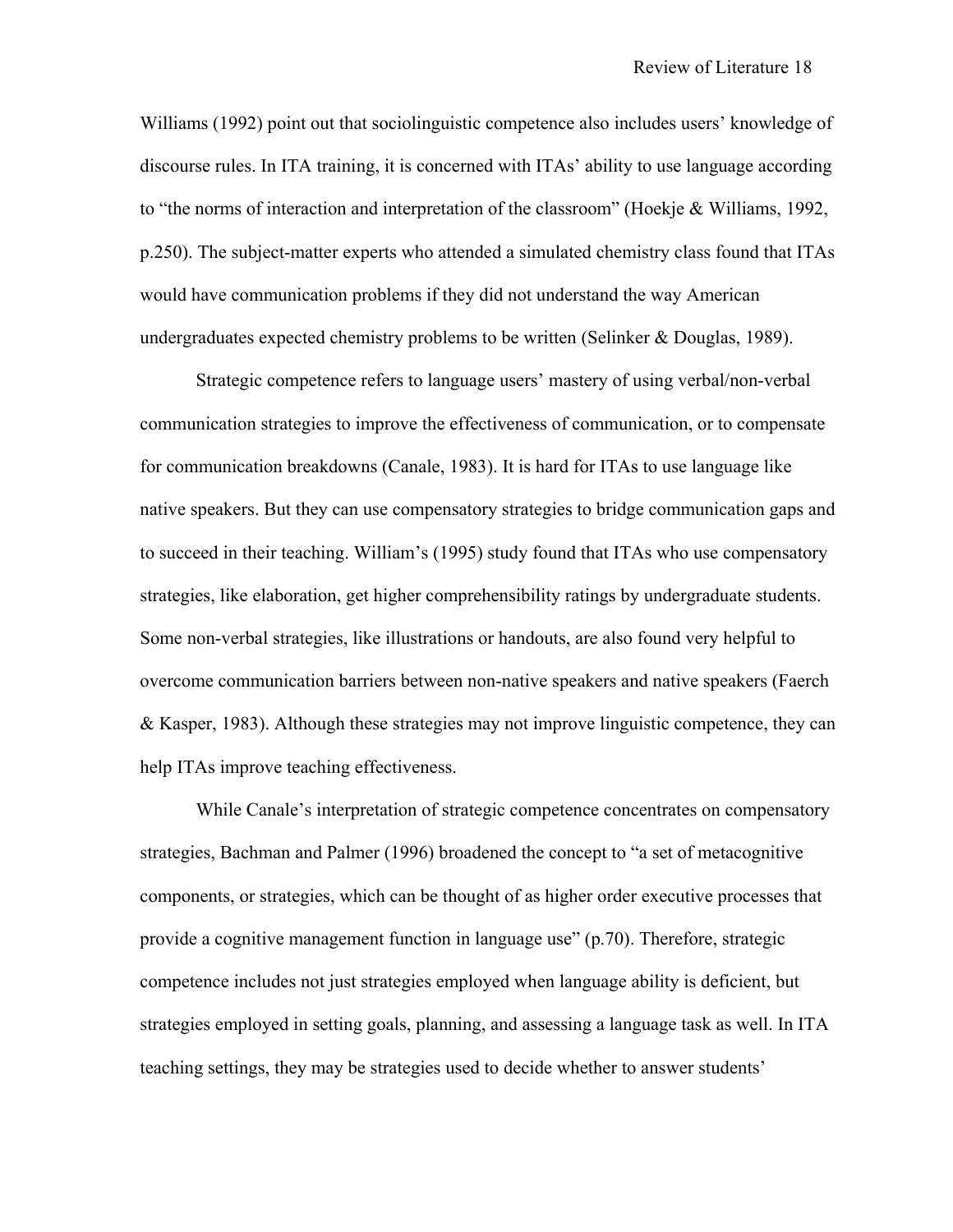questions in verbal language or by illustrations, strategies used to retrieve relevant information from knowledge and organize it in proper language structure in order to successfully interpret complicated phenomena, or strategies used to assess the appropriateness of the response to a question.

 The theoretical model of communicative competence represents the multi-faceted nature of proficiency in the use of language (Spolsky, 1989). When used in ITA training, this model requires that ITA training should expand its focus from language fluency to appropriateness of cross-cultural communication in teaching situations. Since ITAs' crosscultural communication and pedagogical skills are incorporated in their discourse and sociolinguistic competence, the improvement of ITAs' communicative competence in the role of teachers should be the focus of ITA training programs (Hoekje & Williams, 1992; Rounds, 1987; Rubin, 1993; Yule & Hoffman, 1990).

#### Language Strategies

Language strategies are processes or actions consciously selected by users for the purpose of learning or using a language (Cohen, 1998). They include language learning strategies and language use strategies. Brown (2000) asserts that language strategies are "the moment-by-moment techniques" that contribute to the development of communicative competence (p.122). Chamot and Rubin (1994) pointed out that it is the management of a repertoire of language strategies, not a particular strategy, that will result in the improvement of communicative competence.

#### *Language Learning Strategies*

 Language learning strategies are processes taken by language learners to improve their learning of a language. They involve strategies "for the material that needs to be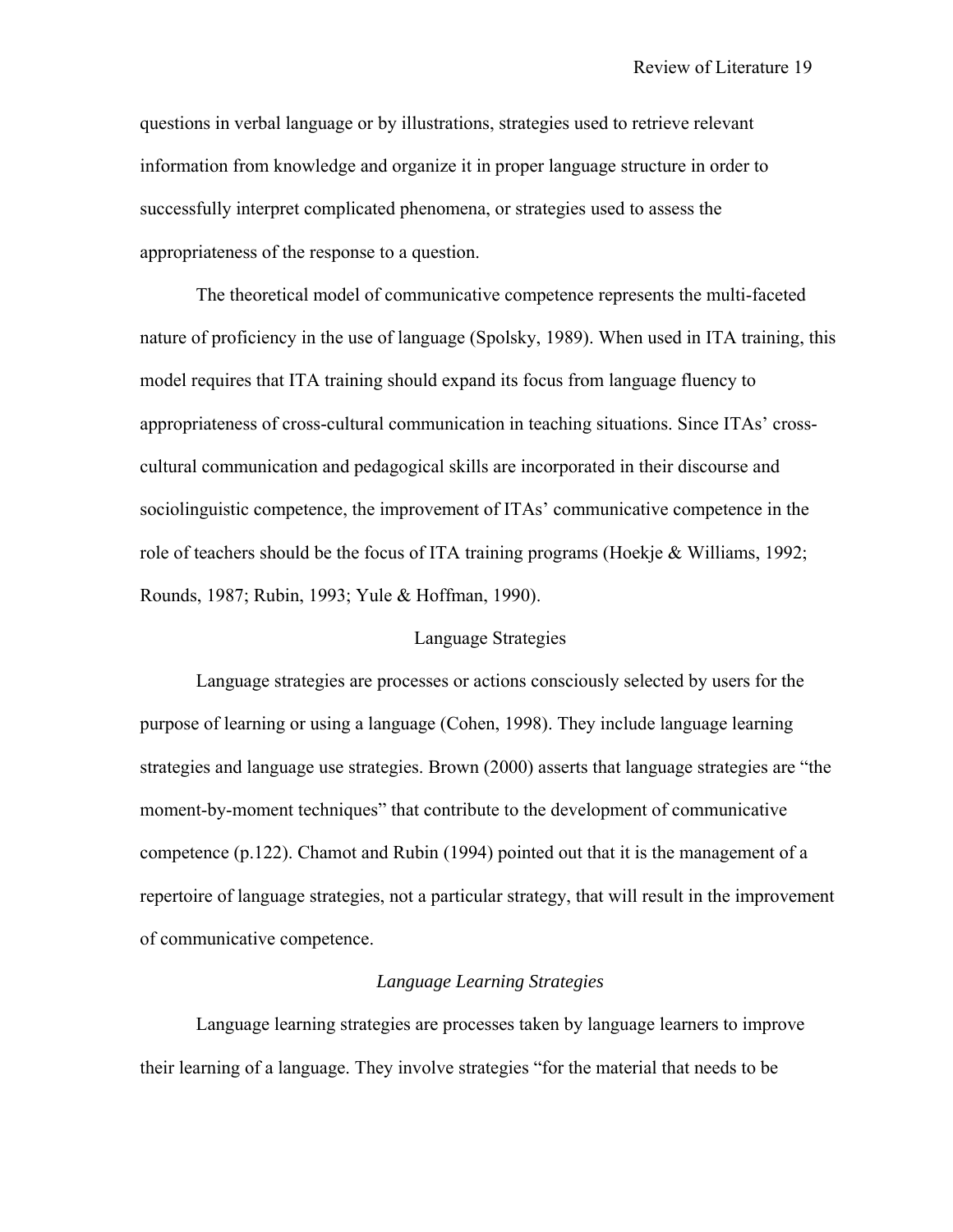learned, distinguishing it from other material if need be, grouping it for easier learning, having repeated contact with the material, and formally committing the material to memory when it does not seem to be acquired naturally" (Cohen, 1998, p.5). Many studies of language learning strategies have been done in English as a Second Language (ESL) programs. It is generally agreed that the use of language learning strategies is positively related to learners' language proficiency (Chang, 1991; Oxford, 1996; Park, 1994; Phillips, 1991; Rossi-Le, 1989; Wantanabe, 1990).

#### *Language Use Strategies*

 The role of teachers in class requires that majority of language strategies used by ITAs should be language use strategies. As teachers, ITAs need to use English to do lectures or presentations and facilitate undergraduate students' understanding. The utilization of language use strategies will help ITAs solve language problems and maintain successful communication with students.

Language use strategies were firstly distinguished from language learning strategies by Cohen in late 1990's. People employ language use strategies for the purpose of conveying their thoughts and helping the audience understand their speaking and writing. Cohen (1998) classified language use strategies into four subsets: retrieval strategies, rehearsal strategies, cover strategies, and communication strategies.

• Retrieval Strategies

People use retrieval strategies when they recall information from storage. In biology classes, for example, when students ask ITAs about new biological vocabulary words, ITAs might link related words or word roots they know to retrieve the meaning of the new vocabulary words. In this case, retrieval strategies would include ITAs' efforts to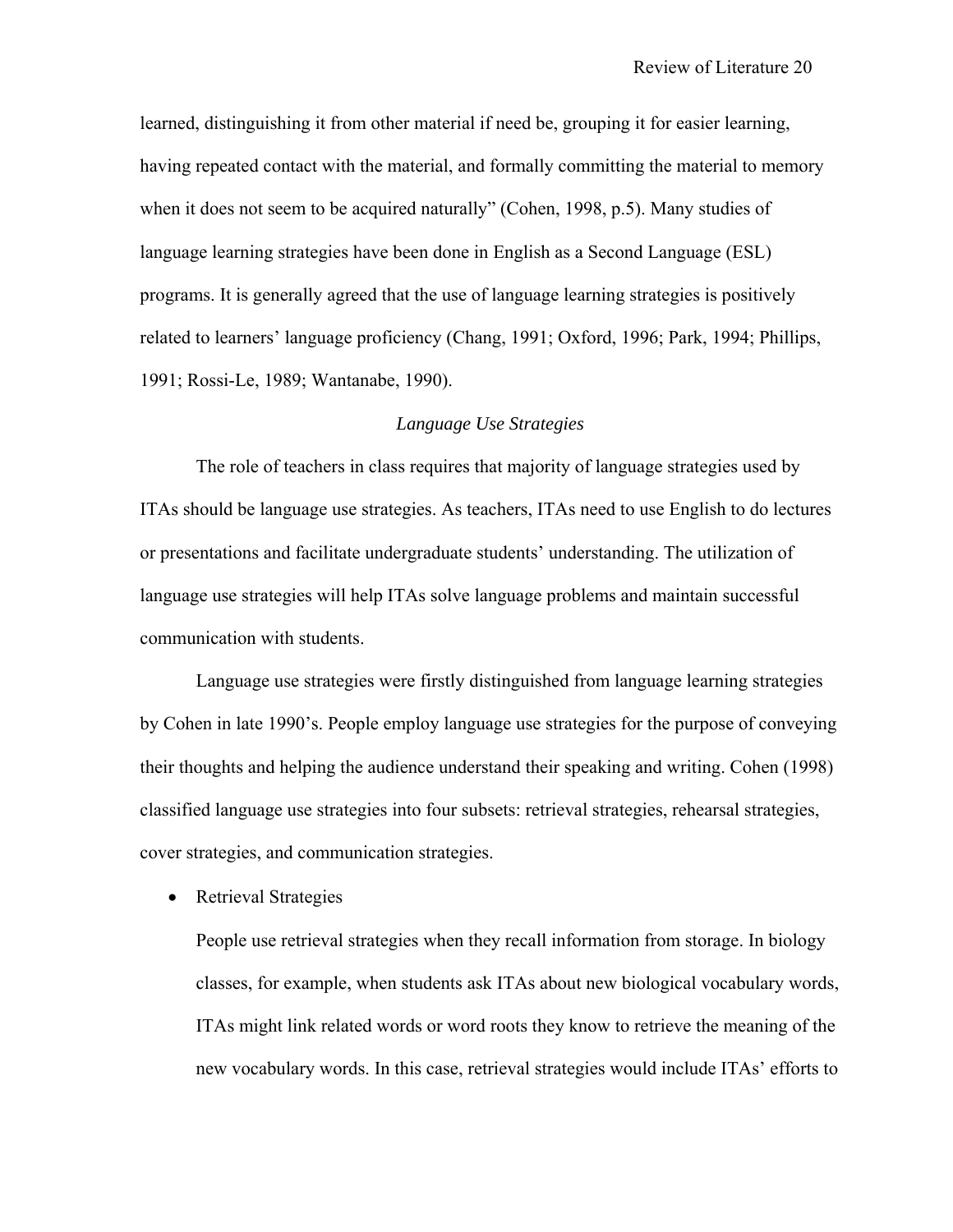link related words to retrieve the meaning of new words.

• Rehearsal Strategies

Rehearsal strategies are used when people rehearse targeted language structures. For example, at the beginning of a class, an ITA would use greetings they learned from other situations to warm up the classroom atmosphere, or start discussions by talking about previously-learned information.

• Cover Strategies

Cover strategies are another form of compensatory strategies. People use cover strategies to make the false impressions that they take control of the materials when they actually do not have control. For example, ITAs would often meet a situation of being asked to explain something that is not in the curriculum. It's difficult for them to retrieve relevant knowledge and to articulate that knowledge in correct structures of a second language in a very short time. Some ITAs might simplify the explanations in one or two sentences and go on to the next topic in order to avoid the impression that they look illiterate or unprepared for the class. Although the use of the cover strategy helps ITAs to avoid embarrassment, it can easily lead to students' confusions or misconceptions. A better way to deal with this problem is to say "Can we discuss this after class?" and postpone the discussion to give ITAs themselves sufficient time to organize and deliver appropriate explanations. This is called topic avoidance strategy.

• Communication Strategies

This topic avoidance strategy is under Cohen's fourth subset of language use strategies—communication strategies. Communication strategies refer to approaches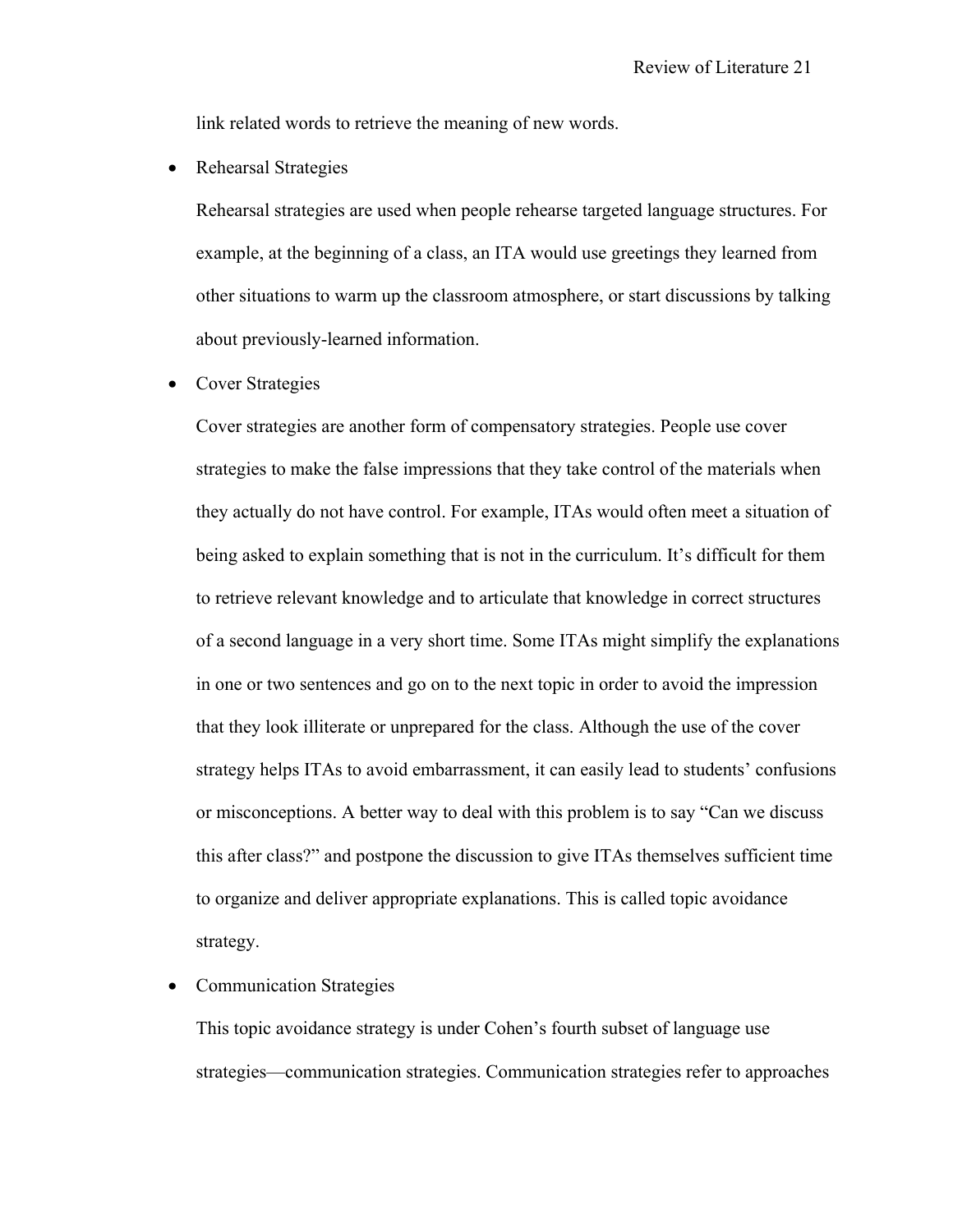people use when "conveying a message that is both meaningful and informative for the listener or reader" (Cohen, 1998, p.7). While Canale's (1983) model of strategies in communicative language use (strategic competence) has given much focus to compensatory strategies, some researchers suggested that communication strategies should include more than compensatory strategies (Bachman & Palmer, 1996; Cohen, 1998; Faerch & Kasper, 1983; Littlemore, 2003). Faerch and Kasper's (1983) classification of strategies was based on users' different behaviors when handling communication problems. Language users would either do away with problems (avoidance strategies) or directly deal with problems (achievement strategies). Littlemore's (2003) study found that topic avoidance strategies, were not so communicatively effective as a strategy that is used to describe features of an item. No matter how the communication strategies are subdivided, researchers believe that communication strategies serve the purpose of enhancing communicative effectiveness. In teaching situations, ITAs should be able to use these strategies to negotiate meaning, to bridge communication gaps between them and students, and to handle communication problems better.

Current studies have primarily been conducted on the use of communication strategies. A study conducted in computer-mediated communication (CMC) found an improvement in learners' interactive competence as result of computer-assisted class discussion (Chun, 1994). Learners' interactive competence was assessed by counting the number of questions and answers, statements and imperatives, and discourse management. Results showed that learners took a more active role in interactions and discourse management than they did in normal face-to-face classrooms. Smith (2003) examined the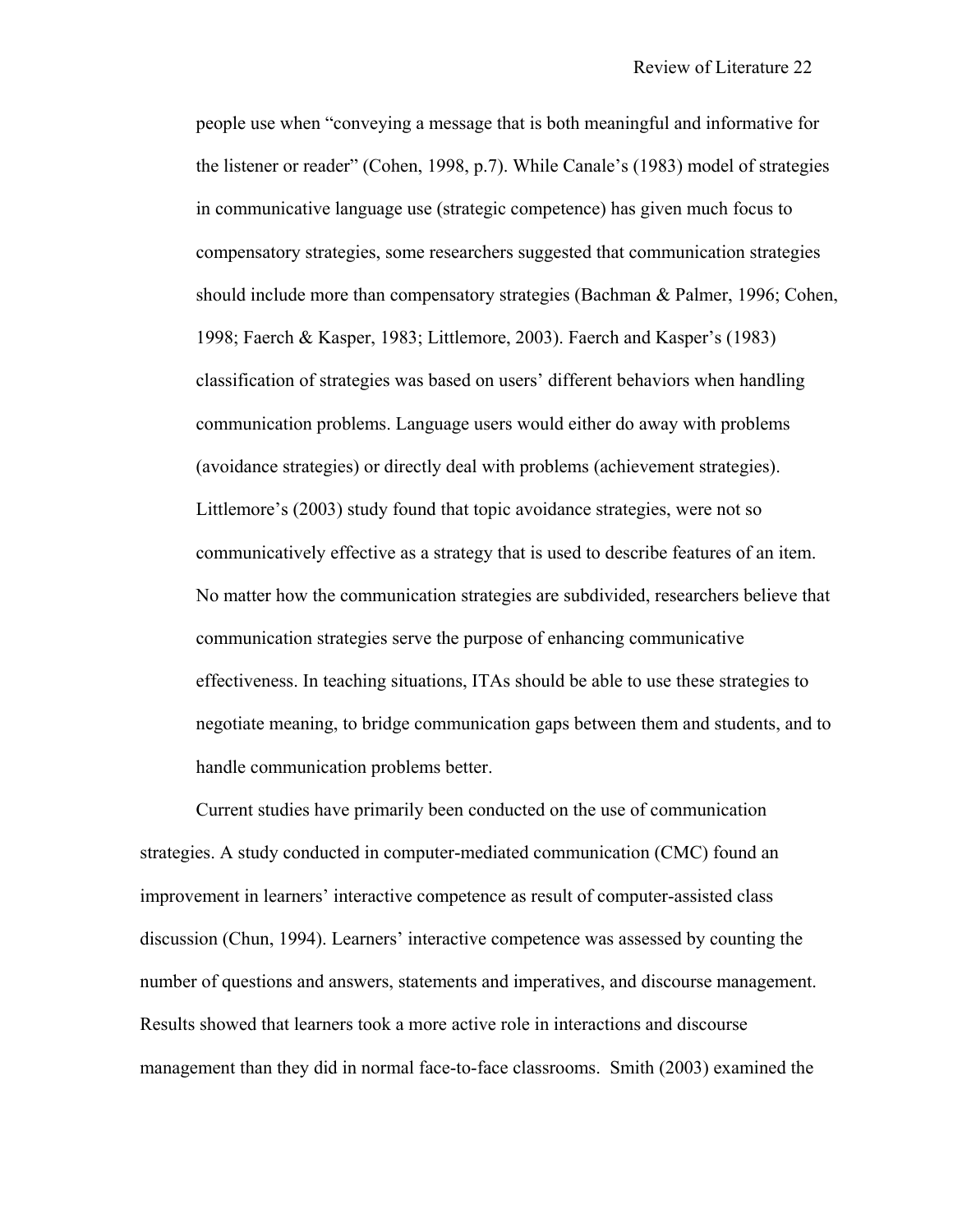impact of task type on the amount and nature of communication-strategy use in CMC. Results showed that students used more communication strategies in decision-making tasks than jigsaw tasks. Some studies intend to compare the effectiveness of different types of communication strategies or individual communication strategies (Chen, 1990; Ellis, 1984; Littlemore, 2003). Littlemore (2003) finds that users with different cognitive styles have different preference for communication strategies, and strategies favored by ectenic users who see the big picture and were good at synthesis and induction, were more effective than those favored by synoptic users, who see the details and were good at analysis and deduction.

Langham (1989) examined the effectiveness of discourse strategies used by American and international teaching assistants. She used a survey and mid-term exam scores of students to test the effectiveness of teaching assistants (TA). Results from statistical analysis and case study methods showed that clear organization, prompt checking on students' understanding, and proper non-verbal behaviors were the most effective strategies used by TAs. TAs were rated effective if their lessons had clear opening, instructions, and closing marks. Effective TAs provided overview and summary of the materials besides communicating learning expectations with students. The most effective TAs were those who listened and replied to their students' feedback. They elicited students' responses, prepared a study guide for the readings, or demonstrated their openness to students at the beginning of the course. Less effective TAs also had inappropriate behaviors, like frequent silence and little eye-contact in class. Results of Langham's study challenge Canale and Swain's (1980) assertion that language use strategies are acquired and won't be developed by classroom practice. As a result, Langham (1989) suggested that TAs should have substantive opportunity to acquire necessary skills or strategies in the role of teachers.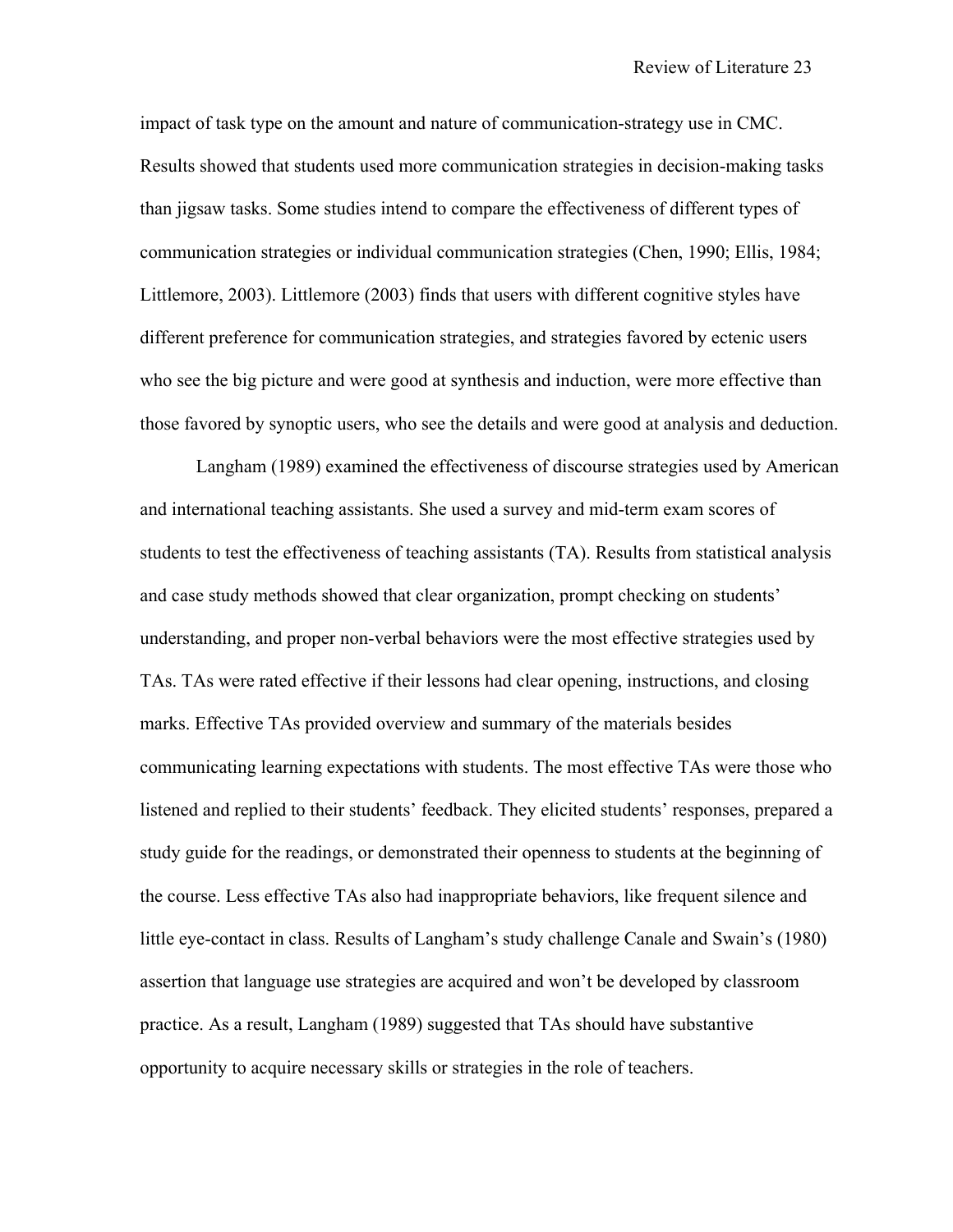Although language use strategies are considered as a window into an individual's communicative competence (Canale, 1983; Chamot and Rubin, 1994), no studies have been found that investigate its utilization in ITA training.

#### Strategy-based Instruction

 Learner empowerment is a main reason for teaching language strategies. In the midwestern university where this study was conducted, ITAs usually spend one to two hours per week in ITA classroom training for the duration of one semester, which is not sufficient time to improve ITAs' language proficiency, cross-cultural communication and pedagogical skills (Hoekje & Williams, 1992). If an ITA training class focuses on ITAs' use of language in teaching, it is impossible to thoroughly learn appropriate use of language in such a short time. In this case, it might be more efficient to teach language use strategies to empower ITAs to become autonomous and self-directed learners (Ellis & Sinclair, 1989; Hoekje & Williams, 1992; Struc, 2002). ITAs can employ strategies to adjust their appropriate use of language in teaching situations even after the training is over. In short, the teaching of language use strategies can help ITAs overcome the shortage of training time and support their learning effort over a longer period of time. Strategy-based instruction is defined as "a learner-centered approach" to teach students how, when and why strategies can be used to facilitate language learning and language use tasks (Weaver & Cohen, 1998, p.81). In Weaver and Cohen's (1998) definition, teachers in a typical strategy-based training situation should:

- 1. describe, model, and give examples of potentially useful strategies;
- 2. elicit additional examples from students based on the students' own learning experiences;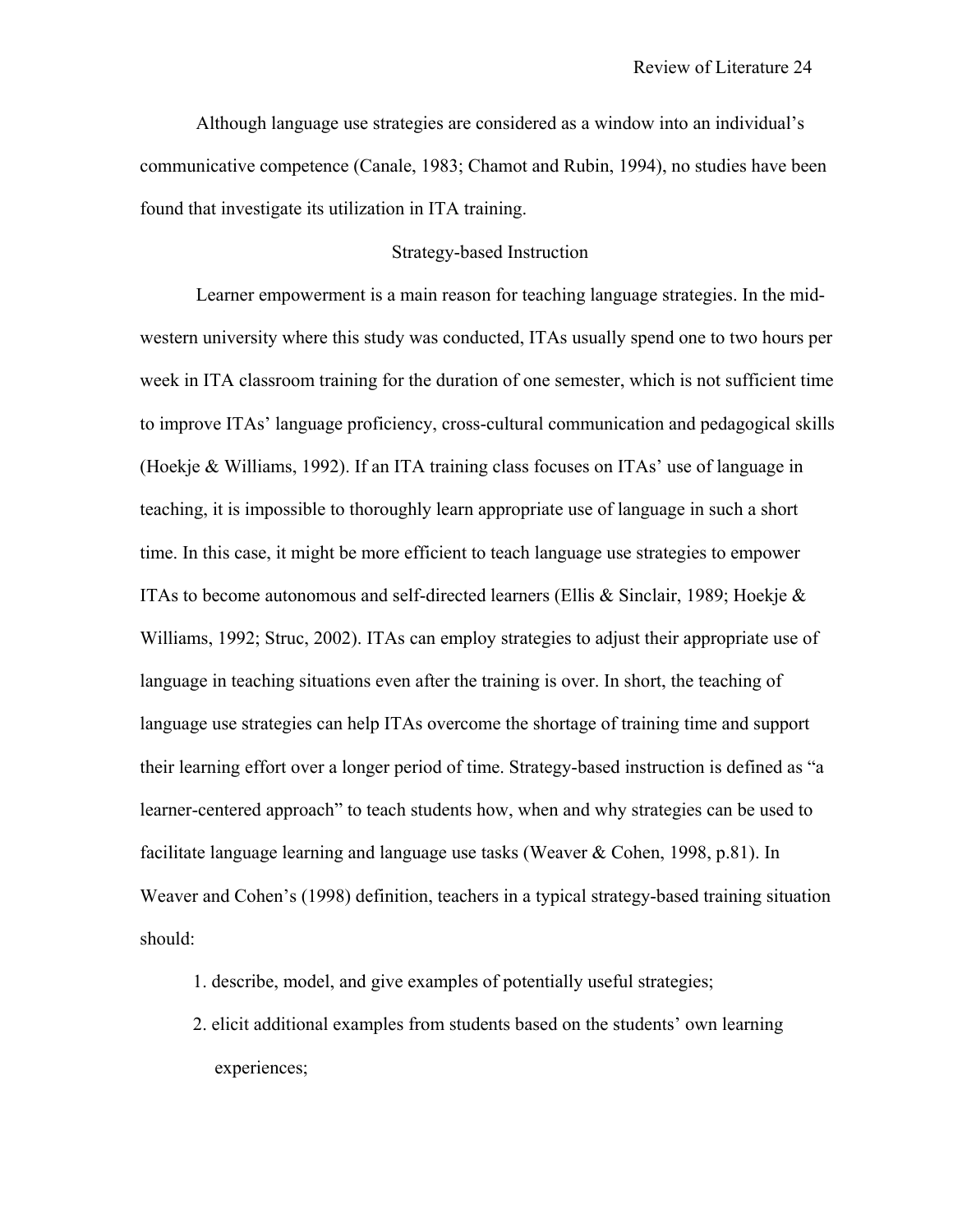3. lead small-group and whole-class discussions about strategies;

- 4. encourage their students to experiment with a broad range of strategies; and
- 5. integrate strategies into everyday class materials, explicitly and implicitly embedding them into the language tasks to provide for contextual strategy practice. (p.81)

As few studies have shown convincing benefits in strategy-based instruction, it is still a controversial approach in the field of second language learning. Results from some studies suggested that strategy training was ineffectual and learners' individual differences mediated its success (Kellerman, 1991; Rees-Miller, 1993).

Dörnyei (1995) instructed ESL students in a Hungarian high school to use three types of communication strategies: topic avoidance and replacement, circumlocution, and using fillers. Topic avoidance and replacement strategies were defined as strategies learners used to avoid topic areas due to language difficulties. Circumlocution strategies are those learners used to describe an object or action in an indirect way, like *using the thing you open the bottle* for *corkscrew*. Learners would use filling strategies to gain time to plan for the next utterance, like *well* or *let me see*. Students who received the instruction took three lessons every six weeks, with each lesson lasting 20 to 40 minutes. After teachers modeled the strategies in role-playing, games, and discussions, students practiced them first in Hungarian and then in English. The assessment instruments include a written pre-test and oral pre- and post-tests. In oral testing, students were asked to talk about some topic for three minutes, to describe a cartoon strip with three to four pictures, and to define five Hungarian concepts in English. Post-testing showed improvement in the quality of circumlocutions, and in the quantity of circumlocutions and fillers. Therefore, the researcher concluded that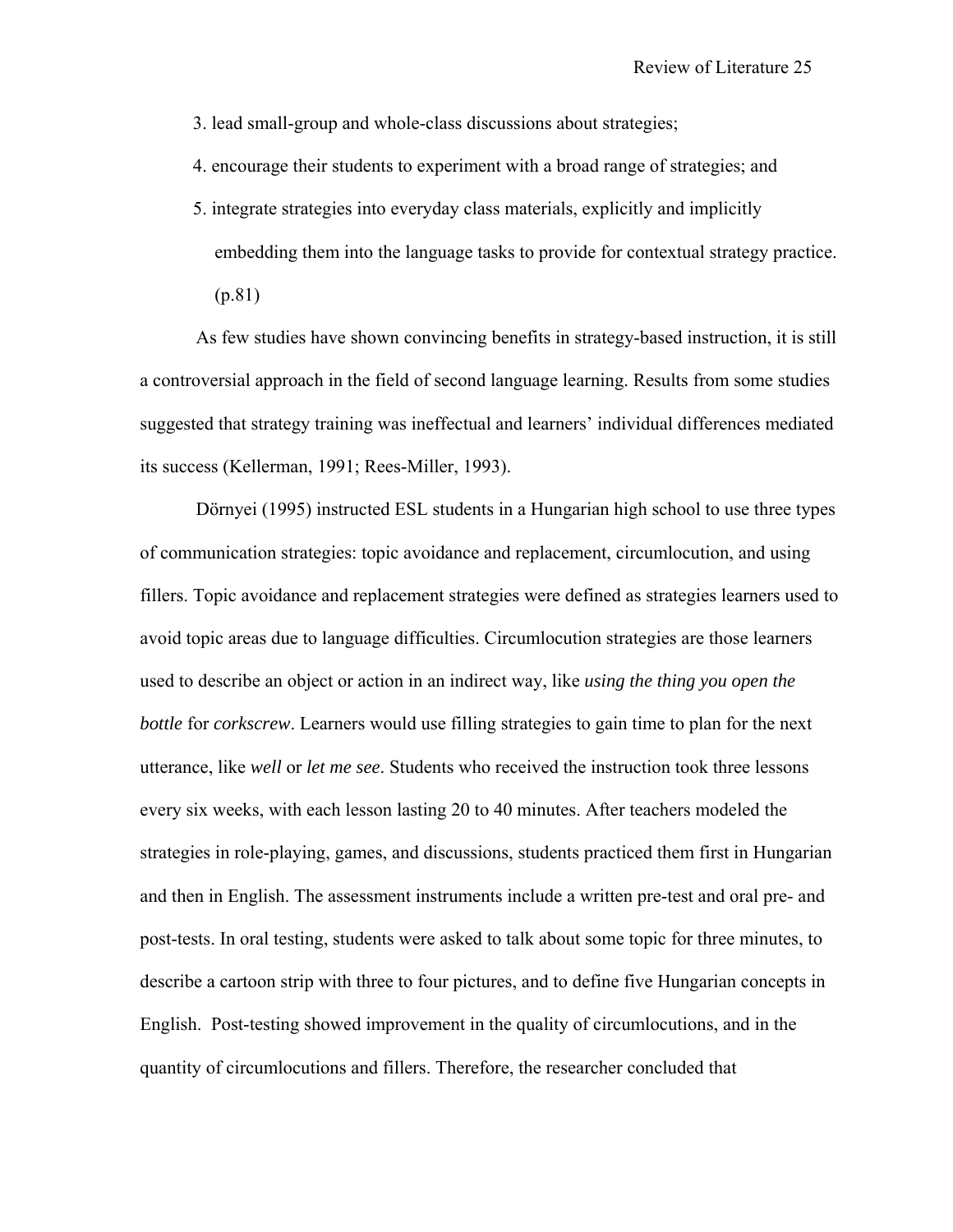communication strategy-based instruction encourages learners to keep their communicative goals constant. This means that the strategies second language learners learned in class empower them to remain in conversations till they reach their communication goals.

Although Dörnyei's study has positive findings for teaching language use strategies, it is limited in the three communication strategies. Cohen's study expands it to the training of language use and learning strategies that students would use in speaking a foreign language (Cohen, Weaver & Li, 1998). In ten weeks, students went through three tasks: selfdescription, story-retelling and city description. Strategies were either explicitly taught by instructors or embedded in classroom activities. Students used a strategy checklist to report the frequency of strategy use after each set of three tasks. In order to assess students' task performance, the self-description and the city description tasks were rated on three aspects: self-confidence in delivery, acceptability of grammar and control over vocabulary, while the story-retelling task was rated on two aspects: identification of key story elements and appropriate ordering of the elements. The post-testing also included a verbal report protocol to collect students' feedback and insights on the strategy use. Results showed an increasing use of certain language strategies was related to the improvement of task performance. Investigators found that the strategy checklist was an effective measure as it targeted specific tasks, and hence linked the use of strategies to the improved task performance. In a recent study, Paige, Cohen and Shively (2004) found that students had positive attitudes toward strategy-based instruction, noting that it helped improve their language skills. Students commented in their e-journals that the language strategy inventory help them better understand the different communication styles between cultures, as well as providing new ideas to improve their language skills.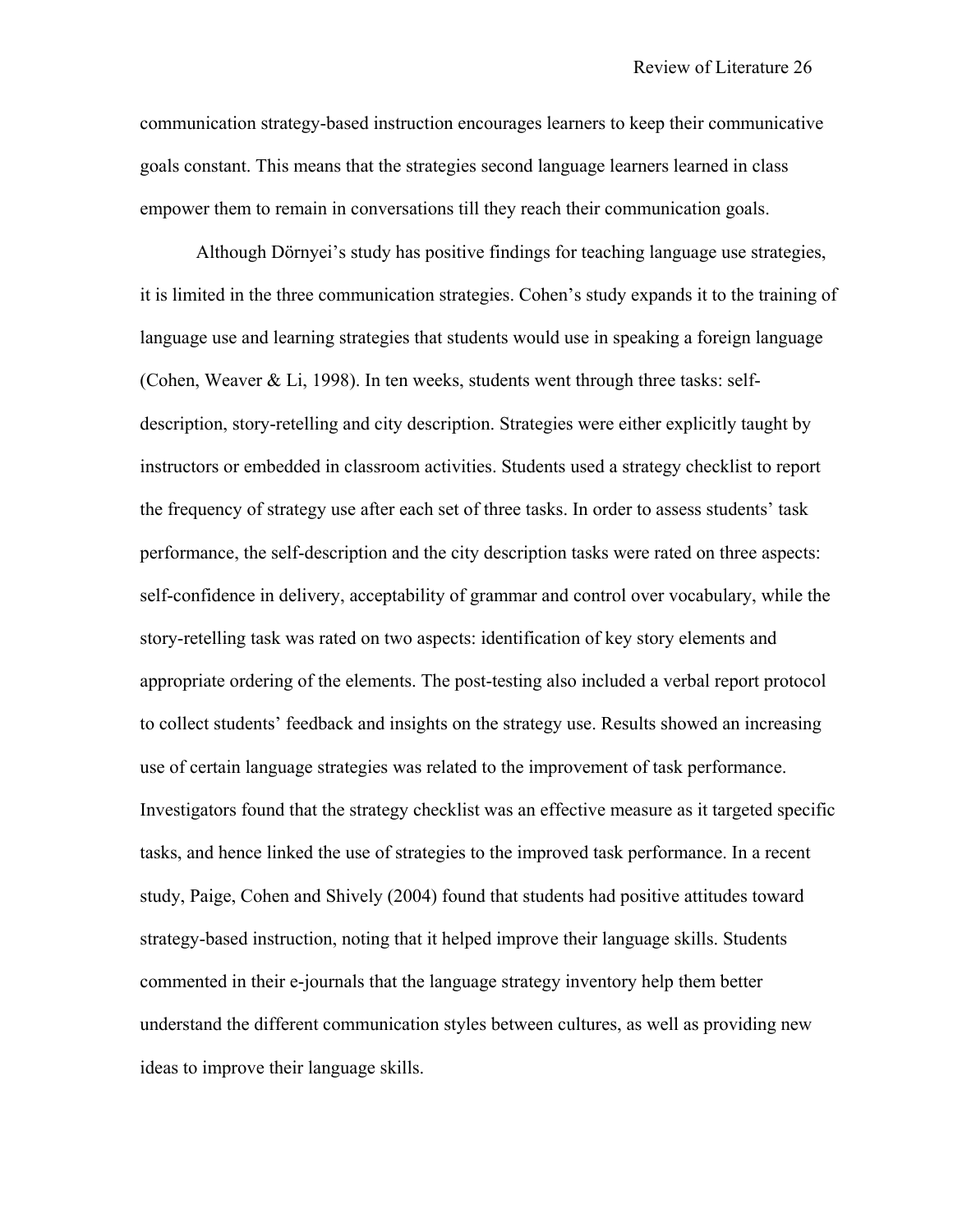As Gu (1996) has indicated in his review of empirical research, studies done in strategy-based instruction were "narrow in scope" (p.22). The relationship between language strategy use and actual language performance has not been adequately studied. A systematic framework for strategy use in a specific task should be created to provide a clear picture for curriculum designers.

### Case-based Learning

 Case-based learning is a widely used method in business, law, medicine and teacher education (Bramorski, 2002; Flynn & Klein, 2001; Riedel, Fitzgerald, Leven & Toenshoff, 2003; Semrau & Fitzgerald, 1995; Stepich, Ertmer & Lane, 2001; Weiss & Levison, 2000). In case-based learning, students can be engaged in learning from authentic experiences and analyzing and solving real problems. Through case-based discussions, students learn to reflect from different perspectives. Studies demonstrated that the utilization of case methods can improve students' problem-solving abilities, knowledge acquisition, and even learning attitudes in a short period of time (Cliff  $&$  Wright, 1996; Fitzgerald  $&$  Semrau, 1998; Fitzgerald, Wilson & Semrau, 1997; Tillman, 1995).

Empirical studies have focused on the impact of different approaches in case-based learning on outcomes. Droge and Spreng's (1996) comparison study found that student-led case analysis worked better than teacher-led case analysis in terms of use of time, students' self-reported involvement, students' self-reported satisfaction, achievement of learning goals and specific skill competence.

Group discussion is considered key to case analysis (Flynn & Klein, 2001; Griffith  $\&$ Laframboise, 1997; Johnson, Semrau & Fitzgerald, 2000; Tillman, 1995). A study on individual versus group use of case-based hypermedia instructional materials showed that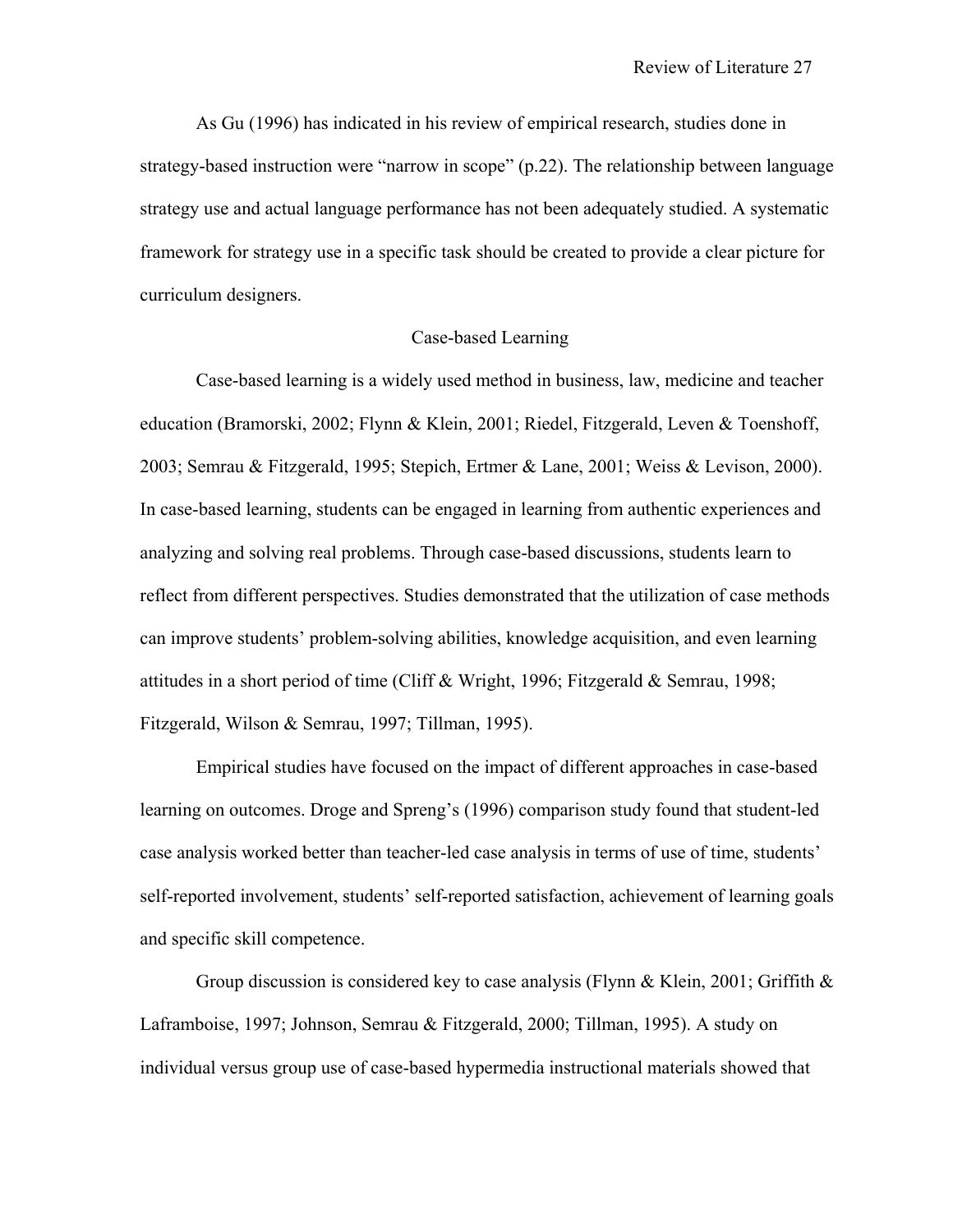students in group work performed significantly better than students in individual work (Johnson, Semrau & Fitzgerald, 2000). Griffith and Laframboise (1997) analyzed small group and large group discussions in case analysis. Results showed that more meaning was constructed in small group discussions where discussions were focused on sharing experience than on analyzing course content or theory. Flynn and Klein (2001) also investigated the role of small group discussion in case-based learning. They found that students in groups performed better on the analysis and alternatives part of the case while students working alone performed better on the evaluation and recommendation part of the case. This result may due to the fact that students working in groups allocated too much time on early parts of the case and left too little time to compete the evaluation and recommendation part of the case. Therefore, Flynn and Klein suggested that students should be offered enough time for individual preparation before they work in groups.

 However, case analysis cannot guarantee students' learning without effective support or instruction from teachers. A study investigating case-based learning in Computermediated Communication (CMC) found that it did not foster extensive communication (Angeli, Valanides & Bonk, 2003). The decreasing number of online postings indicated that case-based learning in CMC failed to sustain participants' interest and engagement after the first week. Qualitative analysis of the online messages also revealed that participants were not involved in critical thinking and most of their communication was the sharing of experiences. Sykes and Bird (1992) explained that case-based learning depends on "the interaction among what the case presents, what the reader brings, and what the teacher does with the case" (p.511). So without effective instruction from teacher and ongoing direction, it may be difficult for students to value case-based learning as a way to foster their critical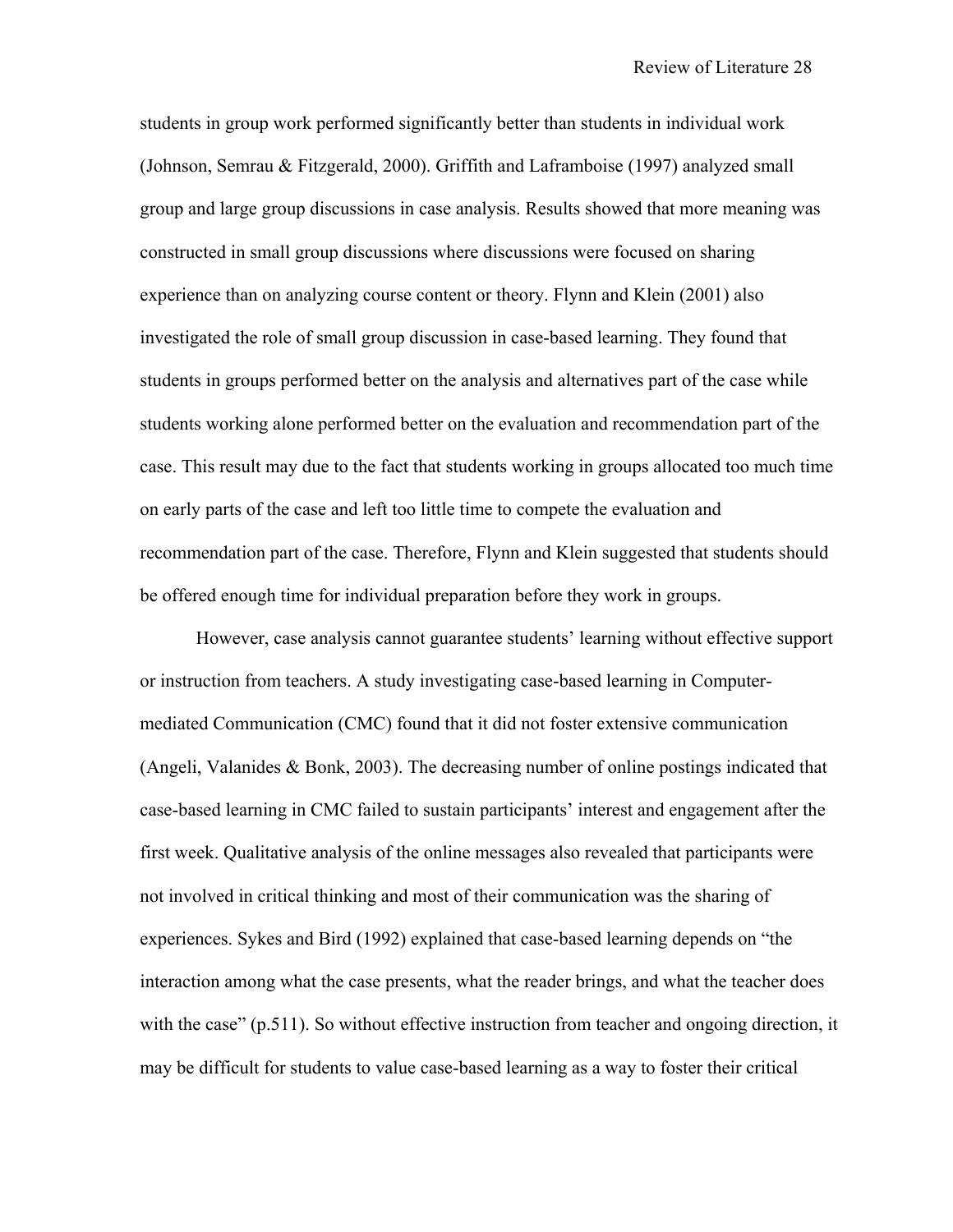thinking. To solve this problem, Stepich, Ertmer and Lane (2001) proposed strategies to engage students in case-based learning. They are

- Strategy1: Structure the discussions by giving students an initial role to play or a position to take in the discussion.
- Strategy 2: Begin the discussion with a structure, but avoid rigid adherence to that structure.
- Strategy 3: Ask specific questions and limit the number that you ask at one time.

 $(p.62-64)$ 

Although a number of studies of case-based learning have been done in the field of teacher education, no empirical studies have been located regarding the effect of using casebased learning in the ITA training area.

### Online Peer Support System

Online discussions have been widely implemented to improve ESL learners' communication (Lam, 2000; Liu, Moore, Graham & Lee, 2002; Singhal, 1998). Studies found that ESL learners had a higher participation rate, produced more sentences, and used a greater variety of discourse functions in online discussions than face-to-face communication (Beauvois, 1992; Gonzalez-Bueno, 1998; Kern, 1995). This difference is thought to occur because online discussions offer an equal opportunity for learners with different cultural background and personalities, hence, increase their participation and use of language. The trend of using online discussions with ESL learners is also supported by studies on the linguistic features of online messages. Warschauer (1996) and Chun's (1994) studies reveal that students' written language in online discussion boards resembles what they would say in

Strategy 4: Look for opportunities to join the discussion, but participate carefully.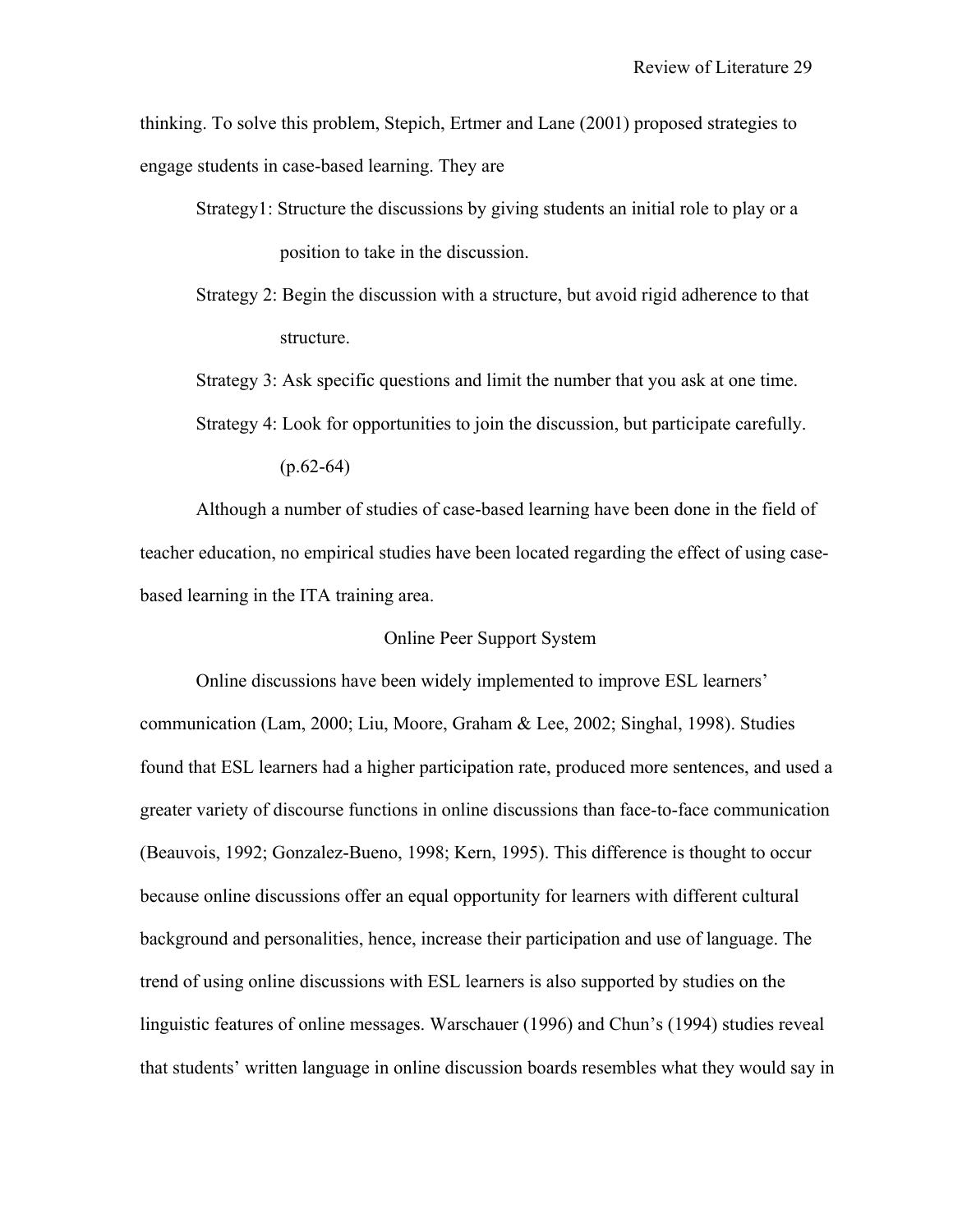face-to-face discussion. As a result, they propose that online discussions can serve as a prelude to oral discussions, or a bridge connecting oral interaction and written composition.

Online discussions can be conducted among students, or between students and instructors. Vygotsky's socio-cultural theory suggests that learning firstly occurs in interpersonal communication with experts (Vygotsky, 1978). Experts are not necessarily the learners' parents or teachers. They can be their peers who have more knowledge or skills. As peers use the same target language and have similar experiences in groups, they are familiar with learning behavior and learners' characteristics that instructors might be unaware of. Therefore, they can help their peers to learn from their peers, to solve problems, and to learn to actively participate and contribute to group work (Chen & Lou, 2004; Topping & Ehly, 1998). Studies show that online peer interaction helps learners acquire new strategies and strengthen their own ideas by offering their peers' writings and answers in text format (Beauvois, 1994; Forman and Cazden, 1985; Miller, 1995).

Peer support is a common form of online peer interaction, and it is frequently present in virtual learning environments. Students offer explanations or advice to questions elicited by their peers through asynchronous and synchronous communication. It helps promote participants' mutual responses, "encouraging them to be givers as well as receivers of the support" (Burgstahler, 1997, p.2). Kear (2004) used block asynchronous discussion boards to study participants' online peer support. The online course was divided into several structured blocks. Each block had a discussion board with sub-boards for each assignment and activities. Instructors' intervention was minimal. The survey results from participants revealed that input from their peers was very important in helping their understanding of the course. Results from online communication studies on language perspectives show that both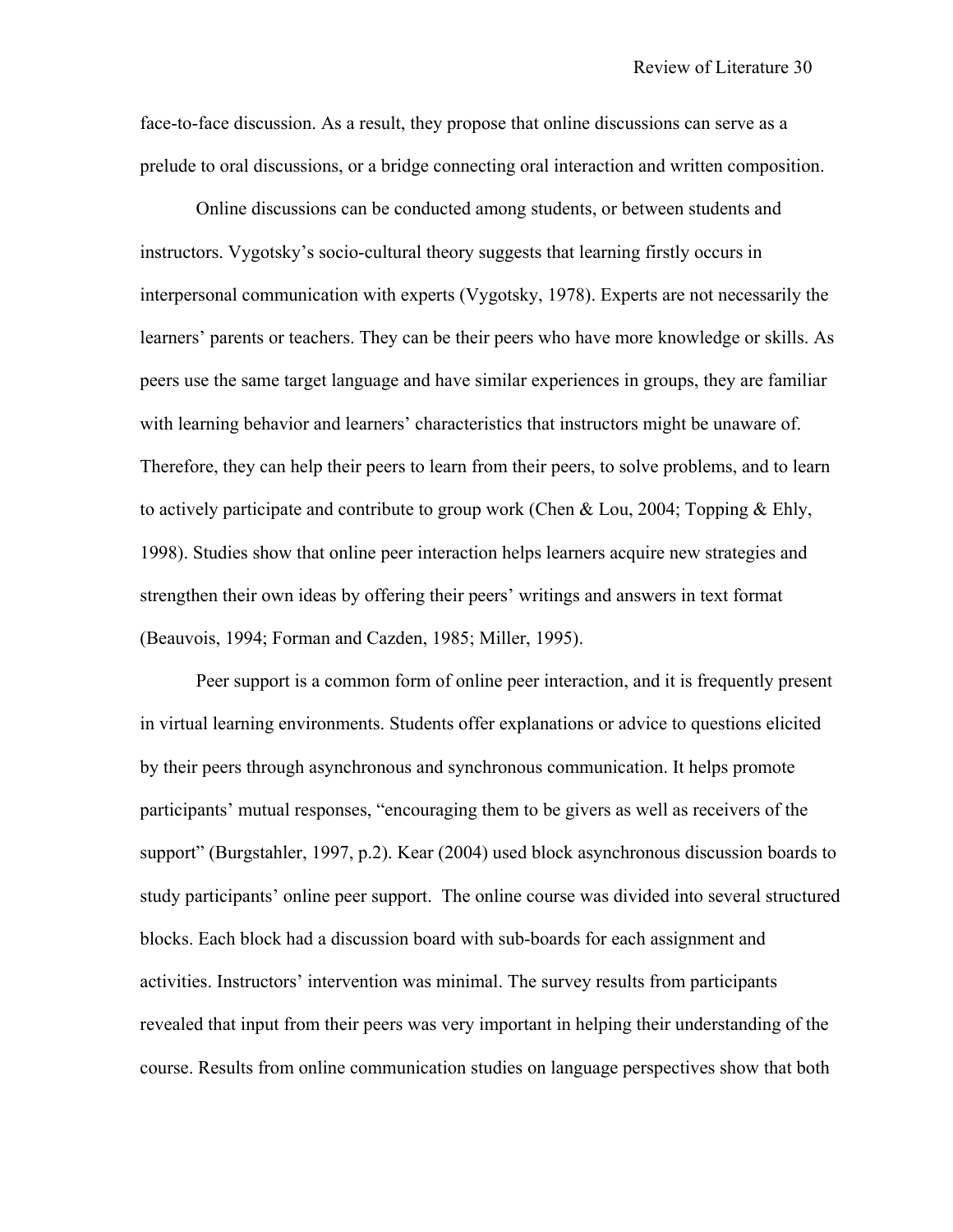learners' knowledge of language and their language production increase through online peer interaction (Kern, 1995; Singhal, 1998; Warschauer, 1996).

Heift and Caws' (2000) quantitative study revealed that students' participation was not related to their language proficiency. Active participants were those who posted the most peer-feedback messages. However, examples of peer-feedback messages in their study were like "I agree with that" or "Thanks" (Heift & Caws, 2000, p.210). To make an impression of active involvement in teachers' minds, students posted many of these messages without inputting substantive comments or reflections. This finding prompted task designers and instructors to design online activities or instructions that get students involved in tasks that require higher order thinking.

Hyland's (2000) case study on the impact of feedback on ESL writers found that informal peer feedback worked better than peer feedback directed by the teacher. Students appreciated their peer support at various stages of the writing process. In Maarof's (2002) study, students were asked to observe their peers' communication strategies and then discuss their observations. Evidence from students' comments and responses suggested that peer observation, feedback, and discussion all helped to raise students' awareness of using communication strategies.

Most ESL studies have involved students from diverse cultural backgrounds (Hyland, 2000; Maarof, 2002; Matsumura & Hann, 2004). Attitudes toward peer support vary in different cultures. For example, students in some cultures might think it impolite to comment on others' work or products (Hyland, 2000). Accordingly, trainers need to help ITAs discern cultural differences between U.S. and their native countries through peer support.

Although studies showed the effectiveness of an informal peer-supported learning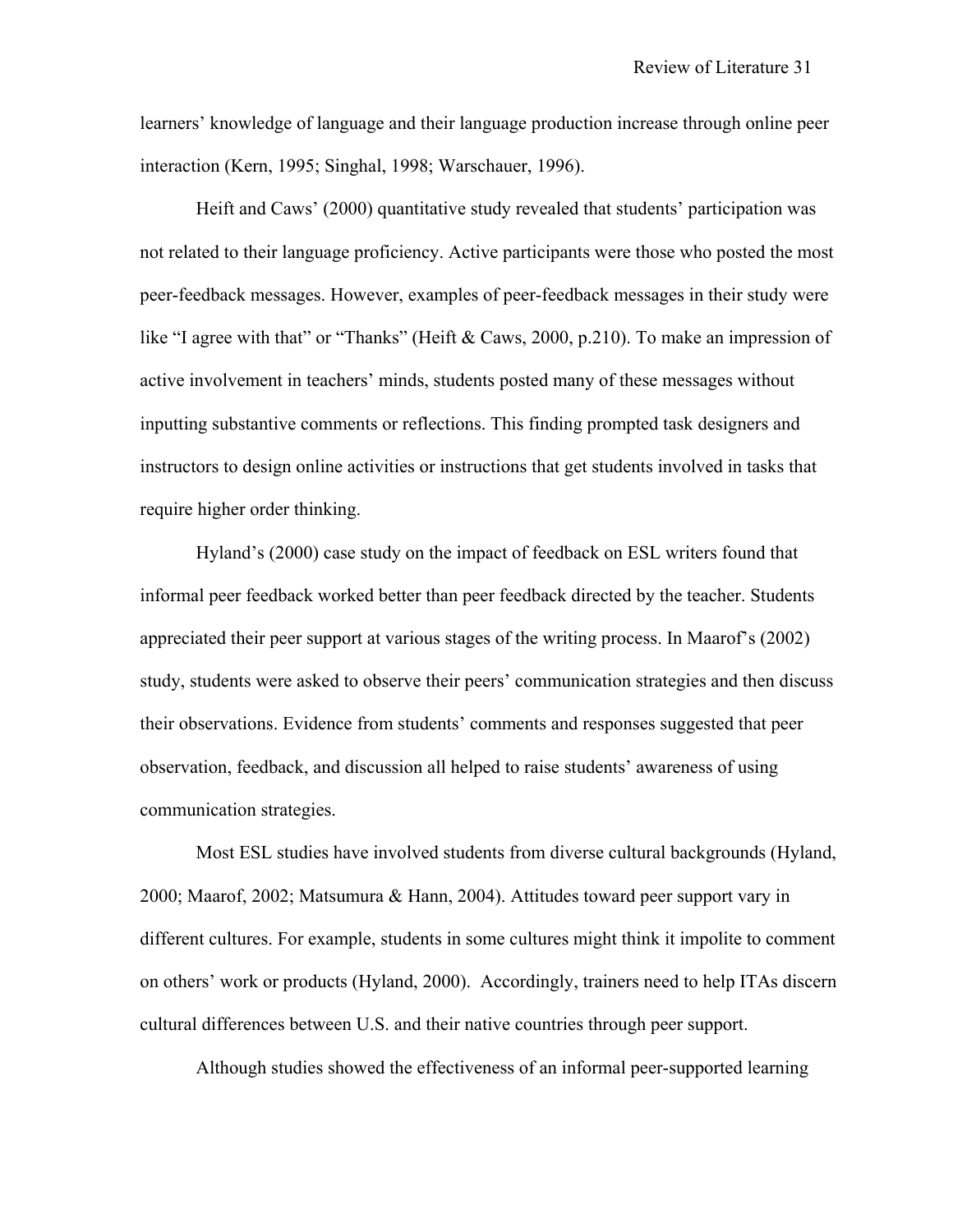environment on students' language learning, few studies documented peer support among ITAs. Studies with graduate teaching assistants (GTA) found that they exchanged experiences and information with their peers, and sought help from their peers (Darling, 1987; Darling & Staton, 1989; Duba-Biederman, 1994). Myers' (1998) study explored GTAs' involvement in supportive communication relationships. Results showed that peer supportive communication was more effective than mentoring supportive communication. GTAs reported that they were engaged in collegial social and collegial-task relationship at a higher rate than in mentoring relationships. The peer supportive communication relationship was "the primary socialization agent" for novice GTAs. As a result, Myers (1998) concluded that peer support "provided a foundation for TA socialization" (p.66).

### Chapter Summary

In conclusion, this chapter reviews current trends and problems that exist in ITA training. Studies suggest that the training for international teaching assistants should shift its focus from pure language proficiency to the improvement of ITAs' communicative competence. Cultural and pedagogical training should be integrated into the improvement of ITAs' communicative competence. Although discipline-specific training is also proposed by several researchers, it is not feasible because of the small number of ITA trainers and limited training time on campus. Therefore, there are needs for further studies to create a learning environment to offer ITAs experiences in the role of authority, to design a specific plan to enrich TAs' knowledge of pedagogical skills, and to focus on the improvement of communicative competence in ITA training.

Concerning possible solutions to improve the quality of ITA training, prior research on strategy-based instruction, case-based learning and online peer support are discussed in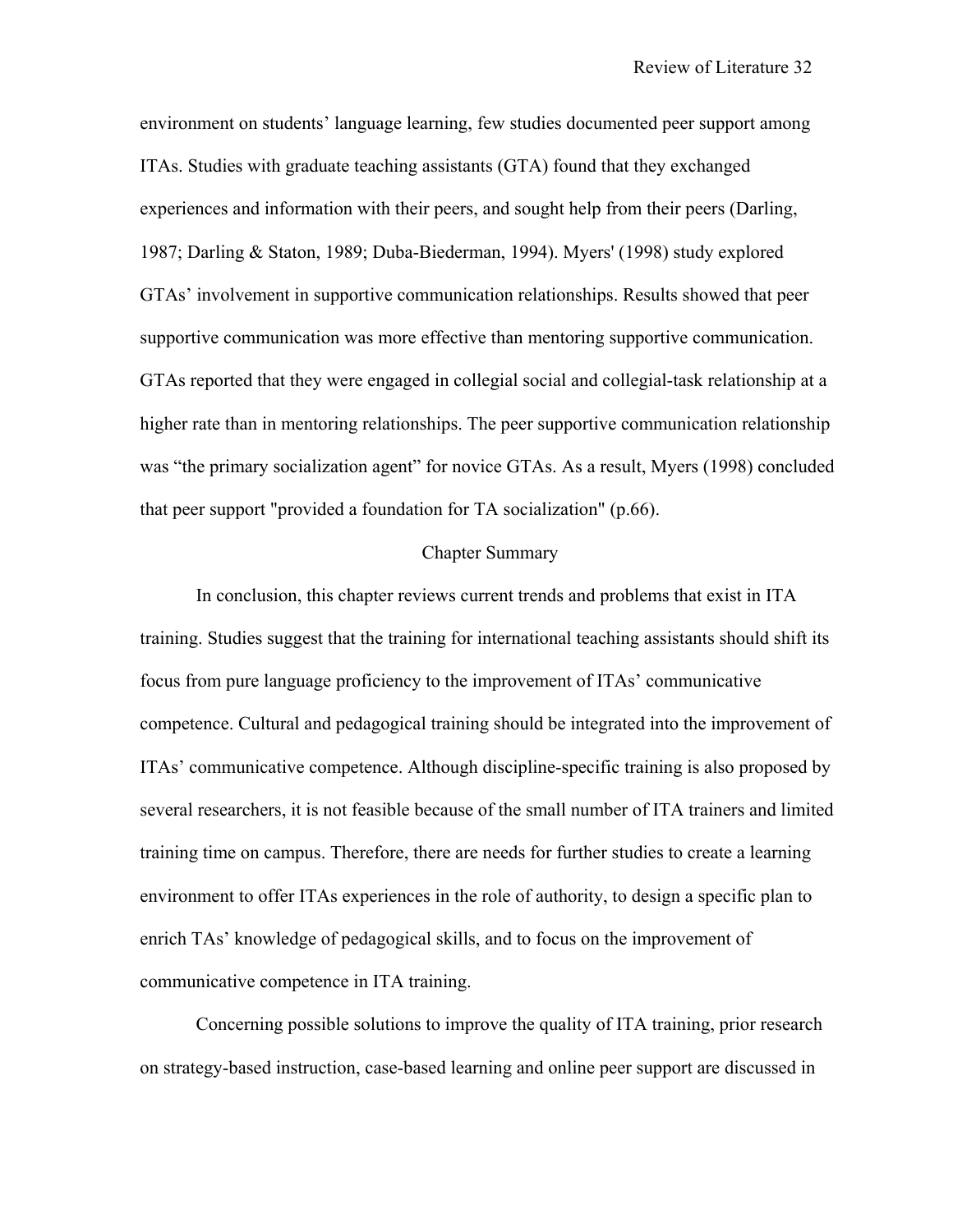this chapter. Results of studies have demonstrated that strategy-based instruction is effective in terms of improving students' communicative competence and their understanding of different communication styles. Case-based learning is proposed to provide ITAs authentic teaching experiences for discussion and problem-solving. Many studies suggest that with appropriate instruction, students can learn from real teaching experience cases and improve their problem-solving skills. An online support system is proposed to be included in ITA training for the purpose of creating a learning environment that would offer authority and informality to ITAs. Peer interaction in an online learning environment would allow students more control of their learning and interactions, and hence, would foster an informal learning and communication atmosphere. A study using the combination of these factors in ITA training will be introduced in the following chapters.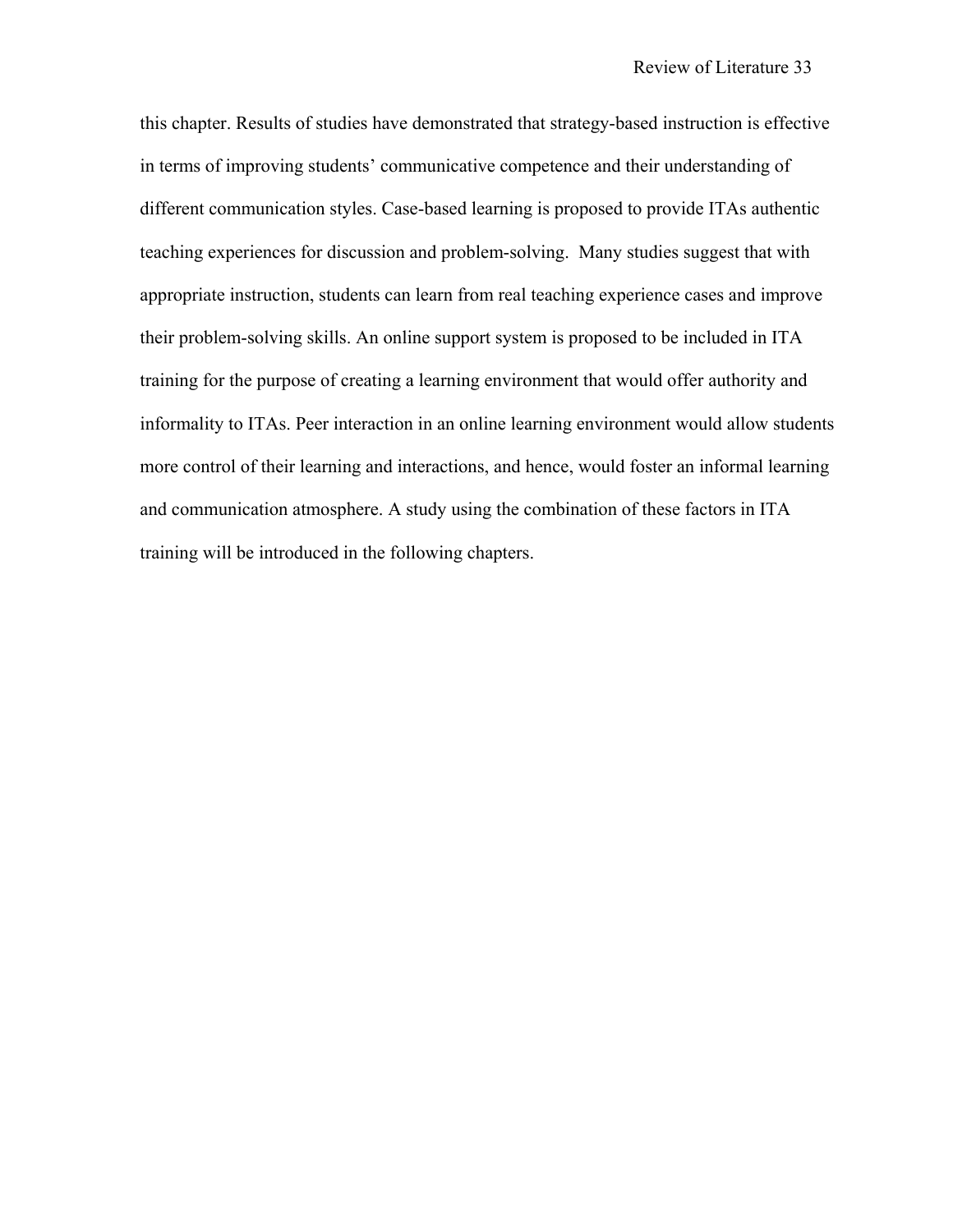#### **CHAPTER III**

### **METHODOLOGY AND PROCEDURES**

#### **Overview**

This chapter addresses the research methods utilized in this study, including the description of participants, quasi-experimental design, instrumentation and data collection, and data analyses. Participants in this study were ITAs who enrolled in the course of "Communication and Culture for American College Teaching" in the Fall semester, 2005. Interventions were undertaken in two classes to compare the effects of online versus face-toface activities on ITAs' acquisition of language use strategies in instruction. One class of ITAs participated in face-to-face discussion activities while the other class of ITAs participated in online activities in the Blackboard Learning System<sup>TM</sup>. In both online and face-to-face activities, language use strategies in teaching situations were discussed and analyzed after ITAs watched video cases. Instruments used in this study included a demographic questionnaire regarding the backgrounds of the ITAs, a questionnaire measuring ITAs' self-reported usage of language use strategies, and a questionnaire rating ITAs' observed usage of language use strategies. Survey data were collected and analyzed in the program of Statistical Package for the Social Science (SPSS). Qualitative data collected from online interviews were coded and interpreted using the NVivo qualitative data analysis program.

### Research Questions

The purpose of this comparison study is to explore the effectiveness of a websupported ITA training system facilitated through peer-supported case-based instruction. The effectiveness was measured by comparing changes of ITAs' (self-reported and observed)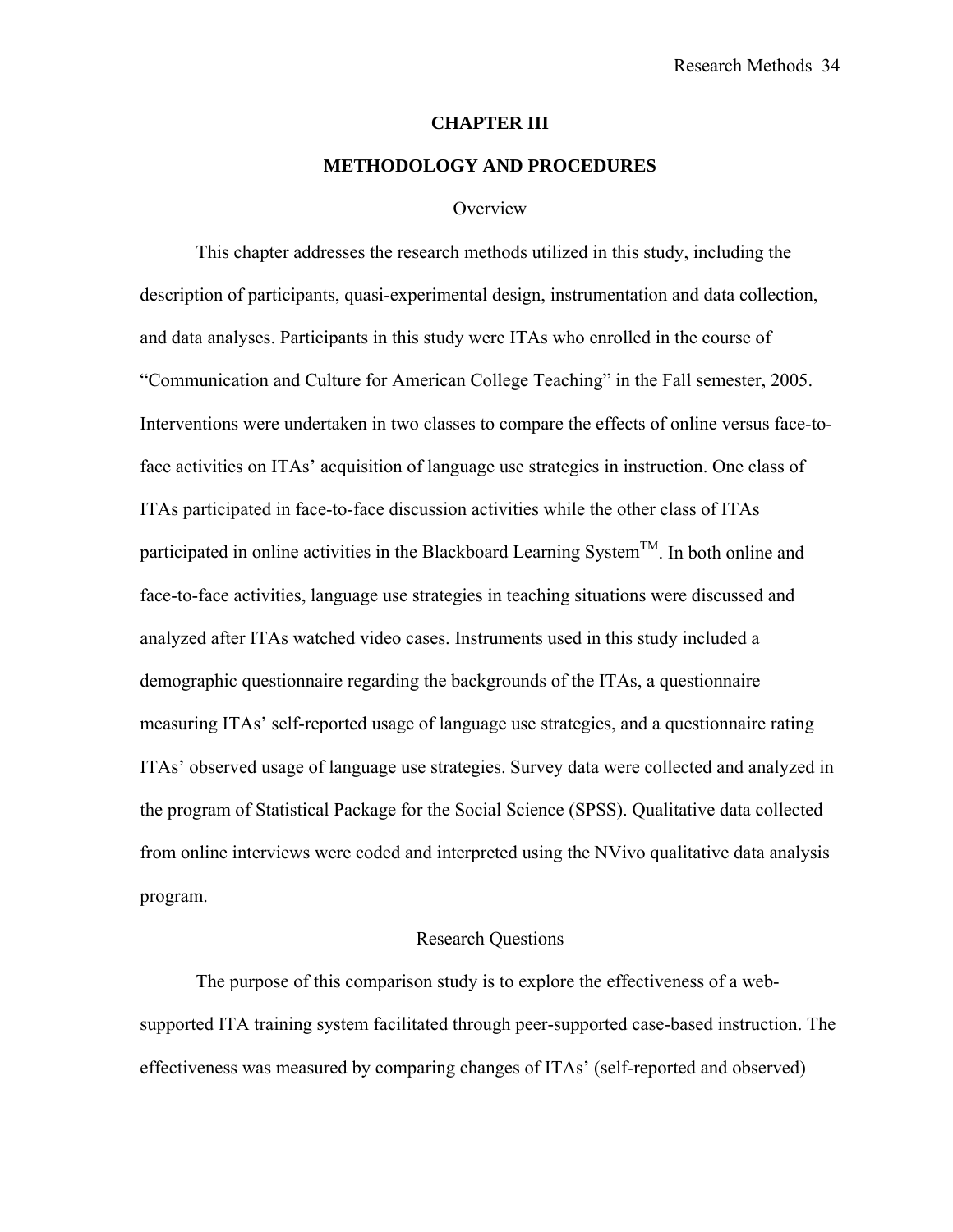usage of language use strategies in online discussions with that in face-to-face discussions in pre- and post-assessment. Unlike language learning strategies that are employed by users for their second language learning, language use strategies are processes consciously selected by users to enhance their use of a target language (Cohen, 1998). Considering the purpose of the ITA training program was to improve ITAs' appropriate use of English in teaching, language use strategies in Cohen's definition were chosen as ITAs' learning objects in this study. ITAs' demographics were also analyzed to investigate their impact on ITAs' changes in usage of language use strategies. Therefore, the following questions were examined in this study.

- 1. What is the effect of online strategy-based instruction using peer-supported casebased learning on ITAs' self-reported usage of language use strategies, compared to face-to-face instructions?
- 2. What is the effect of online strategy-based instruction using peer-supported casebased learning on ITAs' observed usage of language use strategies, compared to faceto-face instructions?
- 3. What is the relationship between ITAs' demographics and changes in their selfreported usage of language use strategies?
- 4. What is the relationship between ITAs' demographics and changes in their observed usage of language use strategies?
- 5. What are ITAs' perceptions of online strategy-based instruction using peer-supported case-based learning?

Participants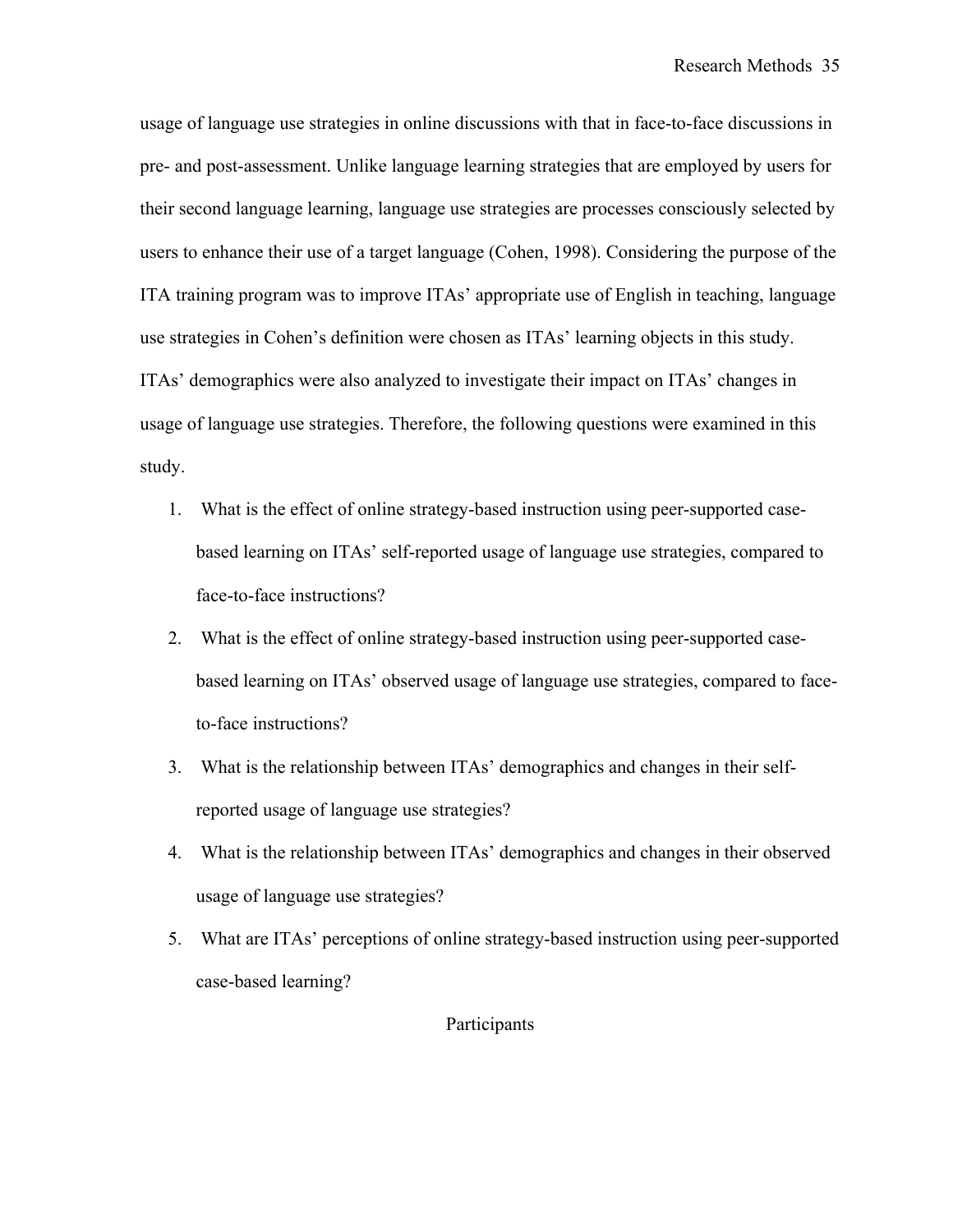Due to the limited number of ITA students enrolled in the course, a convenience sampling method was selected that included all the twenty-two ITAs in the two sections of the course "Communication and Culture for American College Teaching" in the Fall semester, 2005. Before being admitted to the mid-western university where this study was conducted, those ITAs had taken the Oral Proficiency Test. Their scores fell in the intermediate language proficiency level (lower than 4 out of 5 score). The two participating classes were taught by the same instructor with the same course content. Detailed description of participants is provided in Chapter Four.

### Interventions

### *Course Instructors*

The instructor agreed not to teach the language use strategies that were being implemented in this study. The researcher, who has used the Blackboard Learning System™ for several years, was responsible for the delivery of language use strategy instruction and the organization of the instructional activities in both face-to-face and online discussions.

#### *Course Organization*

Face-to-face instructional activities took place in the classroom once a month, which lasted approximately 75 minutes each class. Instruction on language use strategies and question sheets were given to students before they watched a video case presentation. ITA students were then required to answer questions about usage of language use strategies in the video case via group discussions and present their group answers to class members. This instruction was undertaken in the last class of the week prior to a microteaching presentation made during the following class by each ITA based on the timeline of the course established by the instructor.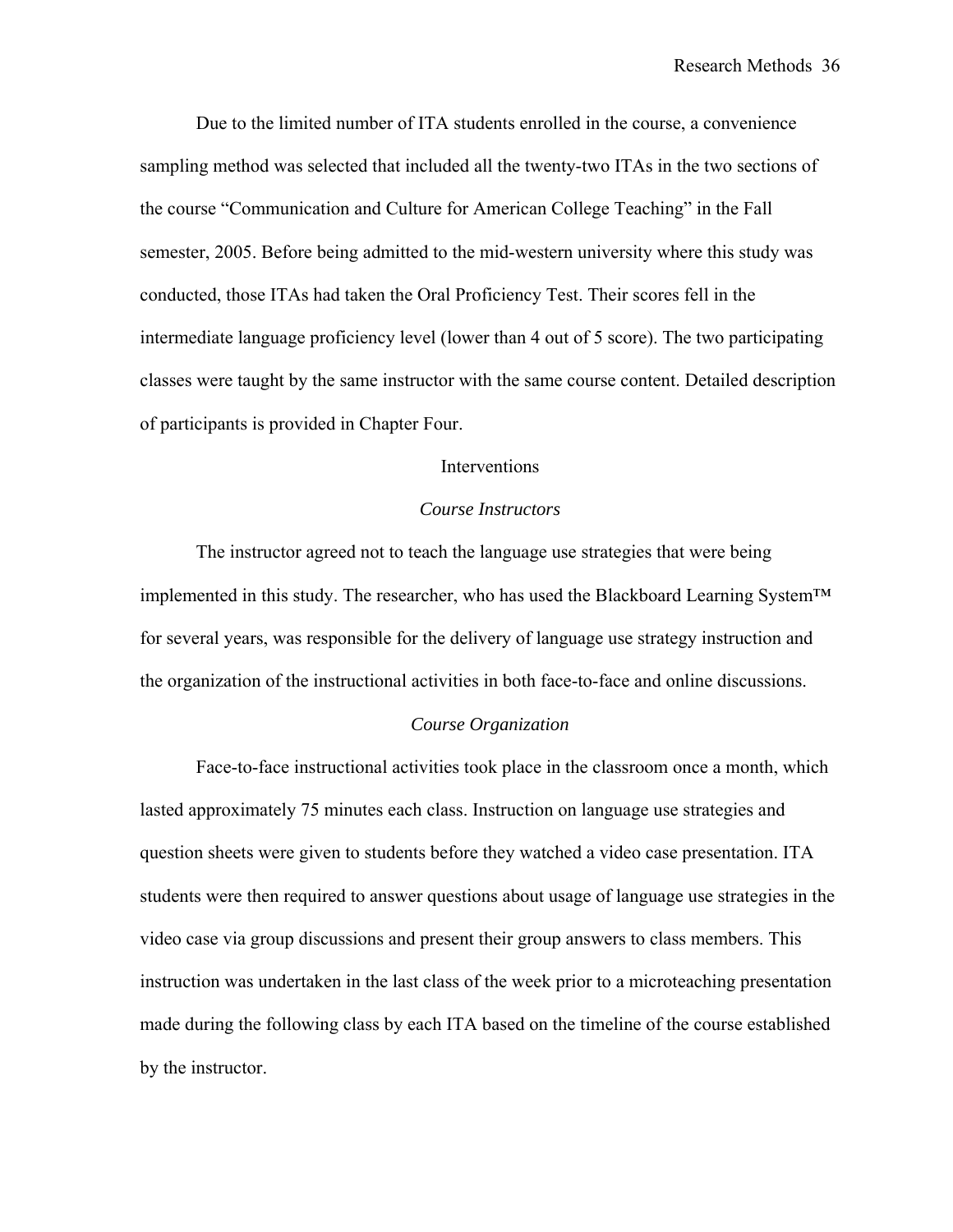Online instructions were delivered through the Blackboard Learning System™. The Blackboard Learning System™ is an online course management system, affording dynamic interactions, collaborative learning and assignment organization. The following screenshot is the homepage of the online activity site (Figure 1). The researcher posted instructions for online discussions, weekly announcements and learning tasks. ITA students were required to participate in online discussions each week.



### *Figure 1*. The homepage of the course

The first week was a training week for online learning activities, assuming most ITAs in class did not have online learning experiences prior to this course. ITAs were taught how to log in/off the Blackboard Learning System™, navigate between different sections, download/print materials, and post/edit discussion messages. ITAs were asked to post messages on the discussion board in order to demonstrate their proficiency in using the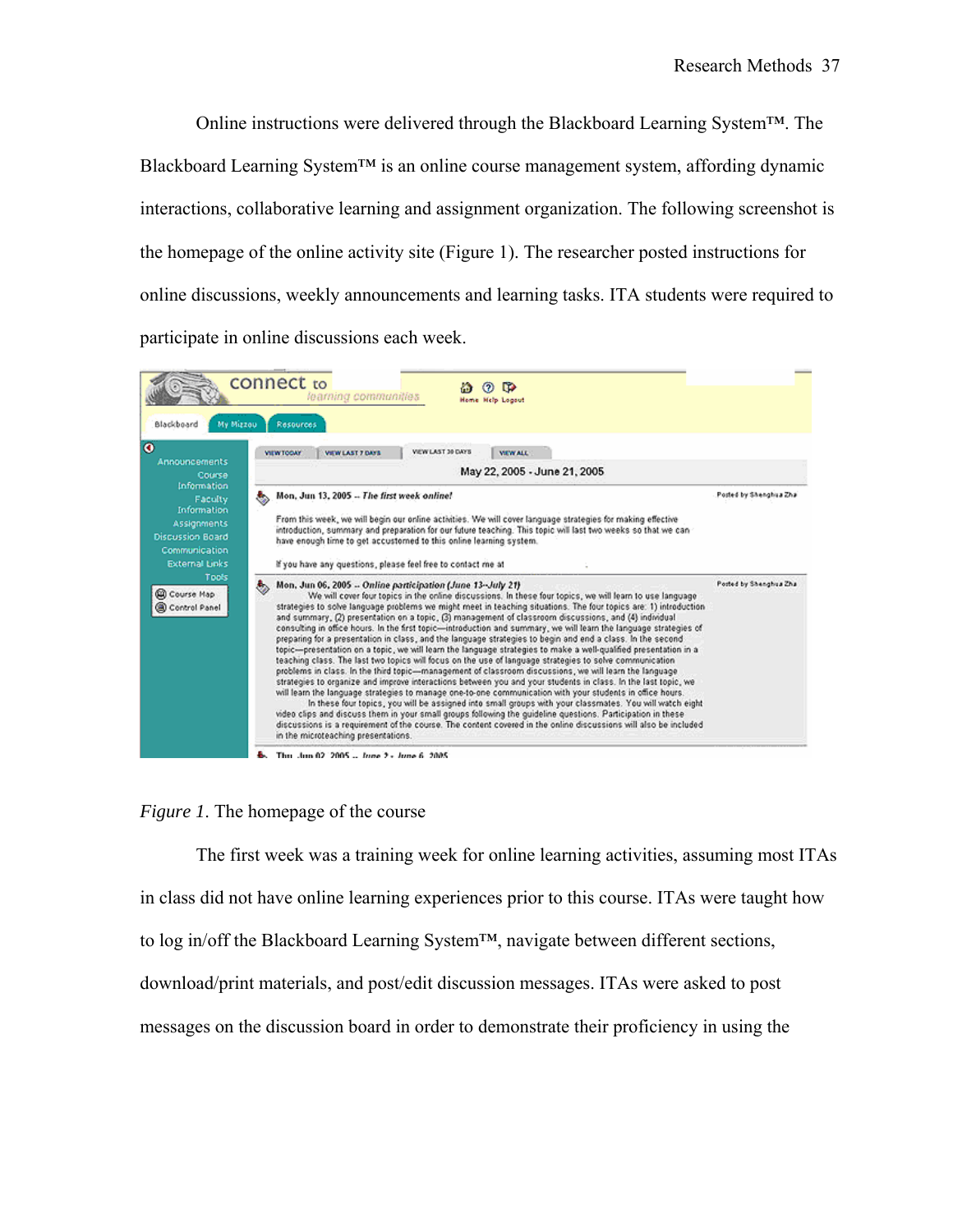learning system. Messages included self-introduction, greetings to each other, and questions and replies pertaining to the use of the Blackboard Learning System™.

In each class, ITAs were divided into three small groups. They proceeded through four phases in case discussions. In the first phase, ITAs discussed their reflections after watching the video cases. In the second phase, guiding questions (Appendix F) were posted aiming at the usage of language use strategies in the video cases. These questions were also proposed for the purpose of initiating ITAs' awareness and reflection on their usage of language use strategies in real teaching situations. ITAs discussed and answered the questions in small groups. In the third phase, comments and reflections on the same cases by American undergraduate students were provided to ITAs. ITAs were then asked to rewrite and summarize their group answers. Due to the shortage of discussion time for ITAs in faceto-face class, only ITAs in online discussions were asked to present their group summaries to the whole class. In the last phase, ITAs were required to write a script for their next microteaching presentation.

#### *Topic 1. Classroom Presentation*

Strategies introduced in this section involved presentation strategies listed in the Language Use Strategy Questionnaire for ITAs. Problems displayed in the video cases, such as class introduction and students' lack of comprehension of instructions, were presented. Guiding questions were focused on ITAs' interpretation of inappropriate usage of language use strategies in the video cases.

### *Topic 2. Being an Active Listener*

This section involved the discussion of listening strategies and questioning and answering strategies a teacher should use in class. Problems presented in the video cases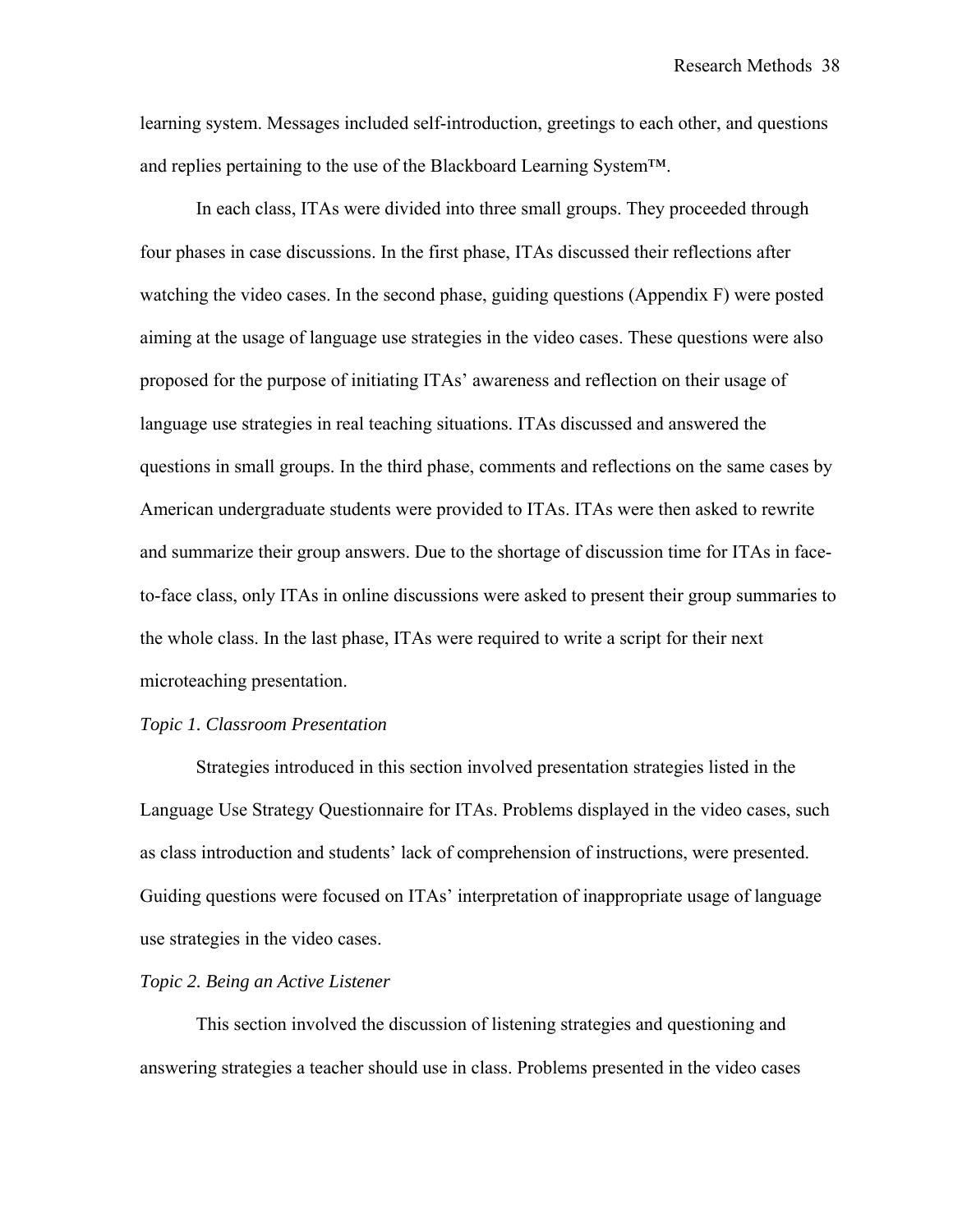included classroom disruptions and students' misunderstanding of classroom instructions. Students in small groups discussed solutions to the problems demonstrated in the video cases.

After each topic, there was a required video-taped microteaching in which each ITA did a teaching presentation on their own discipline-specific topic. After the microteaching, individual ITAs were asked to self-report their usage of language use strategies by filling out the Language Use Strategy Questionnaire for ITAs (Appendix C). At the same time, the instructor evaluated ITAs' observed usage of language use strategies by completing the Evaluation Sheet for ITAs' Observed Use of Language (Appendix D).

The instructor was informed not to cover the topics of presentation and active listening strategies in the course until after all data were collected. Therefore, she covered the topics of pronunciation, adequate planning, and effective visual aids during the weeks of this study. The schedule of activities in this study is shown in the following timetable (Table 1).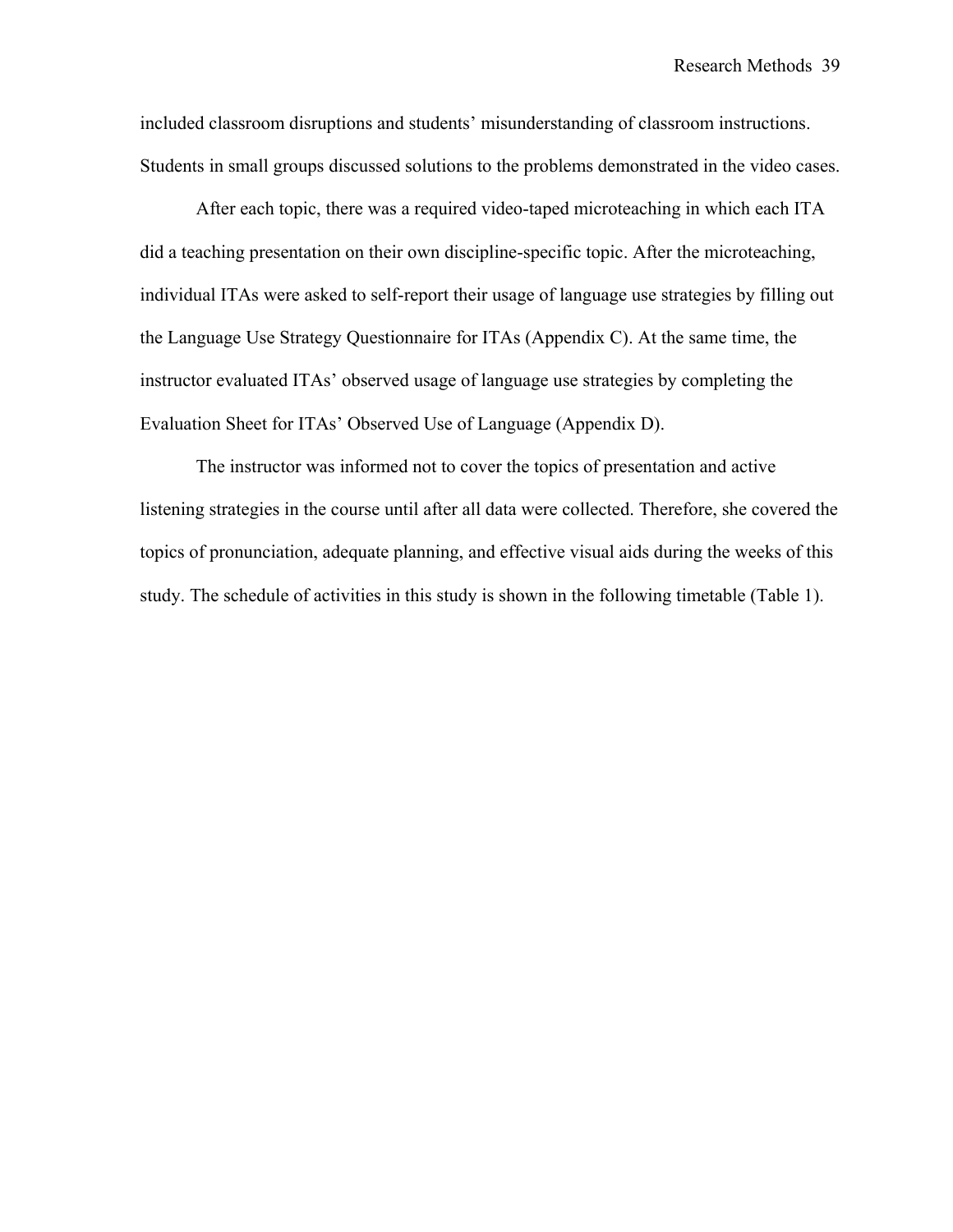### Table 1.

| Week           | Face-to-face Activities                                        | <b>Online Activities</b>                                           |  |
|----------------|----------------------------------------------------------------|--------------------------------------------------------------------|--|
| 1              |                                                                | Training on the use of Blackboard                                  |  |
| $\overline{2}$ |                                                                | Microteaching as pre-test on usage of presentation strategies      |  |
| 3              |                                                                | Topic 1. Classroom Presentation                                    |  |
| $\overline{4}$ |                                                                |                                                                    |  |
| 5              | Topic 1. Classroom Presentation                                |                                                                    |  |
| 6              | Microteaching as post-test on usage of presentation strategies |                                                                    |  |
|                |                                                                | and pretest on usage of active listening strategies                |  |
| 7              |                                                                | Topic 2. Being an Active Listener                                  |  |
| 8              |                                                                |                                                                    |  |
| 9              | Topic 2. Being an Active Listener                              |                                                                    |  |
| 10             |                                                                | Microteaching as post-test on usage of active listening strategies |  |
| 11             |                                                                | Online interviews                                                  |  |

### *Class Schedule in the Full Study*

Six video cases were presented for ITAs' viewing and discussion. Four of them were available at the web sites of the ITA training programs at the University of California-San Diego and the University of Minnesota. One video case was converted from a clip in a VHS tape produced by the Teaching Assistant Program at the University of Connecticut. The other video case was available at the web site of the Undergraduate Tutorial Center at North Carolina State University. Among these six video cases, two of them focused on the effect of inappropriate preparation for class presentations, two of them focused on disruptions in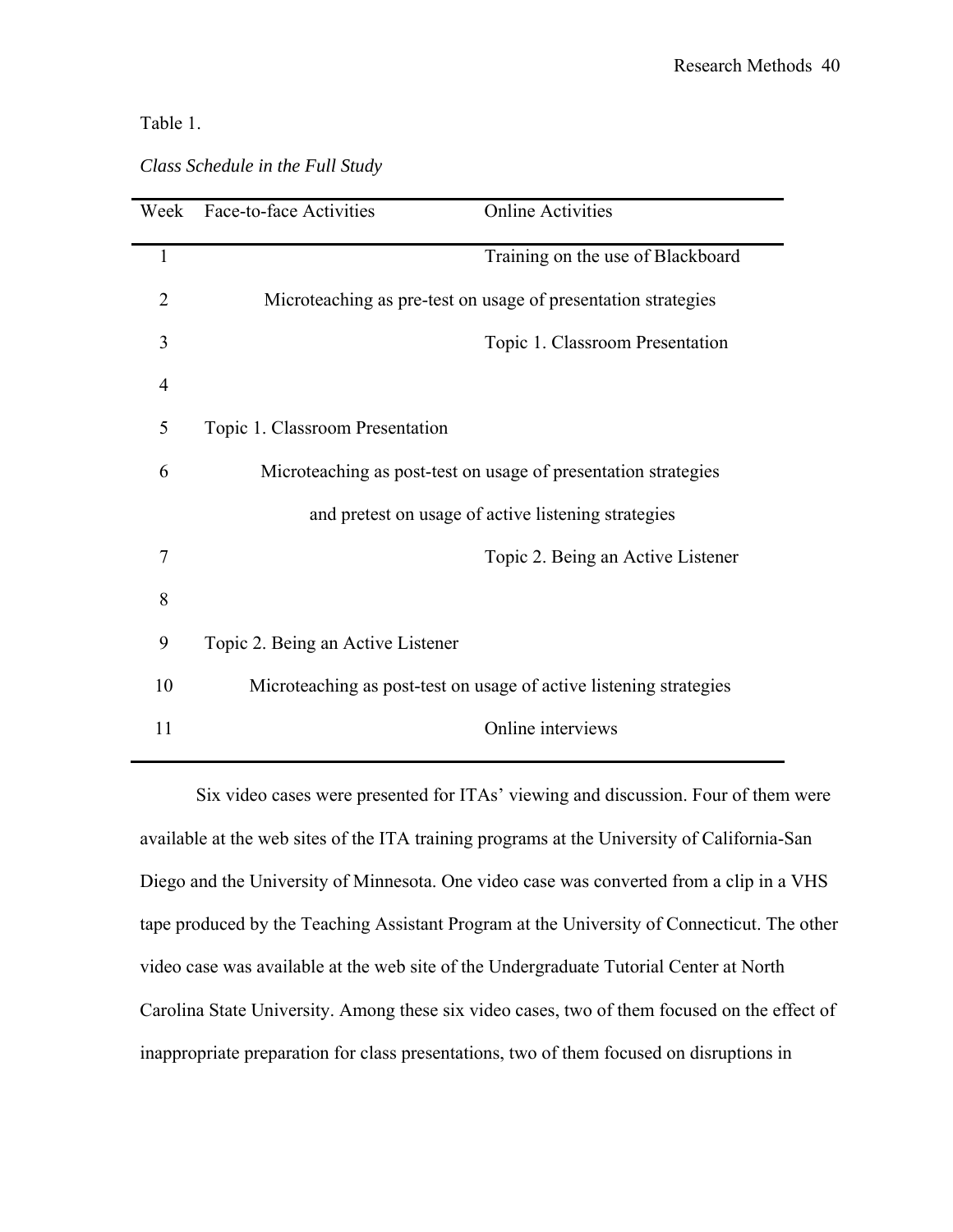ITAs' teaching classrooms, and the other two were concerned with communications between ITAs and American students. Each video was less than three minutes long.

ITAs also received information on perceptions of American undergraduate students on the problems presented in the video cases. Prior to the beginning of the study, a recruitment email was sent to the email listserv of the College of Education in the university where this study was conducted. Four American undergraduate students were selected on the conditions that firstly, they agreed to participate in the study, and secondly, each was from different area of specialization. These four undergraduate students specialized in the areas of biology, math, social science and English. Prior to the study, they viewed and discussed the same video cases as the ITAs. Summaries of these undergraduate students' reflections and comments were shared with the ITAs during the study so that they could receive and read reflections on video cases from undergraduate students' perspectives. American undergraduate students were not included in the data collection and analysis as they were part of the experimental treatment of the study.

Most ITAs in online instructional activities were active participants. They posted at least one message to each video case and made at least one comment on their group members' messages in each phase of activities, which was usually a three- or four-sentencelong paragraph. No participants posted more than five messages in each phase of the activities.

### Instrumentation and Data Collection

### *Demographic Questionnaire*

Gorsuch's (2003) study suggests that ITAs' acculturation occurs not only through their study experiences inside the U.S. but also through their prior teaching experiences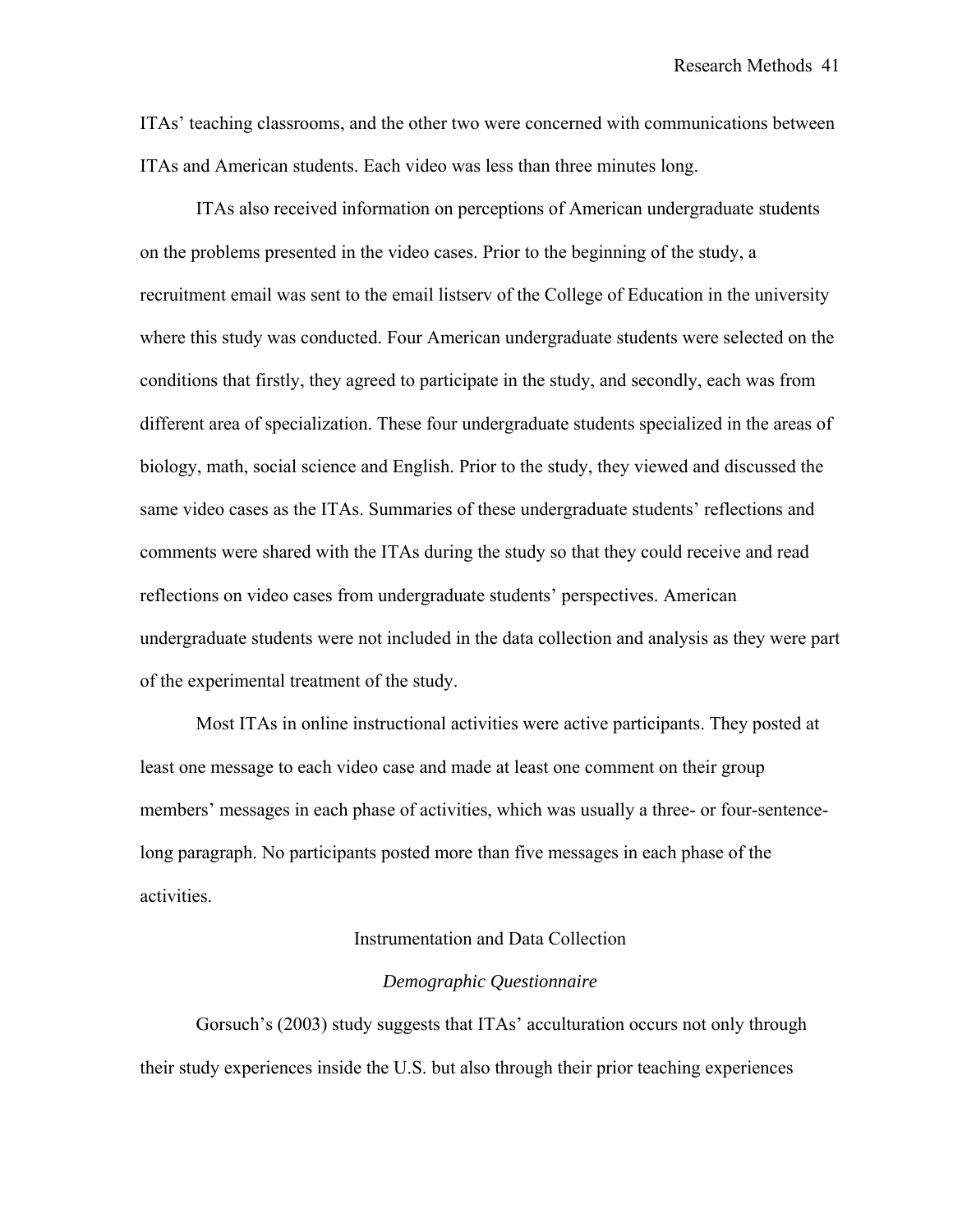outside the U.S. Through their study experiences in the U.S., ITAs acquire communication techniques as well as the appropriate use of language in class. Through their prior teaching experiences, ITAs acquire a universal educational culture like the governing role of a teacher (Fuller, Snyder, Chapman & Hua, 1994). Studies of graduate teaching assistants indicate that gender differences, as well as other factors like age and ethnicity, would also affect ITAs' language use in class (Bos, Zakrajsek, Wolf & Stoll, 1980; Daniel, 1983a; Daniel, 1983b; Gorsuch, 2003; McDowell, 1993; Murray & Peterson, 1993).

As a result of these findings, a demographic questionnaire (Appendix B) was administered to the ITA trainees in the beginning of the course. Items in the questionnaire included ITAs' gender, age, ethnicity, academic major, duration of time in the U.S., Oral Proficiency Test score, and prior teaching experiences. Questions regarding ITAs' experiences with computers, the Internet and online courses were also covered in the questionnaire for ITAs participating in online activities. These data were collected for further analysis of their possible influence on changes of ITAs' self-reported and observed usage of language use strategies after they completed online or face-to-face instructional activities.

### *Language Use Strategy Questionnaire for ITAs*

Cohen and Chi (2002) developed a Language Strategy Questionnaire to examine students' usage of second language strategies when they study abroad. In this instrument, 89 items are categorized into 5 factors: learning structure and vocabulary, speaking, listening, reading, and asking for clarification. Validity and reliability estimates for this questionnaire were reported by Paige, Cohen & Shively (2004). The reliability coefficients of these five factors are learning structure and vocabulary ( $\alpha$ =.85), speaking ( $\alpha$ =.77), listening, reading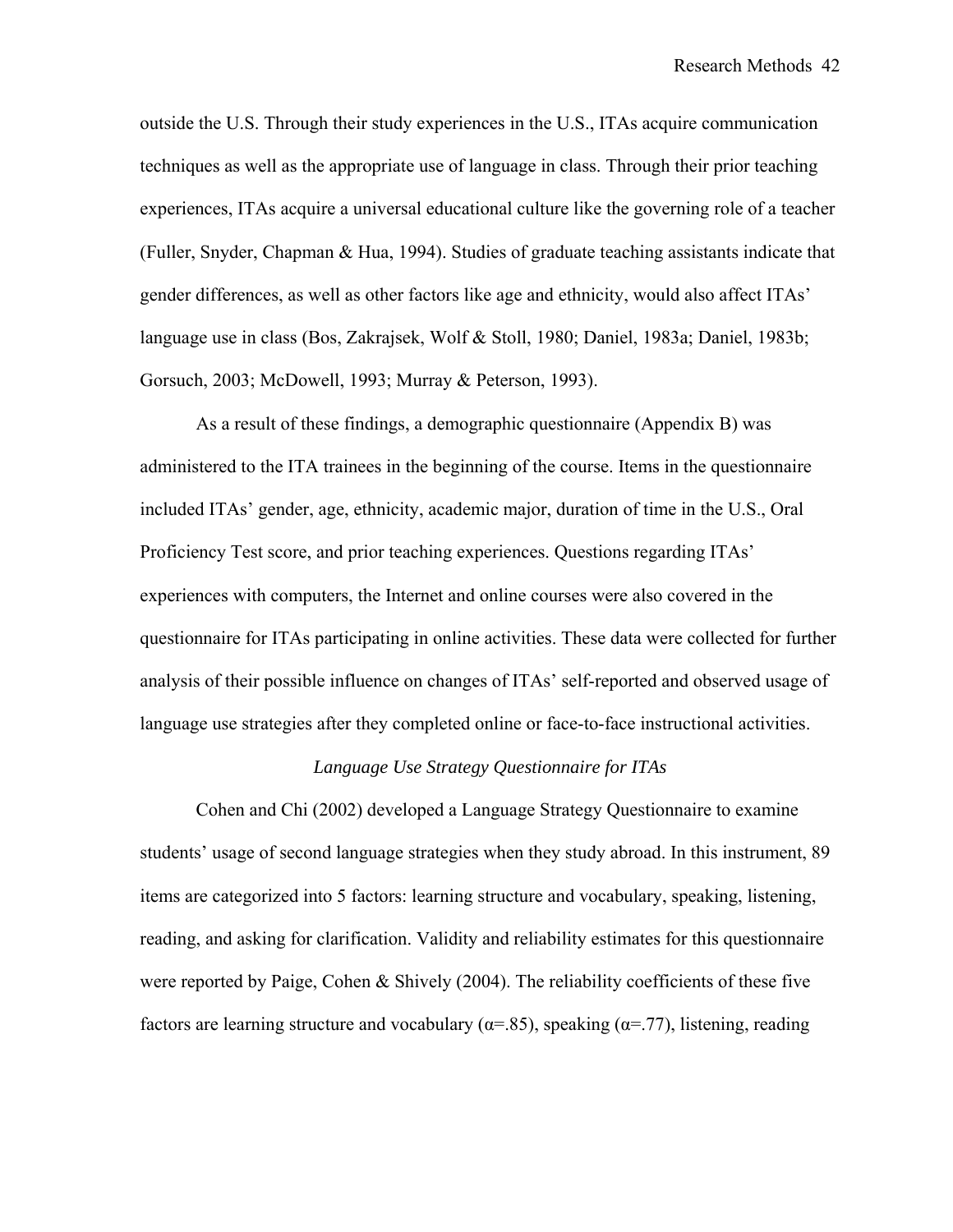( $\alpha$ =.83), and asking for clarification ( $\alpha$ =.79). These results suggest adequate reliability for this questionnaire.

A five-point Likert scale questionnaire of language use strategies (Appendix C) has been adapted for this study based on Cohen and Chi's (2002) Language Strategy Questionnaire. As Cohen and Chi's Language Strategy Questionnaire includes both language use strategies and language learning strategies, only language use strategies were selected and adapted in the questionnaire to fit ITAs' teaching context, named the Language Use Strategy Questionnaire for ITAs (Table 2). Due to the shortage of strategies for teaching purposes in Cohen and Chi's Language Strategy Questionnaire, additional presentation, and questioning and answering strategies (Meyers & Holt, 2002) were added into the Language Use Strategy Questionnaire for ITAs so that the questionnaire would more adequately examine ITAs' usage of language use strategies in classroom teaching.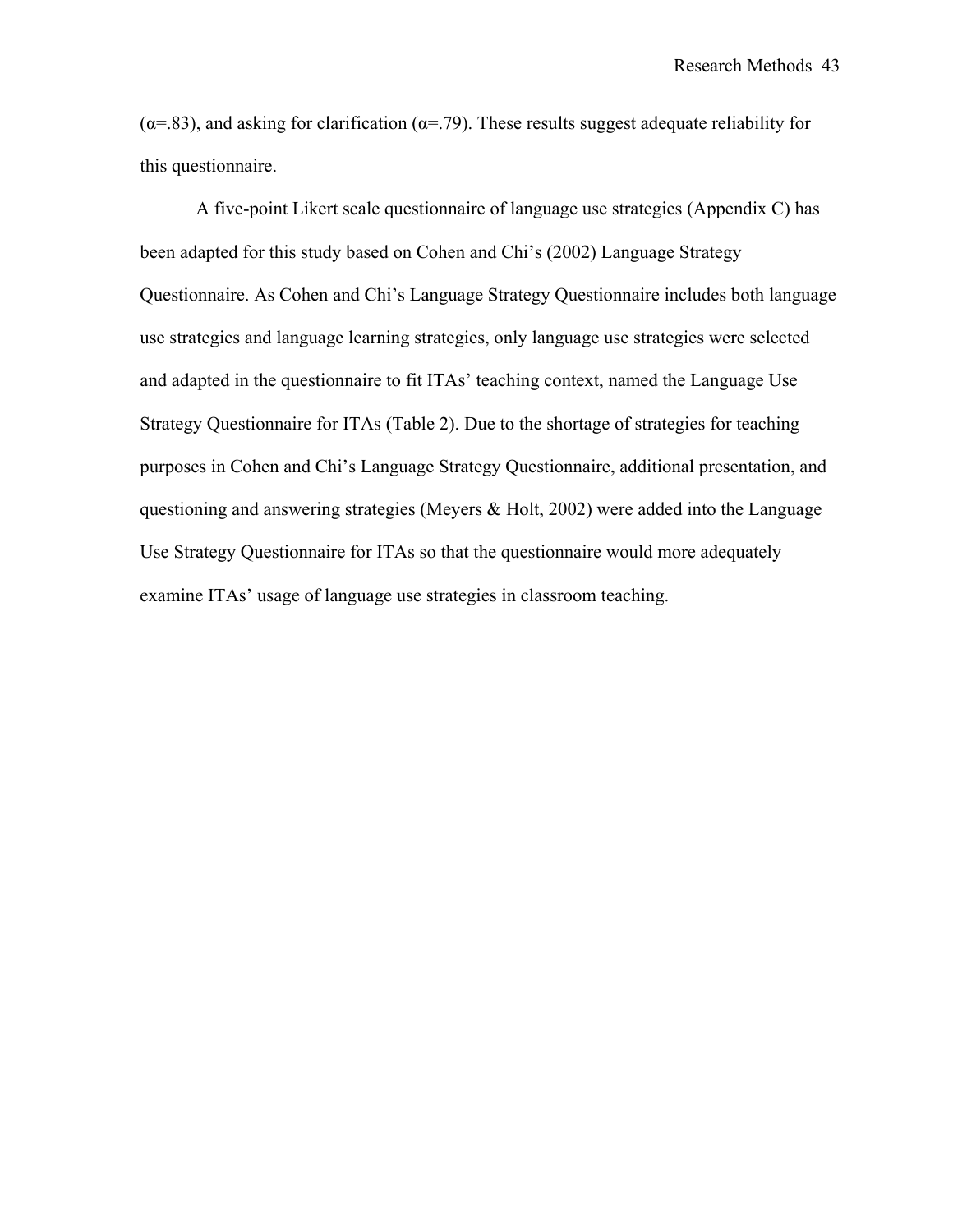Table 2.

*Comparison between Cohen and Chi's Questionnaire and the Language Use Strategy* 

| Items Included in Cohen and Chi's             | Items Included in Language Use Strategy                                  |
|-----------------------------------------------|--------------------------------------------------------------------------|
| Language Strategy Questionnaire               | Questionnaire for ITAs                                                   |
|                                               | <b>Presentation Strategies</b>                                           |
|                                               | 1. Use concise and clear sentences to give                               |
|                                               | an overview of the day's lesson.                                         |
|                                               | 2. Use concise sentences to summarize                                    |
|                                               | after each major point.                                                  |
|                                               | 3. Give a substantial conclusion at the end                              |
|                                               | of a presentation.                                                       |
|                                               | 4. Use obvious transitions, like "next" and                              |
|                                               | "however" to mark topic changes and/or                                   |
|                                               | make organization explicit.                                              |
|                                               | 5. Check to see how well my speaking                                     |
|                                               | reflects what I want to communicate.                                     |
| 58. Look for a different way to express the   | 6. Change the structure of the sentence to                               |
| idea, like using a synonym.                   | communicate my intended message if I                                     |
|                                               | have difficulty in completing the original                               |
|                                               | sentence.                                                                |
| 48. Regularly seek out opportunities to talk  | 7. Try to get feedback from students                                     |
| with native speakers.                         | regularly.                                                               |
|                                               | 8. Repeat what I have said if it wasn't clear                            |
|                                               | to students.                                                             |
|                                               | 9. Re-phrase what I have said if it wasn't                               |
|                                               | clear to students.                                                       |
| 59. Use words from my own language, but       | 10. Be careful when directly transferring                                |
| say it in a way that sounds like words in the | words and ideas from my own language                                     |
| target language.                              | into English.<br>11. Slow down to make sure students can                 |
|                                               |                                                                          |
| 14. Pay attention to when and how long        | hear what I said clearly.<br>12. Avoid longtime pauses in presentations. |
| people tend to pause.                         |                                                                          |
|                                               | 13. Avoid using fillers, like "uh," "you                                 |
|                                               | know," or "well," in the presentation.                                   |
|                                               | 14. Use inclusive pronouns, like using                                   |
|                                               | "we" instead of "I" in class.                                            |
|                                               | 15. Repeat key points to get students'                                   |
|                                               | attention.                                                               |

*Questionnaire for ITAs*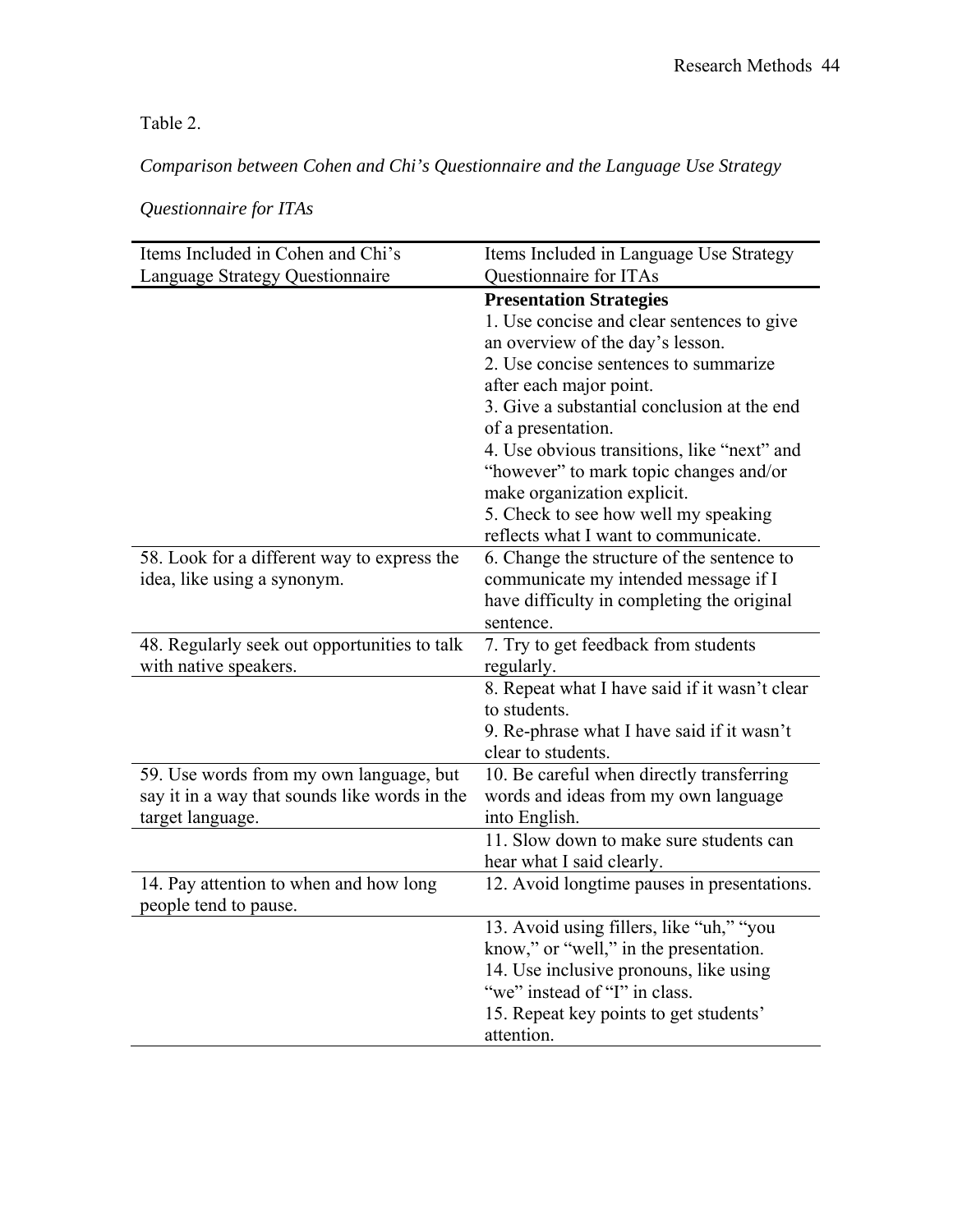| Table 2. (cont.)                                                                                                                                                                                         |                                                                                                                                   |
|----------------------------------------------------------------------------------------------------------------------------------------------------------------------------------------------------------|-----------------------------------------------------------------------------------------------------------------------------------|
| 45. Practice saying new expressions to<br>myself.<br>47. Think about how a native speaker<br>might say something and practice saying it<br>that way.                                                     | 16. Put my own language out of mind and<br>think only in English as much as possible.                                             |
|                                                                                                                                                                                                          | 17. Use examples to help students'<br>understanding.                                                                              |
| 58. Look for a different way to express the<br>idea, like using a synonym.                                                                                                                               | 18. Find a different way to express an idea<br>when I don't know the correct expression<br>(e.g., use a synonym or paraphrasing). |
| 55. Encourage others to correct errors in<br>my speaking.<br>57. Ask for help from my conversational<br>partner.                                                                                         | 19. Encourage students to correct errors in<br>my speaking.                                                                       |
|                                                                                                                                                                                                          | <b>Listening Strategies</b>                                                                                                       |
| 12. Listen for key words that seem to carry<br>the bulk of the meaning.<br>16. Practice "skim listening" by paying<br>attention to some parts and ignoring others.                                       | 20. Pay special attention to important<br>words to understand what students are<br>saying.                                        |
| 10. Try to predict what the other person is<br>going to say based on what has been said<br>so far.<br>24. Make educated guesses about the topic<br>based on what has already been said.                  | 21. Make educated guesses about the topic<br>based on what has already been said.                                                 |
| 6. Look for associations between the sound<br>of a word or phrase in the new language<br>with the sound of a familiar word.                                                                              | 22. Look for associations between the<br>sound of a word or phrase in English and<br>the sound of a familiar word.                |
| 9. Pay special attention to specific aspects<br>of the language; for example, the way the<br>speaker pronounces certain sounds.                                                                          | 23. Use the students' tone of voice as a<br>clue to the meaning of what they are<br>saying.                                       |
| 11. Prepare for talks and performances I<br>will hear in the target language by reading<br>some background materials beforehand.<br>25. Draw on my general background<br>knowledge to get the main idea. | 24. Draw on my background knowledge to<br>get the main idea.                                                                      |
| 17. Try to understand what I hear without<br>translating it word-for-word.                                                                                                                               | 25. Try to understand what has been heard<br>or read without translating it word-for-<br>word into my own language.               |
| 26. Watch speakers' gestures and general<br>body language to help me figure out the<br>meaning of what they are saying.                                                                                  | 26. Watch students' gestures and general<br>body language to help me figure out the<br>meaning of what they are saying.           |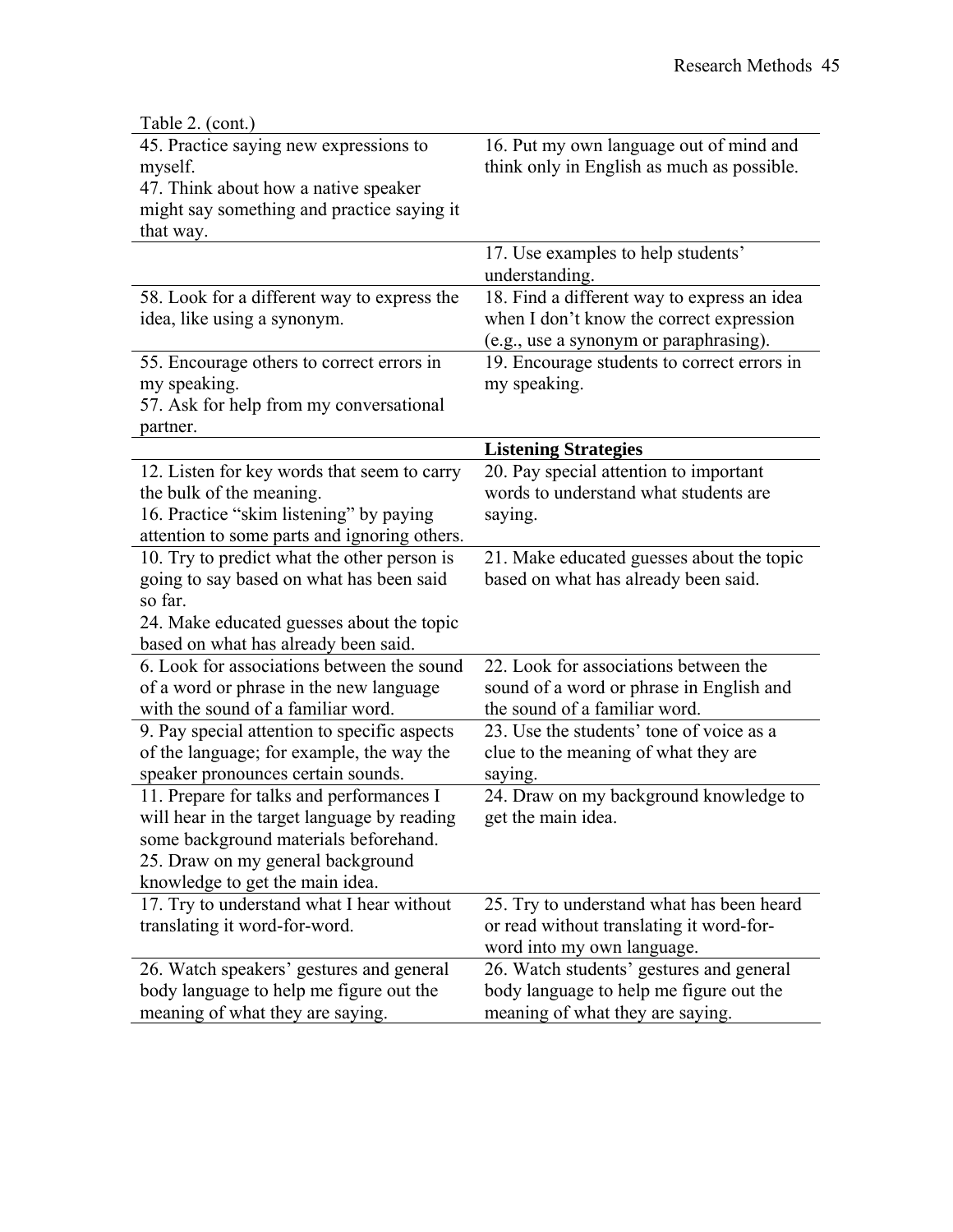|                                           | <b>Questioning and Answering Strategies</b>  |
|-------------------------------------------|----------------------------------------------|
| 52. Ask questions as a way to be involved | 27. Ask questions as a way to get students   |
| in the conversation.                      | involved in the conversation.                |
|                                           | 28. Answer questions directly and            |
|                                           | concisely.                                   |
|                                           | 29. Ask for clarification if I don't         |
|                                           | understand students the first time around.   |
|                                           | 30. Restate a student's question to indicate |
|                                           | my understanding of his/her question.        |
|                                           | 31. Use questions to check students'         |
|                                           | mastery of what I have taught.               |
|                                           | 32. Ask students questions to check their    |
|                                           | understanding of my explanation.             |
|                                           | 33. Ask students questions to check their    |
|                                           | satisfaction of my explanation.              |
| 50. Direct the conversation to familiar   | 34. Delay answers if I'm not sure about the  |
| topics.                                   | answer                                       |
|                                           | 35. Delay answers if there's not enough      |
|                                           | time to answer.                              |
|                                           | 36. Decline politely to answer if the        |
|                                           | question is off-topic.                       |

Table 2 (cont.)

Similar to Cohen and Chi's classification of five factors in their questionnaire, the Language Use Strategy Questionnaire for ITAs was divided into two groups: items in (1). speaking strategies that ITAs use in class presentations (referred to as "presentation strategies" in Topic 1 discussion), and (2). listening strategies, and questioning and answering strategies ITAs utilize when communicating with students in class, labs, or individual consulting (referred to as "active listening strategies" in Topic 2 discussion).

The five-point Likert scale was based on the perceived frequency of ITAs' usage of language use strategies. The rating of 1 indicates that an ITA never uses the strategy in a presentation while the rating of 5 indicates that an ITA always uses the strategy. In other words, the higher the rating, the more frequently an ITA thinks he/she uses this strategy in his/her microteaching presentation. ITAs used the questionnaire to self-report their usage of language use strategies in the pre- and post-testing. Validity testing on the Language Use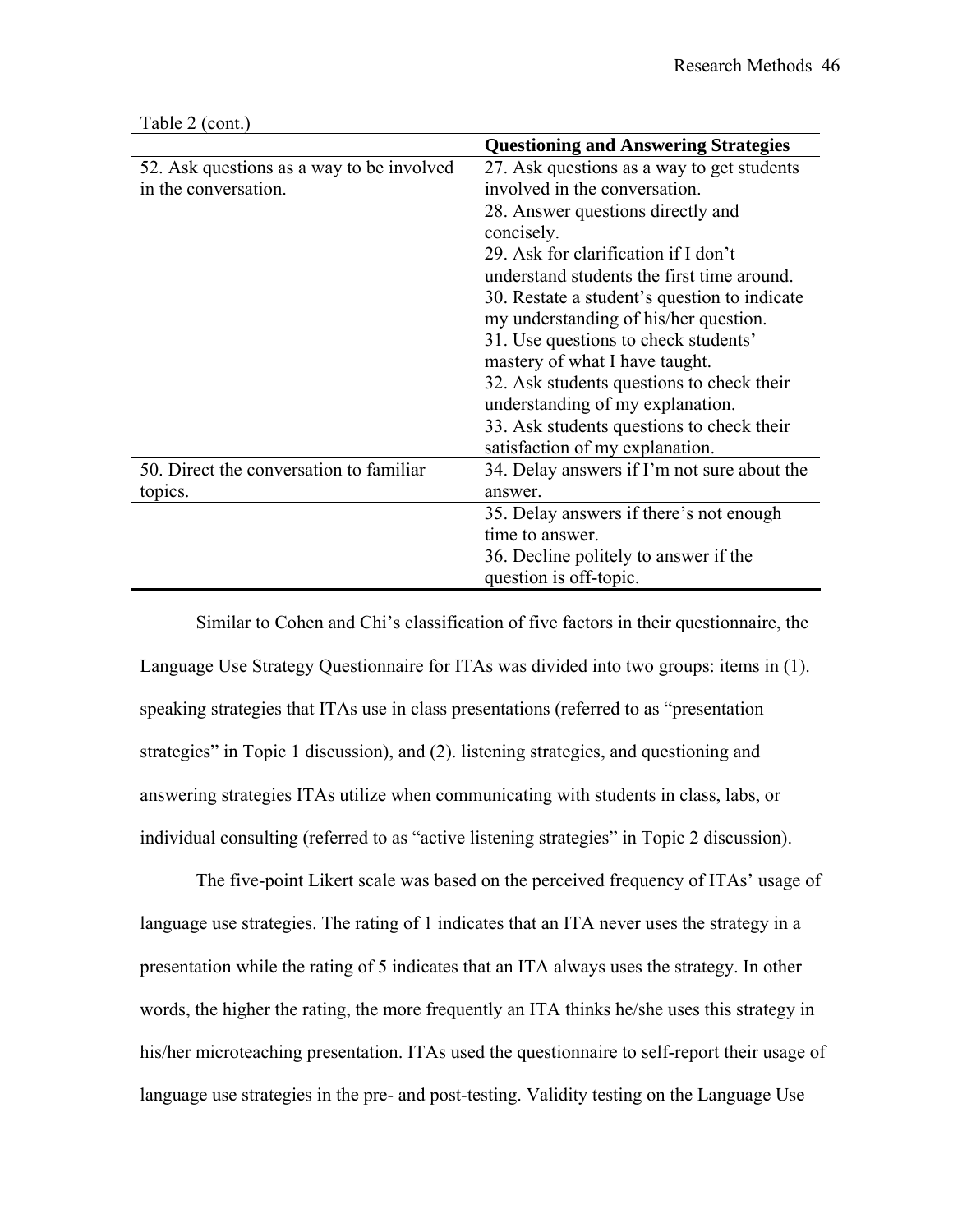Strategy Questionnaire was conducted in the pilot study and detailed in the pilot study report (Appendix A). The Cronbach's alpha value in the reliability testing of the Language Use Strategy Survey for ITAs was .92, which demonstrated a good level of reliability.

### *Evaluation Sheet for ITA's Observed Use of Language*

The ITA training program where this study was administered has used an evaluation sheet for many years for rating the ITAs' microteaching presentations. It was focused on English fluency and grammatical accuracy. This form was used by audience members in the microteaching presentations, including other ITAs, American undergraduate students, and the instructor, to rate the performance of the presenters. Based on the evaluation sheet that the ITA training program has used, a five-point Likert scale evaluation sheet, named Evaluation Sheet for ITA's Observed Use of Language (Appendix D), was created to measure ITAs' usage of observable language use strategies. While focusing on ITAs' observed use of English in teaching situations, the Evaluation Sheet for ITA's Observed Use of Language matched observable language use strategies listed in the Language Use Strategy Questionnaire for ITAs (Appendix C) as shown in Table 3.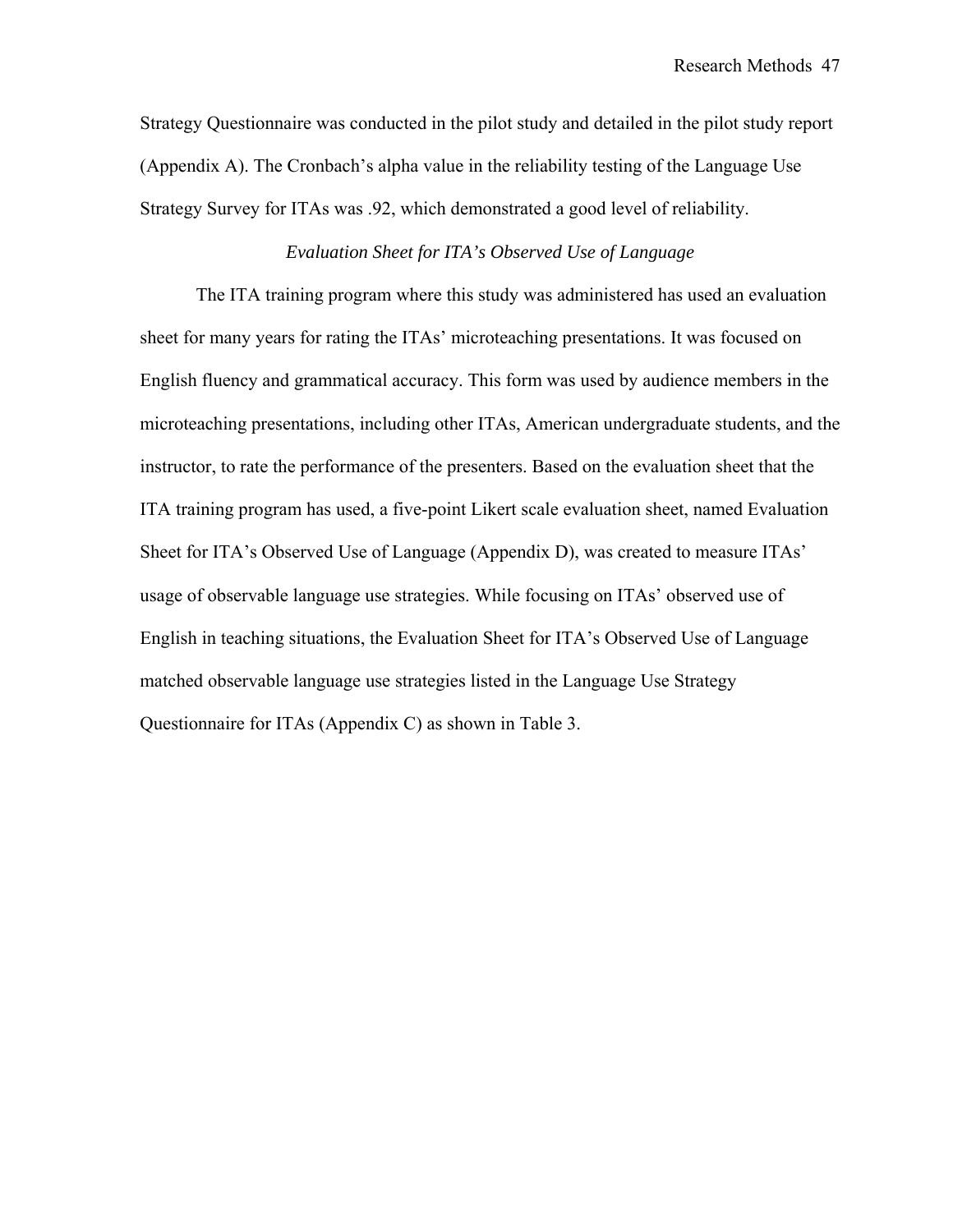Table 3.

*Relationship of ITAs' Observed Use of Language (Appendix D) and Observable Language* 

| Items in Appendix D                   | Items in Appendix C                                                           |  |  |
|---------------------------------------|-------------------------------------------------------------------------------|--|--|
| 1. Vocabulary and word/phrase choice  | 10. Be careful when directly transferring                                     |  |  |
|                                       | words and ideas from my own                                                   |  |  |
|                                       | language into English                                                         |  |  |
| 2. Emphasis on key points             | 15. Repeat key points to get students'<br>attention                           |  |  |
| 3. Explicitness of directions         | 3. Slow down to make sure students can<br>hear what I said clearly            |  |  |
|                                       | 1. Use concise and clear sentences to give<br>an overview of the day's lesson |  |  |
|                                       | 2. Use concise sentences to summarize<br>after each major point               |  |  |
|                                       | 3. Give a substantial conclusion at the end<br>of a presentation              |  |  |
| 4. Comprehensibility of presentations | 8. Repeat what I have said if it wasn't clear<br>to students                  |  |  |
|                                       | 9. Re-phrase what I have said if it wasn't                                    |  |  |
|                                       | clear to students                                                             |  |  |
|                                       | 17. Use examples to help students'<br>understanding                           |  |  |
| 5. Organization of lectures           | 1. Use concise and clear sentences to give<br>an overview of the day's lesson |  |  |
|                                       | 2. Use concise sentences to summarize<br>after each major point               |  |  |
|                                       | 3. Give a substantial conclusion at the end<br>of a presentation              |  |  |
|                                       | 4. Use obvious transitions, like "next" and                                   |  |  |
|                                       | "however" to mark topic changes<br>and/or make organization explicit          |  |  |
| 6. Eliciting students' input          | 27. Ask questions as a way to get students                                    |  |  |
|                                       | involved in the conversation                                                  |  |  |
|                                       | 31. Use questions to check students'                                          |  |  |
|                                       | mastery of what I have taught                                                 |  |  |
|                                       | 32. Ask students questions to check their                                     |  |  |
|                                       | understanding of my explanation                                               |  |  |
|                                       | 33. Ask students questions to check their                                     |  |  |
|                                       | satisfaction of my explanation                                                |  |  |

*Use Strategies (Appendix C)*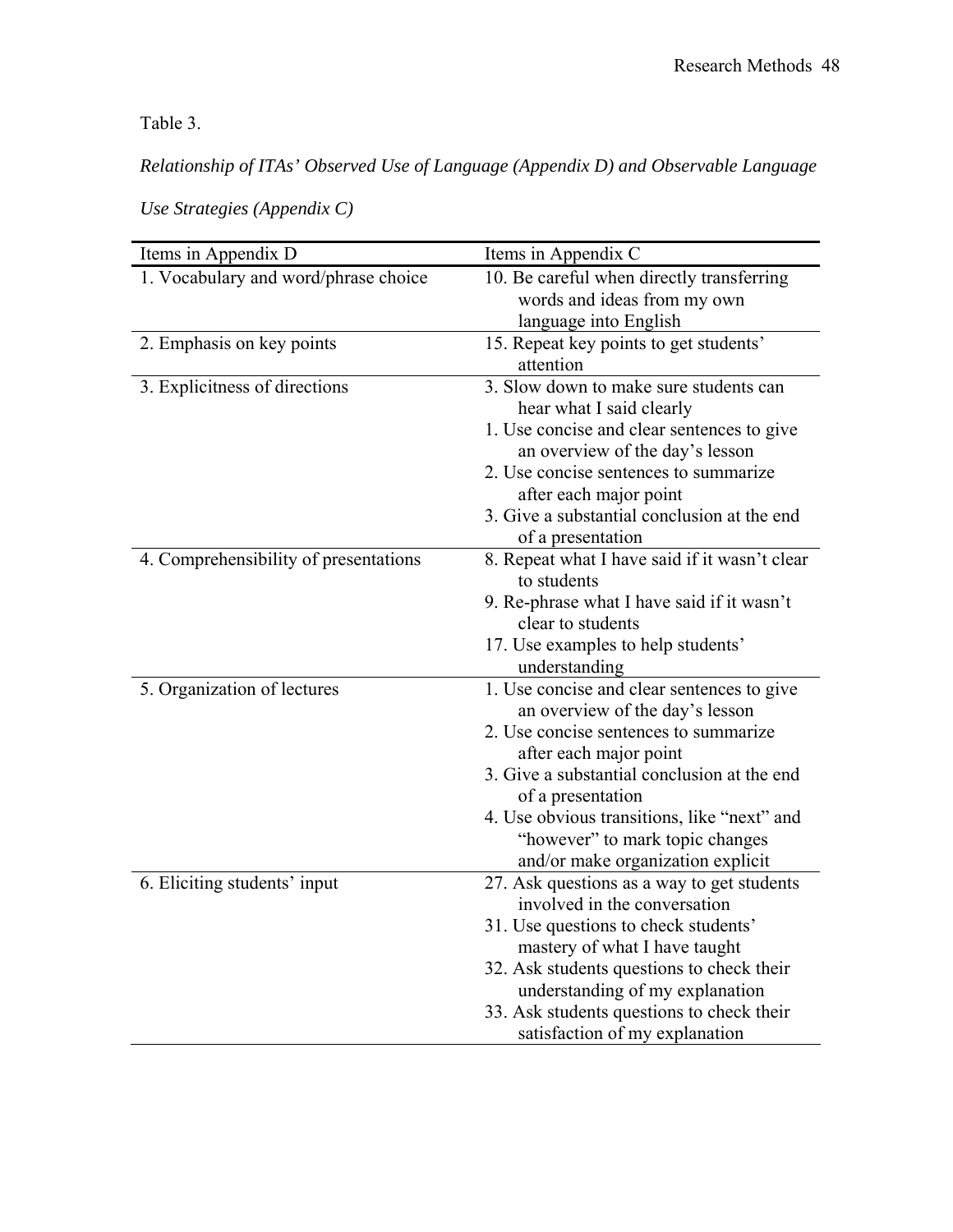| Table 3. (cont.)                     |                                                                                      |
|--------------------------------------|--------------------------------------------------------------------------------------|
| 7. Responding to students' questions | 28. Answer questions directly and<br>concisely                                       |
|                                      | 29. Ask for clarification if I don't<br>understand students the first time<br>around |
|                                      | 30. Restate a student's question to indicate<br>my understanding of his/her question |
|                                      | 34. Delay answers if I'm not sure about the<br>answer                                |
|                                      | 35. Delay answers if there's not enough<br>time to answer                            |
|                                      | 36. Decline politely to answer if the<br>question is off-topic                       |

The five-point Likert scale is based on the instructor's observation of the effectiveness of ITAs' usage of language use strategies. A rating of 1 indicates ITAs' ineffective usage of language use strategies while a rating of 5 indicates ITAs' highly effective usage of language use strategies. This evaluation form was used in pre- and posttesting to evaluate changes in ITAs' observed usage of language use strategies. Validity analysis was conducted in the pilot study and detailed in the pilot study report (Appendix A). The Cronbach's alpha value in the reliability testing of the Evaluation Sheet for ITAs' Observed Language Use Strategies was .93, which is an acceptable level of reliability.

### *Interview Protocol*

Online interviews were conducted for the purpose of instructional improvement. Each interview lasted approximately one hour. The guideline questions (Appendix E) for the interviews centered upon ITAs' experiences in case-based learning, online discussions and strategy-based instructions. Questions also intended to elicit ITAs' reflections of online learning experiences and suggestions for improving online learning activities.

### *Microteaching Protocol*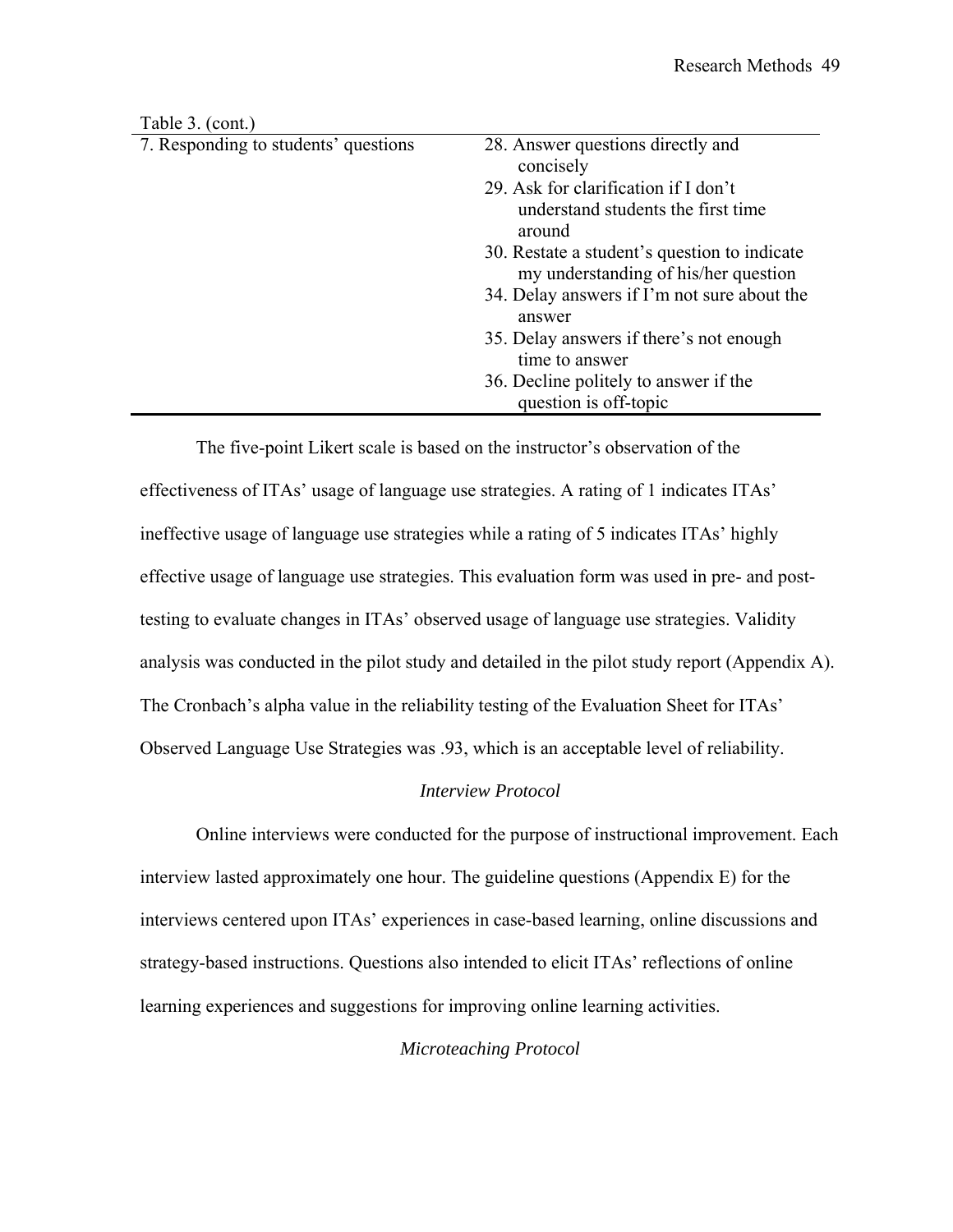A microteaching presentation (see a sample of the protocol in Appendix H) was undertaken to pretest ITAs' self-reported and observed usage of language use strategies. The other microteaching presentation was held as post-test. In a microteaching, ITAs were provided with a hypothetical teaching situation and asked to deliver a presentation on some general topic related to their disciplines. They were also expected to answer questions that an audience might pose and lead short discussions of their presentation topics. Each presenter was allowed five to ten minutes in a microteaching presentation.

### *Data Collection*

This study employed a combination of quantitative and qualitative research methods. Each ITA who took the course was asked to fill out a demographic questionnaire in the beginning of the course. Demographic data were utilized to investigate their impact on ITAs' changes in their self-reported and observed usage of language use strategies.

A pre-testing was conducted to assess ITAs' initial level of self-reported and observed usage of presentation strategies when each ITA had a microteaching presentation in the beginning of the course. Each ITA used the Language Use Strategy Questionnaire to selfreport his/her usage of language use strategies after the presentation while the instructor evaluated the presenter's observed usage of language use strategies using the Evaluation Sheet for ITAs' Observed Use of Language. The same instruments were administered at the end of the discussion activity on presentation strategies as a post-test for ITAs' usage of presentation strategies and a pre-test for their usage of active listening strategies. The posttest of ITAs' usage of active listening strategies was conducted after the discussion activity on active listening strategies was completed.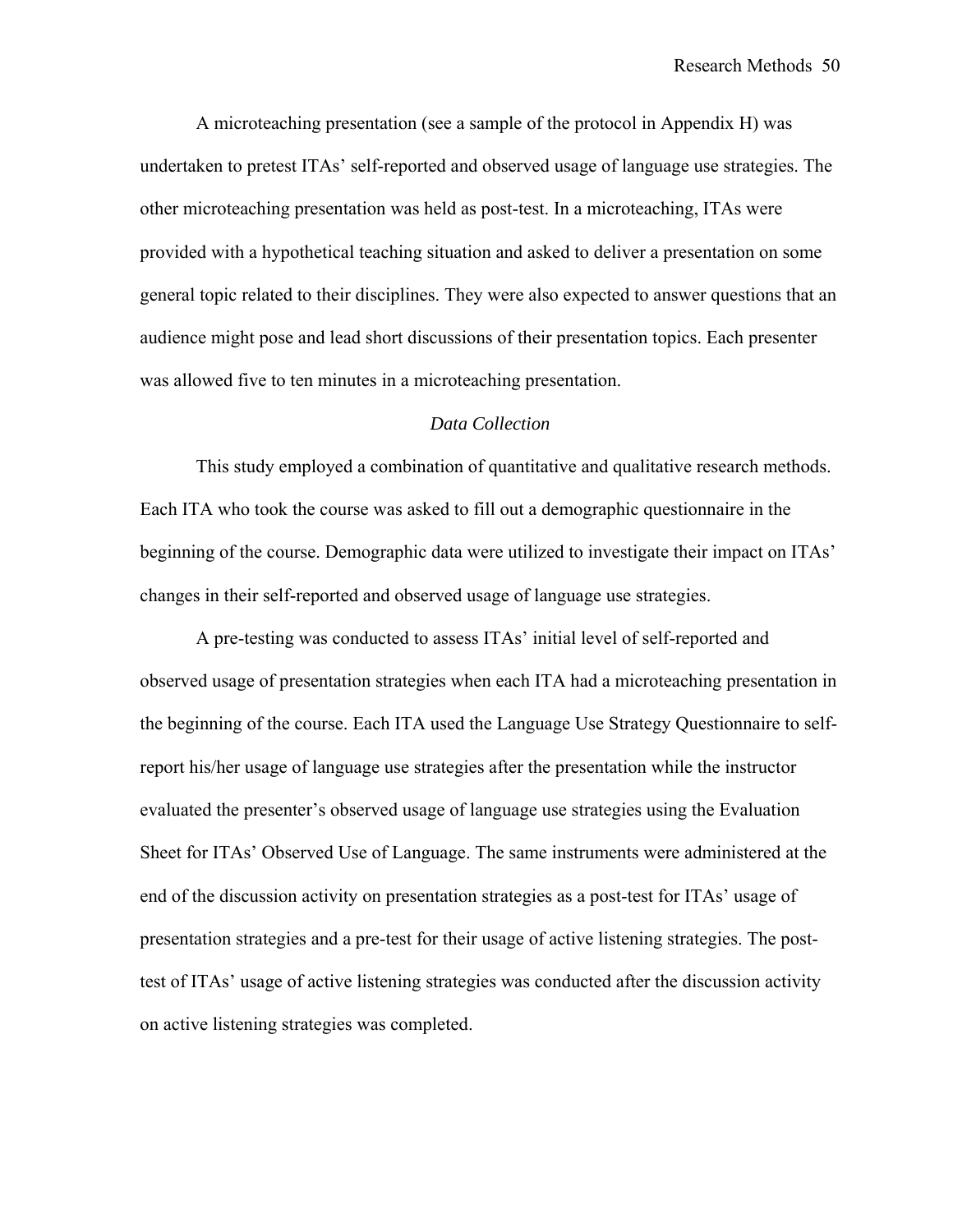At the end of the course, ITAs participated in online interviews, reflecting their learning experiences and commenting on the usefulness of the teaching methods. Transcripts were collected and coded in NVivo for qualitative analysis of themes.

### Data Analysis

A pilot study was conducted in the semester prior to the full study. The purpose of the pilot study was to troubleshoot problems that might occur in the full study, and ameliorate interventions and instruments for the full study. Reliability and validity testing were conducted to assess the instruments of ITAs' self-reported and observed usage of language use strategies, and items were rewritten and combined when duplicative. A revision was made by adding a comparison group to better answer the research questions in the full study. ITAs in experimental group will participate in the online strategy-based instruction facilitated through case-based peer discussion while ITAs in the comparison group will participate in the face-to-face strategy-based instruction facilitated through case-based peer discussions. Full details of the pilot study are included in Appendix A.

### *Quantitative Analyses*

### *Independent Variables*

Pertaining to research question 1, the independent variables in this study were the pretest measures of ITAs' self-reported usage of language use strategies in their microteaching presentations.

Pertaining to research question 2, the independent variables in this study were the pretest measures of ITAs' observed usage of language use strategies in their microteaching presentations.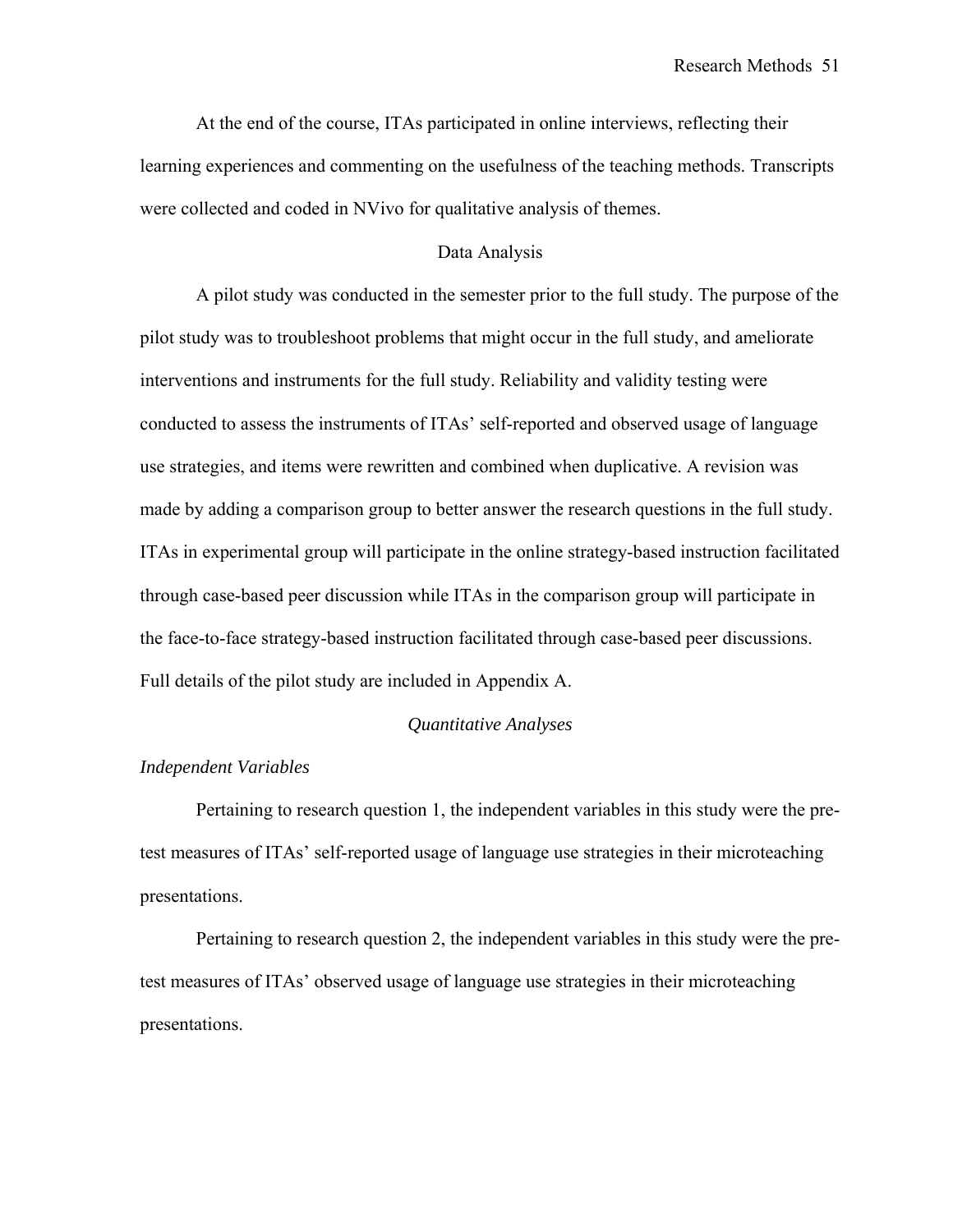Pertaining to research questions 3 and 4, the independent variables in this study were ITAs' demographic data, including ITAs' gender, age, ethnicity, academic major, duration of time in the U.S., and prior teaching experiences (Appendix B).

Since research question 5 was analyzed using qualitative methods, there were no independent and dependent variables. Sentences were coded and analyzed for themes.

### *Dependent Variables*

The dependent variables in this study were ITAs' self-reported and observed usage of language use strategies (Question 1 & 2). ITAs' language use strategies included 36 items of specific strategies ITAs should use in teaching situations (Appendix C). Those strategies were classified into three categories: presentation strategies, listening strategies, and questioning and answering strategies, in which listening strategies and questioning and answering strategies were defined and analyzed as active listening strategies. ITAs' observed usage of language use strategies involved seven items of ITAs' observable language use strategies in microteaching presentations (Appendix D).

### *Statistical Analysis*

Data obtained from the pre- and post-testing of ITAs' self-reported language use strategies were collected to determine the improvement of ITAs' use of language strategies in teaching situations. Repeated measures analysis of variance (ANOVA) were used to analyze the significance of changes in ITAs' self-reported usage of language use strategies after they took online or face-to-face instructional activities, and whether these changes were significantly different between participants in the two classes using SPSS.

Data obtained from the pre- and post-testing of ITAs' observed usage of language use strategies were collected to determine the improvement of ITAs' observable language use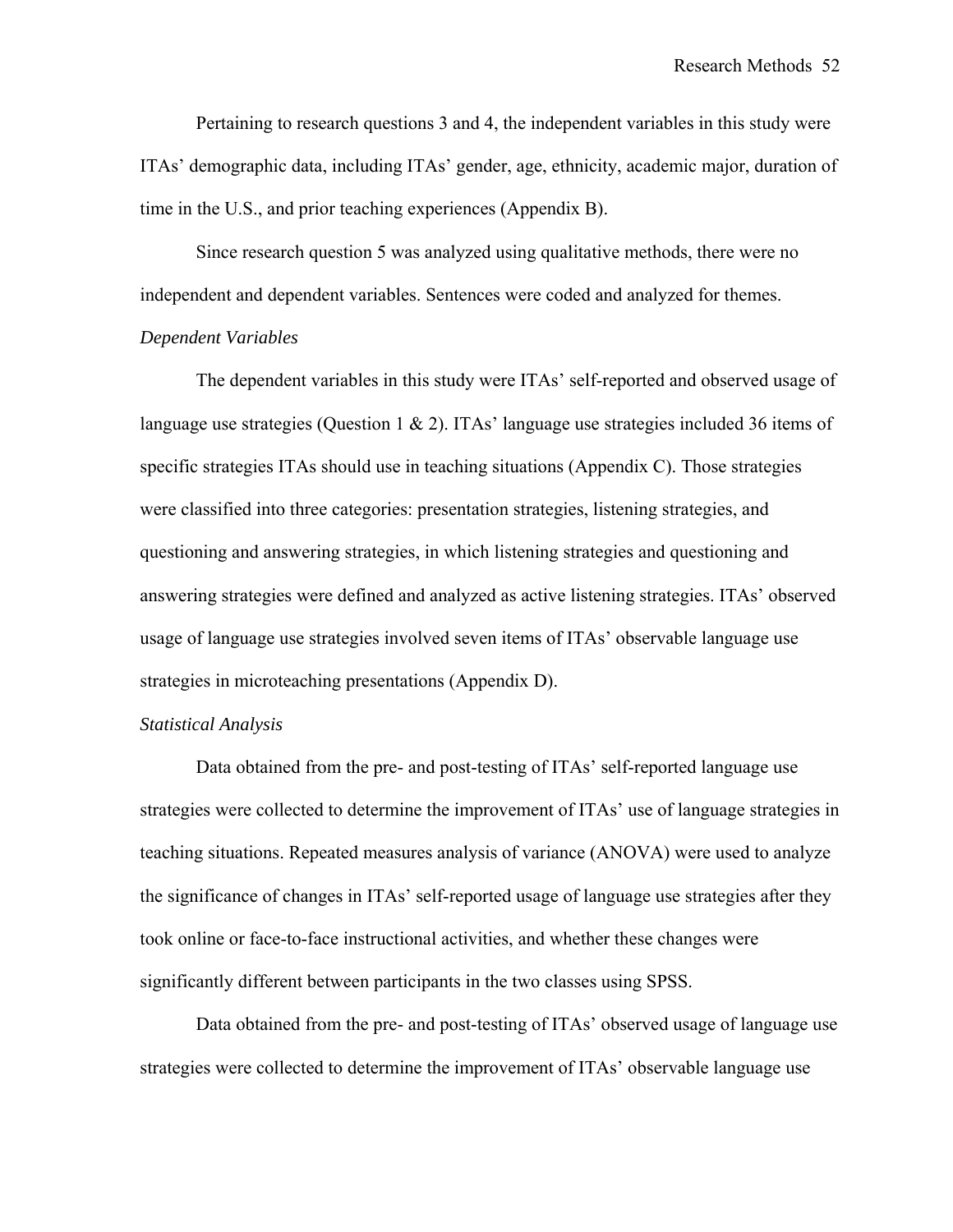strategies in teaching situations. Repeated measures ANOVA were used to analyze the significance of changes in ITAs' observed usage of language use strategies after they took online or face-to-face instructional activities, and whether these changes were significantly different between participants in the two classes using SPSS.

Correlations between ITAs' demographic data were examined first in order to group the variables that might measure the same aspect. After that, a non-parametric statistical method—Kruskal-Wallis Test was conducted to investigate whether ITAs' backgrounds had any significant impact on the learning outcomes, namely ITAs' self-reported and observed language use strategies in teaching situations.

### *Qualitative Analysis*

Transcripts from interviews were collected and imported into NVivo 2.0, a qualitative analysis software program for theme analysis. Coding nodes were 1) the effect of language use strategies on their microteachings and their future teaching; 2) the effect of online instructions on their learning; 3) the effect of online peer discussions on their learning; 4) the effect of video cases on their learning and future teaching; 5) a major change since their participation in online activities; and 6) suggestions on the improvement of online instructions. Theme analysis, while centering upon these nodes to reveal ITAs' reflection toward their learning experiences, was expected to offer supplementary explanation of quantitative results.

### Research Quality

### *Validity and Reliability*

The small number of ITA students was the main limitation in this study. Twenty-two (twenty-one in learning activities of Topic 2) participants are considered to be a small sample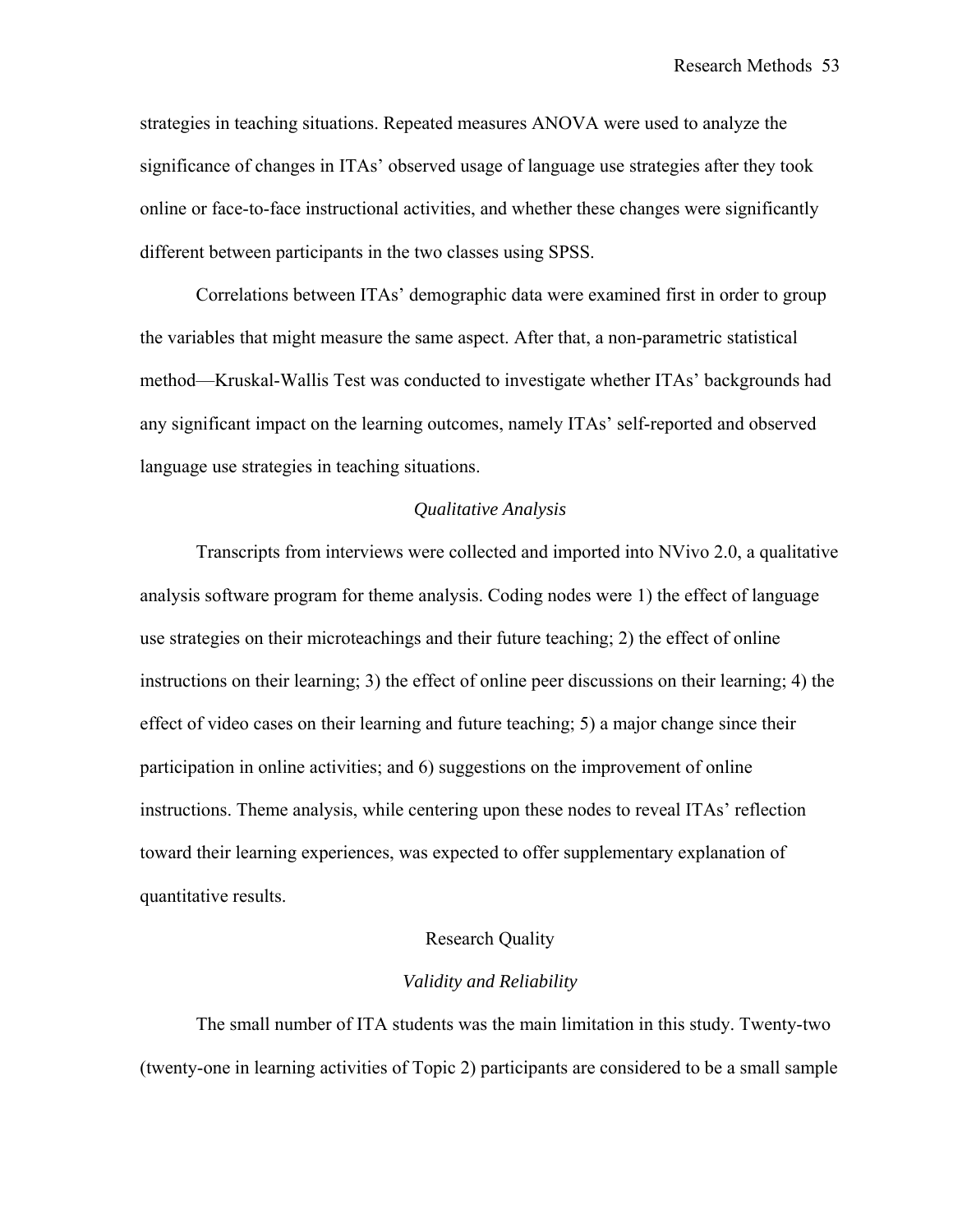for a research study, which might contribute to non-significant results in statistical analysis. Therefore, the qualitative data were important in understanding results in small sample size experiments.

ITAs' teaching experiences and prior experience with the Internet could be a threat to the internal validity of the study. As a result, information about ITAs' experiences with computers, the Internet and online learning, and their teaching experiences was collected in the demographic questionnaire. Also, all ITAs received face-to-face training with the Blackboard environment to ensure they were competent in using the learning system.

Although the regular course instructor agreed not to discuss the topics covered in the online sessions, it is possible that ITAs' classroom instruction affected the learning outcomes measured by the Language Use Strategy Questionnaire for ITAs and the Evaluation Sheet for ITAs' Observed Use of Language. Therefore, the comparison study was designed to eliminate the influence of classroom instruction on the assessment of the effects of online activities on ITAs' usage of language use strategies. Further, online interviews were conducted to gather ITAs' reflections on their online learning experiences separate from their classroom instruction.

### Protection of Human Subjects

Prior to the study, producers of the video cases signed a request for permission to use the videos form that was approved by the IRB. Prior to participation, American undergraduate students who were invited to join in the online discussions, ITAs and the instructor signed informed consent forms approved by the Campus Institutional Review Board (IRB).

Chapter Summary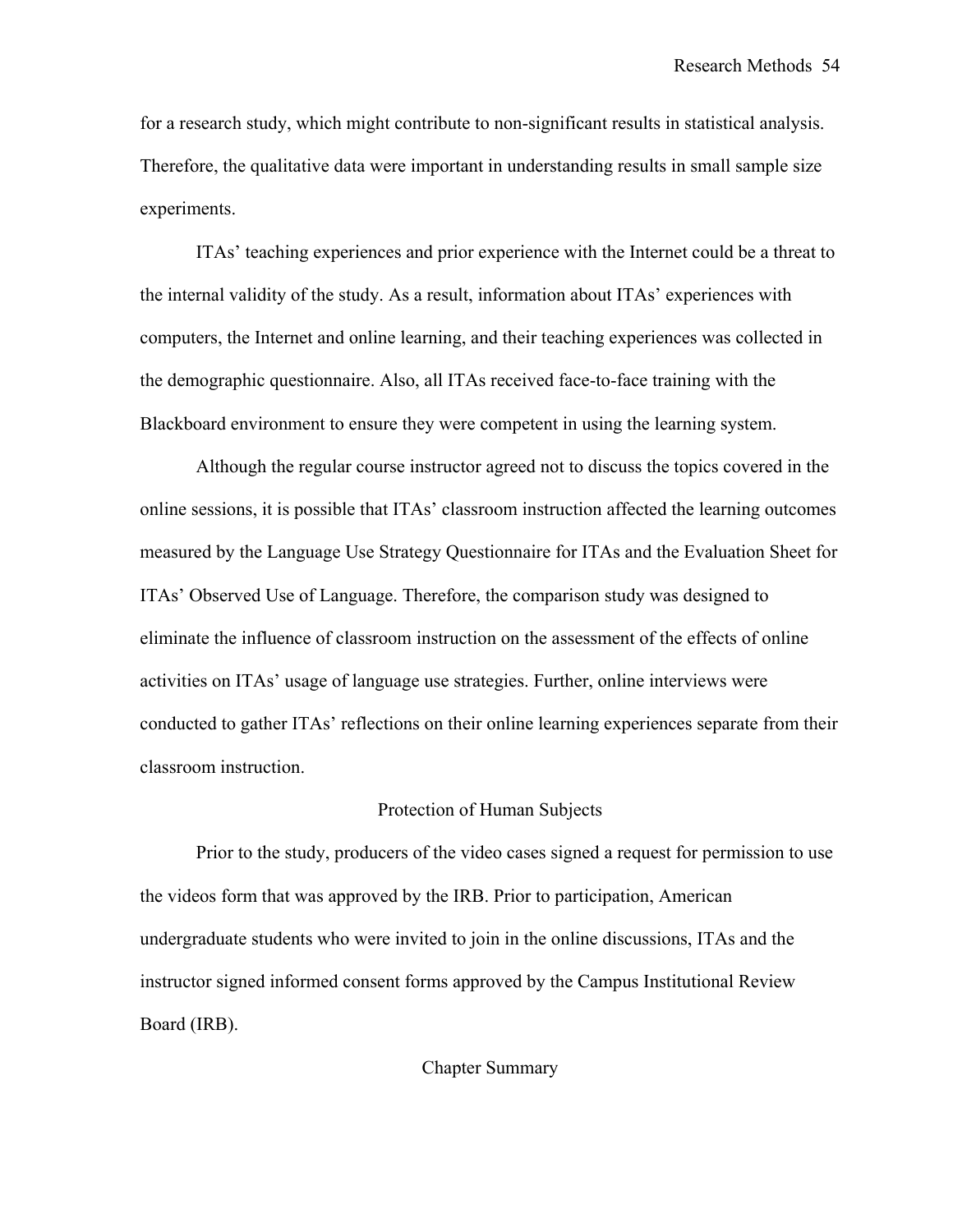This chapter described a quasi-experimental study to assess the effectiveness of an ITA training program utilizing online, strategy-based instruction facilitated through casebased learning and peer-supported discussion. This comparison study was designed with the experimental class having online instructional interventions and the comparison (control) class having face-to-face instructional interventions. Methods used in this study were mainly quantitative approaches based on a demographic questionnaire and self-reported and observed language use strategy questionnaires from pre- and post-tests, with a qualitative component from online interviews included to better explain quantitative results. Repeated measures ANOVA was used to analyze the differences between online and face-to-face activities on ITAs' self-reported and observed usage of language use strategies. The Kruskal-Wallis Test was used to analyze the influence of ITAs' demographics on their changes of self-reported/observed usage of language use strategies. Interview data were analyzed qualitatively to identify themes of ITAs' reflections and suggestions about their online learning experience. Results of the study will be presented in Chapter Four.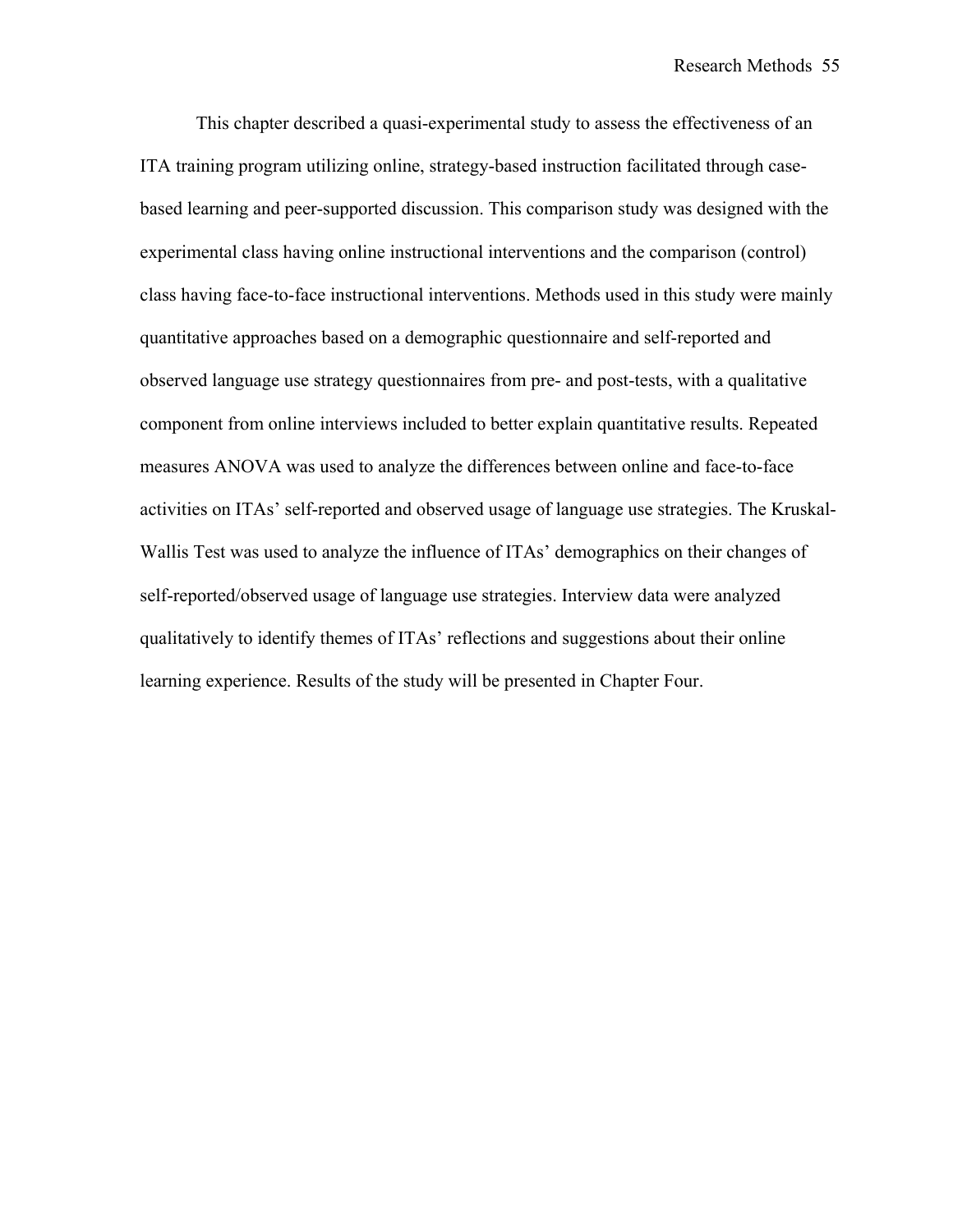### **CHAPTER IV**

### **RESULTS**

### **Overview**

Chapter Four describes results of analyses on the following research questions.

- 1. What is the effect of online strategy-based instruction using peer-supported casebased learning on ITAs' self-reported usage of language use strategies, compared to face-to-face instructions?
- 2. What is the effect of online strategy-based instruction using peer-supported casebased learning on ITAs' observed usage of language use strategies, compared to faceto-face instructions?
- 3. What is the relationship between ITAs' demographics and changes in their selfreported usage of language use strategies?
- 4. What is the relationship between ITAs' demographics and changes in their observed usage of language use strategies?
- 5. What are ITAs' perceptions of online strategy-based instruction using peer-supported case-based learning?

Changes of ITAs' self-reported usage of language use strategies were calculated by preposttest gain scores. Demographic information was analyzed for its influence on ITAs' usage of language use strategies. ITAs' online interviews were coded for themes to identify ITAs' online learning experiences. Findings and explanation of the qualitative analysis are also addressed in this chapter. Data analysis techniques included repeated measures analysis of variance (ANOVA), Kruskal-Wallis Test, and qualitative analysis.

Demographic Data Screening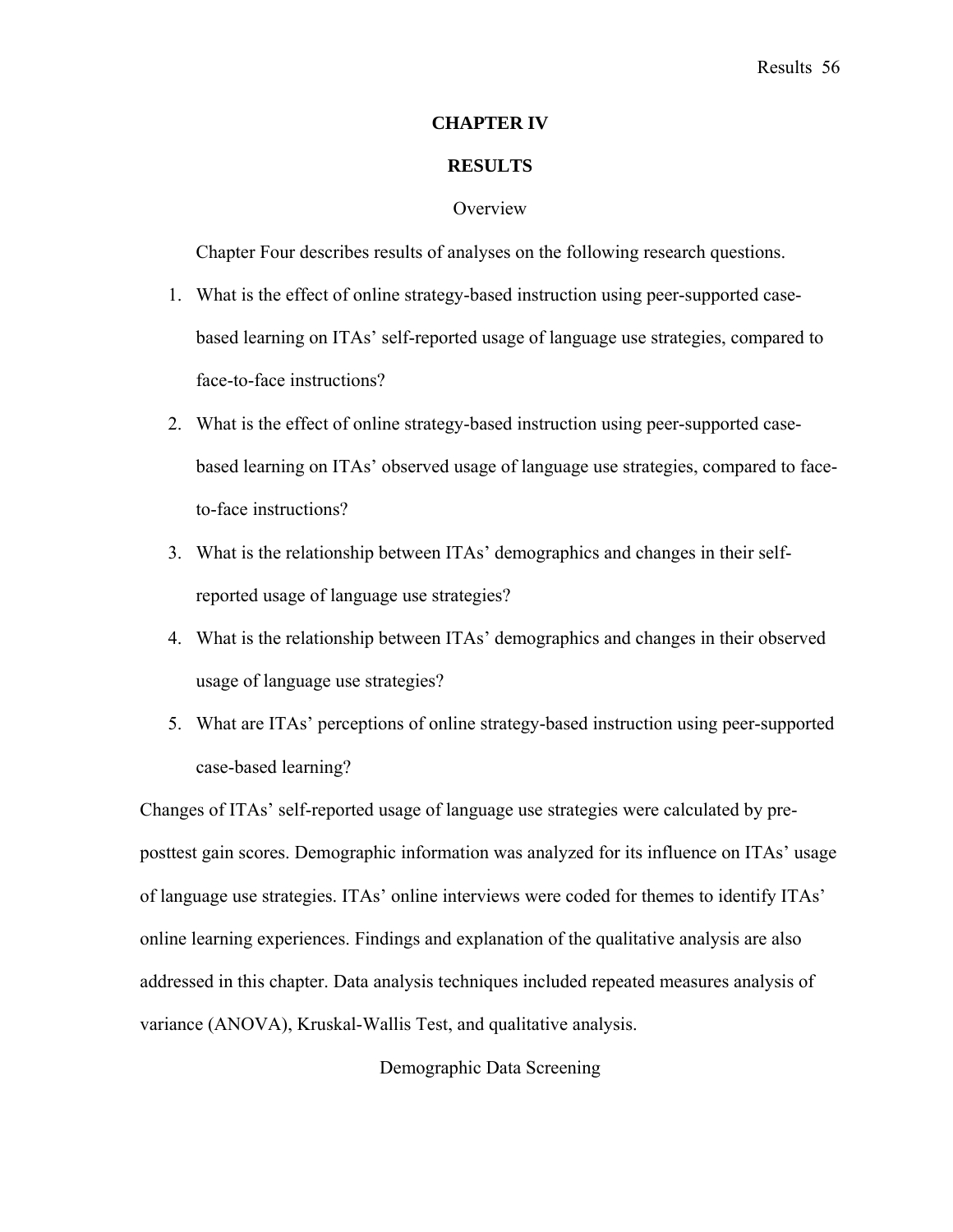Results 57

Twenty-two international teaching assistants (ITAs) participated in this study. Ten ITAs who took the ITA training class in the morning participated in the online instructional activities while twelve ITAs who took the ITA training class in the afternoon participated in the face-to-face instructional activities. One ITA dropped the class prior to the post-test of the usage of active listening strategies, so there were eleven ITAs taking the post-test of the usage of active listening strategies in the face-to-face section.

Each ITA filled out a demographic survey prior to the beginning of the study. According to the survey, none of them used English as their native language. So the item of "English as a native language" was deleted from the variable list when the data were used to examine the impact of their differences on ITAs' usage of language use strategies. Another item "the most recent time to take screening test" was also deleted from the list because all the ITAs in the study took the screening test within the same time period as required by the ITA training program at the university where this study was conducted.

ITAs' demographic data found that ITAs in this study had either university teaching assistant experience or no teaching experience at all. In other words, the item "types of schools I have taught" and the item "teaching title" were correlated positively and perfectly  $(r=1, p<0.01)$ , that indicated that the items might measure the same demographic variable. In order to minimize multicollinearity in the data set, the two items—"types of schools I have taught" and "teaching title"— were combined into one variable "university teaching assistant experience". Following this combination, the analysis revealed that two other items "country of teaching" ( $r = .957$ ,  $p < .01$ ) and "teaching duty" ( $r = .722$ ,  $p < .01$ ) also had significantly strong correlation with the new item "university teaching assistant experience" and with each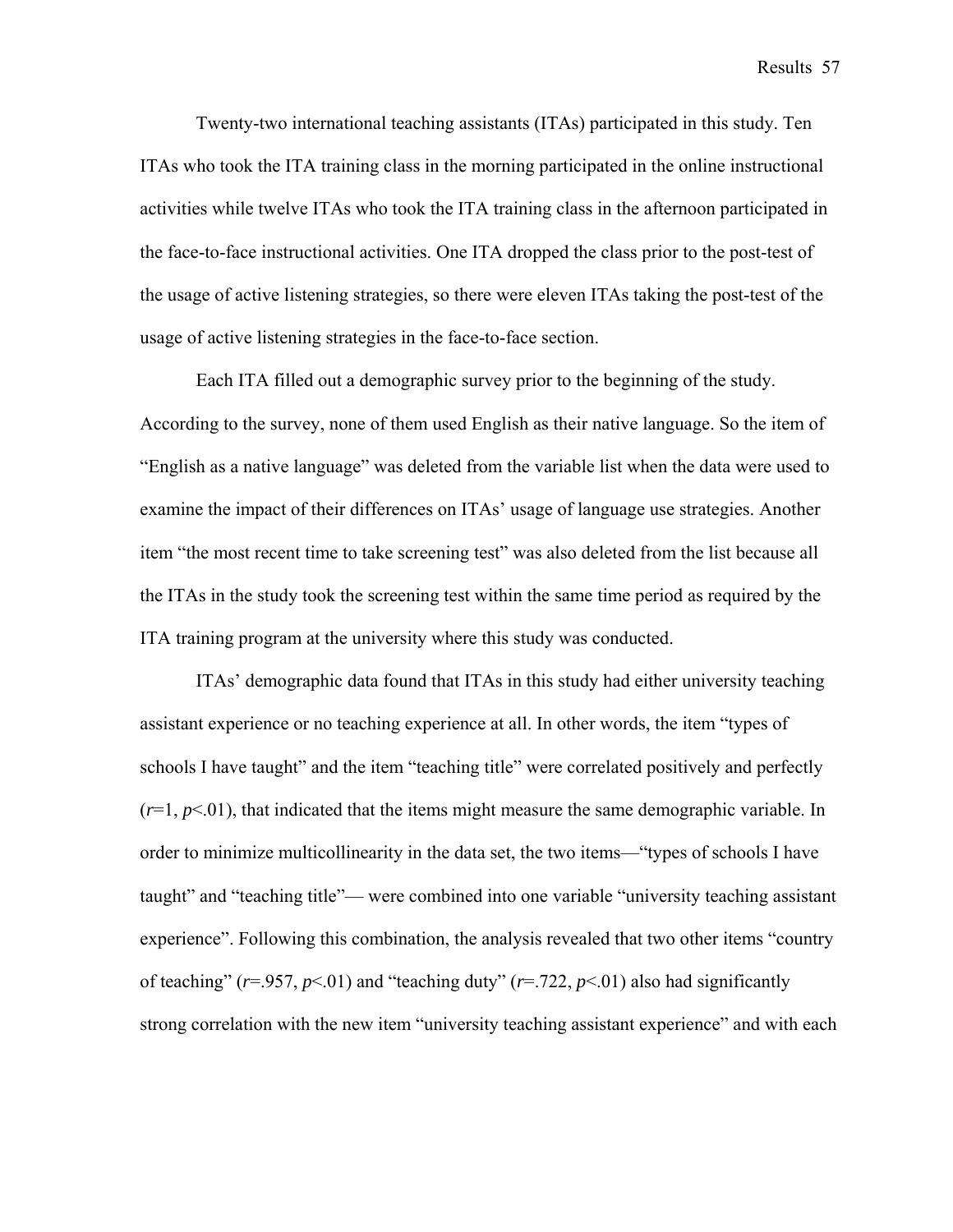other  $(r=0.675, p<0.1)$ . Therefore, these three items were combined into a new item "teaching" duty in US colleges" when the demographic data were input in SPSS.

Eleven demographic variables, as described in Table 4, were used to investigate their influence on changes of ITAs' self-reported and observed usage of language use strategies. Results of t-test comparing participants in the two sections of the course indicated that there were no significant differences in the distribution of these eleven demographics between ITAs in online and face-to-face instructional activities (see Table 4).

In addition, five other variables collected from ITAs during online instructional activities were analyzed to study the impact of ITAs' prior experience with the Internet and online courses on changes of their self-reported and observed usage of language use strategies. The five variables were proficiency of the Internet usage, comfort level with the Internet and computers, experience of online course, experience of using the Blackboard Learning System, and experience of using other online learning systems (see Table 5).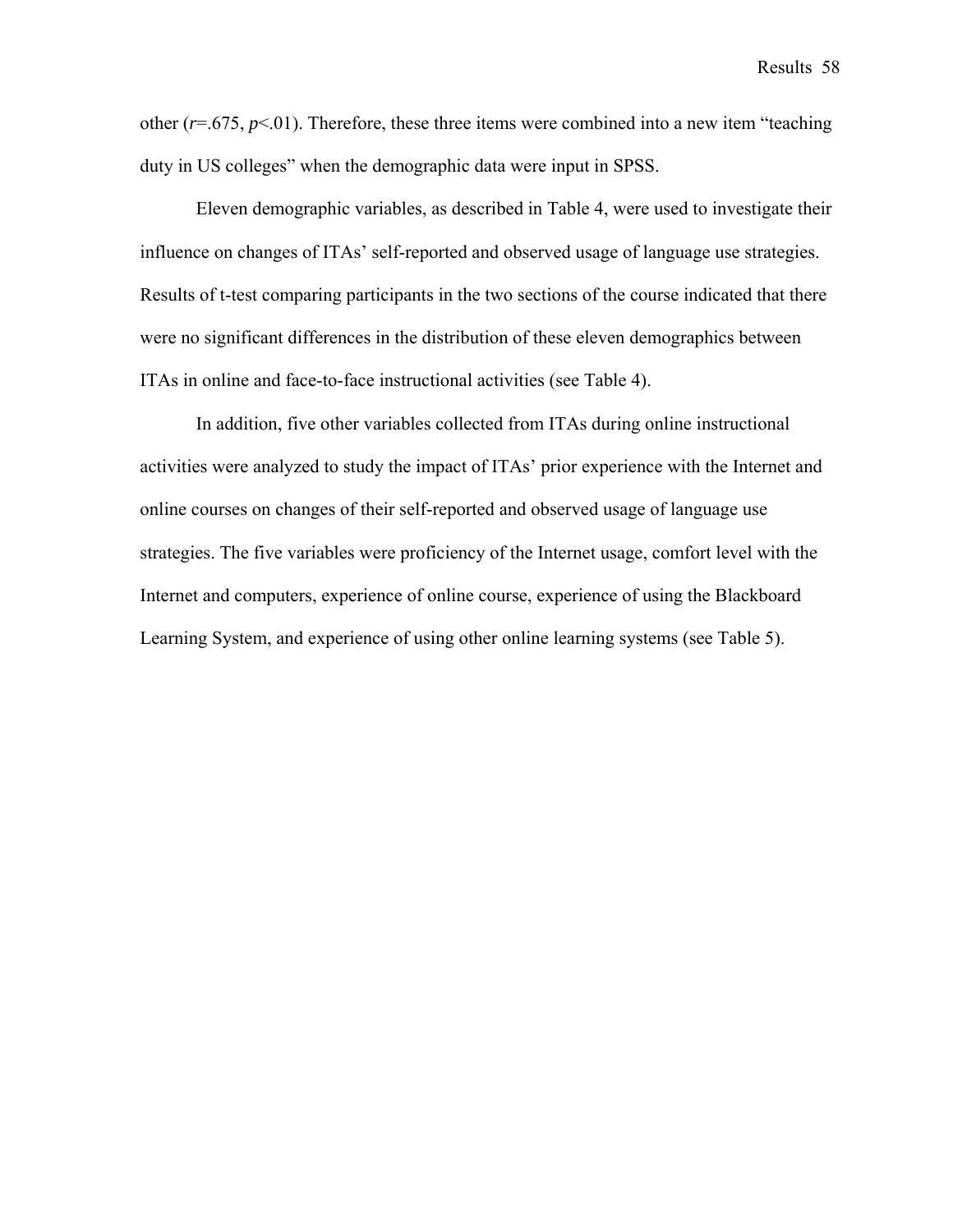## Table 4.

# *ITAs' Demographic Information*

|                                   | ITAs in online   | ITAs in face-to- |      |  |
|-----------------------------------|------------------|------------------|------|--|
|                                   |                  |                  | Sig. |  |
|                                   | class            | face class       |      |  |
| Gender                            |                  |                  |      |  |
|                                   |                  |                  |      |  |
| Female                            | 5(22.7%)         | $7(31.9\%)$      |      |  |
|                                   |                  |                  | .616 |  |
| Male                              | 5(22.7%)         | 5(22.7%)         |      |  |
| Age                               |                  |                  |      |  |
|                                   |                  |                  |      |  |
| 20-29                             | $8(36.4\%)$      | 5(22.7%)         |      |  |
| 30-40                             |                  |                  | .809 |  |
|                                   | 2(9%)            | $7(31.9\%)$      |      |  |
| Ethnicity                         |                  |                  |      |  |
|                                   |                  |                  |      |  |
| Asian                             | $9(40.9\%)$      | $10(45.6\%)$     |      |  |
| African                           | $\boldsymbol{0}$ | $1(4.5\%)$       | .782 |  |
|                                   |                  |                  |      |  |
| White                             | $1(4.5\%)$       | $1(4.5\%)$       |      |  |
| Highest degree attained           |                  |                  |      |  |
|                                   |                  |                  |      |  |
| Bachelor                          | 5(22.7%)         | 3(13.7%)         |      |  |
|                                   |                  |                  | .097 |  |
| Master                            | 5(22.7%)         | $9(40.9\%)$      |      |  |
| Country to get the highest degree |                  |                  |      |  |
|                                   |                  |                  |      |  |
| <b>US</b>                         | $3(13.5\%)$      | $4(18.2\%)$      |      |  |
|                                   |                  |                  | .751 |  |
| Out of US                         | $7(31.9\%)$      | $8(36.4\%)$      |      |  |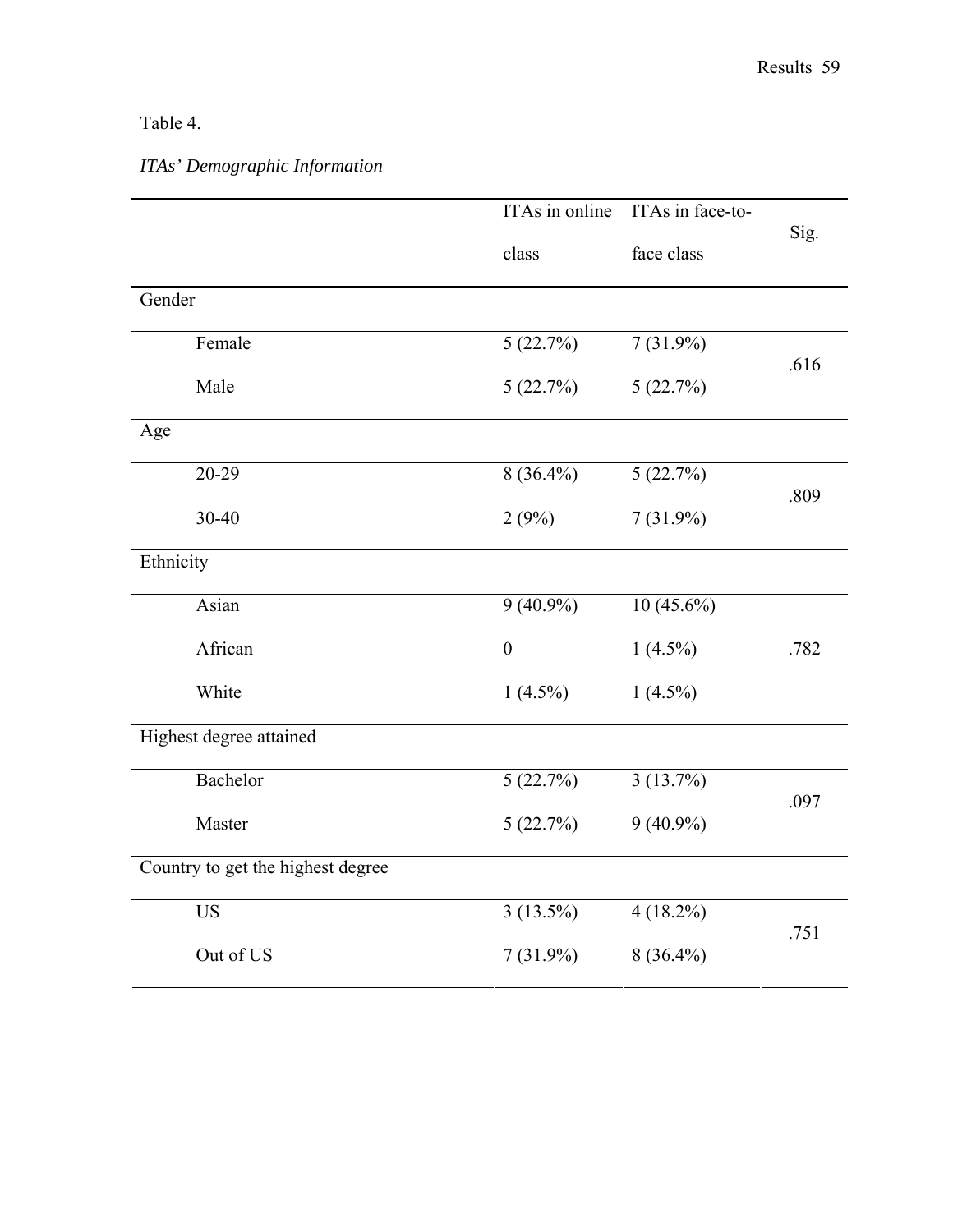### Table 4 (cont.)

Duration after attaining the highest degree

|                                | Less than one year            | $1(4.5\%)$       | $2(9.1\%)$  |      |
|--------------------------------|-------------------------------|------------------|-------------|------|
|                                | One year                      | $2(9.1\%)$       | $2(9.1\%)$  | .247 |
|                                | Two to three years            | 5(22.7%)         | $4(18.2\%)$ |      |
|                                | More than three years         | $2(9.1\%)$       | $4(18.2\%)$ |      |
| Major                          |                               |                  |             |      |
|                                | Science and technology        | 6(27.3%)         | 6(27.3%)    | .686 |
|                                | Non-science and technology    | $4(18.2\%)$      | 6(27.3%)    |      |
|                                | Duration of stay in US (year) |                  |             |      |
|                                | Less than one year            | $1(4.5\%)$       | $1(4.5\%)$  |      |
|                                | One year                      | 5(22.7%)         | $4(18.2\%)$ | .266 |
|                                | Two years                     | $2(9.1\%)$       | $4(18.2\%)$ |      |
|                                | More than three years         | $2(9.1\%)$       | 3(13.7%)    |      |
| Teaching duties in US colleges |                               |                  |             |      |
|                                | Classroom teaching            | $1(4.5\%)$       | 3(13.7%)    | .887 |
|                                | Others                        | $2(9.1\%)$       | 5(22.7%)    |      |
| Duration of teaching (month)   |                               |                  |             |      |
|                                | 1                             | $\boldsymbol{0}$ | 3(13.7%)    |      |
|                                | $\overline{4}$                | $1(4.5\%)$       | $2(9.1\%)$  | .880 |
|                                | 8                             | $2(9.1\%)$       | 3(13.7%)    |      |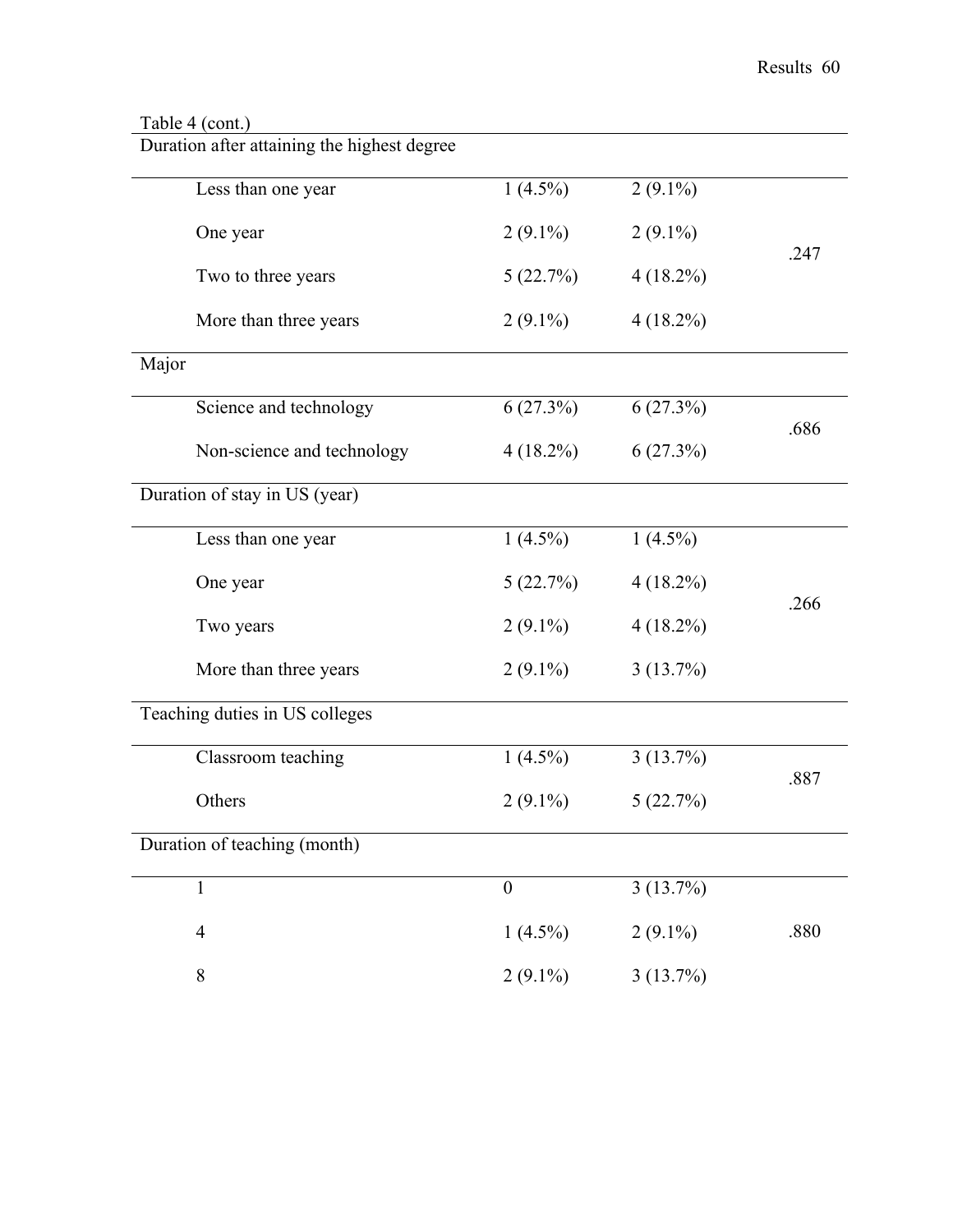| Table 4 (cont.)<br>Oral Proficiency Test score |             |             |      |
|------------------------------------------------|-------------|-------------|------|
|                                                | $7(31.9\%)$ | $6(27.3\%)$ | .222 |
|                                                | $3(13.7\%)$ | $6(27.3\%)$ |      |

Table 5.

# *Experience of ITAs' Use of Technology in Online Class*

|                       | Proficiency of the Internet usage             |                     |                       |  |
|-----------------------|-----------------------------------------------|---------------------|-----------------------|--|
| Proficient            |                                               | 8                   |                       |  |
| Adequate              |                                               | $\overline{2}$      |                       |  |
| Unfamiliar            | $\theta$                                      |                     |                       |  |
|                       | Comfort level with the Internet and computers |                     |                       |  |
| Comfortable           |                                               | 8                   |                       |  |
| Less comfortable      |                                               | $\overline{2}$      |                       |  |
| Uncomfortable         |                                               | $\theta$            |                       |  |
|                       | Experience of                                 | Experience of using | Experience of using   |  |
|                       | online course                                 | the Blackboard      | other online learning |  |
|                       |                                               | Learning System     | systems               |  |
| First-time user       | $\overline{7}$                                | $\overline{7}$      | $\overline{4}$        |  |
| Not a first-time user | 3                                             | 3                   | 6                     |  |

Research Question Results

*Question 1*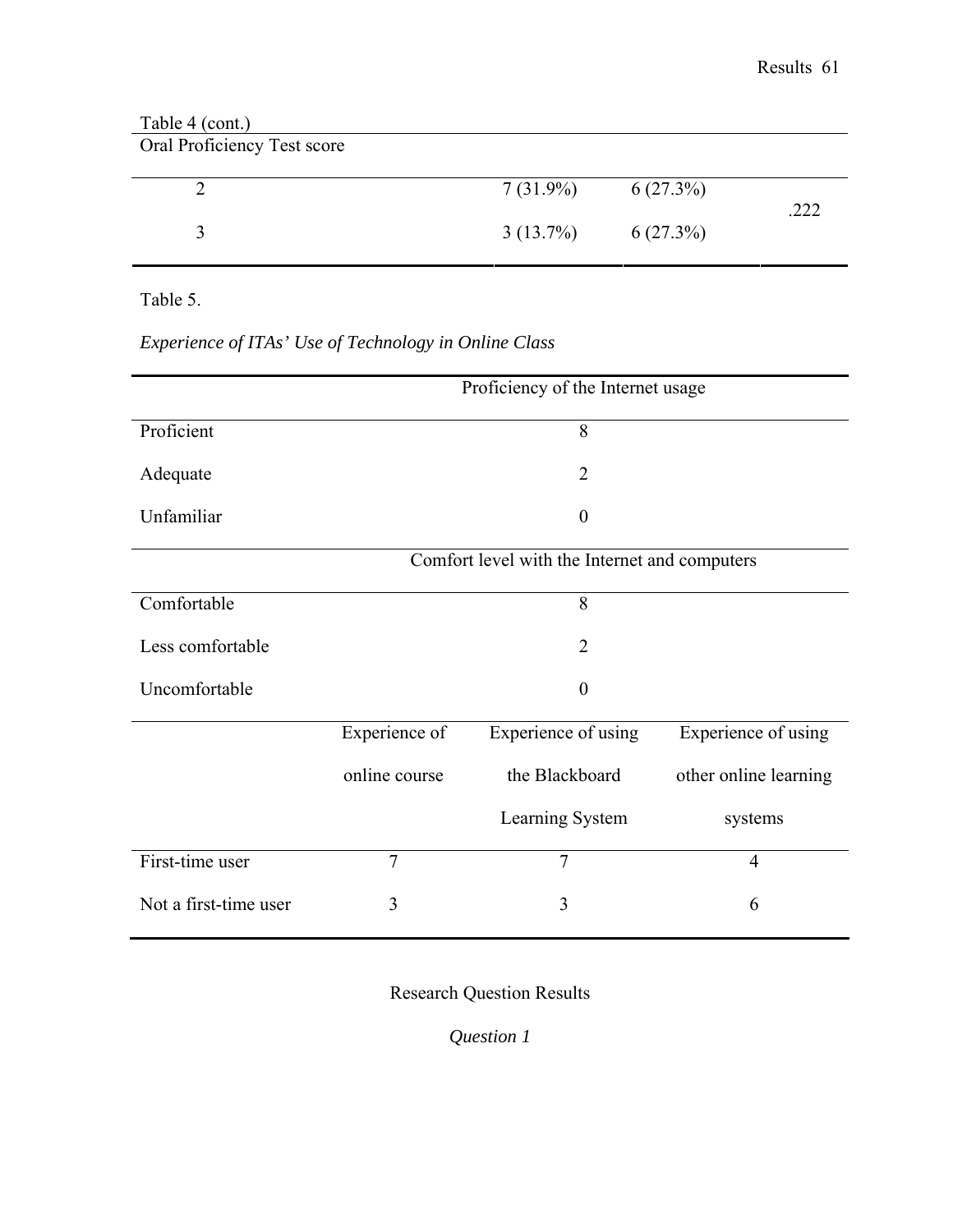*Q1. What is the effect of online strategy-based instruction using peer-supported case-based learning on ITAs' self-reported usage of language use strategies, compared to face-to-face instructions?* 

The analysis for question 1 compared self-reported usage of language use strategies, including presentation and active listening strategies, between ITAs in online instructional activities and ITAs in face-to-face instructional activities to examine the effectiveness of online learning activities. Data used to analyze this question were collected when ITAs completed the Language Use Strategy Questionnaire for ITAs after their microteaching presentations. A t-test was conducted to examine the differences between ITAs in the online class and ITAs in the face-to-face class on their pretest data of the self-reported usage of language use strategies. Results found no significant difference between the two classes prior to online or face-to-face instruction ( $p_{\text{presentation strategies}}$ ) = .05,  $p_{\text{active listening strategies}}$ ).05).

Repeated measures ANOVA was performed to identify the significance of changes in ITAs' usage of language use strategies after they took online or face-to-face instructional activities, and whether these changes were significantly different between ITAs in the two classes. Results of the study suggested that both groups reported significant improvement on the usage of presentation strategies in the tests  $(F=5.271, p<0.65)$ . However, there was no statistically significant difference on the usage of presentation strategies between ITAs in online instructional activities and ITAs in face-to-face instructional activities (F=.573, *p*>.05). As shown in Figure 2, in the post-test immediately following the discussion of presentation strategies, the self-reported usage of presentation strategies from ITAs in online instructional activities represented greater improvement than ITAs in face-to-face instructional activities.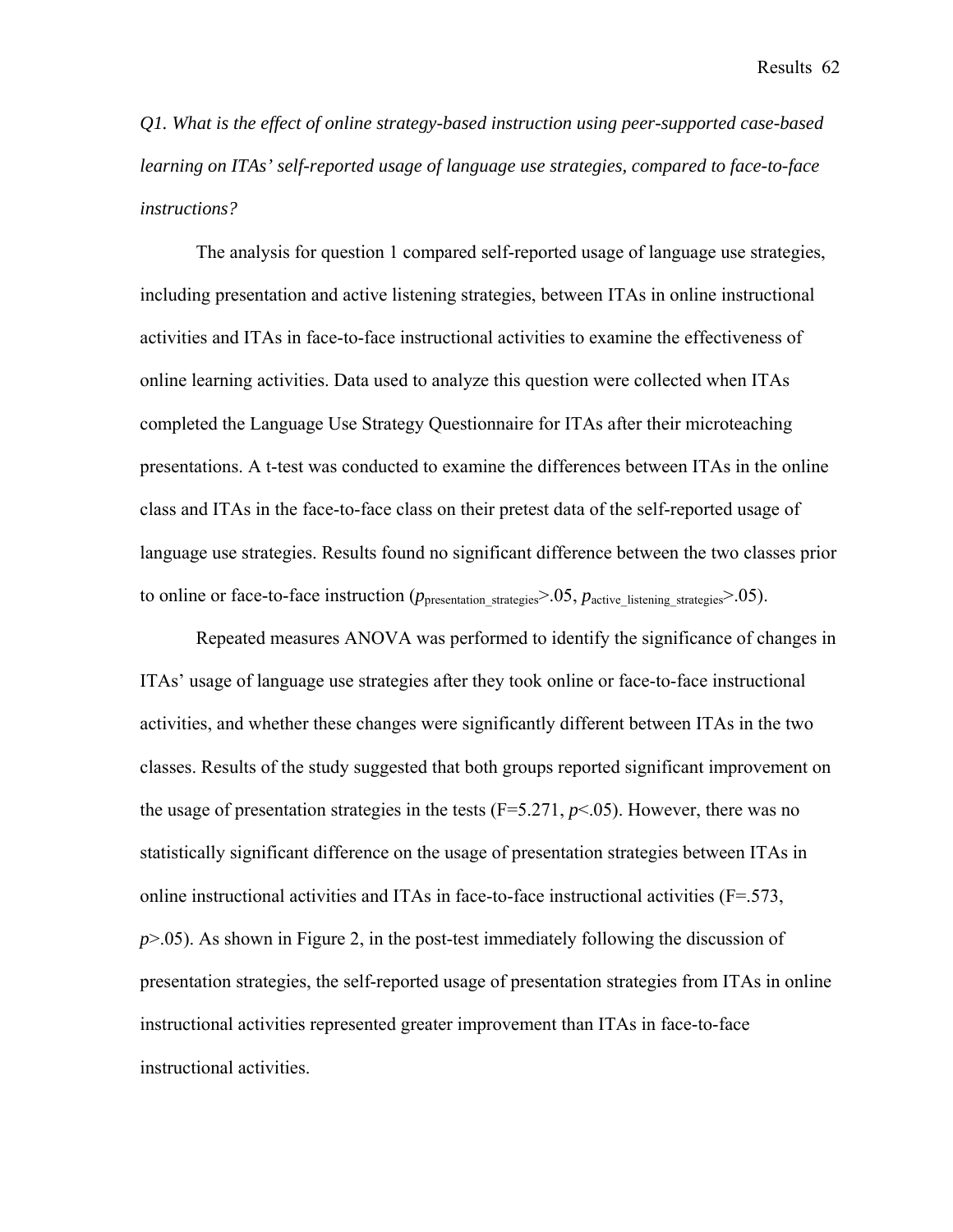



Results of the post-test showed that ITAs in face-to-face instructional activities reported almost identical usage of presentation strategies as ITAs in online instructional activities, although, in the pre-test, ITAs in face-to-face instructional activities reported greater usage of presentation strategies than ITAs in online instructional activities (Table 6).

Because one ITA in face-to-face instructional activities dropped the course before the post-test of the usage of active listening strategies, the missing value of her self-reported usage of active listening strategies was imputed using the Linear Trend at Point in SPSS procedure that "replaced the missing data by running regression on all of the valid data" ("Time Series Analysis", 1999, p. 36). Analysis revealed that ITAs in online instructional activities reported greater improvement on the usage of active listening strategies in the posttest, which surpassed the self-reported improvement of ITAs in face-to-face instructional activities, as shown in Figure 3.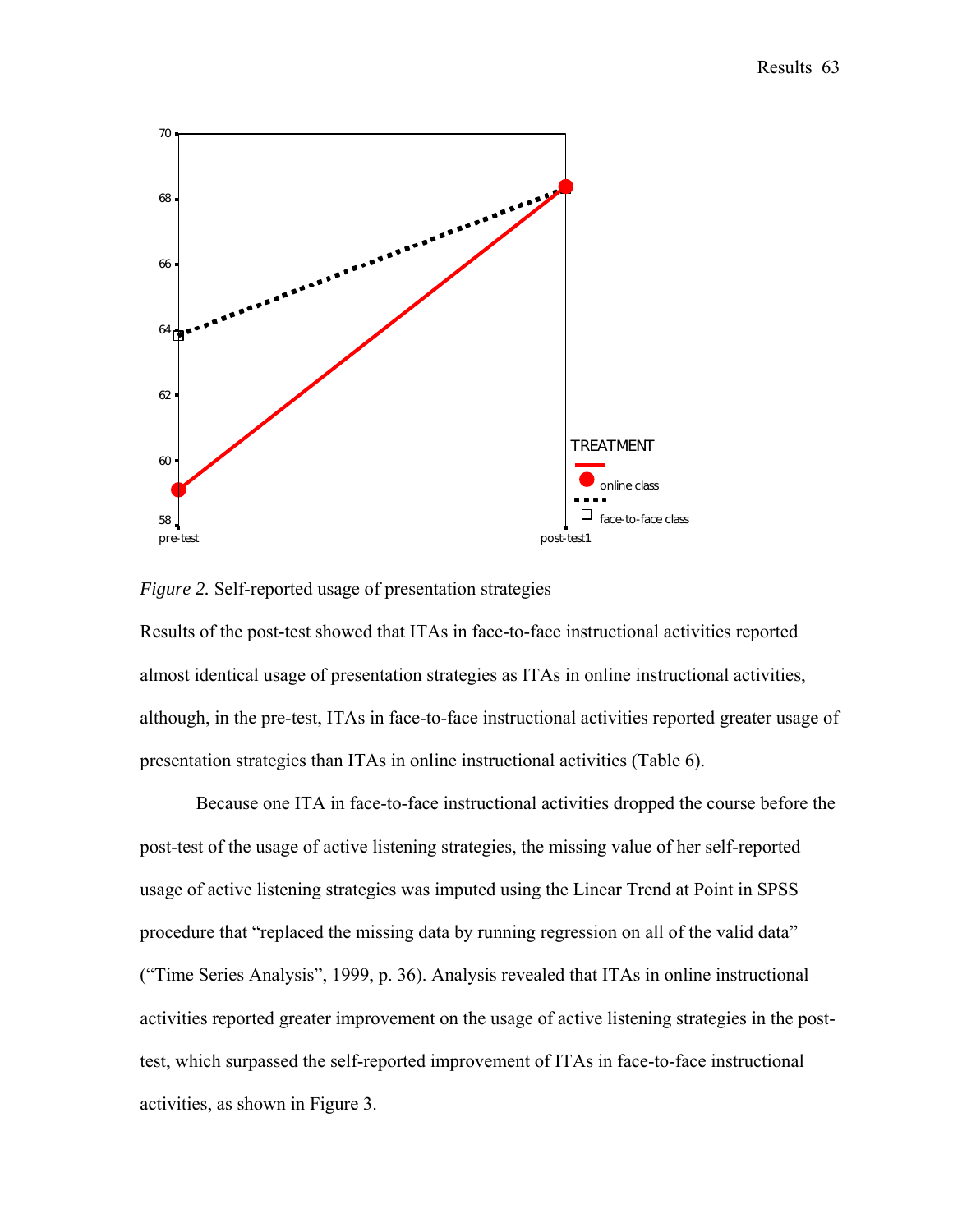

*Figure 3.* Self-reported usage of active listening strategies

ITAs in online instructional activities reported greater usage of active listening strategies in the post-test than ITAs in face-to-face instructional activities did in the post-test, although in the pretest ITAs in online instructional activities reported less usage of active listening strategies than ITAs in face-to-face instructional activities (Table 6). However, this difference between ITAs in the two classes was not statistically significant  $(F=0.013, p>0.05)$ ; neither were there significant differences in improvement of self-reported usage of active listening strategies within each classes (F=.804, *p*>.05).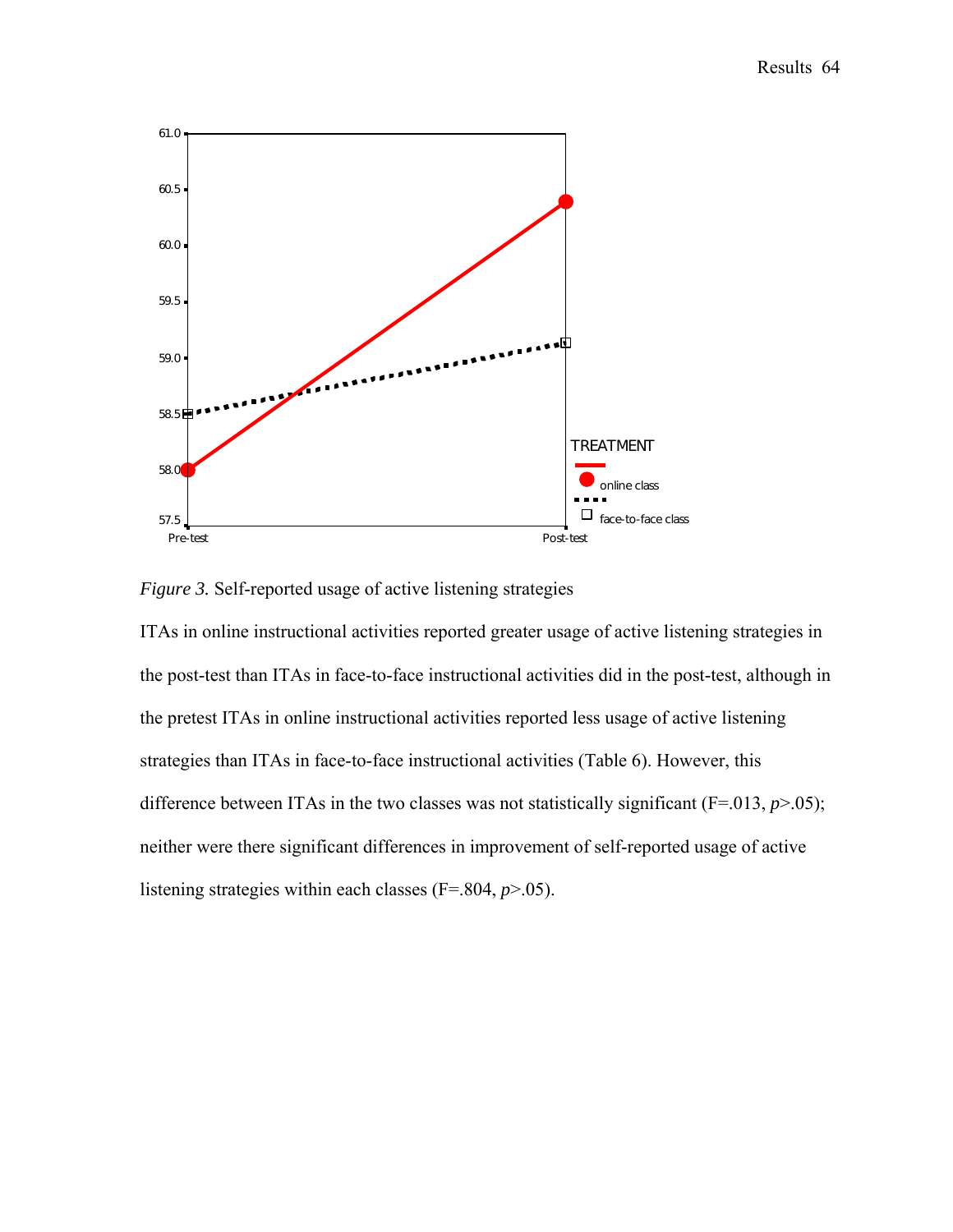# Table 6.

|                  | Pre-test     |                  | Post-test    |                  |
|------------------|--------------|------------------|--------------|------------------|
|                  | Presentation | Active listening | Presentation | Active listening |
|                  | strategies   | strategies       | strategies   | strategies       |
|                  | $(N=10)$     | $(N=12)$         | $(N=10)$     | $(N=11)$         |
| ITAs in online   | 59.10        | 58               | 68.40        | 60.4             |
| activities       |              |                  |              |                  |
| ITAs in face-to- | 63.83        | 58.5             | 68.33        | 59.1             |
| face activities  |              |                  |              |                  |

*Means of ITAs' Self-reported Usage of Language Use Strategies in Pre- and Post-test* 

In summary, after watching video cases and participating in discussions on language use strategies, ITAs in online instructional activities perceived themselves as having greater development of their usage of presentation and active listening strategies than ITAs in faceto-face instructional activities. However, their differences were not statistically significant in both presentation and active listening strategies.

# *Question 2*

*Q2. What is the effect of online strategy-based instruction using peer-supported case-based learning on ITAs' observed usage of language use strategies, compared to face-to-face instructions?* 

A t-test was conducted to examine the differences between ITAs in the online class and ITAs in the face-to-face class on their pretest data of the observed usage of language use strategies. Results suggested that there was no significant difference in observed usage of presentation strategies between the two classes prior to the online and face-to-face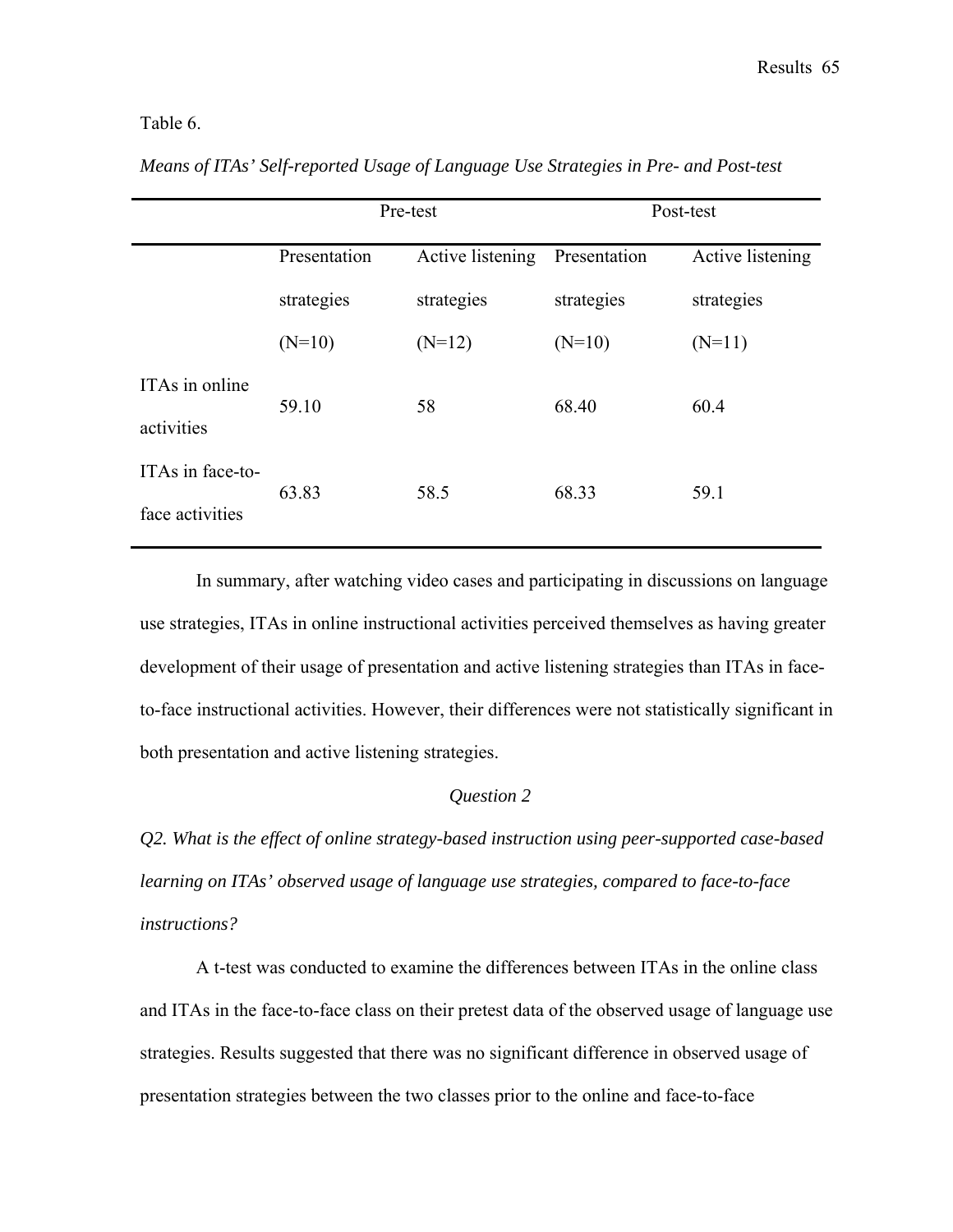Results 66

instructions ( $p_{\text{presentation strategies}}$  > .05). However, ITAs in face-to-face class had significantly higher observed usage of active listening strategies than ITAs in online class prior to the online and face-to-face instructions  $(p_{\text{active}}|_S)$  istening strategies<sup><.05</sup>).

Results of repeated measures ANOVA were that ITAs in both classes showed significant improvement ( $F=5.387, p<0.05$ ) on their observed usage of presentation strategies. However, the improvement was not significant between two classes ( $F=1.092$ ,  $p>0.05$ ). ITAs in online instructional activities had greater improvement on their observed usage of presentation strategies than ITAs in face-to-face instructional activities (Figure 4). ITAs' observed usage of presentation strategies in online discussions reached almost the same level as that of ITAs in face-to-face discussions after the discussion of presentation strategies, although in the pre-test before the discussion, ITAs in face-to-face discussions used presentation strategies much more than ITAs in online discussions, as shown in Table 7.



*Figure 4.* Observed usage of presentation strategies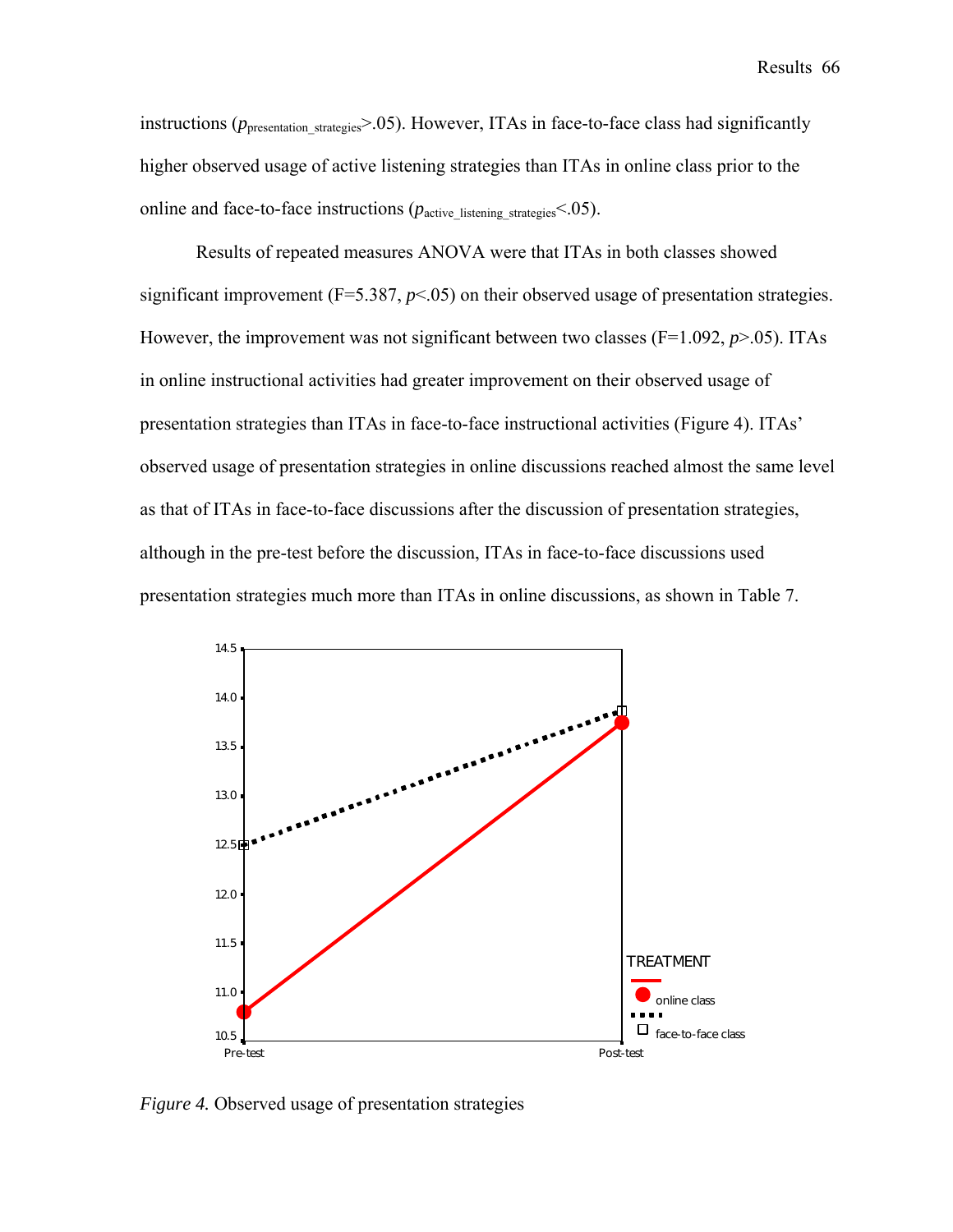Results 67

Because one ITA in face-to-face instructional activities dropped the course before the post-test of the usage of active listening strategies, the missing value of her observed usage of active listening strategies was imputed using the Linear Trend at Point in SPSS procedure. Results indicated that ITAs in face-to-face instructional activities significantly outperformed their peers in online instructional activities on the observed usage of active listening strategies (F=7.119,  $p<.05$ ), as shown in Figure 5. Since ITAs in face-to-face instructional activities had significantly higher usage of active listening strategies than ITAs in online instructional activities in the pre-test as well, the improvement rate was computed to see whether ITAs between the two classes in the pre- and post-tests were different on their improvement rate of usage of observed active listening strategies. Results showed that ITAs in online instructional activities improved their usage of active listening strategies at a percentage of 33.7 while ITAs in face-to-face instructional activities improved their usage of active listening strategies at a percentage of 24.8.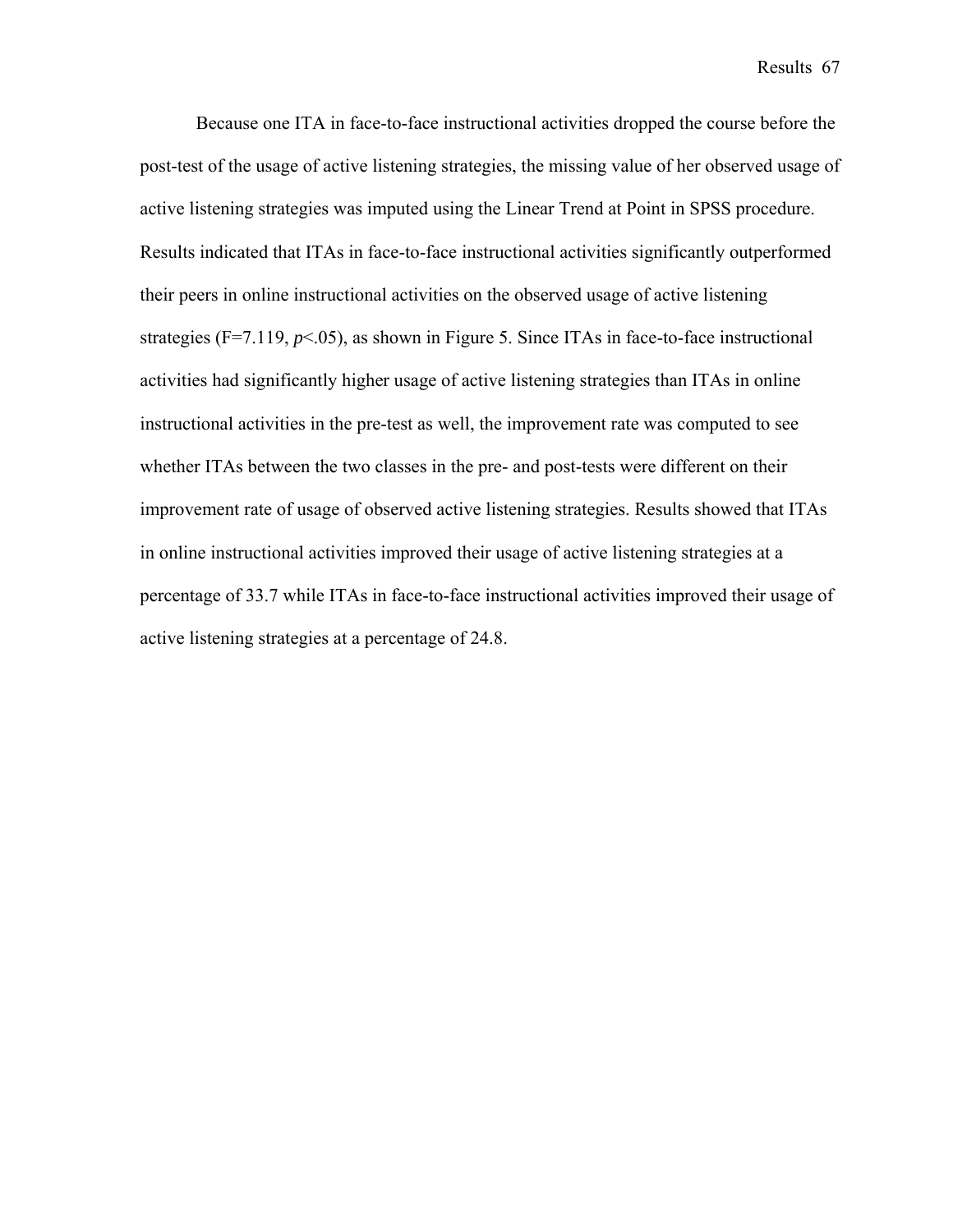

*Figure 5*. Observed usage of active listening strategies

Analyses of self-report and observed usage data indicated a similar pattern for ITAs' self-reported and observed usage of presentation strategies. ITAs participating in online instructional activities had greater improvement on their usage of presentation strategies than ITAs in face-to-face instructional activities did, but the improvement was not statistically different between ITAs in two classes.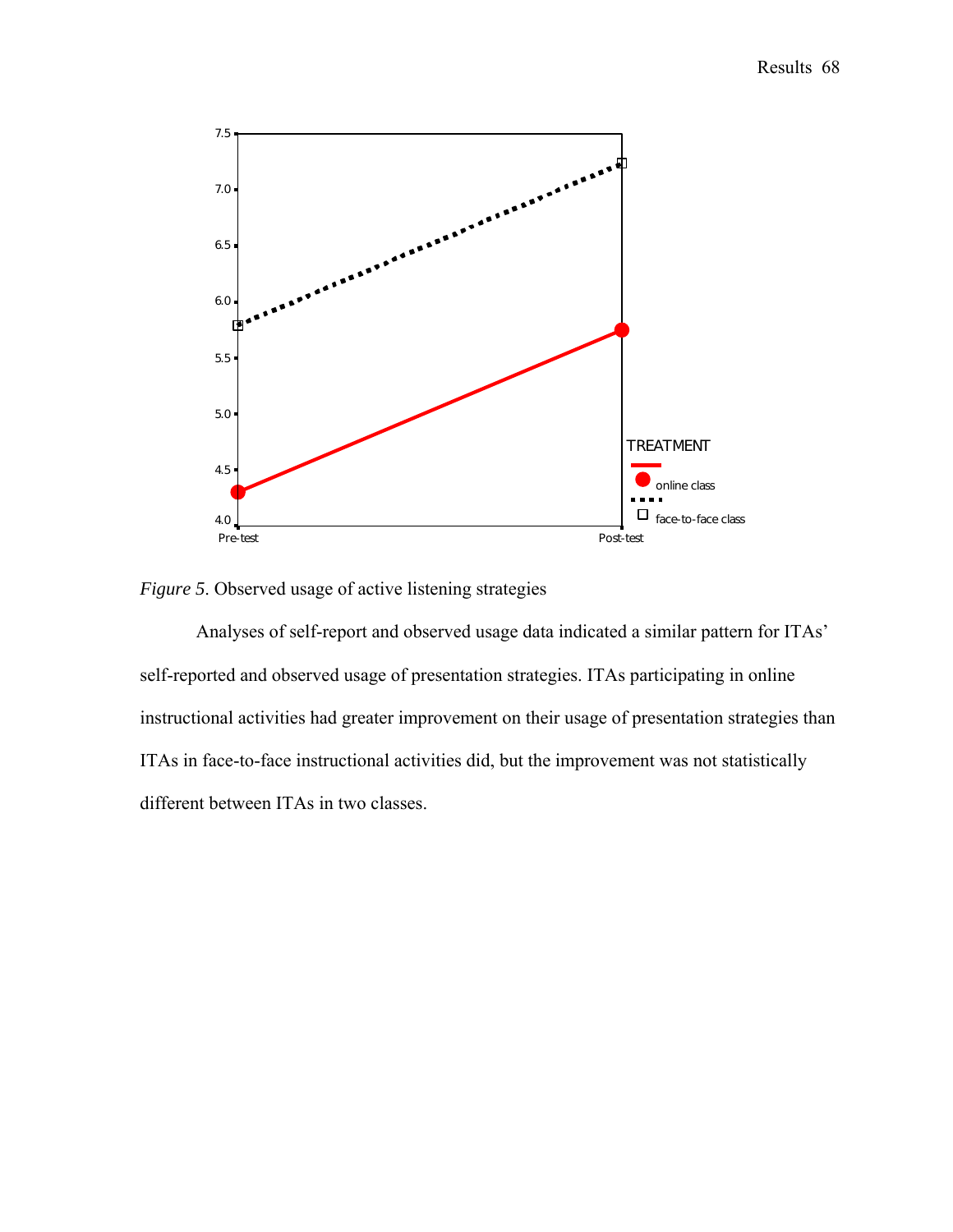# Table 7.

|                  | Pre-test     |                  | Post-test    |                  |
|------------------|--------------|------------------|--------------|------------------|
|                  | Presentation | Active listening | Presentation | Active listening |
|                  | strategies   | strategies       | strategies   | strategies       |
|                  | $(N=10)$     | $(N=12)$         | $(N=10)$     | $(N=11)$         |
| ITAs in online   | 10.8         | 4.3              | 13.75        | 5.75             |
| activities       |              |                  |              |                  |
| ITAs in face-to- | 12.5         | 5.8              | 13.87        | 7.24             |
| face activities  |              |                  |              |                  |

# *Means of ITAs' Observed Usage of Language Use Strategies*

Results of ITAs' observed usage of active listening strategies were quite different from their self-reported usage. ITAs in online instructional activities reported greater improvement on the usage of active listening strategies while the instructor observed greater improvement on ITAs in face-to-face instructional activities (compare Figure 4 and 5).

#### *Question 3*

# *Q3. What is the relationship between ITAs' demographics and changes in their self-reported usage of language use strategies?*

Since the sample size in this study was quite small  $(N=22)$  and demographic variables were not normally distributed, a non-parametric statistical method—Kruskal-Wallis Test was conducted to reveal the relationship between ITAs' demographics and their changes of selfreported and observed usage of language use strategies (Sheskin, 1997). This method was used to analyze Question 3 and 4.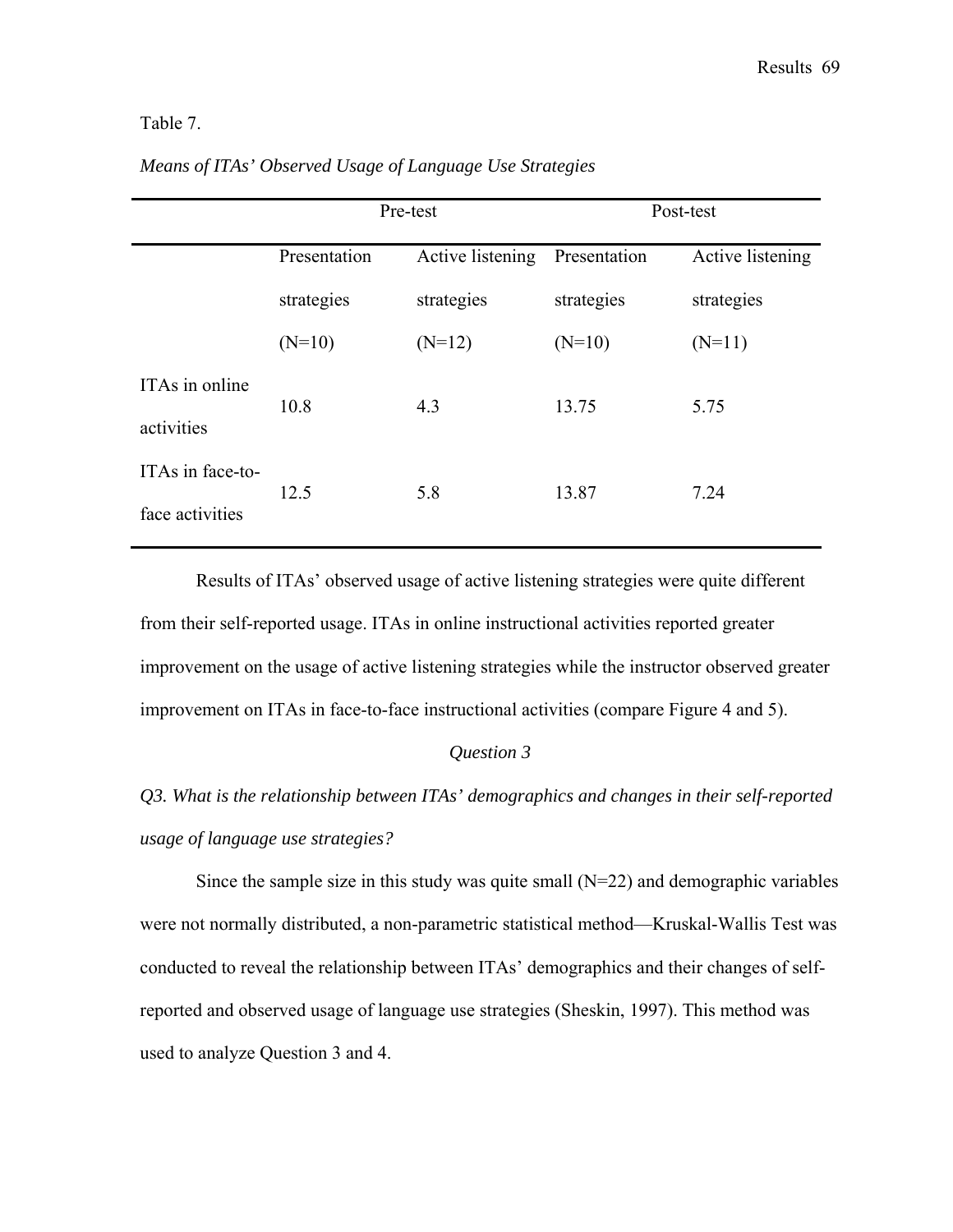Changes of ITAs' self-reported language use strategies were measured by results of self-report in the post-test minus results of self-report in pre-test, thus creating a change score. Each demographic variable was paired with changes of ITAs' self-reported language use strategies. Results of Kruskal-Wallis Test indicated that none of the demographic variables significantly influenced changes of ITAs' self-reported presentation or active listening strategies (Table 8).

Table 8.

*Results of Kruskal-Wallis Test on the Influence of ITAs' Demographics on Changes of Their Self-reported Language Use Strategies* 

|                                   | Chi-Square | Sig. |
|-----------------------------------|------------|------|
| Gender                            | .01        | .921 |
| Age                               | 10.063     | .435 |
| Ethnicity                         | .053       | .974 |
| Highest degree                    | .001       | .973 |
| Country of the highest degree     | .180       | .672 |
| Duration after the highest degree | 6.614      | .579 |
| Major                             | 2.125      | .346 |
| Duration of stay in U.S.A.        | 5.018      | .414 |

Changes of ITAs' self-reported presentation strategies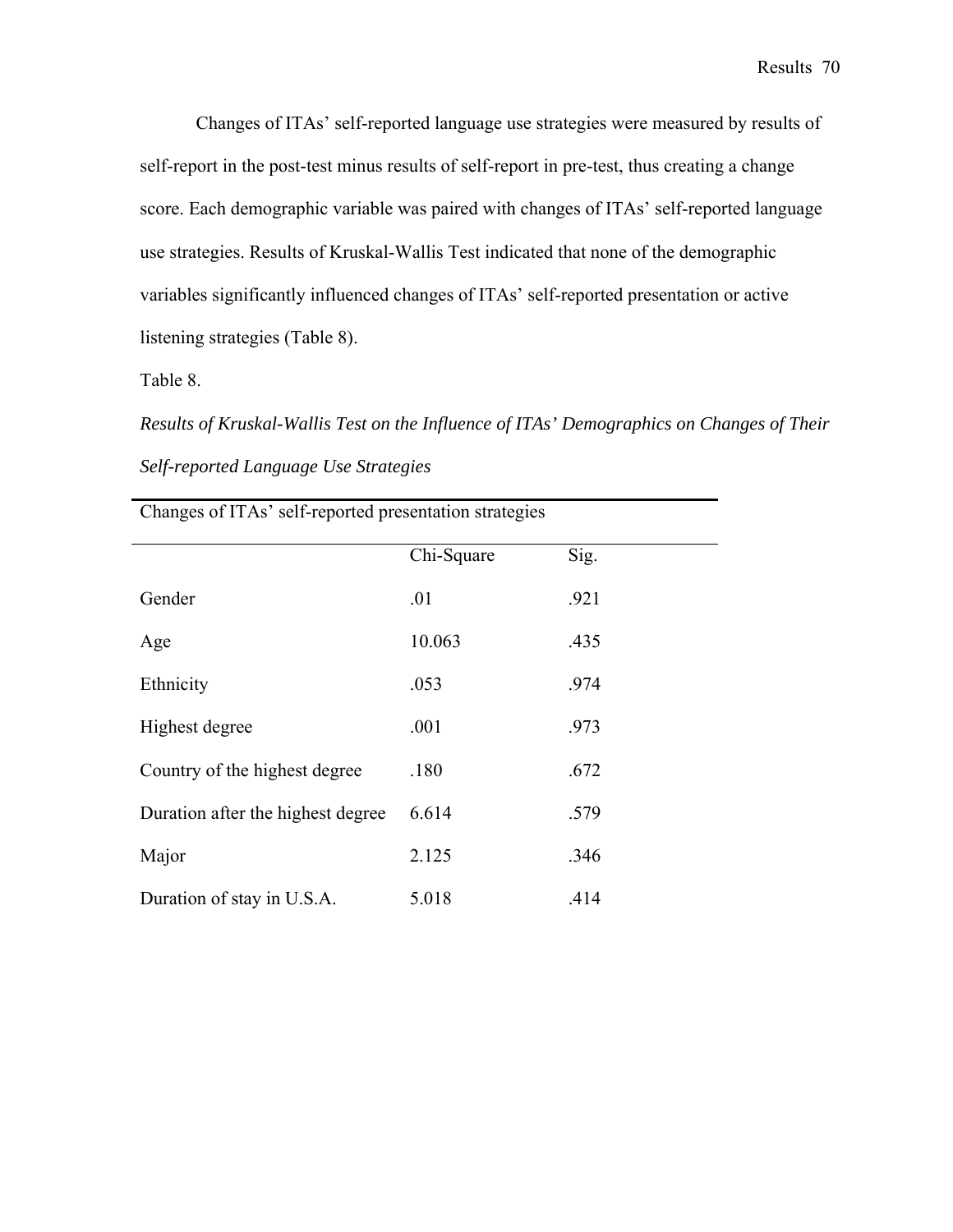| Table 8. (cont.)<br>Teaching duties in US. colleges | 1.633 | .652 |
|-----------------------------------------------------|-------|------|
| Duration of teaching                                | 2972  | -396 |
| Oral Proficiency Test score                         | 296   | -587 |

Changes of ITAs' self-reported active listening strategies

|                                   | Chi-Square | Sig.  |
|-----------------------------------|------------|-------|
| Gender                            | .682       | .409  |
| Age                               | 6.263      | .793  |
| Ethnicity                         | .660       | .719  |
| Highest degree                    | .198       | .657  |
| Country of the highest degree     | .450       | .502  |
| Duration after the highest degree | 8.837      | .356  |
| Major                             | 2.395      | .302  |
| Duration of stay in U.S.A.        | 2.483      | .779  |
| Teaching duties in US. colleges   | 4.160      | .245  |
| Duration of teaching              | .769       | .857  |
| Oral Proficiency Test score       | .000       | 1.000 |
|                                   |            |       |

Prior Internet and online course experience of ten ITAs who participated in online instructional activities were analyzed with their changes in self-reported usage of language use strategies. Results revealed that prior Internet and online course experience of ITAs in online instructional activities did not have any significant impact on their changes of selfreported language use strategies (Table 9).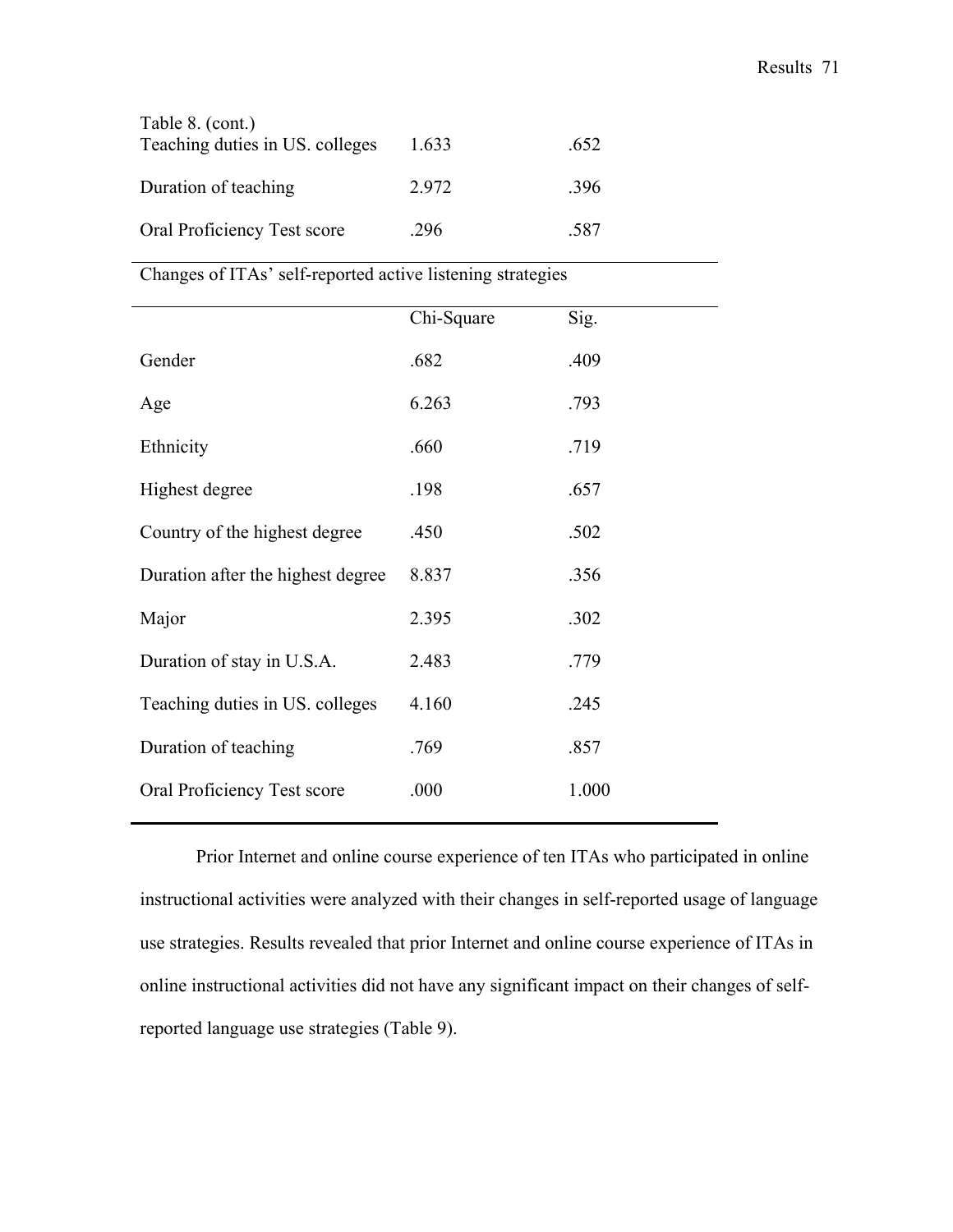Table 9.

*Results of Kruskal-Wallis Test on the Influence of ITAs' Prior Internet and Online Course Experience on Changes of Their Self-reported Language Use Strategies* 

| Changes of ITAs' self-reported presentation strategies |            |      |  |
|--------------------------------------------------------|------------|------|--|
|                                                        | Chi-Square | Sig. |  |
| Proficiency of the Internet usage                      | .017       | .896 |  |
| Comfort level with the Internet and computers          | .274       | .600 |  |
| Experience of online course                            | .209       | .648 |  |
| Experience of using the Blackboard Learning System     | .013       | .909 |  |
| Experience of using other online learning systems      | .011       | .915 |  |

Changes of ITAs' self-reported active listening strategies

|                                                    | Chi-Square | Sig. |
|----------------------------------------------------|------------|------|
| Proficiency of the Internet usage                  | 273        | .600 |
| Comfort level with the Internet and computers      | 1 098      | .295 |
| Experience of online course                        | .052       | .819 |
| Experience of using the Blackboard Learning System | 1.307      | .253 |
| Experience of using other online learning systems  | -926       | 336  |

Results of Kruskal-Wallis Test found that ITAs' perceived changes of usage of language use strategies were not significantly affected by their gender, ethnicity, highest degree (including countries where they get their highest degrees and duration after they get the highest degrees), duration of stay in US, teaching duties in US colleges (including duration of teaching), or oral proficiency score. Likewise, perceived changes of usage of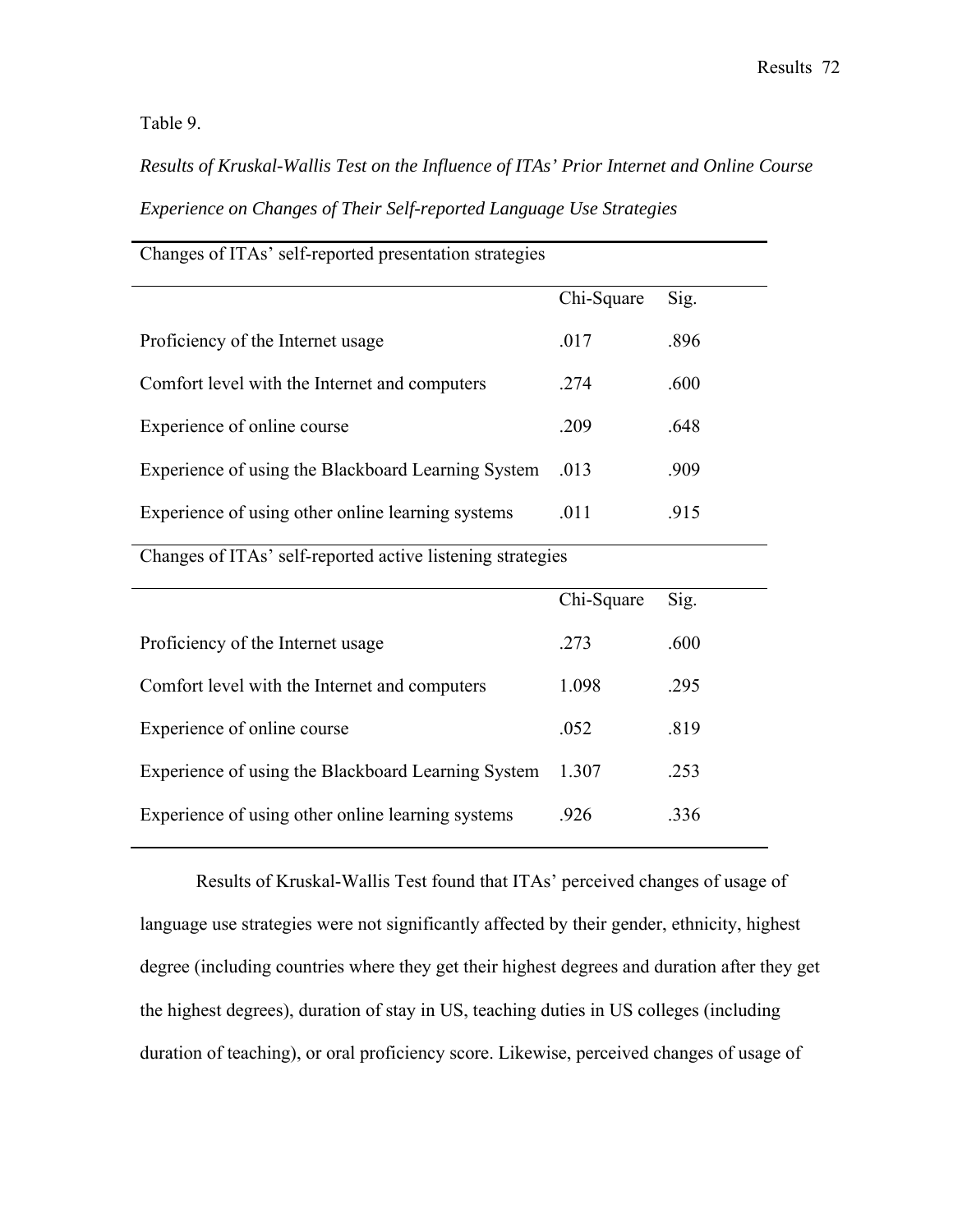language use strategies of the ITAs who participated in online instructional activities were not significantly affected by their prior Internet and online course experiences.

#### *Question 4*

*Q4. What is the relationship between ITAs' demographics and changes in their observed usage of language use strategies?* 

The Kruskal-Wallis Test was used to analyze the relationship between ITAs' demographics and their changes of observed usage of language use strategies in the pre- and post-test. Changes of ITAs' observed usage of active listening strategies was measured by a change score derived by subtracting pre-test from post-test assessments.

Results indicated that the variable "countries where ITAs get their highest degree" had significant impact on changes of their observed usage of active listening strategies. ITAs who received their highest degree in US (*M*=15.43) showed greater improvement on the observed usage of active listening strategies than ITAs whose highest degree was obtained outside US (*M*=9.67). Analysis also revealed that other demographic variables did not have significant effects on ITAs' changes of observed language use strategies, as shown in Table 10.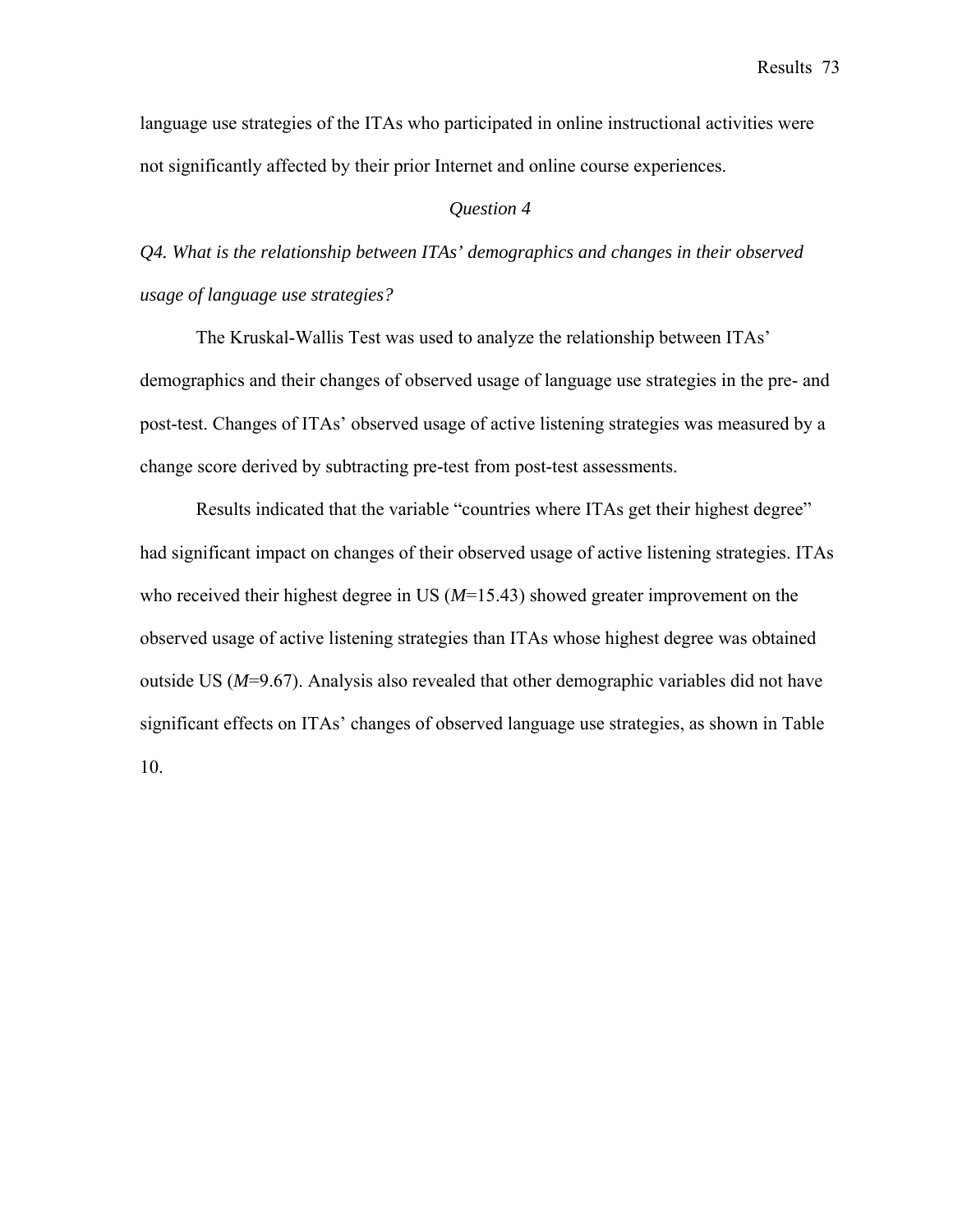# Table 10.

*Results of Kruskal-Wallis Test on the Influence of ITAs' Demographics on Changes of Their Observed Language Use Strategies* 

| Changes of ITAs' observed presentation strategies |            |      |  |
|---------------------------------------------------|------------|------|--|
|                                                   | Chi-Square | Sig. |  |
| Gender                                            | 1.415      | .234 |  |
| Age                                               | 11.476     | .322 |  |
| Ethnicity                                         | .018       | .991 |  |
| Highest degree                                    | .379       | .538 |  |
| Country of the highest degree                     | .978       | .323 |  |
| Duration after the highest degree                 | 9.684      | .288 |  |
| Major                                             | 3.725      | .155 |  |
| Duration of stay in U.S.A.                        | 7.704      | .173 |  |
| Teaching duties in US. colleges                   | 2.944      | .400 |  |
| Duration of teaching                              | 1.194      | .755 |  |
| Oral Proficiency Test score                       | .001       | .971 |  |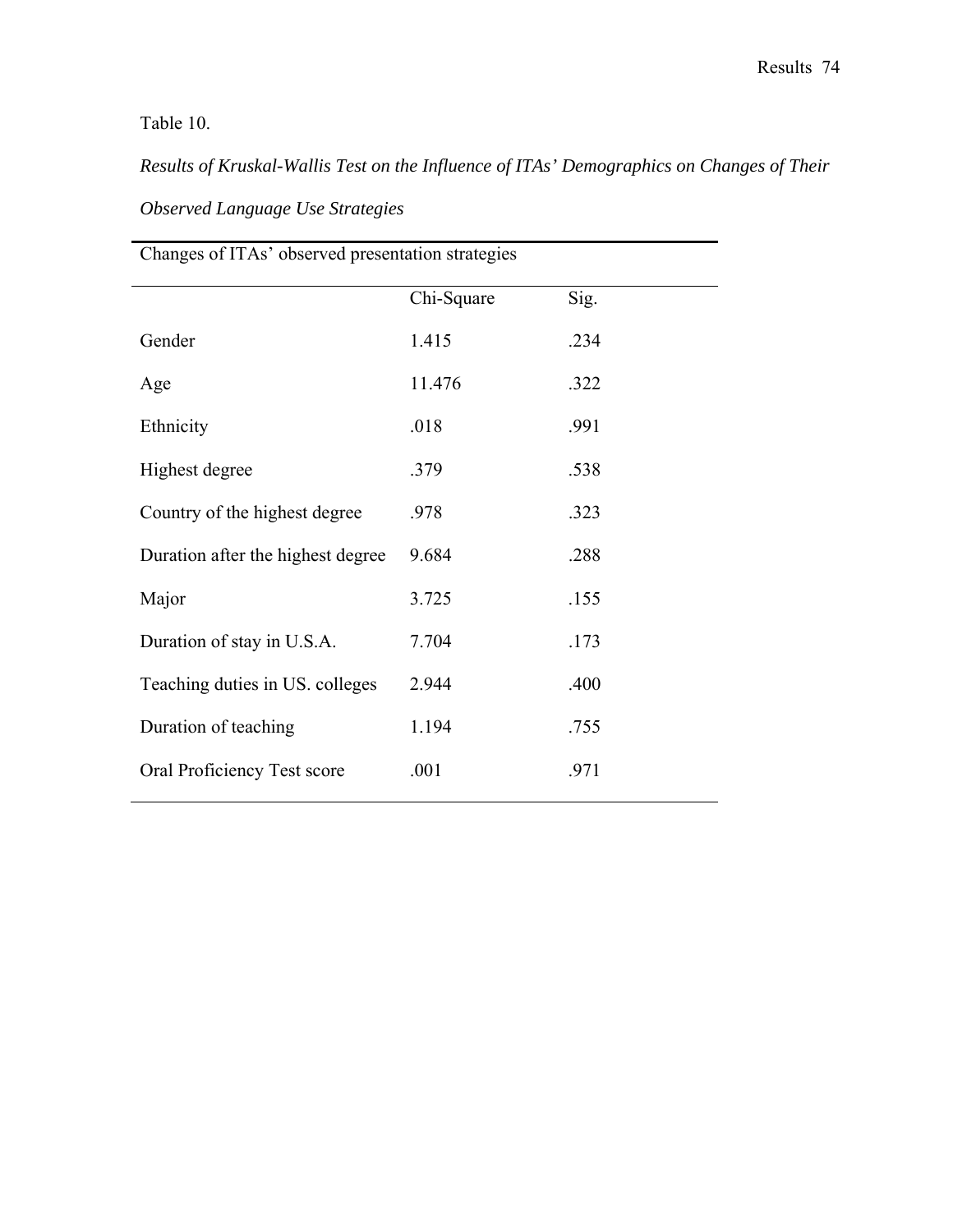|                                   | Chi-Square | Sig. |
|-----------------------------------|------------|------|
| Gender                            | .073       | .786 |
| Age                               | 7.105      | .715 |
| Ethnicity                         | .431       | .806 |
| Highest degree                    | .177       | .674 |
| Country of the highest degree     | 3.968      | .046 |
| Duration after the highest degree | 7.032      | .533 |
| Major                             | .595       | .743 |
| Duration of stay in U.S.A.        | 9.937      | .077 |
| Teaching duties in US. colleges   | 2.251      | .522 |
| Duration of teaching              | .202       | .977 |
| Oral Proficiency Test score       | .793       | .373 |
|                                   |            |      |

# Table 10. (cont.)

Changes of ITAs' observed active listening strategies

Prior Internet and online course experience of the ITAs who participated in online instructional activities were analyzed together with their changes in observed usage of language use strategies. Results did not render any statistical significance, which means that ITAs' prior Internet and online course experiences did not have any significant impact on their changes in usage of observed language use strategies (Table 11).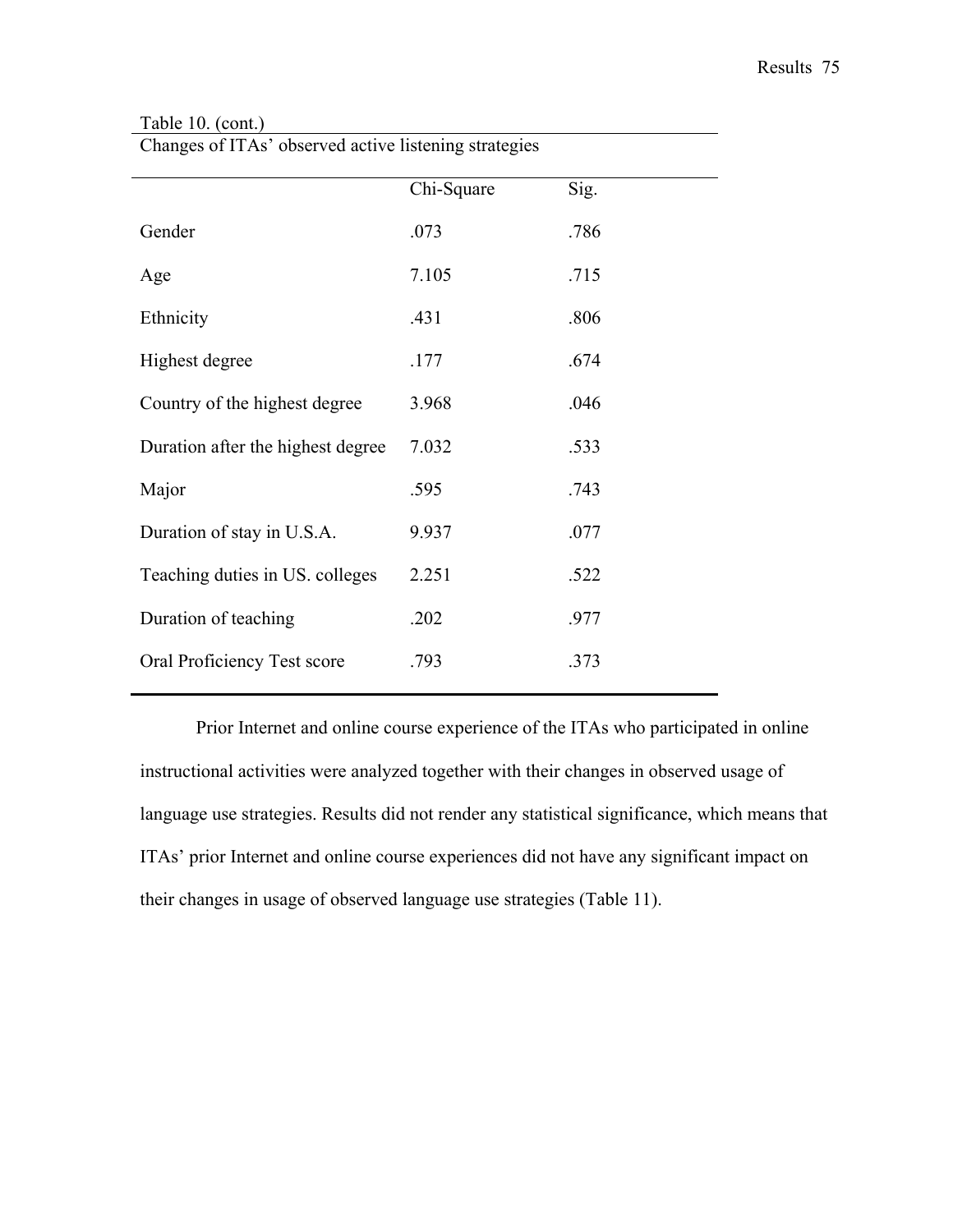Table 11.

*Results of Kruskal-Wallis Test on the Influence of ITAs' Prior Internet and Online Course Experiences on Changes of Their Observed Language Use Strategies* 

| Changes of ITAs' self-reported presentation strategies |            |       |  |
|--------------------------------------------------------|------------|-------|--|
|                                                        | Chi-Square | Sig.  |  |
| Proficiency of the Internet usage                      | .017       | .896  |  |
| Comfort level with the Internet and computers          | 2.075      | .150  |  |
| Experience of online course                            | .000       | 1.000 |  |
| Experience of using the Blackboard Learning System     | .052       | .819  |  |
| Experience of using other online learning systems      | .046       | .831  |  |
|                                                        |            |       |  |

Changes of ITAs' self-reported active listening strategies

|                                                    | Chi-Square | Sig. |
|----------------------------------------------------|------------|------|
| Proficiency of the Internet usage                  | .071       | -790 |
| Comfort level with the Internet and computers      | .018       | .894 |
| Experience of online course                        | .122       | .727 |
| Experience of using the Blackboard Learning System | .488       | .485 |
| Experience of using other online learning systems  | 1436       | 231  |

Results of the Kruskal-Wallis Test indicated that ITAs who received their highest degree in the US had significantly greater improvement on the observed usage of active listening strategies than ITAs who got their highest degree outside the USA. Other demographic variables, including gender, ethnicity, highest degree, duration of stay in USA, teaching duties in US colleges, oral proficiency score, as well as ITAs' Internet and online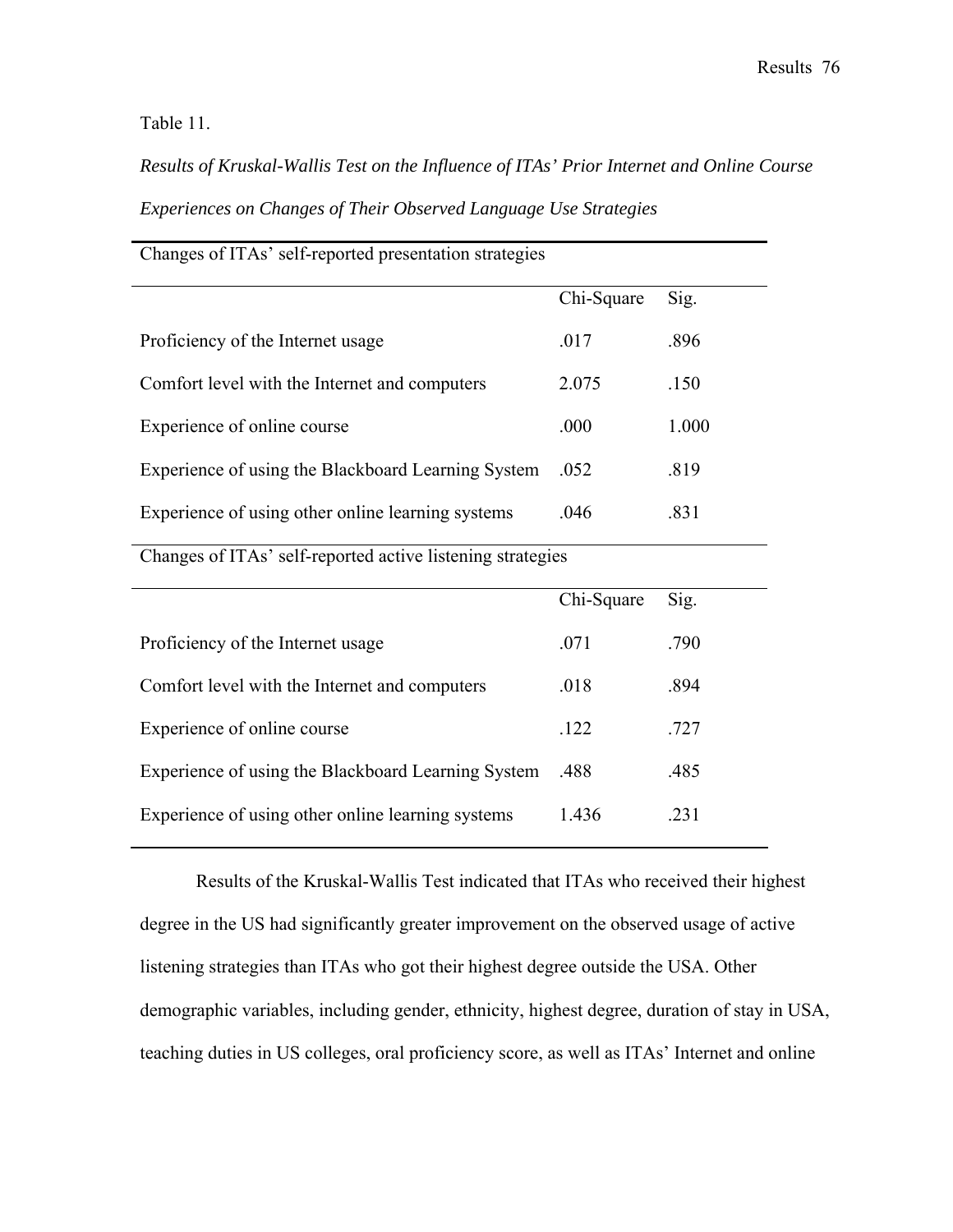Results 77

course experience, did not have significant impact on changes of ITAs' usage of observed language use strategies.

# *Question 5*

*Q5. What are ITAs' perceptions of online strategy-based instruction using peer-supported case-based learning?* 

To better understand results of quantitative analysis in this study, the nine ITAs who participated in the online instructional activities participated in online interviews. It was hosted on the Blackboard course management system. Due to ITAs' different availability of time, they were divided into six interviews, including two group interviews and four individual interviews.

Interview questions included the following themes: ITAs' reflection of their learning and utilization of language use strategies, their reflection of video case analysis, major changes that ITAs observed through their online learning, and suggestions for future class instruction.

ITAs agreed that the language use strategies included in the instruction would be very helpful in their future teaching. They recalled many strategies that they thought would affect their future teaching as shown in the following examples.

*"I (would) use more transition words. If I am not sure what others said, I will ask someone to repeat it."* 

*"I would use the simplest words, use simplest sentence structure, put everything important on the blackboard and speak as loud and clearly as I can." "I (will) try to stress important words."*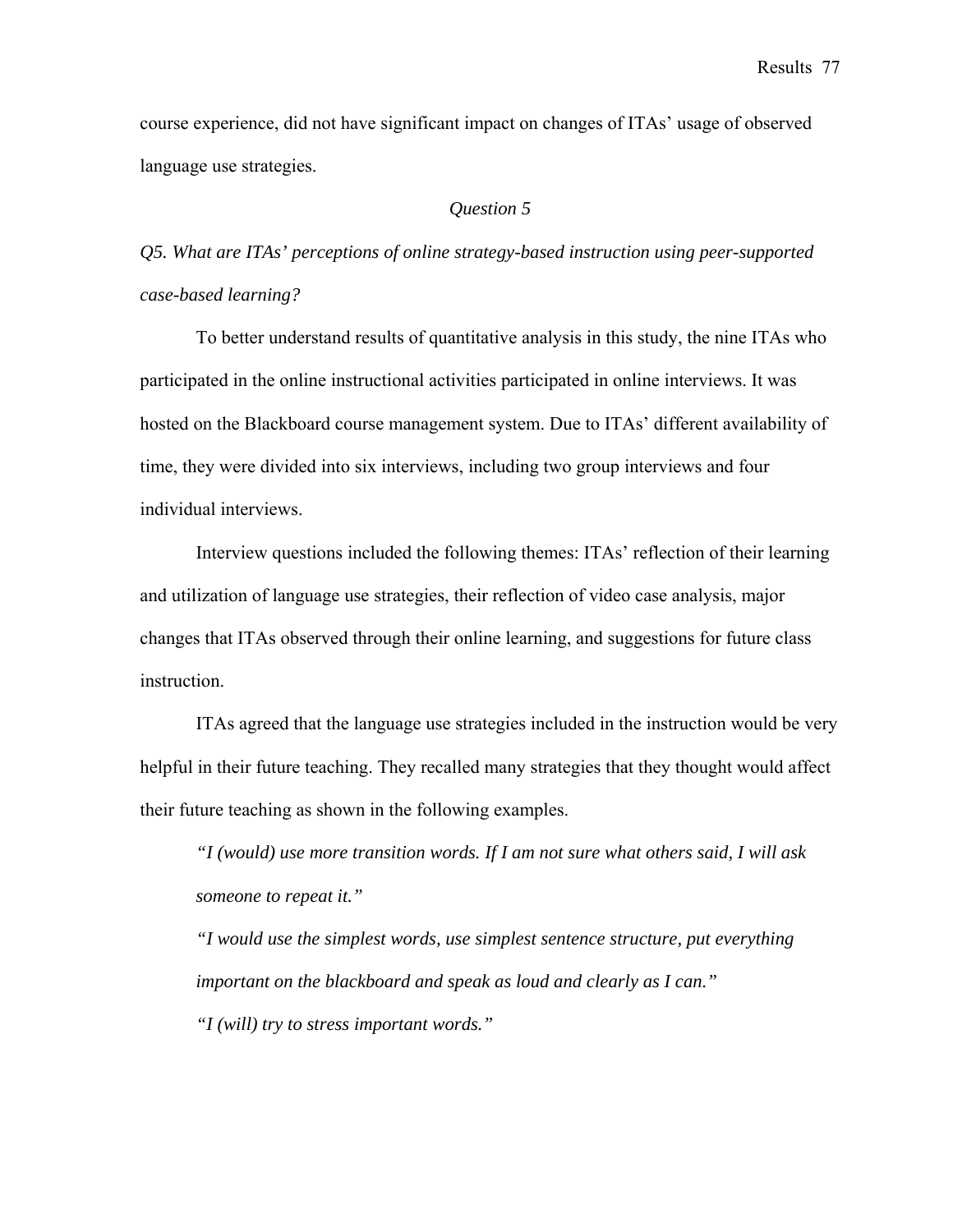Results 78

However, ITAs also felt that it was hard to utilize those newly-acquired strategies in their microteaching presentations as one ITA said "*I remembered them, but I am nervous when I was doing microteaching. So I did not use them effectively.*" ITAs suggested that they should have opportunities to practice those strategies in their face-to-face class.

*"In real life we face many types of problems. I know professors who have (been) teaching for more than a decade also face many kinds of challenging situation in each semester…. Yeah definitely (The video case analysis helped my preparation to be a TA)."* When asked about benefits from online video case analysis, all nine ITAs responded with an enthusiastic "Yes." They explained that "*it is very hard to learn too much from the course. But we can remember something if you (we) are facing the (a) real problem.*" "*The problems in the video session (cases) are very common. We will also be in face of such situations…… After watching the video and (having) discussion(s), I do know how to deal with the situation.*" Feedback from American undergraduate students on the video case analysis was regarded as "*(the) most important*" part of understanding the teaching culture in American colleges and selecting appropriate language use strategies to solve the problems. Online instructions (including organization of the activities and questions) were also described as not only guidelines for ITAs to analyze the video cases but also providing hints to solve the problems.

*"Definitely, their (American undergraduate students') feedback is most important." "They (instructions) were very helpful in analyzing the tape."* 

*"The questions you posted gave us some focuses."* 

When asked about suggestions on case-based learning, ITAs expressed a desire to watch more cases. They wanted cases that presented solutions and students' feedback after the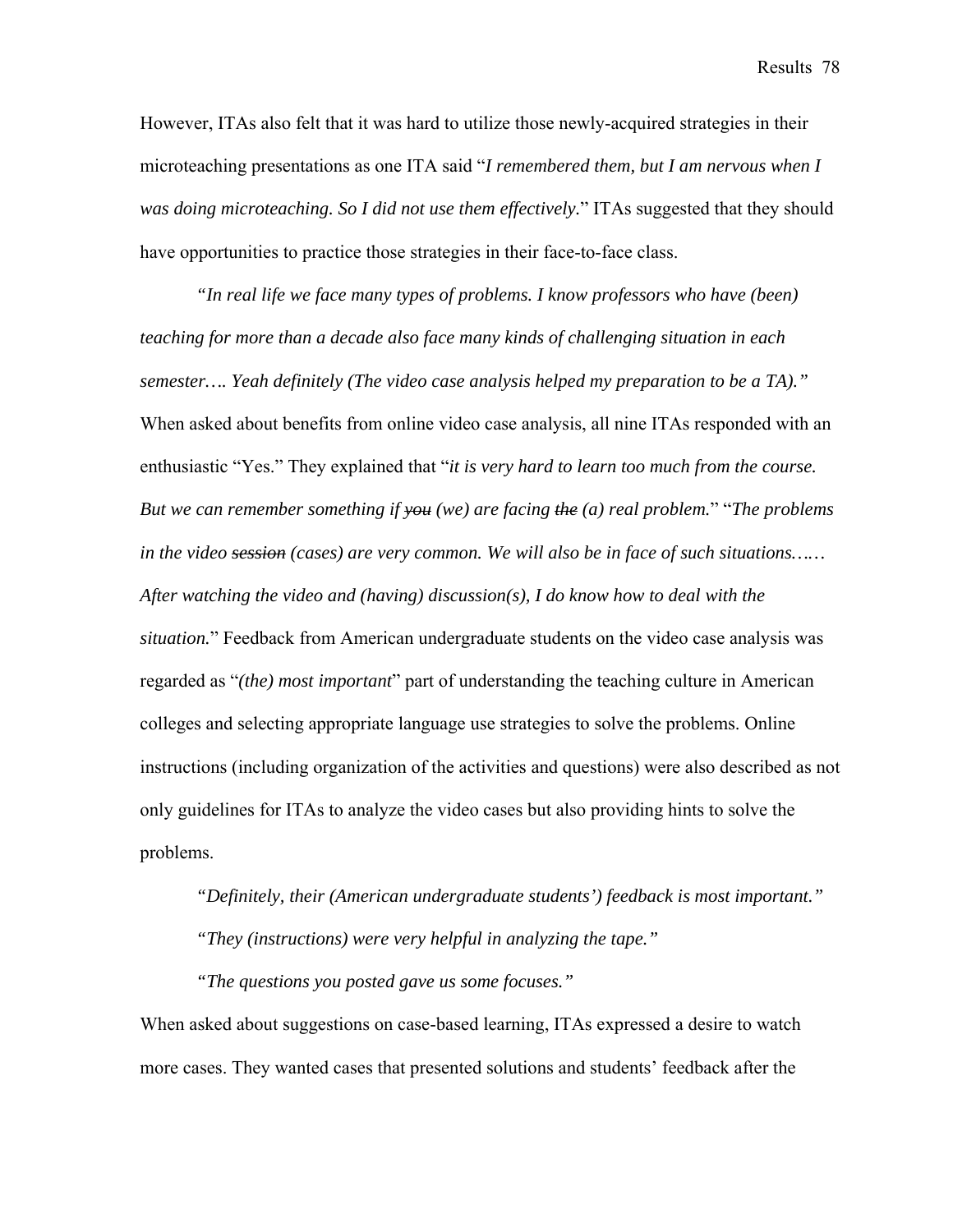solutions, cases with positive usage of language use strategies, and cases on tutoring during office hours.

Although ITAs were not satisfied with their group members' participation in online instructional activities, they admitted that they learned some or a lot from their group members.

*"It (discussion) just reminded me some strategies I already knew to make them engraved in my memory."* 

*"It does help me to improve my problem solving as she (one of his group members) can always think out all the possibilities and the solutions."* 

*"It (exposure to different people's opinions) encouraged me to give my own opinions because you can't only repeat others' ideas."* 

The small group size and short discussion times for each topic were seen as barriers to ITAs' active online participation.

*"It is helpful. If there are more students join(ing) the discussion. It will be better." "I think it might be better if you pool all students together and then let them discuss about your question……It might increase the probability that students will participate more."* 

*"Give us more time to answer your questions…… because everyone is busy"* 

Some other major changes from ITAs regarding their instruction included use of technology and their increasing awareness of students' understanding of lectures.

*"Ah, one more thing that is helpful is that I could learn how to use the blackboard and chatting."*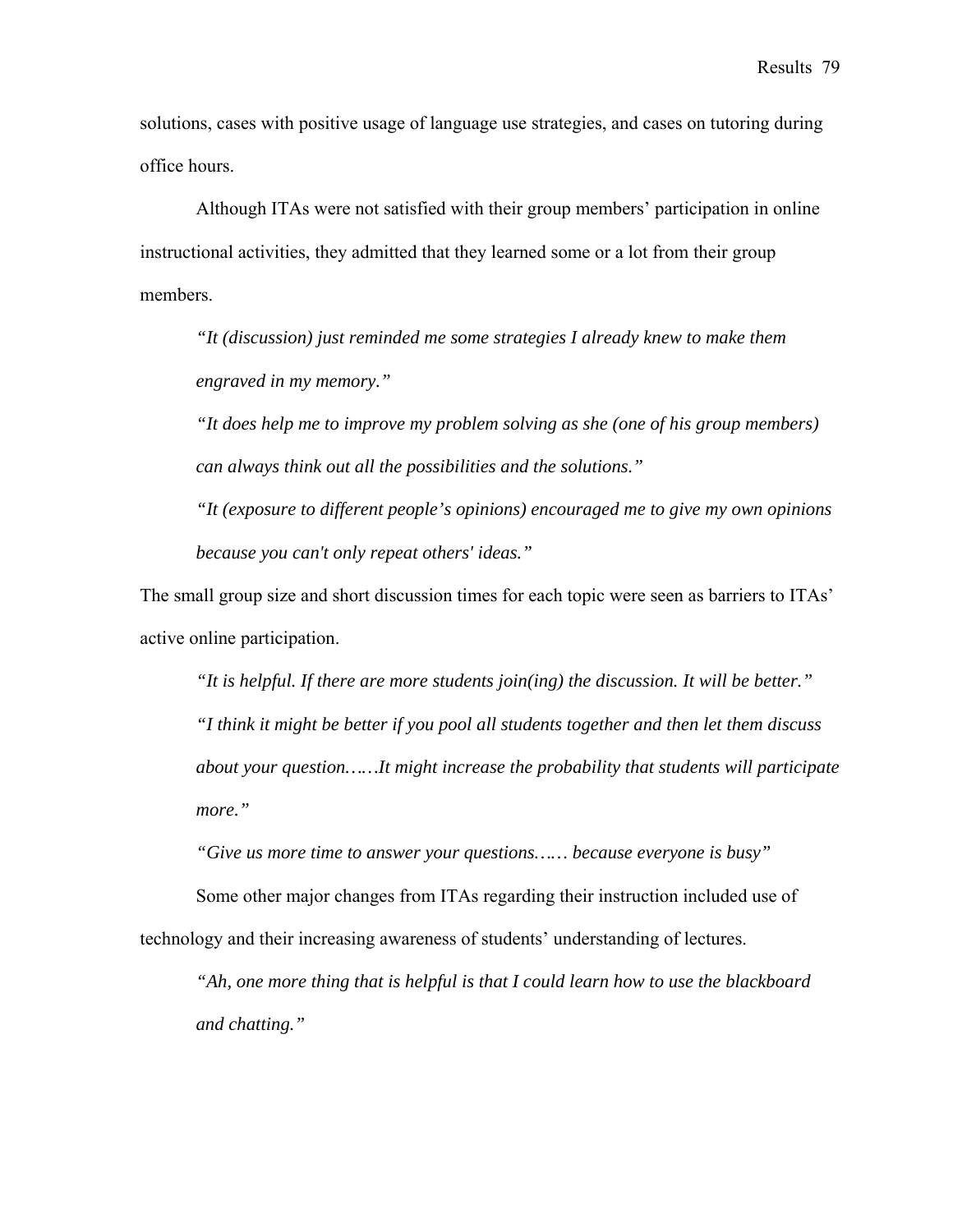Results 80

*"I (would) always think I am a teacher, (and) how can I make my students understand me."* 

The interviews conducted in the end of the study showed that ITAs had positive attitudes toward their online learning experience. They thought case-based learning facilitated by peer discussion strengthened their awareness of using appropriate language use strategies in classroom teaching, improved their problem solving abilities, and encouraged expressions of their opinions. Most importantly, interviews identified a reason that might cause discrepancy between ITAs' self-reported and observed usage of active listening strategies. The ITAs' identified affective factors such as language anxiety that restrained their actual usage of language use strategies in real teaching situations.

#### Chapter Summary

ITAs in the online activity class reported greater improvement on the usage of language use strategies than ITAs in the face-to-face activity group. Observation ratings by the instructor showed that ITAs in online instructional activities had greater improvement on the usage of presentation strategies, but were outperformed on the usage of active listening strategies by ITAs in face-to-face instructional activities. Results of the Kruskal-Wallis Test of the relationship between ITAs' demographics and their changes in usage of language use strategies indicated significant influence of ITAs' study experience in U.S. colleges on their changes of observed usage of active listening strategies. Qualitative theme analysis of the interviews helped to identify the approaches that enhanced ITAs' awareness of language use strategies and suggested the discrepancy between ITAs' self-reported and observed usage of active listening strategies might be caused by ITAs' language anxiety. Discussion of results will be addressed in Chapter Five.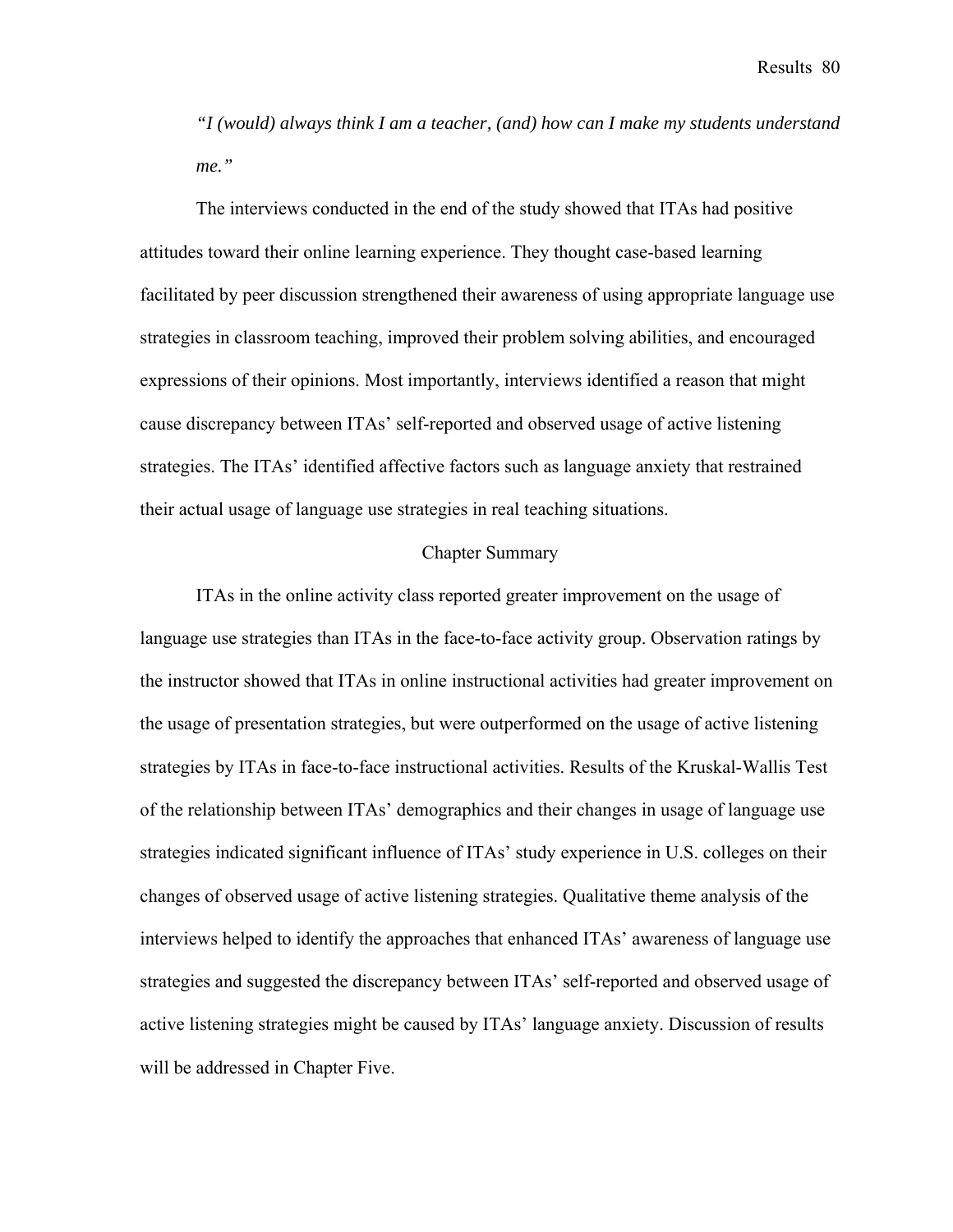#### **CHAPTER V**

#### **DISCUSSION**

#### **Overview**

In this chapter, findings from the quantitative and qualitative analyses are interpreted to answer the research questions regarding effects of an online strategy-based training program using peer-supported case-based instructions on ITAs' usage of language use strategies, and the relationships between these changes and ITAs' demographic differences. Secondly, limitations affecting design and interpretation of the results are discussed. The limitations primarily include small sample size and use of a single rater in observing language use strategies. Recommendations for instructors in ITA training programs and implications for future studies are also discussed in this chapter.

#### Discussion

*Effect of Strategy-based Instruction Facilitated through Case-based Peer-supported Learning on ITAs' Self-reported and Observed Usage of Language Use Strategies* 

Results of this study found that no significant difference existed between ITAs in online instructional activities and ITAs in face-to-face instructional activities on their selfreported usage of language use strategies and on observed presentation strategies. However, mean scores of their strategy usage suggested that ITAs participating in online instructional activities had greater improvement in self-reported and observed usage of language use strategies than ITAs in face-to-face instructional activities, as shown in Table 12.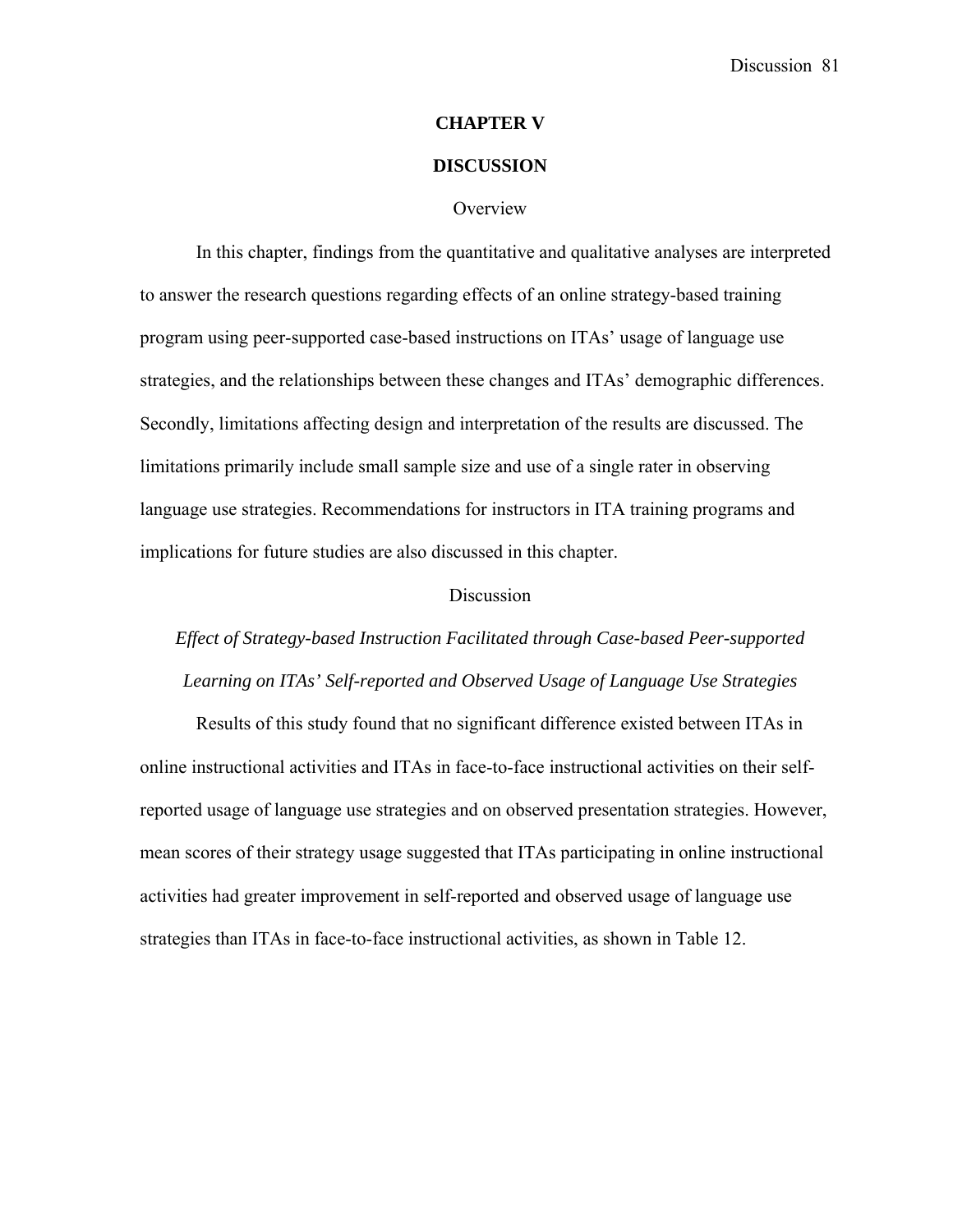Table 12.

*ITAs' Improvement Rate on Their Usage of Self-reported and Observed Presentation and Active Listening Strategies* 

|                                     | Self-reported | Self-reported    | Observed     | Observed active |
|-------------------------------------|---------------|------------------|--------------|-----------------|
|                                     | presentation  | active listening | presentation | listening       |
|                                     | strategies    | strategies       | strategies   | strategies      |
| ITAs in online<br>activities        | $15.7\%$      | 4.14%            | 27.3%        | 33.7%           |
| ITAs in face-to-<br>face activities | $7\%$         | $1\%$            | 11%          | 24.8%           |

In the post-tests, ITAs in online instructional activities outperformed ITAs in face-to-face instructional activities on the self-reported usage of presentation strategies by .87% (.07 points) and on the self-reported usage of active listening strategies by 25.9% (1.3 points) (see Table 6, Page 65). The gap of observed usage of presentation strategies between ITAs in online instructional activities and ITAs in face-to-face instructional activities was narrowed from 1.7 points in the pre-test to .12 points in the posttest (See Table 7, Page 69). The improvement rate of ITAs' observed usage of active listening strategies also showed that ITAs in online instructional activities had better improvement than ITAs in face-to-face instructional activities (Table 12). Interviews with ITAs participating in online instructional activities also supported these findings. ITAs agreed that strategy-based instruction in this informal online peer-supported case-based learning environment helped them to acquire language use strategies and develop abilities to solve teaching problems. These results were consistent with previous studies in the fields of strategy-based language instruction, case-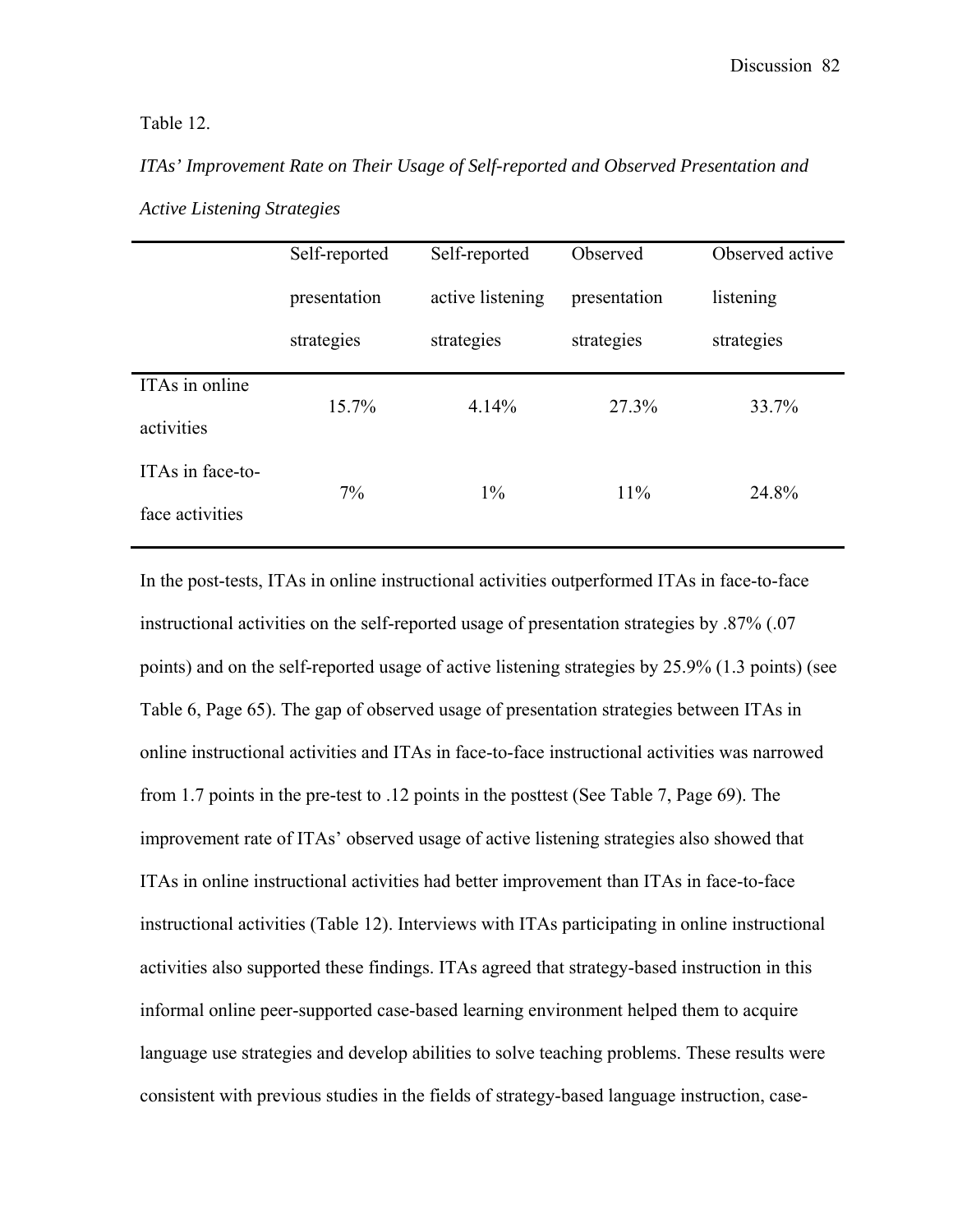based learning and online peer-supported interaction that instruction using these teaching/learning approaches would help learners' knowledge acquisition, and help to increase their awareness of language strategy use (Beauvois, 1994; Cliff & Wright, 1996; Dörnyei, 1995; Fitzgerald & Semrau, 1998; Fitzgerald, Wilson & Semrau, 1997; Forman & Cazden, 1985; Huang, 2003; Miller, 1995; Paige, Cohen & Shively, 2004; Tillman, 1995). In summary, analysis of effects of this quasi-experimental design on ITAs' self-reported and observed usage of language use strategies indicated that strategy-based instruction facilitated through peer-supported case-based learning had a potential positive effect on ITAs' usage of language use strategies. However, studies with a large sample are needed to further identify statistical significance of the changes in ITAs' usage of language use strategies.

ITAs' self-report on the usage of active listening strategies was inconsistent with the instructor's observation of the usage of active listening strategies. Self-report of ITAs in online instructional activities indicated a greater but insignificant improvement on the usage of active listening strategies than their peers in face-to-face instructional activities. However, the instructor's observation suggested ITAs in face-to-face instructional activities had a significantly greater improvement on the usage of active listening strategies then their peers in online instructional activities. Some affective factors, like language anxiety, may explain the discrepancy between ITAs' self-reported usage and their observed usage of active listening strategies, as MacIntyre, Noels and Clement (1997) found in their study that affective factors may cause ITAs' underestimation or overestimation of their usage of language use strategies. Analysis of the interviews by ITAs in the online class supported the impact of affective factors in ITAs' usage of language use strategies in microteaching presentations, as one ITAs said, "… *but I am nervous when I was doing microteaching. So I*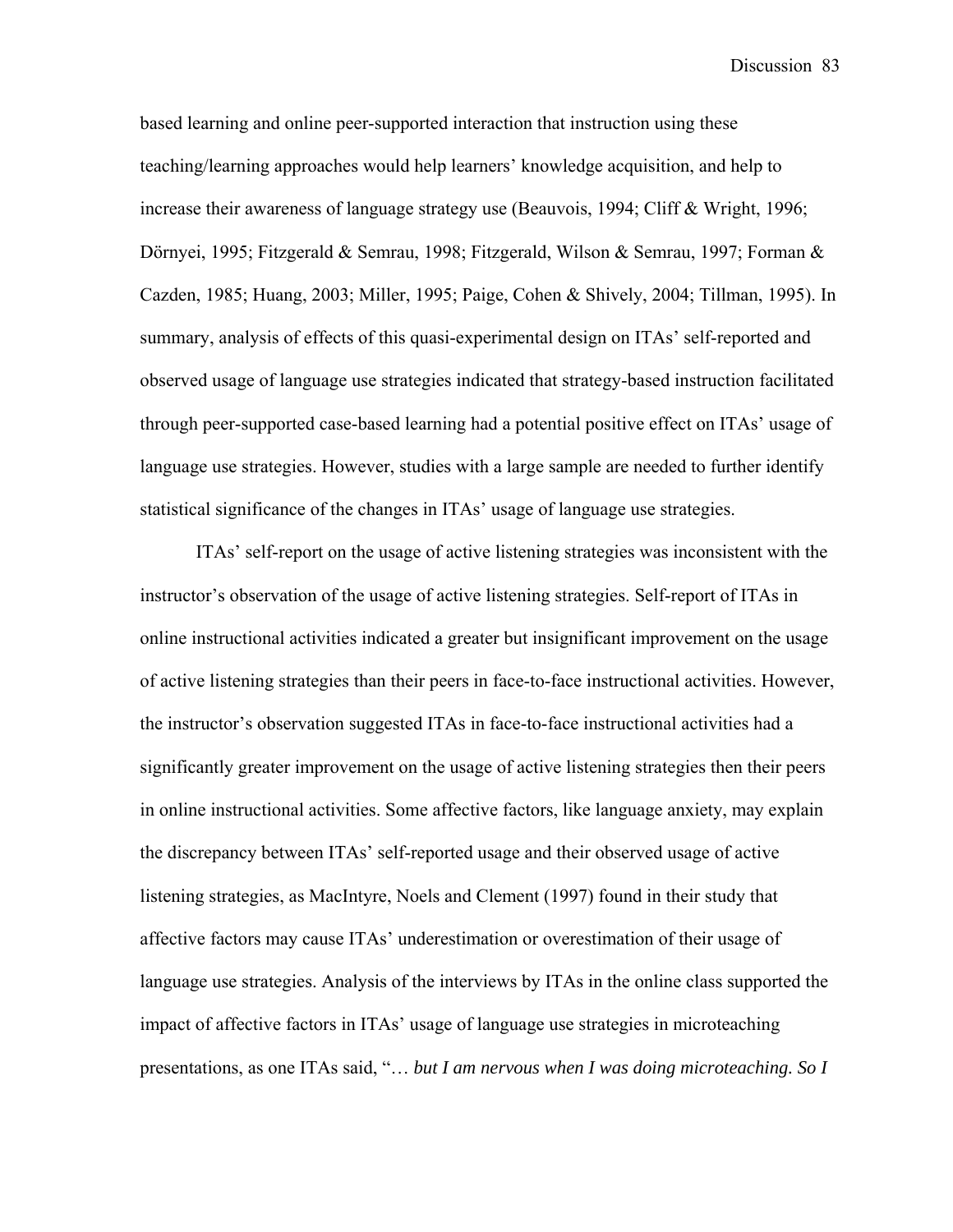*did not use them (language use strategies) effectively*" (personal communication, October 31, 2005). Having a single rater of the observed language use strategies may be another reason that contributed to the discrepancy between ITAs' self-reported and observed usage of active listening strategies. The instructor was the only rater scoring ITAs' observed usage of language use strategies. She was not blind to the study and may not have been completely objective when making the observation ratings. Also, different demeanor of ITAs in the two classes may impact the instructor's grading in microteaching presentations (Allen & Lambating, 2001). Compared to ITAs in the afternoon class, ITAs in the morning class were very quiet. The impression of active participation of ITAs in face-to-face instructional activities (afternoon class) versus passive participation of ITAs in online instructional activities (morning class) may influence the instructor's grading in microteaching presentations. Other factors, like boredom and fatigue, may also affect the instructor's judgment in microteaching presentations (Klein, 2002). It is suggested that an outside, independent observer make ratings in similar studies in the future.

# *Relationship between ITAs' Demographics and Their Self-reported and Observed Usage of Language Use Strategies*

Results of the Kruskal-Wallis Test showed that ITAs' higher educational experience significantly affected their observed usage of active listening strategies. ITAs who received their highest degrees in US used strategies more effectively to elicit students' input and to respond to students' questions than ITAs who got their highest degree outside USA. This finding supported Gorsuch's (2003) assumption that ITAs with study experience in the US have started their acculturation to educational teaching methods in U.S. while they were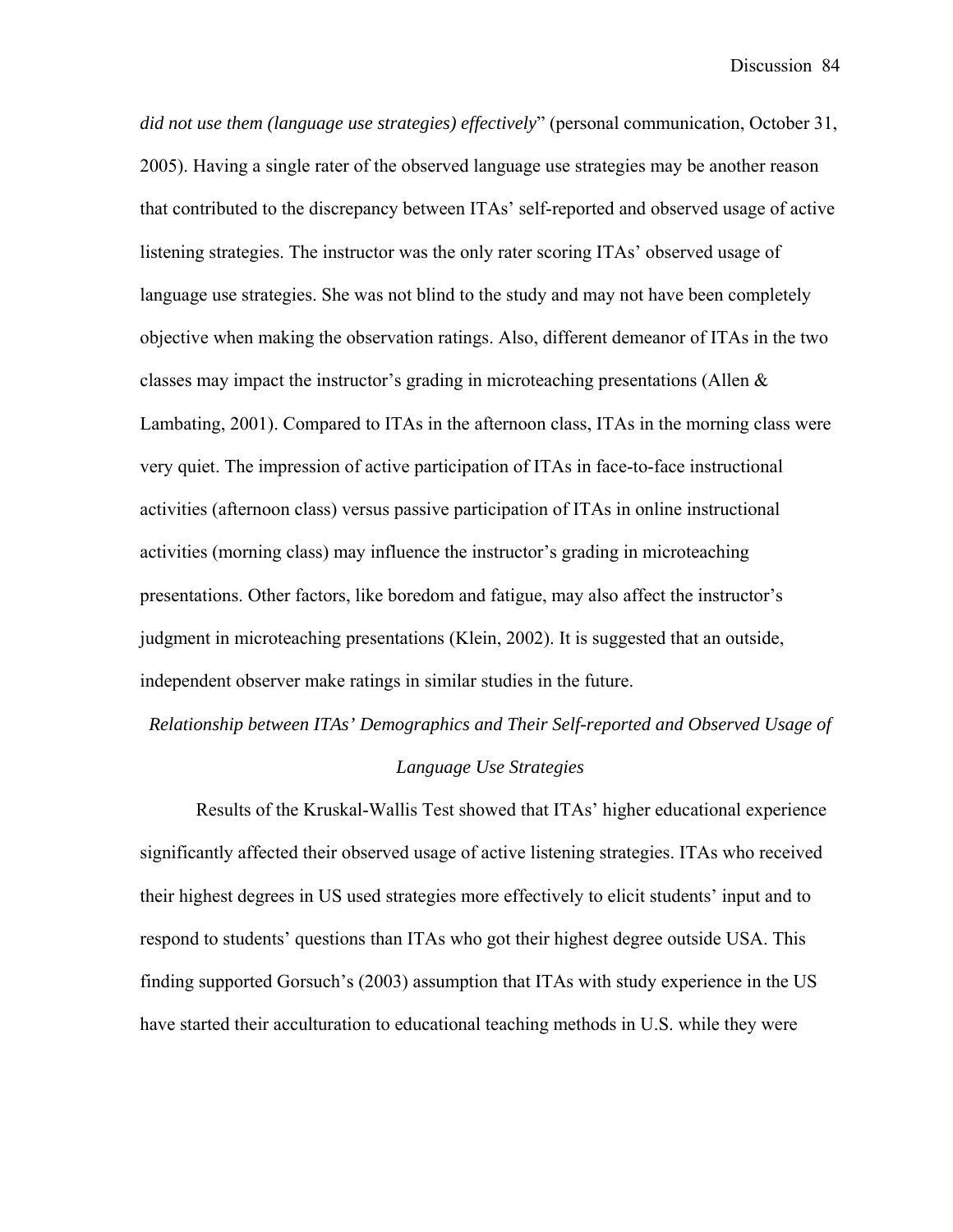learners, and therefore could use communication techniques more successfully than ITAs without study experience in the USA.

Analyses of the data showed that differences of prior Internet and online course experiences did not significantly influence changes on self-reported and observed usage of language use strategies of ITAs who participated in online instructional activities. This result confirms that online learning can be a useful learning approach in ITA training programs even when ITAs do not have prior experience with technology as long as adequate orientation is provided for using the technology. Results confirm that ITAs can acquire language use strategies more effectively and enrich their teaching experiences by using technologies. Further, online instruction offers ITAs a good opportunity to experience the use of educational technologies in instruction, which they may apply in their future teaching.

#### Limitations of the Study

Small sample size was a primary limitation in this study. There were only twenty-two ITAs participating in this study, with ten ITAs in the experimental group (online instructional activities) and twelve ITAs (eleven subjects in the post-test) in the comparison group (faceto-face instructional activities). Such a sample size may be too small to generate statistically significant results, although positive but insignificant results were found in this study.

As the inter-rater reliability on the observed usage of language use strategies was very low (.20) in the pilot study and it was not possible to employ more raters, the instructor was the only determiner for ITAs' observed usage of language use strategies in the full study. Therefore, lack of objectivity in the scoring is a possible limitation for this study. The instructor's interaction with ITAs and impression of their participation and classroom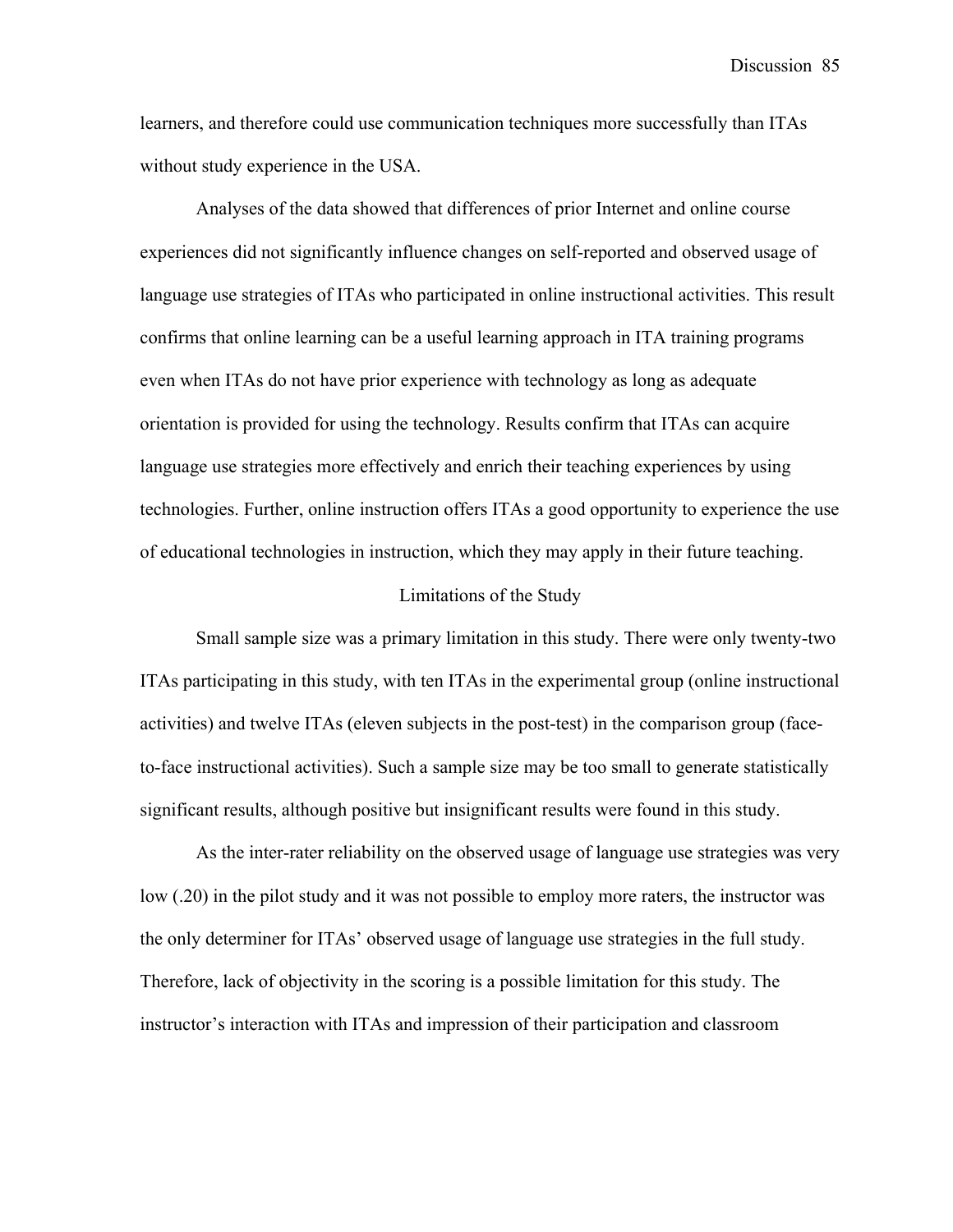demeanor, even the instructor's understanding of ITAs' presentation topics, may affect the instructor's scoring of ITAs' observed usage of language use strategies.

ITAs' knowledge of what the researcher was looking for might also influence results of the study. As each ITA filled out the same Language Use Strategy Survey for ITAs in two pairs of pre- and post-tests in this study, they may have developed an awareness of the purpose for the research and remembered the items in the survey. As a result, they may have paid special attention to questions related to those items and ignored other questions during the instructional activities. Furthermore, some ITAs' anxiety of getting higher scores may have increased in the post-tests while some ITAs may have underestimated their performance measured by those items in the post-tests. These additional factors may have impacted the objectivity of their self-reports on the usage of language use strategies.

Due to the limitation of enrollment in the ITA training program where this study was conducted, convenience sampling was used to compare differences of usage of language use strategies of ITAs in two classes. As this sampling method is based on easy accessibility of research subjects, the sample might not be representative of the population of international teaching assistants (Rasor & Barr, 1998). Another bias of convenience sampling is that it couldn't eliminate differences of ITAs in two classes in this comparison study. A discernable difference in the two ITA training classes was their classroom participation. ITAs in online instructional activities took this course at 8am every Tuesday and Thursday while ITAs in face-to-face instructional activities took class at 2pm in the same days. The early class time may have a negative effect on classroom participation of ITAs in online instructional activities. As a result, ITAs in face-to-face instructional activities responded more actively toward the instructor's questions and classroom conversations while ITAs in online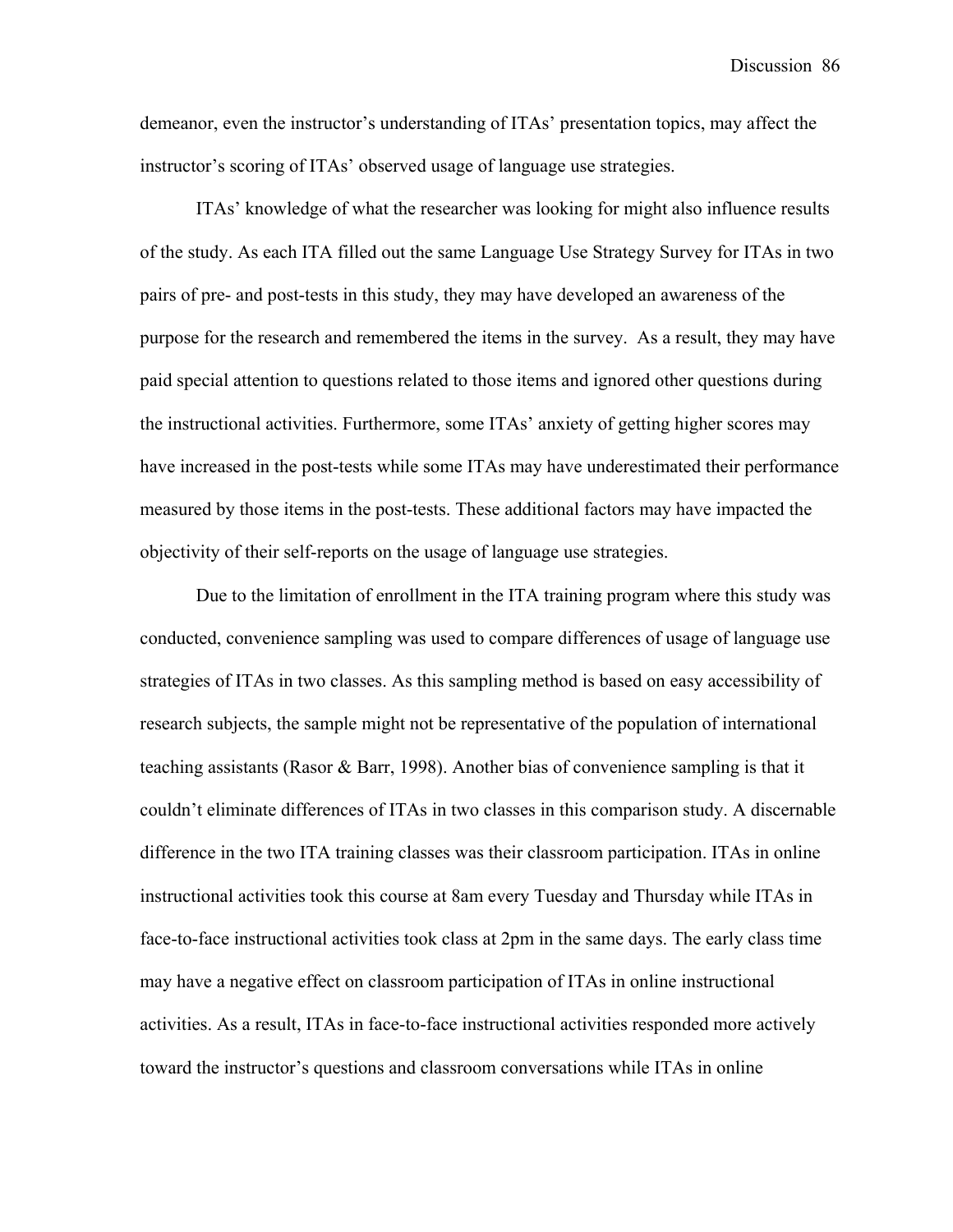instructional activities were mostly silent in class; these demeanor difference might have negatively impacted the instructor's scoring of the observed usage of language use strategies as Cumming, Kantor & Powers' (2002) study suggested that raters' previous teaching and rating experiences would influence their criteria in present ratings.

Different amounts of time ITAs had in the in online and face-to-face instructional activities were also a limitation in this study. ITAs in online instructional activities had three weeks on each topic while ITAs in face-to-face activities had only seventy-five minutes for each topic. Although ITAs in online instructional activities were not required to spend the entire three weeks on online discussion, it gave them more time to understand the video cases, read comments from American undergraduate students, and organize their own verbal reflections. ITAs in face-to-face instructional activities did not have three weeks of class time to complete the activities because both classes included other instructional topics taught by the course instructor. This difference may have affected ITAs' language use strategies learning, thus contributing to their usage of language use strategies in microteaching presentations.

#### Recommendations for Further Study

The use of only one rater to examine ITA trainees' observed usage of language use strategies was a serious limitation in this study since ratings could be easily affected by the rater's teaching experience, rating experience, and involvement with the ITAs. Two or more raters should be used as studies indicated that the employment of two or more well-trained raters would increase objectivity and consistency in the rating process (Bejar, 1985; Schoonen, 2005). One possibility would be to have a panel of well-trained raters who could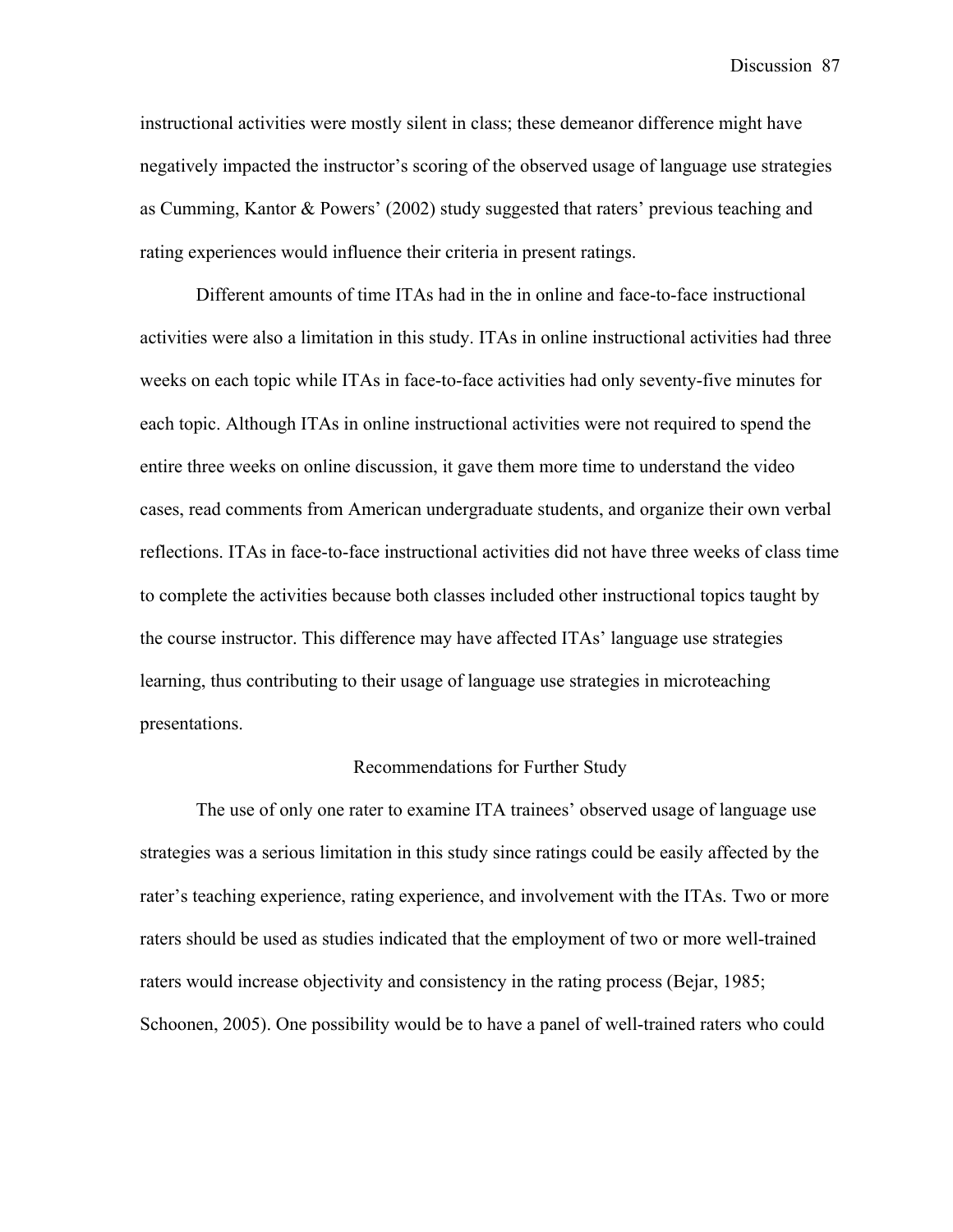be invited to assess videotapes of ITAs' microteaching as videos are not likely to increase presenters' anxiety during face-to-face presentations.

Affective factors should be included in future studies of ITAs' usage of language use strategies. Results of the discrepancy between ITAs' self-reported and the instructor's observed active listening strategies in the current study suggested that affective factors, like ITAs' language anxiety might influence the objectivity of their self-report (MacIntyre et al., 1997). Therefore, in future studies, assessment of affective factors may help to explain causes of bias in ITAs' self-reported usage of language use strategies. Likewise, ITAs' attitude toward the course and the learning environment should also be considered in future studies to analyze possible relationships with their pre-post gain on the usage of language use strategies.

Continued examination and development of the self-report and observation instruments should be conducted in further studies. As this study only had a small sample size of twenty-two participants, the examination of instruments was limited in assessment of face validity, content validity and internal reliability. Further development of instruments, like factor analysis, needs a larger pool of at least 200 participants. Therefore, further studies to develop and broaden examination of the instruments are needed to improve the quality of measurements on ITAs' self-reported and observed usage of language use strategies.

The purpose of this quasi-experimental preliminary study was to investigate the impact of online strategy-based instruction facilitated through peer-supported case-based learning on ITAs' usage of language use strategies. As Chamot and Rubin (1994) proposed in their paper that the improvement of communicative competence could result from management of a set of language strategies, further studies should examine relationship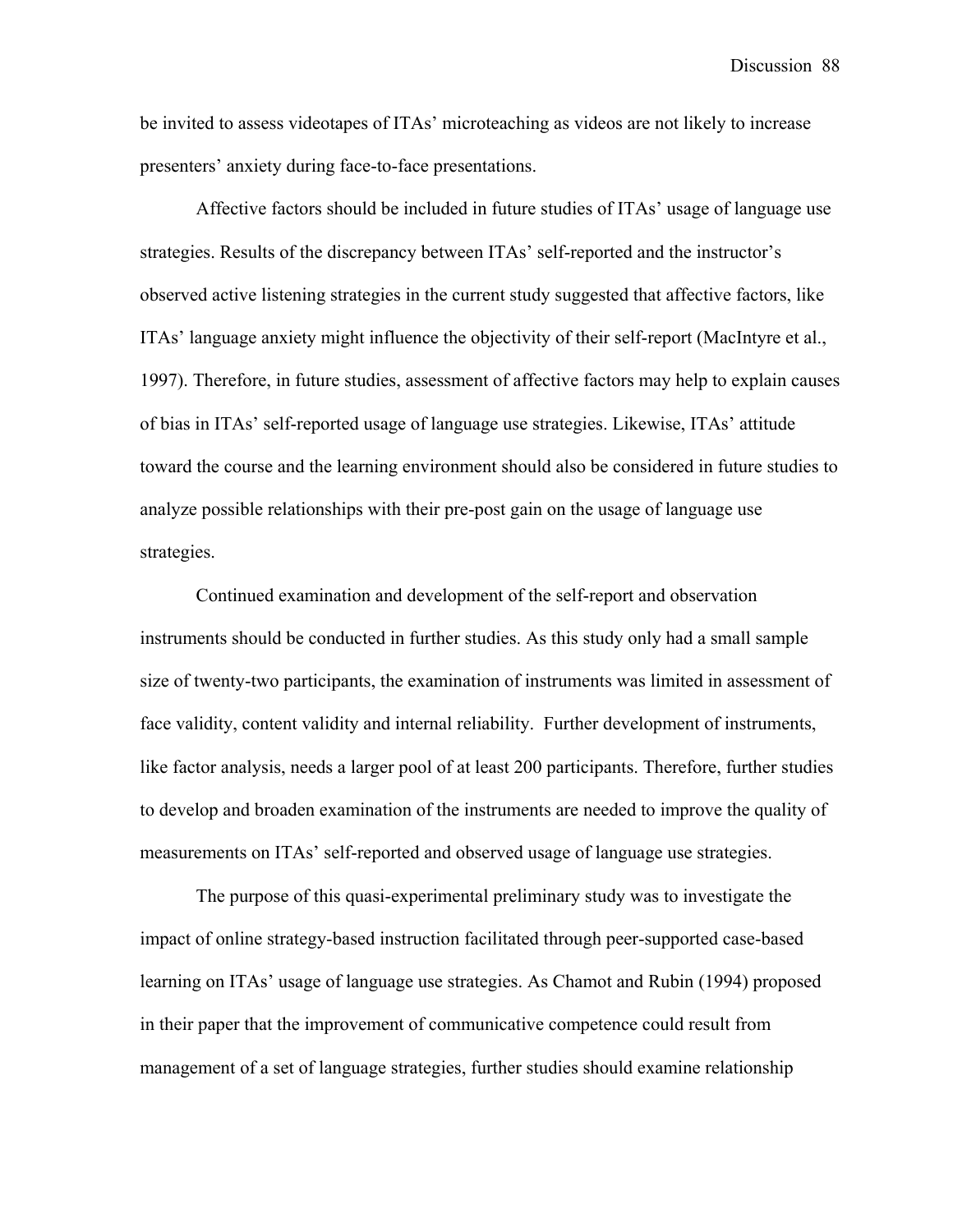between ITAs' usage of language use strategies and their communicative competence, and effect of online strategy-based instruction facilitated through peer-supported case-based learning on ITAs' improvement of communicative competence in teaching.

# Implications for Instructors and Researchers

Suggestions for instructors in ITA training programs are proposed based on the literature review and results of this study, which include using technology in ITA training programs, offering oral practice after online instructional activities, and increasing educational cultural training for those ITAs who do not have study experience in U.S. colleges. Educational cultural training would increase their understanding of methods of teaching and learning in the USA.

#### *Adding a Technology Component in ITA Training Program*

In this study, ITAs' online instructional activities were not significantly affected by their prior experience with the Internet and online courses after one-week training on the use of the online course system. Howover, strategy-based instruction facilitated through online peer-supported case-based learning has been suggested to have a positive impact on ITAs' usage of language use strategies. Other than findings related to the research questions of this study, observations by the researcher revealed some differences between online case-based peer discussions and face-to-face case-based peer discussions. Being provided specific instructions, ITAs in the online class could self-regulate their watching of those video cases and their online interaction activities. But ITAs in the face-to-face class had to watch and discuss video cases with their class group members at the same time and space. A problem often occurred when some ITAs needed to watch the video cases more than once in order to understand the cases while their group members were ready to start the discussion. There was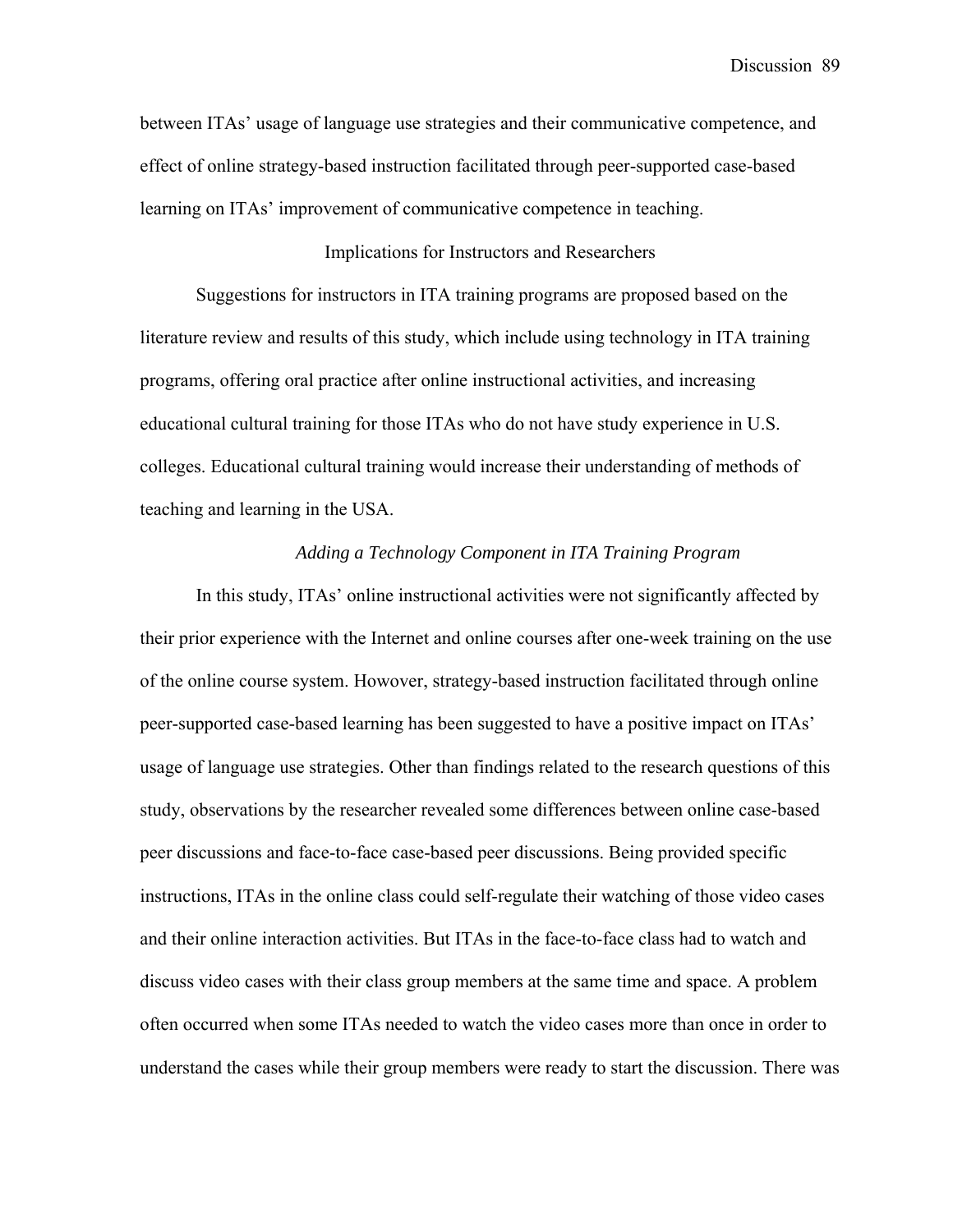always a shortage of time in the face-to-face class for the activities. Also, it was difficult to control case-based peer discussions in the face-to-face class. In classes that had several small discussion groups operating at the same time, it was impossible to monitor the quality of ITAs' discussion by the instructor. Findings in this study indicate that technology components can be added to an ITA training program so that ITAs could have more opportunities to have successful and engaging discussions on the usage of language use strategies, and hence, strengthen their awareness of using strategies in their own teaching.

Case-based learning can be a useful contribution in ITA training programs, in which most of ITAs have little or no teaching experience in U.S. colleges. Cases with ITAs' teaching problems can offer ITAs opportunities to solve real teaching problems and help them remember and apply strategies they learn in class. Comments and reflections from all stakeholders of teaching, including American undergraduate students, faculty and other teaching assistants, can help ITAs to understand and solve problems in cases analysis. A variety of positive teaching cases, as well as negative teaching cases with solution episodes, can give ITAs clear ideas of how appropriate usage of language use strategies will affect teaching and what good teaching situations look like.

#### *Offering Supplementary Oral Practice after Online Instructional activities*

Due to insufficient time in online instructional activities, ITAs were not organized to have oral practice of those language use strategies. Online instructional activities with supplementary oral practice may be a powerful approach in improving ITAs' usage of active listening strategies. Most of ITAs' teaching responsibilities in the class were conducted through oral communication. Strategy application opportunities should be given to ITAs to initiate real use of newly-acquired strategies, to help their transferring what they learned in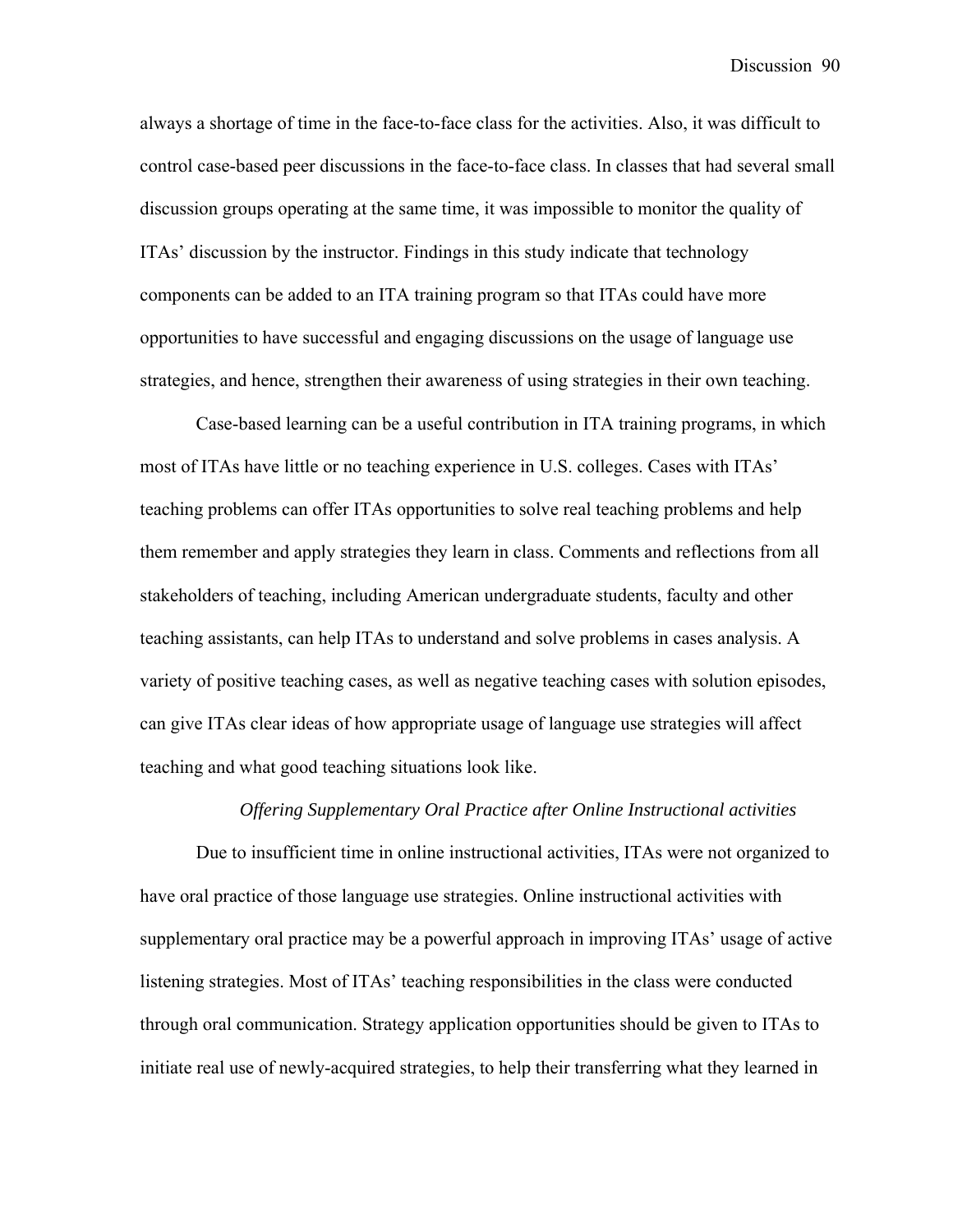online instructional activities to their classroom teaching tasks (Huang, 2003). On the other hand, since affective factors were cited as the main reasons that prevented ITAs' application of language strategies (Huang, 2003; MacIntyre et al., 1997), oral practice may help ITAs reduce the negative impact of affective factors in their microteachings and their future teaching.

#### *Increasing Educational Cultural Training*

Results of this study indicated that ITAs with study experiences in U.S. colleges had significantly greater improvement than ITAs without such experiences on their observed usage of active listening strategies. Active listening strategies are a group of listening and responding strategies utilized to enhance mutual understanding. ITAs from different cultural backgrounds may inherit different styles of communication, and hence may not be accustomed to different uses of active listening strategies in U.S. colleges as quickly as those ITAs who had study experiences in U.S. Therefore, ITA training programs should offer more educational cultural training to ITAs without study experiences in the US so that they could overcome cultural barriers and speed up their acculturation to educational culture in U.S. colleges.

#### **Conclusion**

This chapter summarizes and discusses the effect of online vs. face-to-face strategybased instruction facilitated through case-based peer-supported learning on ITAs' selfreported and observed usage of language use strategies. No significant difference was found on self-reported language use strategies and observed presentation strategies between ITAs in online and face-to-face instructional activities. However, quantitative results of the study showed that ITAs in online instructional activities had greater changes of improved scores on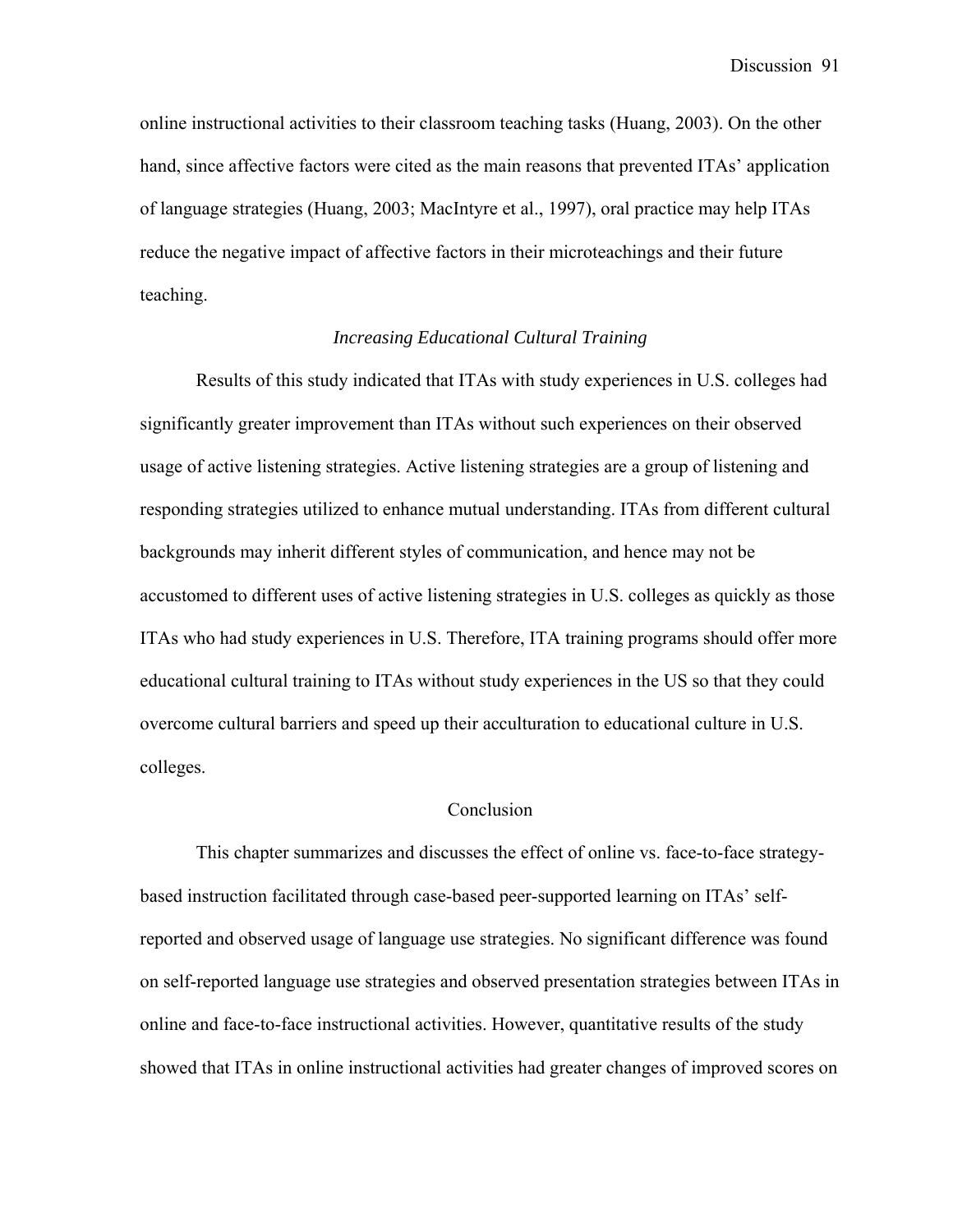their self-reported usage of language use strategies and observed presentation strategies in pre- and post-tests than ITAs in face-to-face instructional activities. Also ITAs in online instructional activities had almost identical changes of scores on the observed usage of active listening strategies in pre- and post-tests as ITAs in face-to-face instructional activities. These findings indicate that online peer discussion is at least as effective as face-to-face peer discussion in learning and using language use strategies. Qualitative analysis from ITAs' online interviews also suggest that use of technology in ITA training program help to increase ITAs' awareness of language strategy use, to offer them authentic learning experiences, and to enhance their knowledge acquisition and problem-solving ability in teaching situations.

Relationships between ITAs' background information and their changes of selfreported and observed usage of language use strategies were also examined for their possible impact on ITA training. Only ITAs' study experience in the USA was found to have a significant impact on changes in their observed usage of active listening strategies.

Limitations, such as small sample size and use of single rater in observing language use strategies, were addressed as possible reasons that caused lack of significant results in changes in self-reported language use strategies and observed presentation strategies from ITAs in online instructional activities, and the discrepancy between ITAs' self-reported and observed usage of active listening strategies. Two or more objective raters for observed usage of language use strategies, assessment of affective factors in strategy use studies, and further studies of relationship between ITAs' strategy use and their changes in communicative competence in teaching situations were proposed as recommendations for future studies.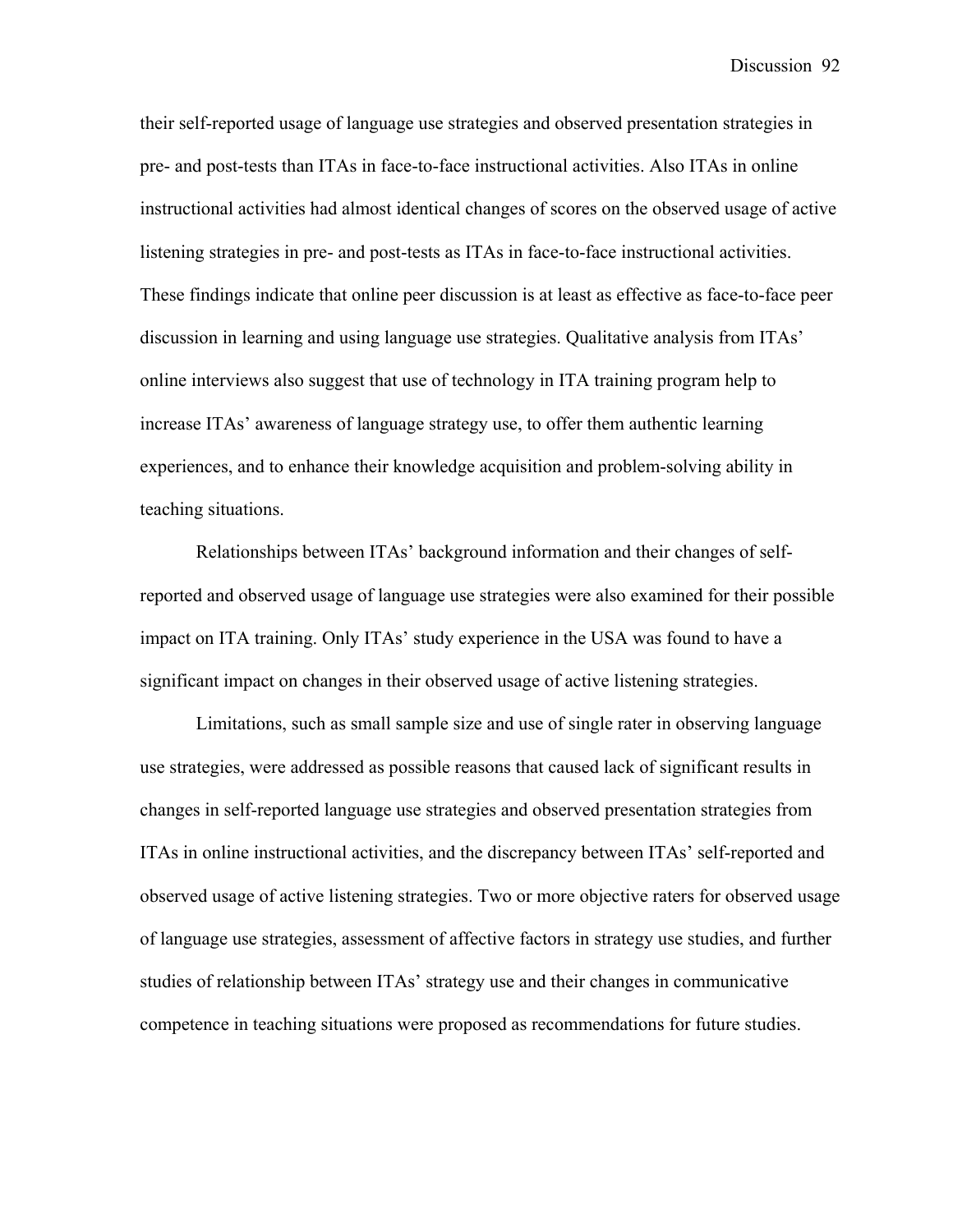APPENDIX A

PILOT STUDY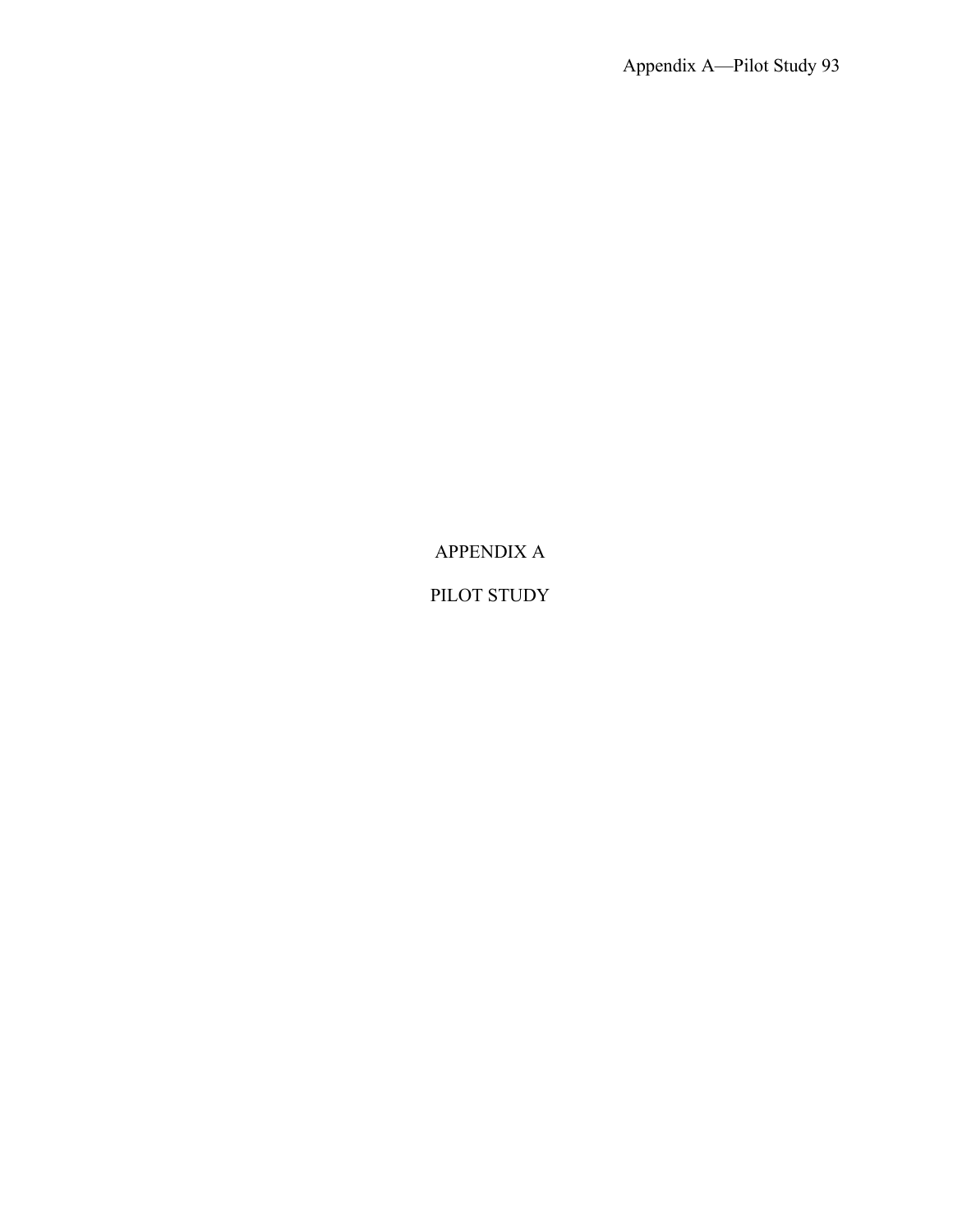#### Appendix A. Pilot Study Report

This report describes the validity and reliability testing of the instruments designed to assess international teaching assistants' (ITA) self-reported and observed usage of language use strategies in a pilot study undertaken with five ITAs enrolled in the summer ITA training course in 2005.

# Description of the Pilot Study

#### *Design of the Study*

The five participants in the pilot study were ITAs enrolled in the course "Communication and Culture for American College Teaching" in the summer of 2005. Two ITAs were from China, two ITAs were from South Korea while the other ITA came from India.

ITAs discussed four topics over eight weeks using the Blackboard Learning System™. The four topics were introduction and summary, presentation on a topic, listening, and questioning and answering strategies.

#### *Topic 1. Introduction and Summary*

Strategies introduced in this section involved preparation strategies and introduction and conclusion strategies in the Language Use Strategy Survey for ITAs. Video cases of introductions in the beginning of a class were presented in this section. ITAs analyzed cases based on guiding questions, which were proposed for the purpose of initiating ITAs' awareness and reflection of preparation, introduction, and summary strategies in real teaching situations.

*Topic 2. Presentation on a Topic*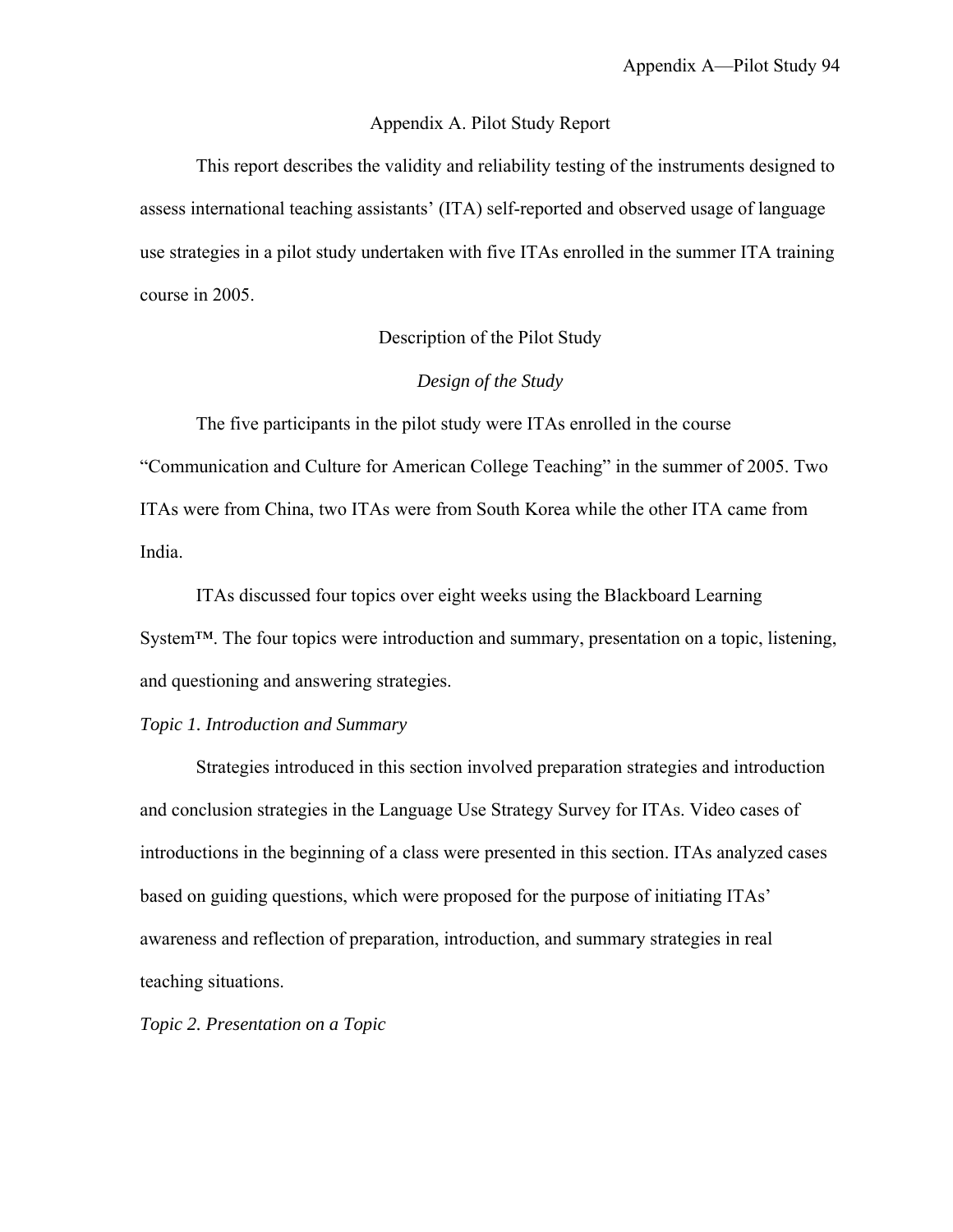Presentation strategies introduced in this section included language use strategies for class presentation. Problems like class disruptions and students' problems in comprehending instructions were presented in the video cases. After ITAs reached their consensus on the solutions, they summarized their solutions for the whole class.

#### *Topics 3 and 4. Listening, Questioning and Answering Strategies*

The third and fourth topics were combined for discussions in the pilot study as the researcher found that they were inseparable in instructors' observed communication with students. Thus, this section involved the discussion of listening strategies and questioning and answering strategies. Students in small groups discussed solutions to the problems in the video cases. Problems in video cases included students' misunderstanding of classroom instructions and instructor-dominated presentation.

At the beginning of the class, ITAs filled out a demographic survey. Then each of them did a microteaching presentation on discipline-specific topics as pre-testing. During their presentations, the researcher and the instructor evaluated the presenter's observed usage of language use strategies using the Evaluation Sheet for ITAs' Observed Use of Language. After the microteaching, individual ITAs were asked to self-report their usage of language use strategies by using the Language Use Strategy Survey for ITAs. After the online discussions finished, each ITA did a micro-teaching presentation following the same procedure as the pre-testing and this presentation provided post-test data.

Following the conclusion of the online discussions, a face-to-face focus group was conducted for the purpose of instructional improvement. It lasted approximately half an hour. The questions for the focus group centered upon ITAs' experiences in case-based learning, online discussions and strategy-based instructions, asking for their reflections on learning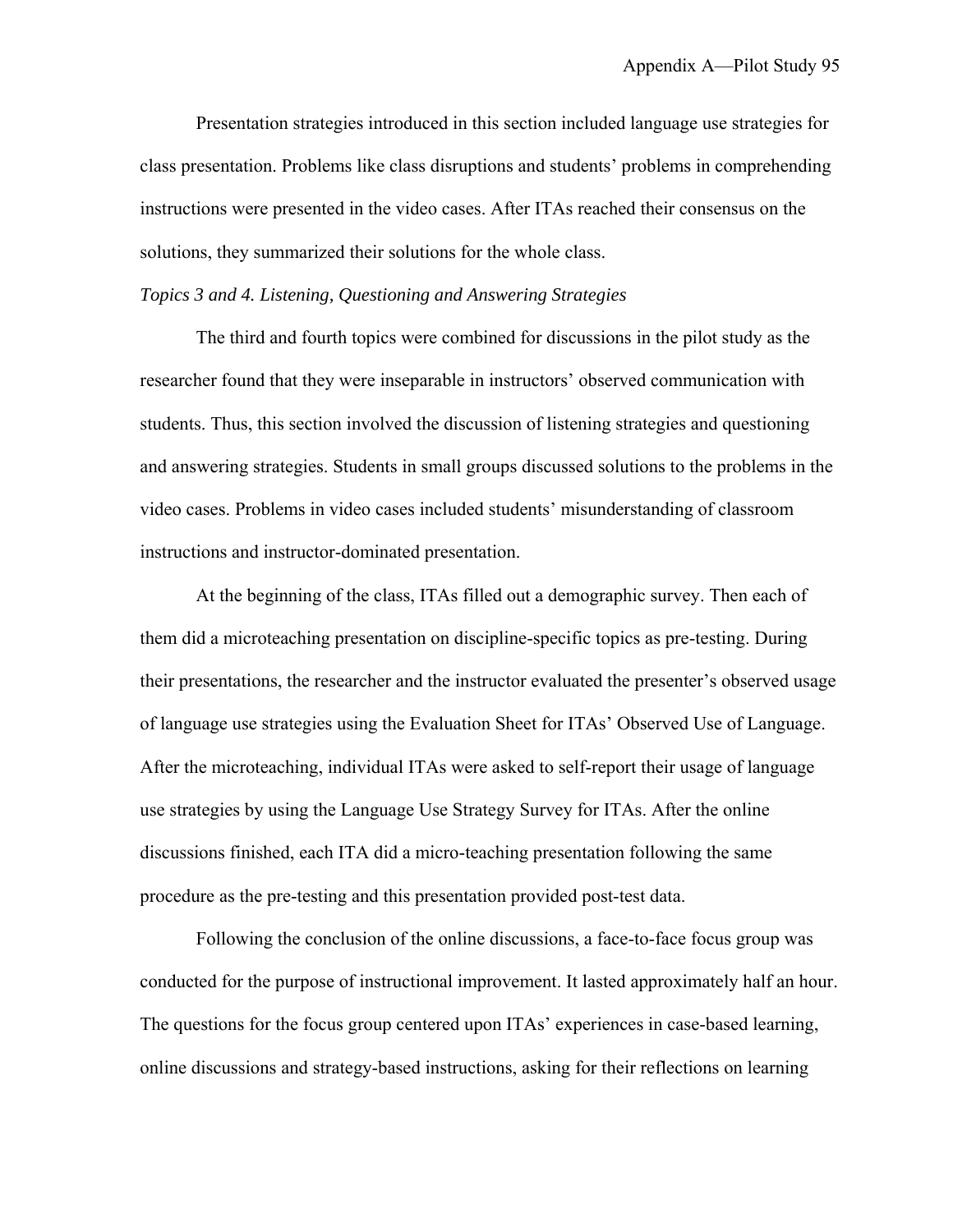experiences and suggestions for the improvement of this online learning system. The

schedule of activities in this pilot study is shown in the following timetable (Table A1).

Table A1.

| <b>Pilot Study Schedule</b> |  |  |  |
|-----------------------------|--|--|--|
|-----------------------------|--|--|--|

| Week   | <b>Discussion Topics</b>                                                                                    |
|--------|-------------------------------------------------------------------------------------------------------------|
| Week 1 | Training on the use of the Blackboard (face-to-face)<br>Microteaching as pre-testing                        |
| Week 2 | Topic 1 (online) <i>Introduction and summary</i>                                                            |
| Week 3 | Topic 1 (online) <i>Introduction and summary</i>                                                            |
| Week 4 | Topic 2 (online) <i>Presentation strategies</i>                                                             |
| Week 5 | Topic 2 (online) Presentation strategies                                                                    |
| Week 6 | Topic 3 & 4 (online) Listening strategies, questioning and answering<br>strategies                          |
| Week 7 | Topic 3 $\&$ 4 (online) Listening strategies, questioning and answering<br>strategies<br>Online focus group |
| Week 8 | Microteaching as post-testing                                                                               |

# *Data Analysis and Results*

Data obtained from the pre- and post-testing of ITAs' self-reported usage of language use strategies were collected to determine the improvement of ITAs' usage of language use strategies in teaching situations. Internal reliability testing was undertaken to examine the consistency of the items in this survey instrument. A t-test was conducted to analyze ITAs' changes in their self-reported usage of language use strategies in the post-testing compared to the pre-testing.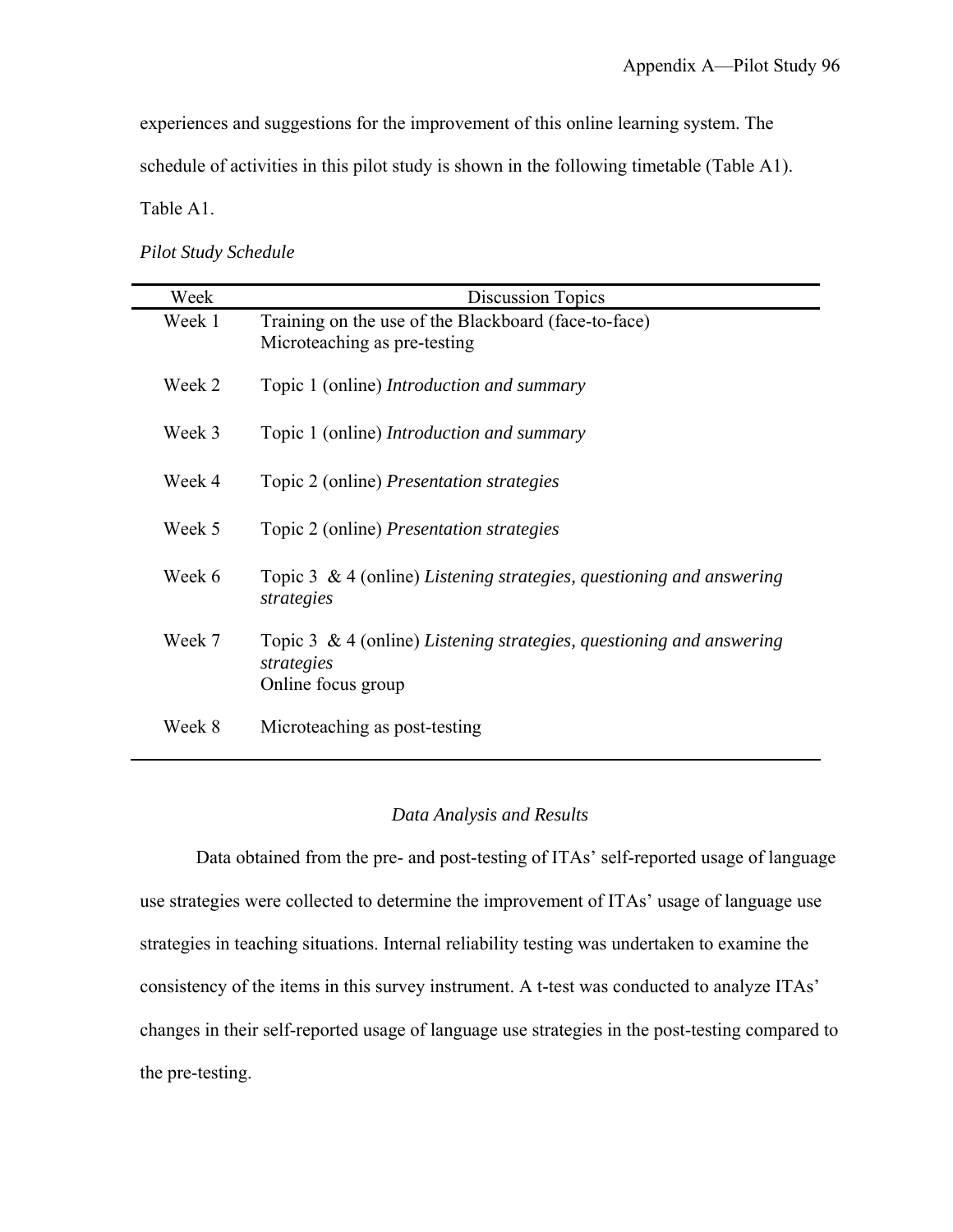Data obtained from the pre- and post-testing of ITAs' observed use of language were collected to determine the improvement of ITAs' observed use of language in teaching situations. Internal reliability testing was undertaken to examine the consistency of the items in this evaluation instrument. Inter-rater reliability was conducted to investigate the correlation between the instructor's rating and the researcher's rating. A t-test was used to analyze ITAs' changes in their self-reported usage of language use strategies in the posttesting compared to the pre-testing.

Discussion messages from the focus group were transcribed and coded for the purpose of finding ITAs' reflections of their learning experiences and their comments on the instruction.

The Cronbach's alpha value in the reliability testing of the Language Use Strategy Survey for ITAs was .80. The Cronbach's alpha value in the reliability testing of the Evaluation Sheet for ITAs' Observed Language Use Strategies was .89. These scores demonstrated acceptable levels of reliability.

The inter-rater reliability testing of the Evaluation Sheet for ITAs' Observed Language Use Strategies was .20. This score is not an acceptable level of reliability.

Results of the t-test on ITAs' self-reported usage of language use strategies is shown in Table A2. Results of the t-test on ITAs' observed usage of language use strategies is shown in Table A3. Results indicated that ITAs' observed and self-reported language use strategies improved but the changes were not significant. However, ITAs' active listening strategies improved significantly in their self-reports  $(p<.05)$ .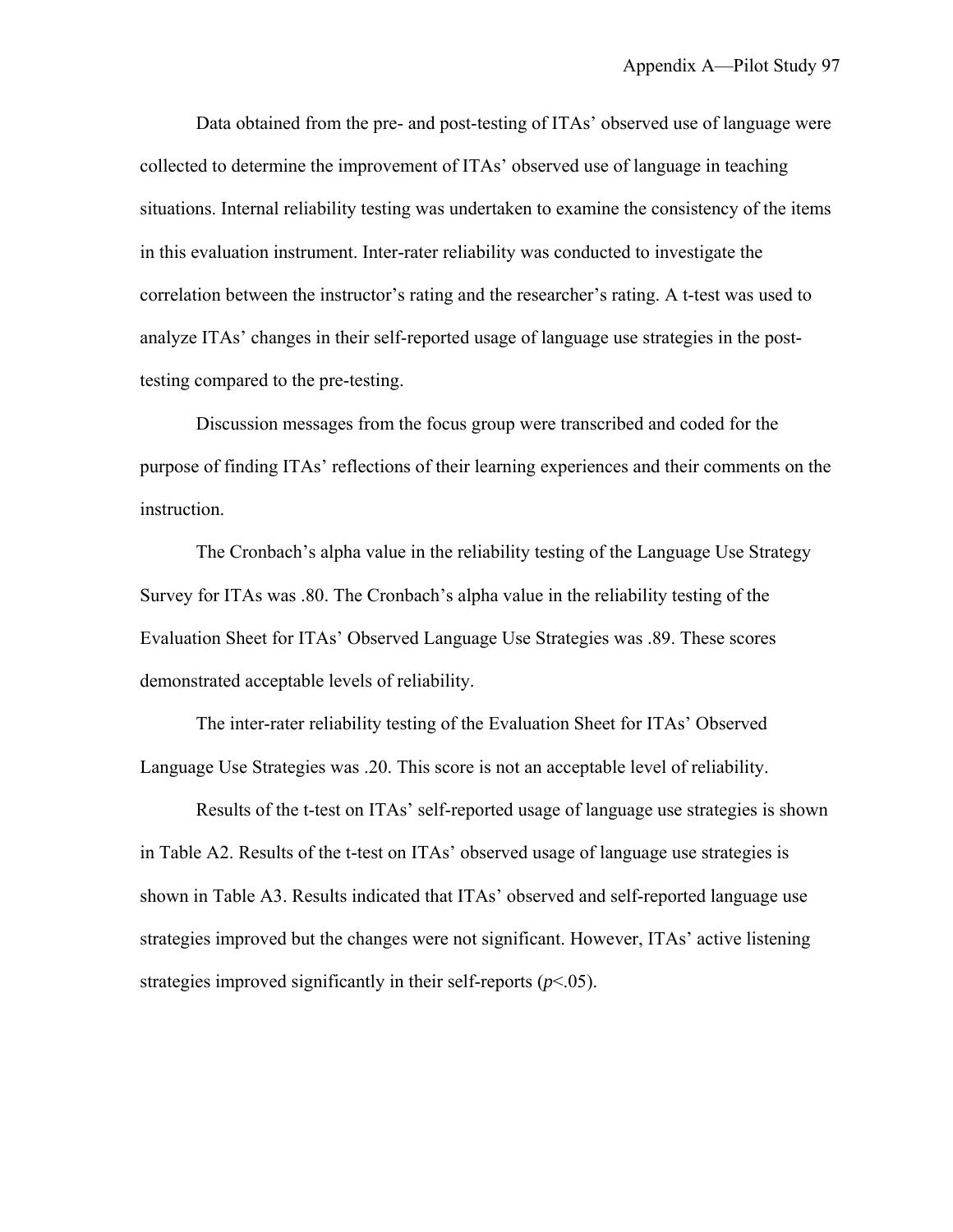# Table A2.

|                                                                   | Mean  | N | Sig. |
|-------------------------------------------------------------------|-------|---|------|
| Pre-testing (total)                                               | 166.6 | 5 |      |
| Post-testing (total)                                              | 183.8 | 5 | .058 |
| Pre-testing (preparation strategies)                              | 22.4  | 5 |      |
| Post-testing (preparation strategies)                             | 25.2  | 5 | .206 |
| Post-testing (presentation strategies)                            | 78.2  | 5 |      |
| Post-testing (presentation strategies)                            | 83.6  | 5 | .275 |
| Pre-testing (listening, questioning and<br>answering strategies)  | 66    | 5 |      |
| Post-testing (listening, questioning and<br>answering strategies) | 75    | 5 | .036 |

*T-test Results of ITAs' Self-reported Usage of Language Use Strategies* 

# Table A3.

*T-test Results of ITAs' Observed Usage of Language Use Strategies* 

|              | Mean |      |  |
|--------------|------|------|--|
| Pre-testing  | 31.6 |      |  |
| Post-testing | 35.9 | .192 |  |

In the focus group, the ITAs gave positive feedback toward the use of video cases and

peer discussions. They thought it would help them to solve problems in future teaching.

Revisions of the Design of the Study

# *Discussion Strategies*

In the pilot study, the first learning topic included the discussion of preparation,

introduction and conclusion strategies in classroom presentations. The discussion of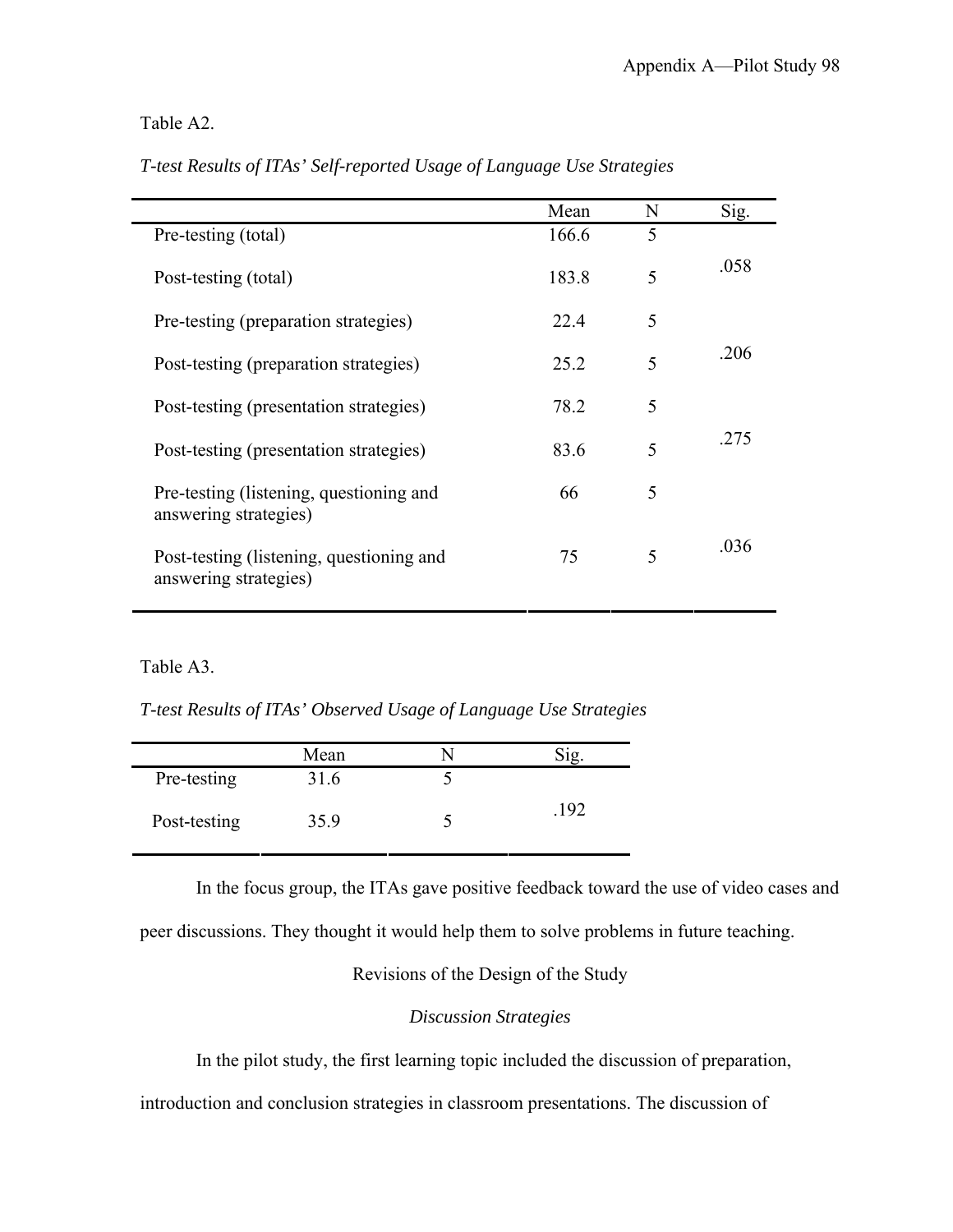preparation strategies will be deleted from the learning activities due to the insignificant result of the improvement of preparation strategies in the pilot study, and the fact that the video clips do not cover any cases showing how ITAs prepare for class instruction. The introduction and conclusion strategies will remain as discussion topics in classroom presentation strategies.

The last two topics in the pilot study (listening strategies and questioning and answering strategies) will be combined into one topic in the full study—active listening strategies. This is due to the finding that listening strategies and questioning and answering strategies were inseparable in classroom instruction.

Therefore, in the full study, there will be two learning topics instead of four. The two topics will be classroom presentations and active listening strategies.

#### *Design of the Study*

The full study will be a comparison study. ITAs in two classes will be assigned to do face-to-face learning activities and online learning activities separately. Face-to-face discussions will take place in the classroom once a month, for 75 minutes over a three-month period of time. Instruction and discussion question sheets will be given to students prior to their discussions. ITAs will be required to answer the questions in group discussions and present their group answers to the class. Online discussions will be conducted using the Blackboard Learning System™. The researcher will post instructions for online discussions, weekly announcements and learning tasks. ITA students will be required to participate in discussions each week.

*Learning Activities Based on the Pilot Study*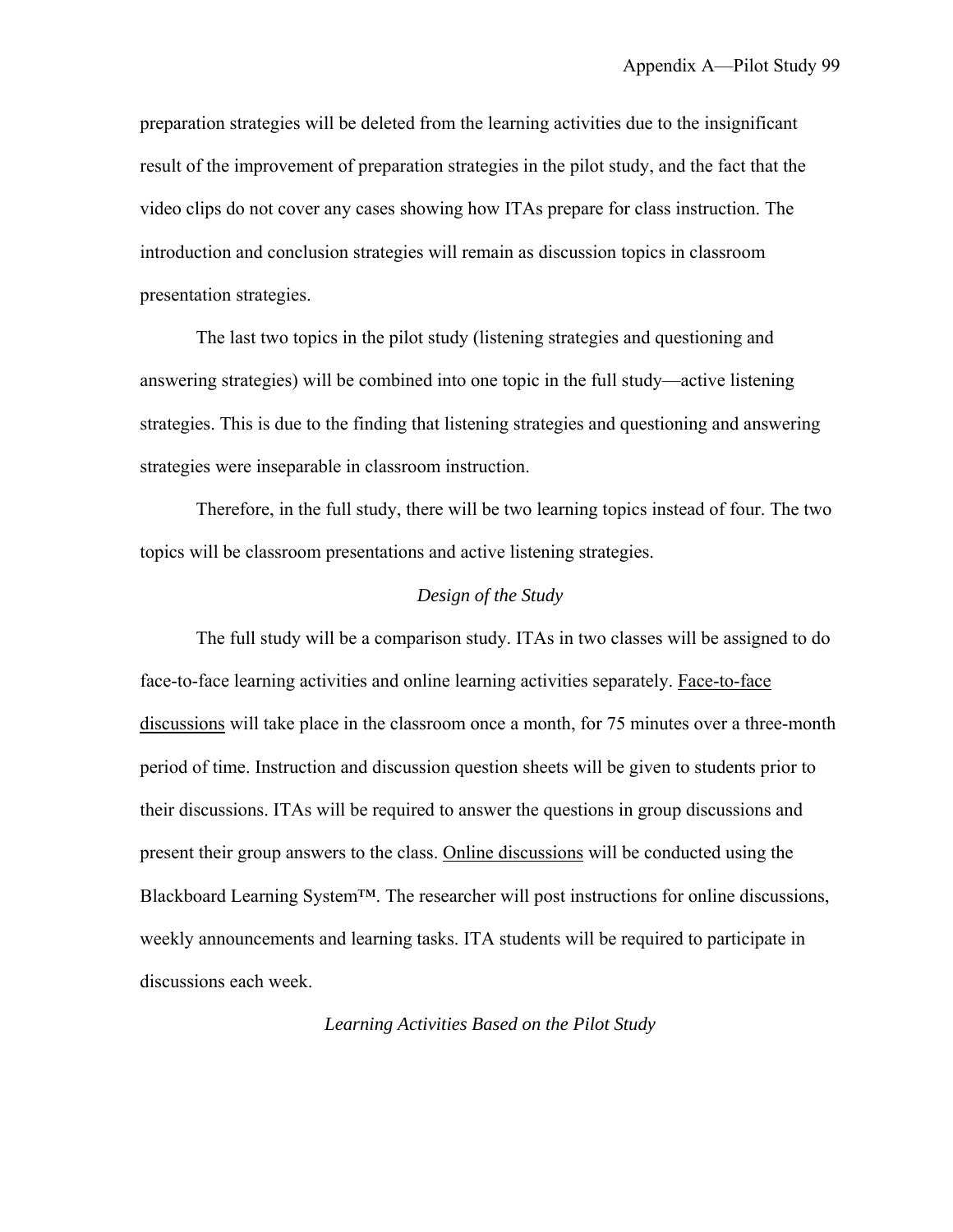After the pilot study, the procedures for the learning activities have been finalized. In each class, twelve ITAs will be divided into three small groups. They will go through four phases in case discussions. In the first phase, ITAs will be asked to discuss their reflections after watching the video cases. In the second phase, discussion questions will be posted aiming at the usage of language use strategies in the video cases for the purpose of initiating ITAs' awareness and reflection regarding language use strategies in real teaching situations. ITAs will be asked to discuss and answer the posed questions in small groups. In the third phase, comments and reflections by American undergraduate students on the same cases will be presented to ITAs. ITAs will be directed to revise and summarize their group answers before presenting them to the whole class. Consensus will be required within each group before they share their solutions with the entire class. In the last phase, ITAs will be required to write a script for their next microteaching presentation.

#### *Revisions of the Instruments*

The timeline will be adjusted in the full study, as shown in Table A4.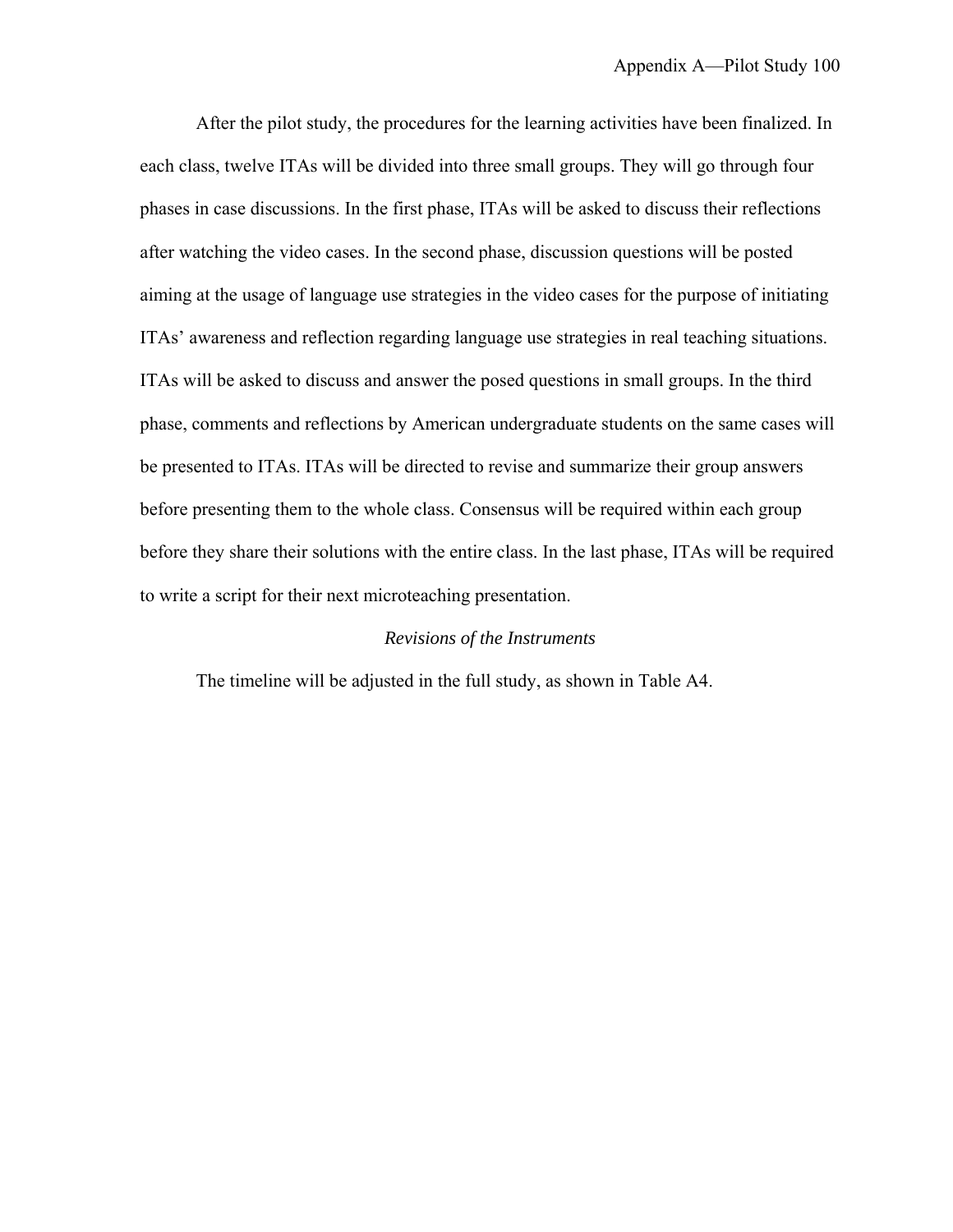### Table A4.

| Class Schedule in the Full Study |  |  |  |  |
|----------------------------------|--|--|--|--|
|----------------------------------|--|--|--|--|

| Week           | Face-to-face Activities           | <b>Online Activities</b>                                           |
|----------------|-----------------------------------|--------------------------------------------------------------------|
| 1              |                                   | Training on the use of Blackboard                                  |
| $\overline{2}$ |                                   | Microteaching as pre-test on usage of presentation strategies      |
| 3              |                                   | Topic 1. Classroom Presentation                                    |
| $\overline{4}$ |                                   |                                                                    |
| 5              | Topic 1. Classroom Presentation   |                                                                    |
| 6              |                                   | Microteaching as post-test on usage of presentation strategies     |
|                |                                   | & pretest on usage of active listening strategies                  |
| 7              |                                   | Topic 2. Being an Active Listener                                  |
| 8              |                                   |                                                                    |
| 9              | Topic 2. Being an Active Listener |                                                                    |
| 10             |                                   | Microteaching as post-test on usage of active listening strategies |
| 11             |                                   | Online interviews                                                  |
|                |                                   |                                                                    |

The post-testing will be administered twice, aiming to test ITAs' performance of each learning topic respectively. The instructor will be allowed to discuss content from the discussion topic only after the post-testing of the relevant topic is over. This agreement satisfies her desire to include these topics in her class sessions.

The evaluation of ITAs' observed usage of language use strategies were conducted by the instructor and the researcher in the pilot study. However, the inter-rater reliability between the instructor and the researcher's rating was as low as .20. Therefore, it has been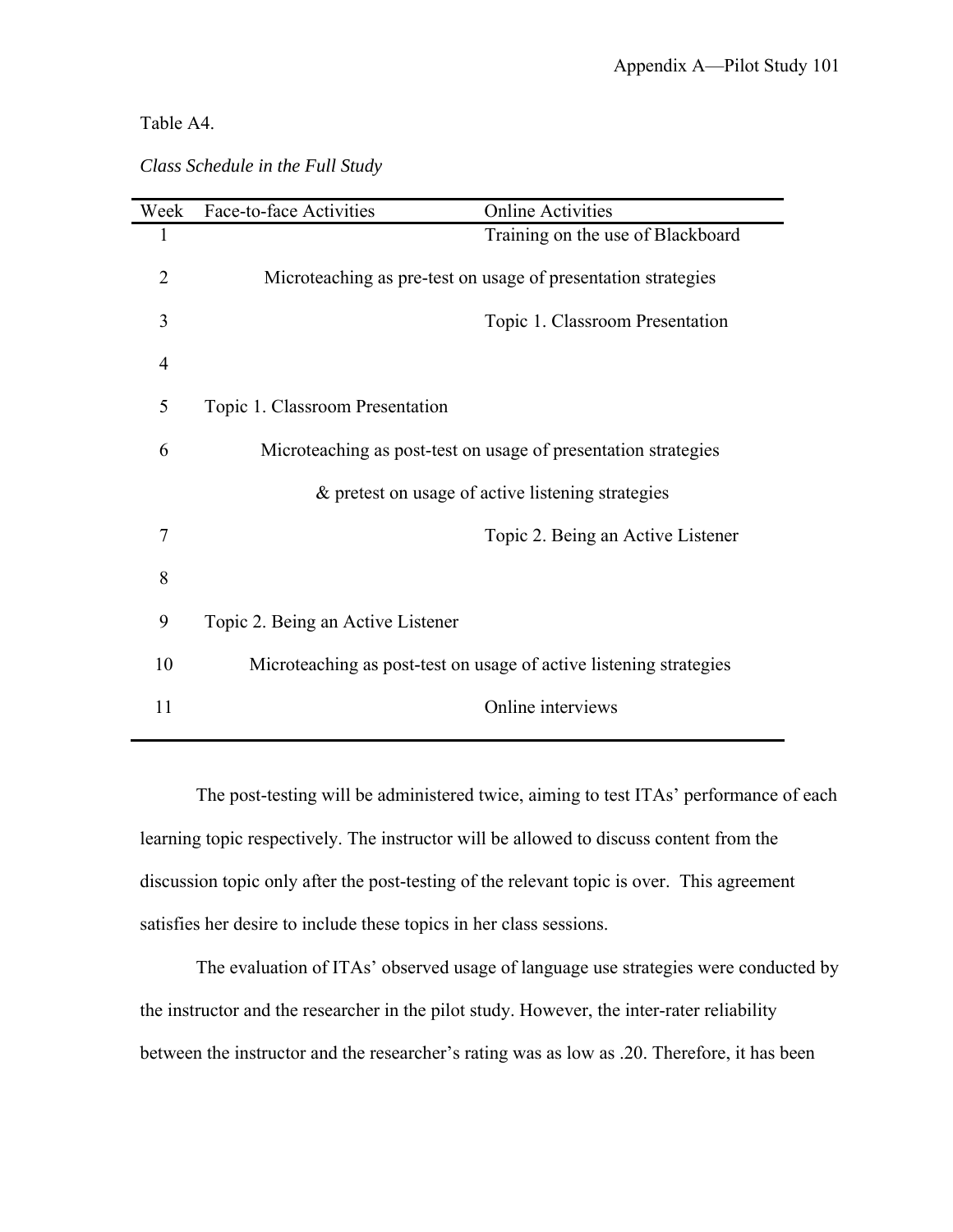decided that only the instructor will evaluate ITAs' observed usage of language use strategies in the full study.

### Revisions of the Instruments

### *Demographic Survey*

Based on the ITAs' feedback, minor changes have been made to eliminate students' misunderstanding on some items. "Highest degree attained" has been changed to "highest degree that you have obtained." Items are marked by bullets so that ITAs would not miss an item by accident.

#### *Language Use Strategy Survey for ITAs*

Four domains were assessed: preparation strategies, presentation strategies, listening strategies, and questioning and answering strategies. In the full study, preparation strategies will be deleted as this topic has been dropped as a discussion topic.

Face validity was assessed before the pilot study by individual discussions with a group of international graduate students who had teaching experience in U.S. colleges. They were asked to think aloud when reading through the instrument. Changes were made to improve their understanding. For example, the item "Check to see how well my speaking reflects what I want to say" was reworded as "Check to see how well my speaking reflects what I want to communicate."

Content validity was also assessed prior to the pilot study by the course instructor who provided comments on the clarity and content of the instrument. Interaction management strategies were renamed as questioning and answering strategies. Presentation strategies and explanation strategies were combined into presentation strategies. Items that had the same meaning were deleted or revised. For example, as the item "Monitor how my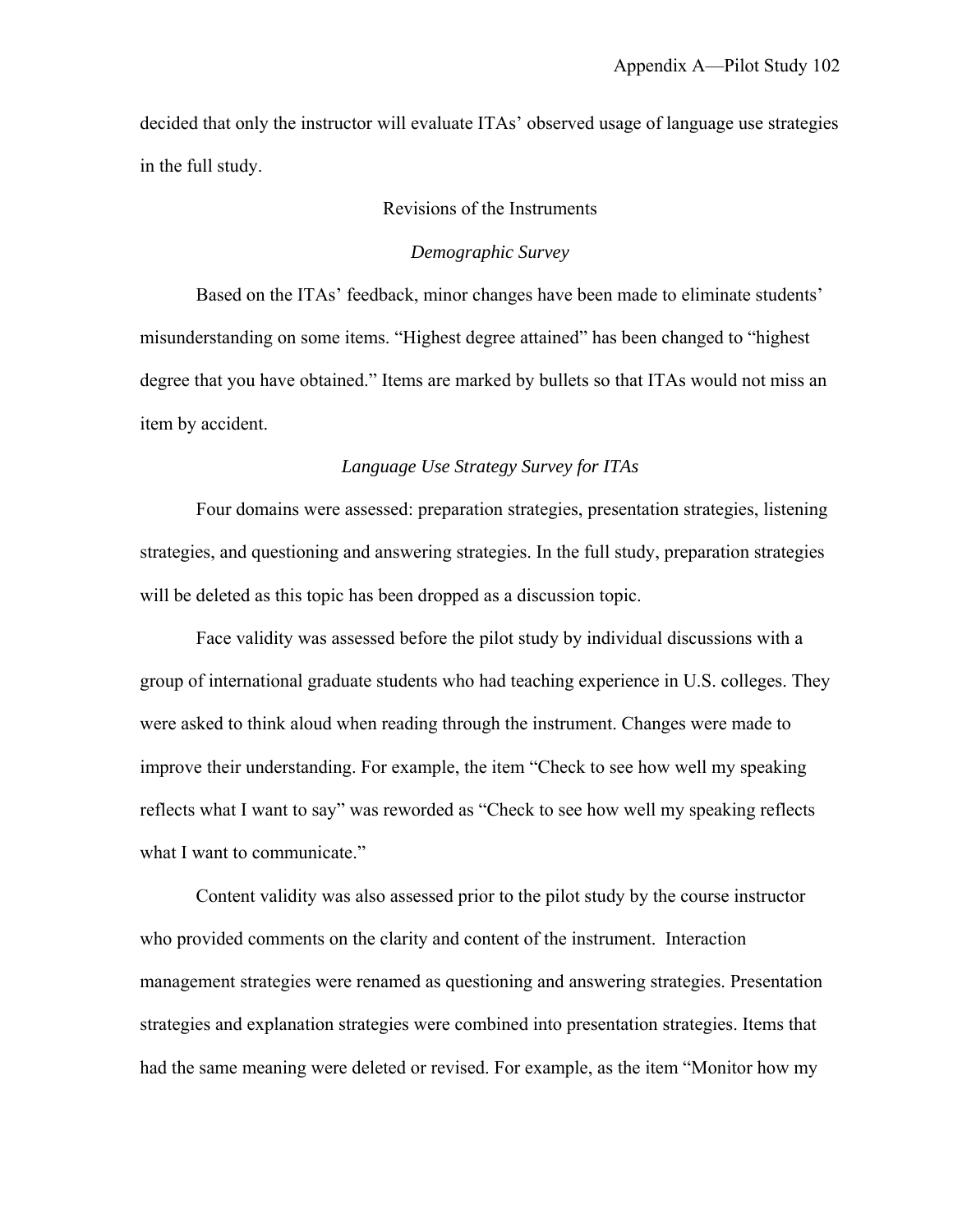speaking is going" had almost the same meaning as the item "Check to see how well my speaking reflects what I want to communicate," the former one was deleted because it was vaguer than the latter one.

Two items were deleted in order to minimize the influence of the factors outside the study because these strategies will be taught by the instructor in the full study. These two items are "Use gestures, eye contact, or facial expressions as a way to try and get my meaning across" and "Use visual aids, like illustrations to try and get my meaning across".

Reliability testing was undertaken to assess the consistency of the items in the instrument. The Cronbach's alpha value was as high as .80. However, as the number of students in the pilot study was too small for internal reliability testing, it will be assessed at the beginning of the full study.

In summary, the Language Use Strategy Survey for ITAs will be used for the full study with 36 items in three categories—presentation strategies, listening strategies, and questioning and answering strategies. See the revised survey instrument in Appendix C.

#### *Evaluation Sheet for ITAs' Observed Language Use Strategies*

Face validity was assessed prior to the pilot study. Several international graduate students who had teaching experience in U.S. colleges were asked to read through the instrument and discuss it with the researcher. They thought the measure was valid for the purpose of this instrument.

Content validity was also assessed by the course instructor who provided comments on the clarity and content of the instrument. In the pre-testing, the instructor found it difficult to judge ITAs' observed language use strategies from "Very ineffective" to "Ineffective", and from "Very effective" to "More than effective" and "Effective". Thus the effectiveness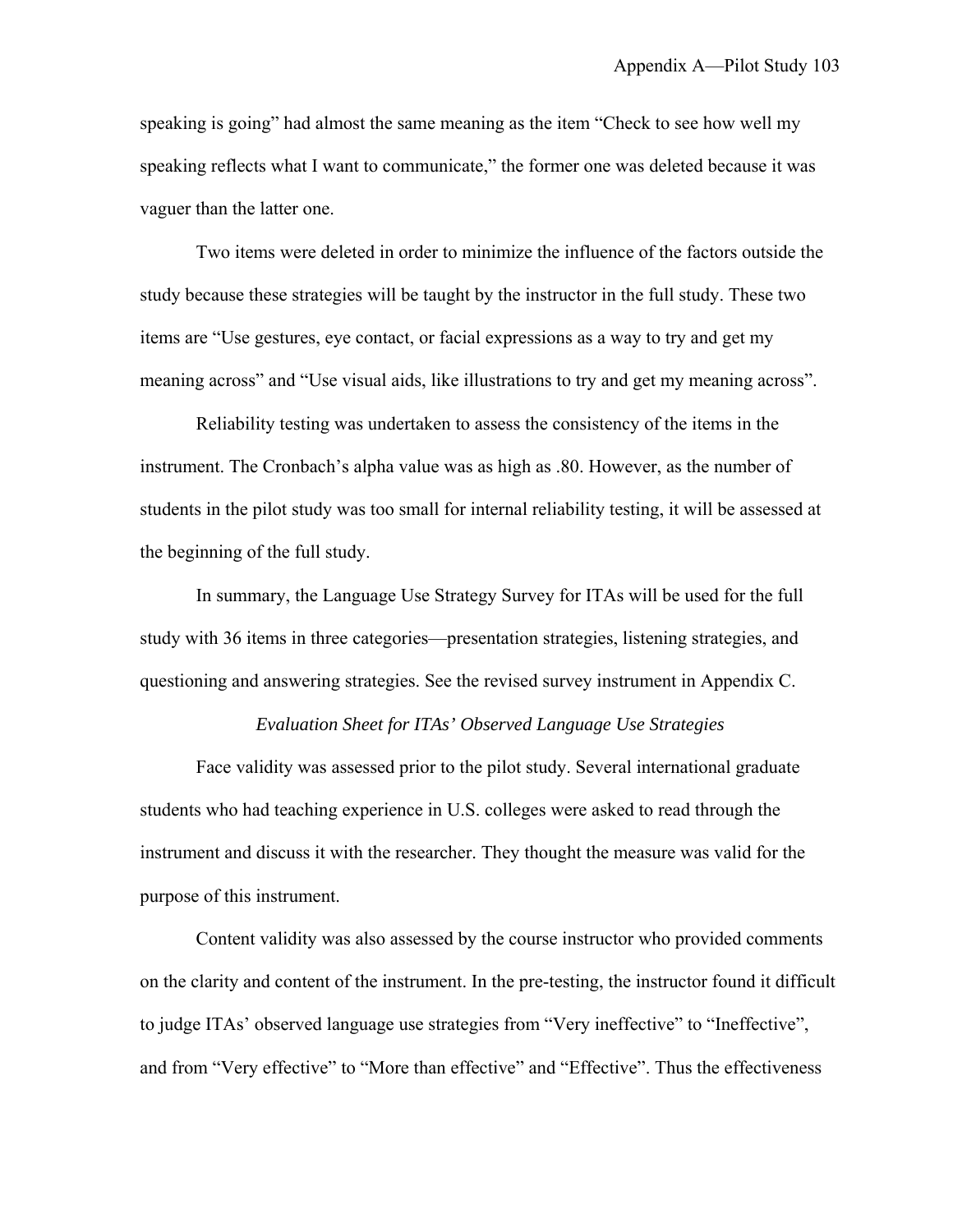scales was re-defined for the full study. The narrative definition of the effectiveness of use will only be provided with two anchor points (1=Very ineffective and 5=Very effective) so that the instructor can rate ITAs' observed language use strategies on this scale.

Due to the changes in the full study, the following items were deleted from the instrument. These items are "Adequate preparation for the class", "Use of non-verbal expressions, like gestures, eye contact or facial expressions" and "Use of visual aids, like PowerPoint slides".

The Cronbach's alpha value of the instrument was as high as .89. However, as the number of students in the pilot study was too small for internal reliability testing, it will be assessed at the beginning of the full study.

After the revision, the seven-item Evaluation Sheet for ITAs' Observed Language Use Strategies will be used by the instructor in the full study. See the revised evaluation instrument Appendix D.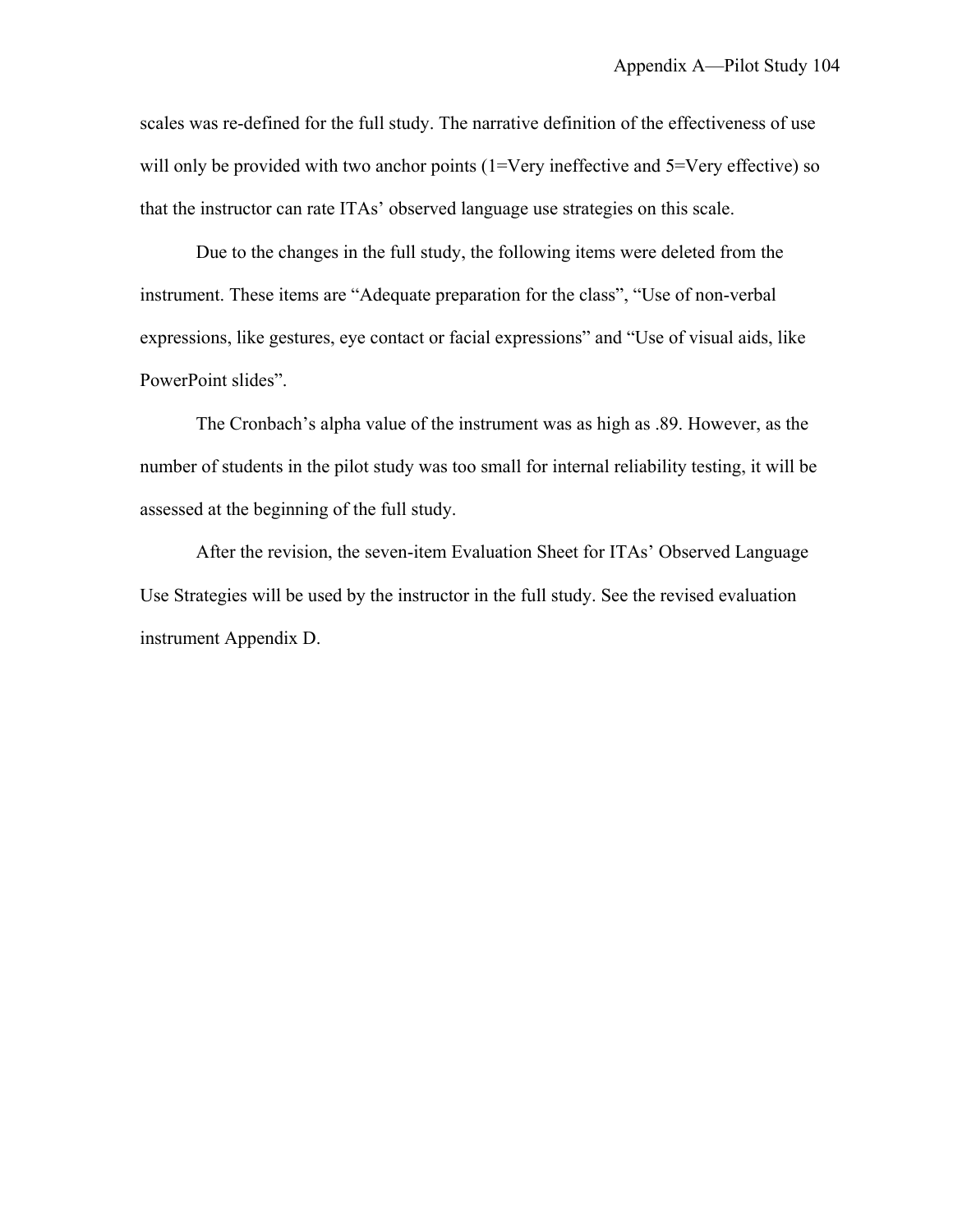## APPENDIX B

# DEMOGRAPHIC SURVEY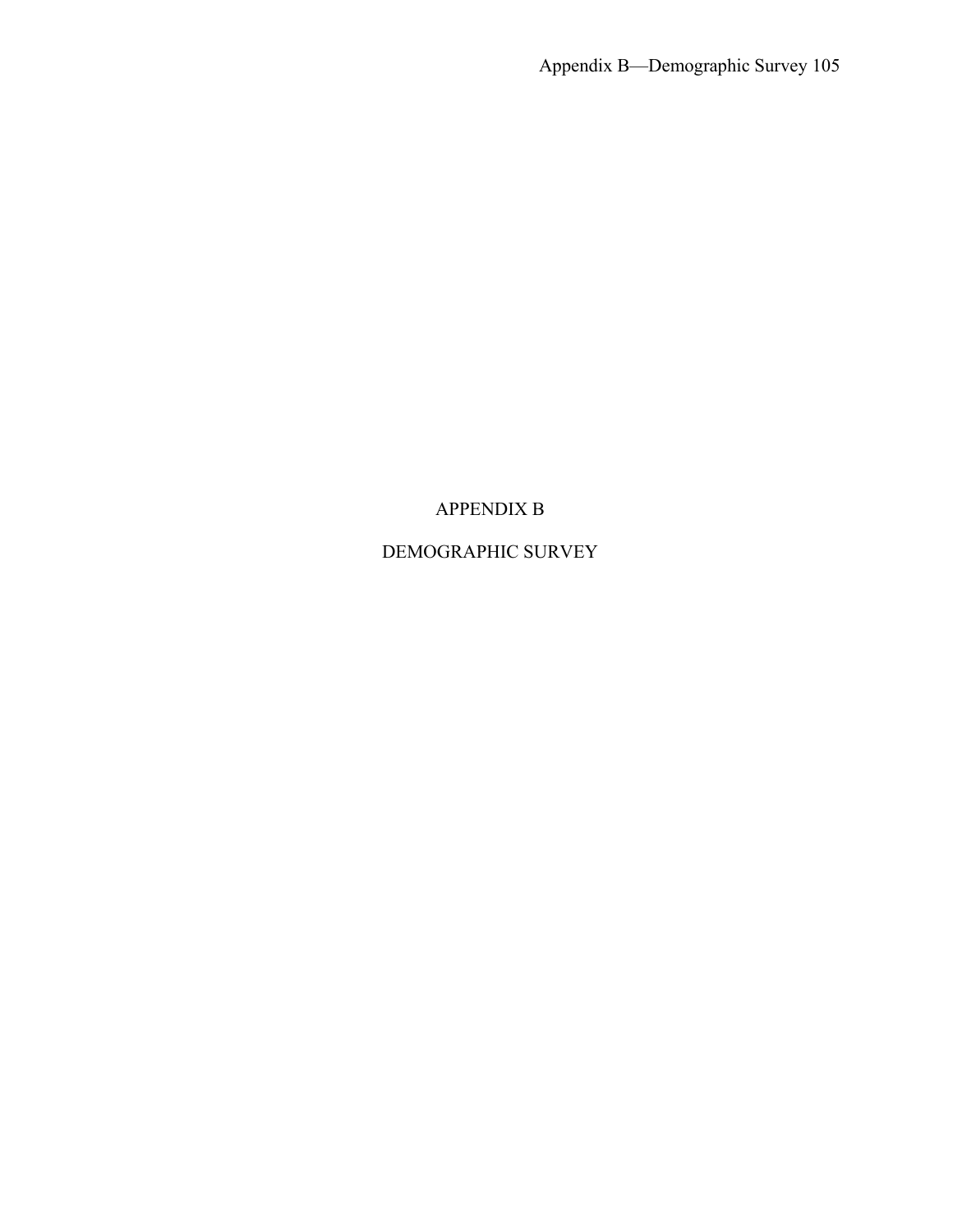Appendix B. Demographic Survey

| Name:                                                                                                                                                                                                                                                                                   |         |           |                                          | Date: $\qquad \qquad$                   |  |  |  |
|-----------------------------------------------------------------------------------------------------------------------------------------------------------------------------------------------------------------------------------------------------------------------------------------|---------|-----------|------------------------------------------|-----------------------------------------|--|--|--|
| Please check or fill in the appropriate answer to the following questions.                                                                                                                                                                                                              |         |           |                                          |                                         |  |  |  |
| Gender: Male Female                                                                                                                                                                                                                                                                     |         |           |                                          |                                         |  |  |  |
| Age: $\_\_$                                                                                                                                                                                                                                                                             |         |           |                                          |                                         |  |  |  |
| Ethnicity: Native American (including Alaskan Native) _______<br>$\bullet$<br>Asian (including Oriental, Pacific Islander and Filipino)<br>African<br>Hispanic<br>Caucasian<br>Others                                                                                                   |         |           |                                          |                                         |  |  |  |
| Highest degree that you have obtained<br>Where? When?                                                                                                                                                                                                                                   |         |           |                                          |                                         |  |  |  |
| Is English your native language? Yes__ No__<br>$\bullet$<br>When did you firstly come to the U.S.?<br>$\bullet$<br>I came to the U.S. in ____(year) as a minor (under 18 years old)<br>as an undergraduate student<br>Please list your recent teaching experiences in the last 5 years. |         |           |                                          |                                         |  |  |  |
| Types of schools                                                                                                                                                                                                                                                                        | Country | Job Title | <b>Description of teaching</b><br>duties | Duration<br>(from mm/yy)<br>to $mm/yy)$ |  |  |  |
|                                                                                                                                                                                                                                                                                         |         |           |                                          |                                         |  |  |  |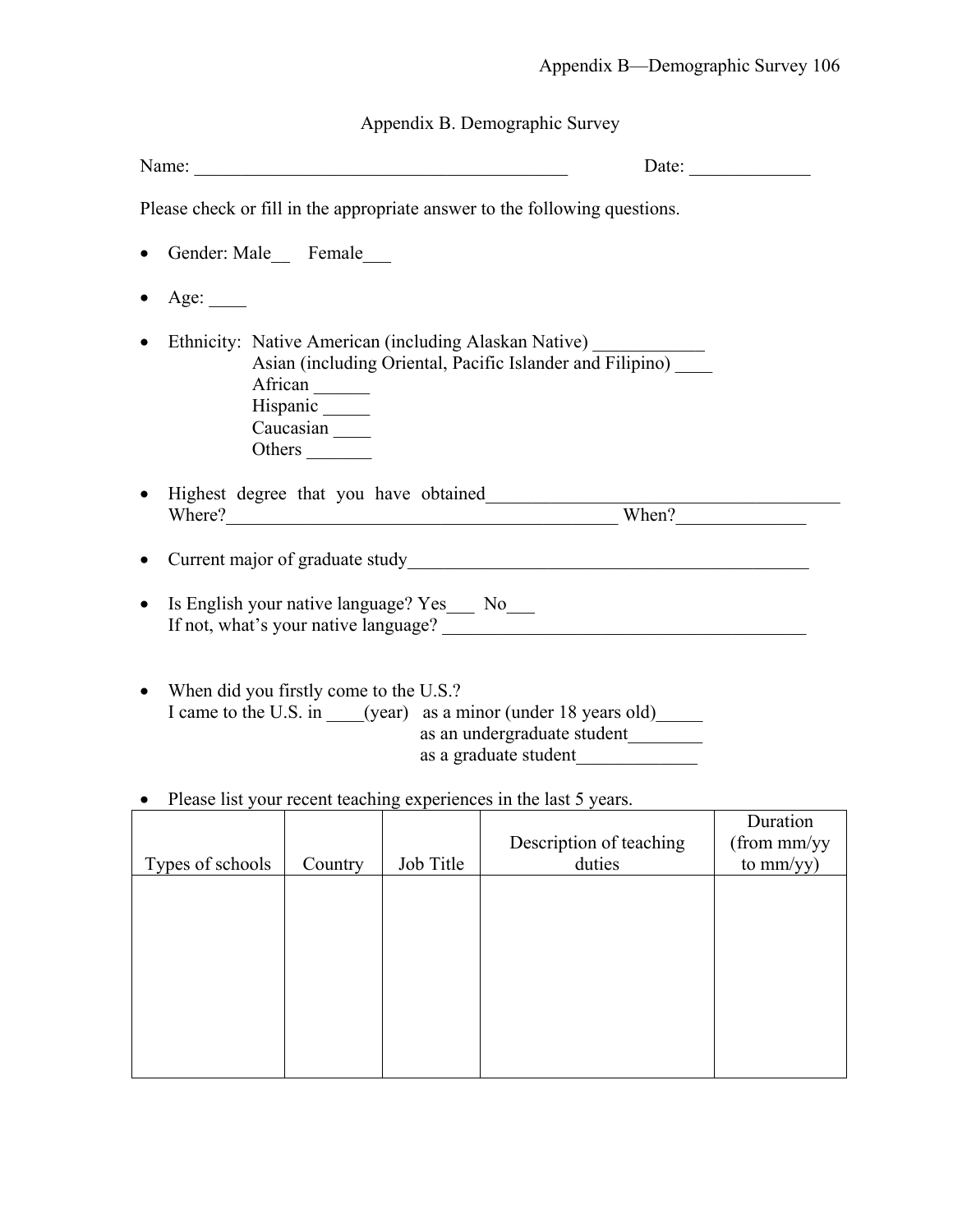• Please list your most recent screening date and score that you received:

Date:\_\_\_\_\_\_\_\_\_\_\_\_\_\_ Level: \_\_\_\_\_\_\_ [ ] low [ ] high

• How do you rate yourself as an Internet user?

I'm a proficient Internet user. I can navigate through the Internet, checking emails, using search engines, and perform word-processing tasks.

- \_\_\_I'm an adequate Internet user. I have a basic understanding of using the Internet and email.
- \_\_\_I am not familiar with the Internet.
- What's your comfort level with computers and the Internet?

\_\_\_I enjoy using computers and the Internet, and I use it frequently for searching and email.

\_\_\_I only use computers and the Internet when necessary.

I am uncomfortable using computers and the Internet and avoid using them as much as possible.

• Is this your first time to take an online course? Yes No

- Is this your first time to use the Blackboard Learning System™? Yes\_\_\_\_\_\_\_ No\_\_\_\_\_\_\_
- Have you used other online learning systems for courses, such as WebCT? Yes\_\_\_\_\_\_\_\_ No\_\_\_\_\_\_\_

---**The End**---- *Thank you.*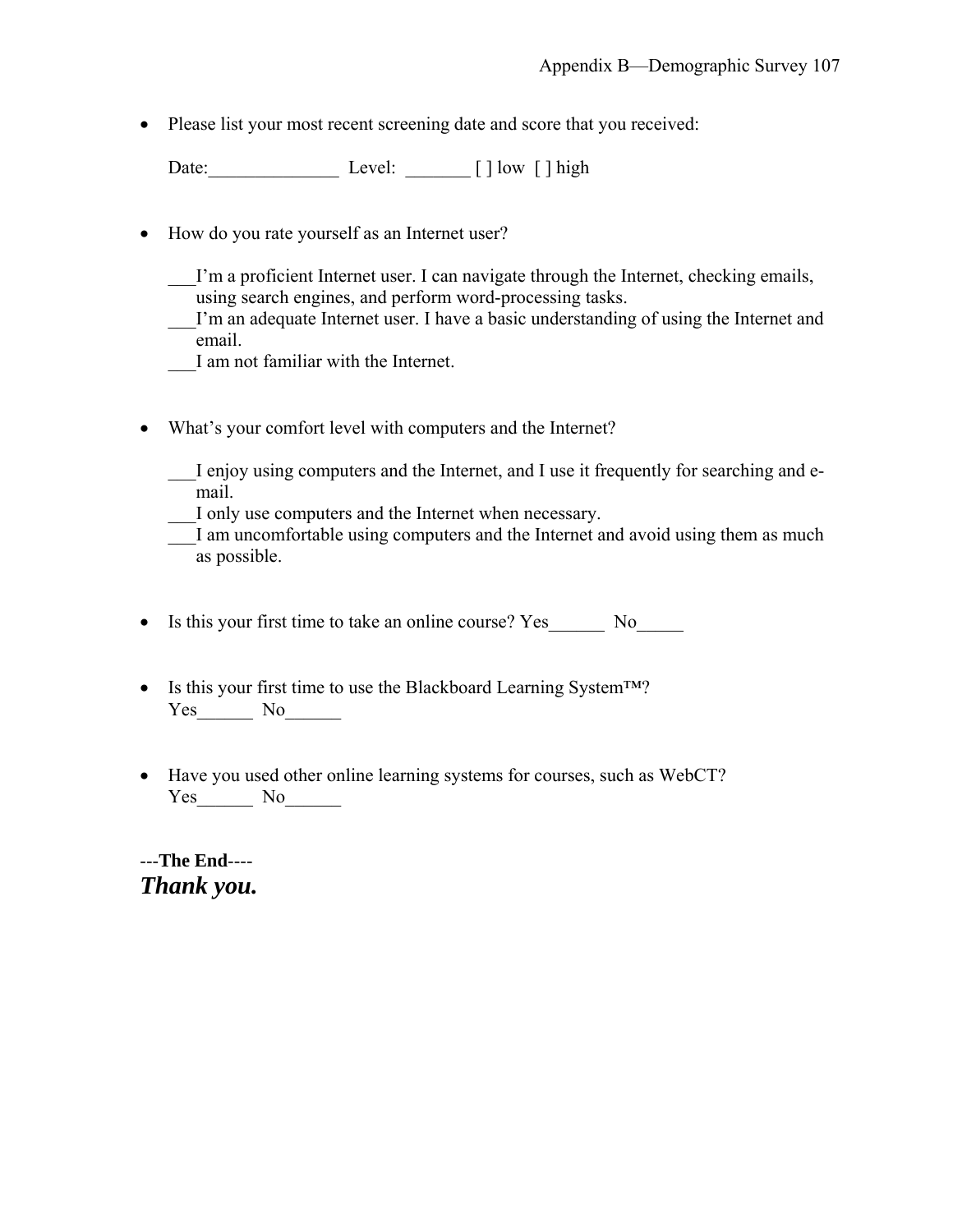APPENDIX C

# LANGUAGE USE STRATEGY SURVEY FOR ITAS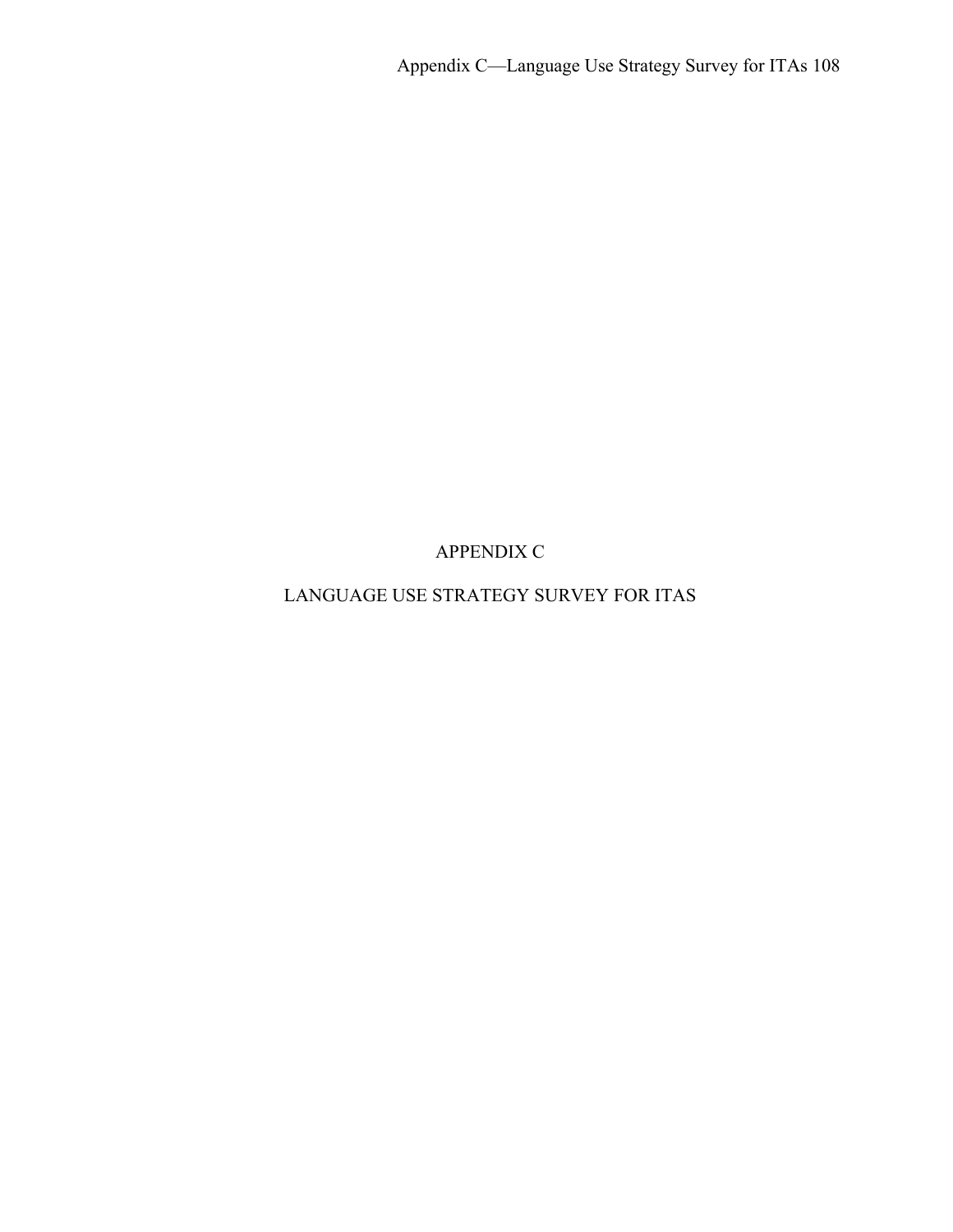Appendix C. Language Use Strategy Survey for ITAs

Date: \_\_\_\_\_\_\_\_\_\_\_\_\_\_\_\_(mm/dd/yy)

Dear (your name),

The purpose of this survey is to help you master language use strategies that would facilitate your teaching in face-to-face classes. Please circle the number that best describes your use of each strategy in today's microteaching.

Thank you.

|    |                                    | never        | seldom         | sometimes      | frequently     | always |
|----|------------------------------------|--------------|----------------|----------------|----------------|--------|
|    | <b>Presentation Strategies (1)</b> | used         | use            | use            | use            | use    |
|    | 1. Use concise and clear sentences |              |                |                |                |        |
|    | to give an overview of the         | $\mathbf{1}$ | $\overline{2}$ | 3              | 4              | 5      |
|    | day's lesson.                      |              |                |                |                |        |
| 2. | Use concise sentences to           |              |                |                |                |        |
|    | summarize after each major         | 1            | $\overline{2}$ | 3              | $\overline{4}$ | 5      |
|    | point.                             |              |                |                |                |        |
| 3. | Give a substantial conclusion at   | $\mathbf{1}$ | $\overline{2}$ | 3              | $\overline{4}$ | 5      |
|    | the end of a presentation.         |              |                |                |                |        |
| 4. | Use obvious transitions, like      |              |                |                |                |        |
|    | "next" and "however" to mark       | $\mathbf{1}$ | $\overline{2}$ | 3              | $\overline{4}$ | 5      |
|    | topic changes and/or make          |              |                |                |                |        |
|    | organization explicit.             |              |                |                |                |        |
|    | 5. Check to see how well my        |              |                |                |                |        |
|    | speaking reflects what I want to   | $\mathbf{1}$ | $\overline{2}$ | 3              | $\overline{4}$ | 5      |
|    | communicate.                       |              |                |                |                |        |
| 6. | Change the structure of the        |              |                |                |                |        |
|    | sentence to communicate my         |              |                |                |                |        |
|    | intended message if I have         | $\mathbf{1}$ | $\overline{2}$ | 3              | 4              | 5      |
|    | difficulty in completing the       |              |                |                |                |        |
|    | original sentence.                 |              |                |                |                |        |
| 7. | Try to get feedback from           | $\mathbf{1}$ | $\overline{2}$ | $\overline{3}$ | $\overline{4}$ | 5      |
|    | students regularly.                |              |                |                |                |        |
| 8. | Repeat what I have said if it      | $\mathbf{1}$ | $\overline{2}$ | $\overline{3}$ | $\overline{4}$ | 5      |
|    | wasn't clear to students.          |              |                |                |                |        |
| 9. | Re-phrase what I have said if it   | $\mathbf{1}$ | $\overline{2}$ | 3              | $\overline{4}$ | 5      |
|    | wasn't clear to students.          |              |                |                |                |        |
|    | 10. Be careful when directly       |              |                |                |                |        |
|    | transferring words and ideas       | $\mathbf{1}$ | $\overline{2}$ | 3              | 4              | 5      |
|    | from my own language into          |              |                |                |                |        |
|    | English.                           |              |                |                |                |        |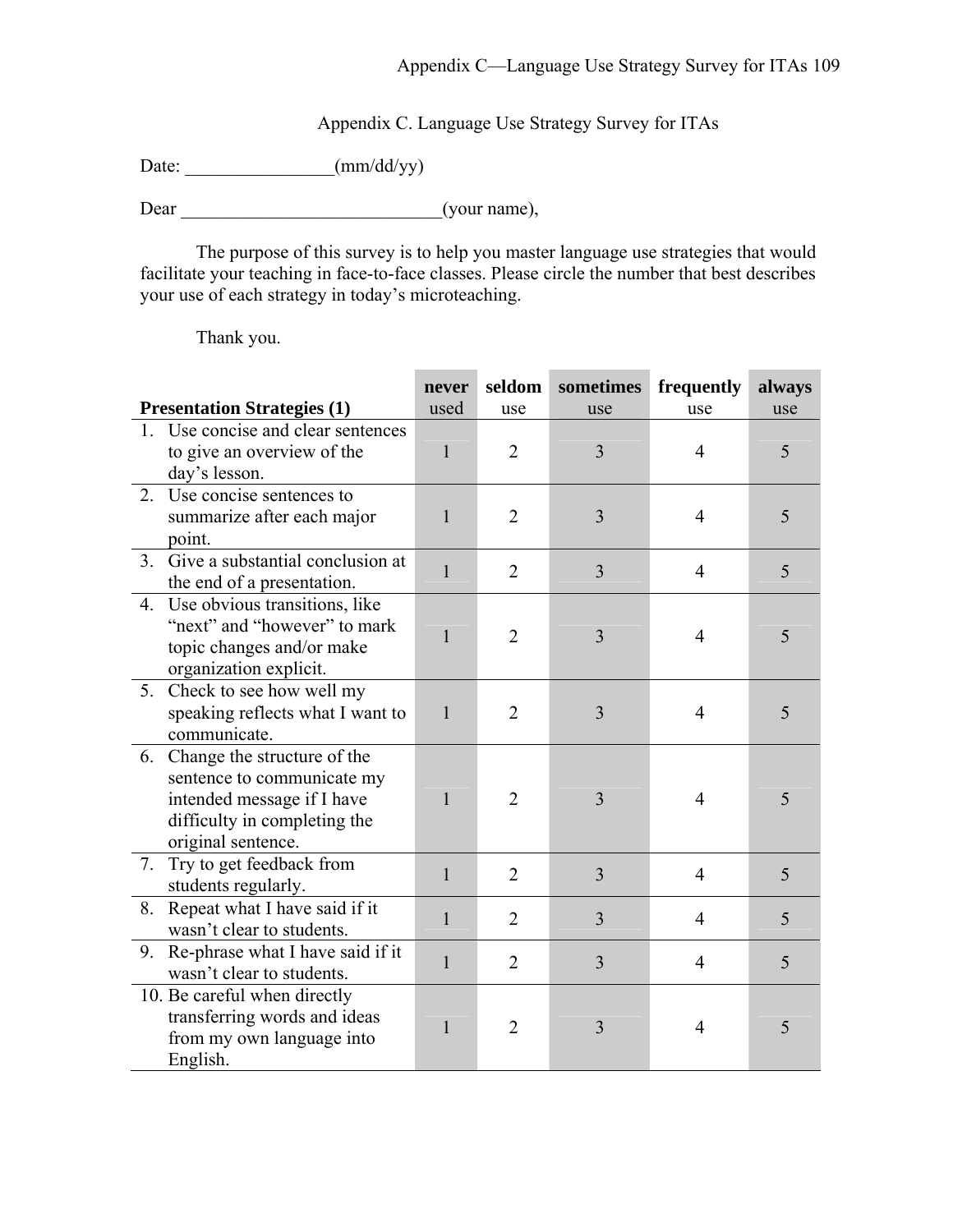|                                     | never        | seldom         | sometimes | frequently     | always |
|-------------------------------------|--------------|----------------|-----------|----------------|--------|
| <b>Presentation Strategies (2)</b>  | used         | use            | use       | use            | use    |
| 11. Slow down to make sure          |              |                |           |                |        |
| students can hear what I said       | $\mathbf{1}$ | $\overline{2}$ | 3         | 4              | 5      |
| clearly.                            |              |                |           |                |        |
| 12. Avoid longtime pauses in        | 1            | $\overline{2}$ | 3         | $\overline{4}$ | 5      |
| presentations.                      |              |                |           |                |        |
| 13. Avoid using fillers, like "uh," |              |                |           |                |        |
| "you know," or "well," in the       | 1            | $\overline{2}$ | 3         | $\overline{4}$ | 5      |
| presentation.                       |              |                |           |                |        |
| 14. Use inclusive pronouns, like    |              |                |           |                |        |
| using "we" instead of "I" in        | 1            | $\overline{2}$ | 3         | 4              | 5      |
| class.                              |              |                |           |                |        |
| 15. Repeat key points to get        | 1            | $\overline{2}$ | 3         | $\overline{4}$ | 5      |
| students' attention.                |              |                |           |                |        |
| 16. Put my own language out of      |              |                |           |                |        |
| mind and think only in English      | $\mathbf{1}$ | $\overline{2}$ | 3         | $\overline{4}$ | 5      |
| as much as possible.                |              |                |           |                |        |
| 17. Use examples to help students'  | $\mathbf{1}$ | $\overline{2}$ | 3         | $\overline{4}$ | 5      |
| understanding.                      |              |                |           |                |        |
| 18. Find a different way to express |              |                |           |                |        |
| an idea when I don't know the       | 1            | $\overline{2}$ | 3         | 4              | 5      |
| correct expression (e.g., use a     |              |                |           |                |        |
| synonym or paraphrasing).           |              |                |           |                |        |
| 19. Encourage students to correct   |              | $\overline{2}$ | 3         | $\overline{4}$ | 5      |
| errors in my speaking.              |              |                |           |                |        |